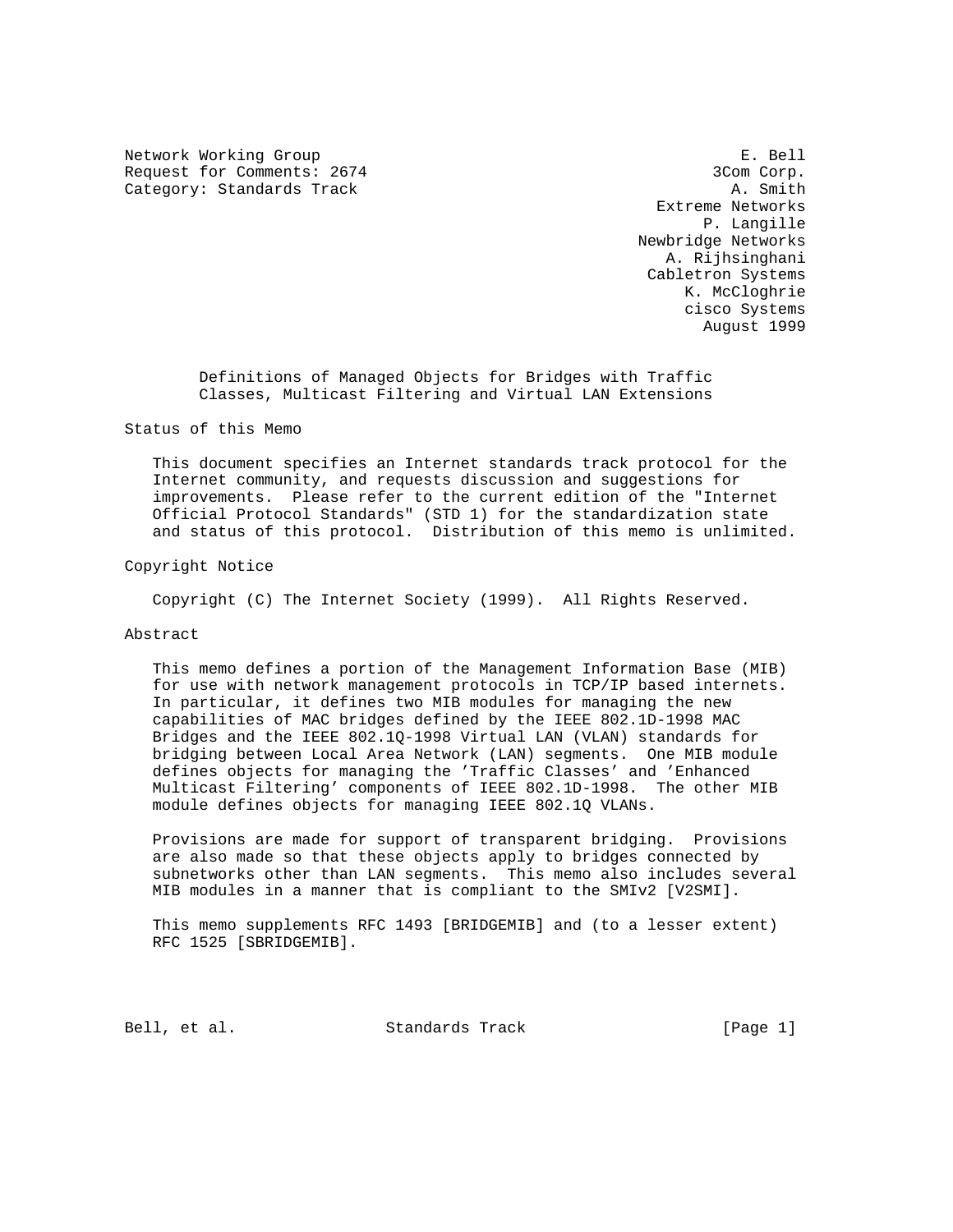# Table of Contents

| 3.1 Structure of Extended Bridge MIB module  5               |  |
|--------------------------------------------------------------|--|
| 3.1.1 Relationship to IEEE 802.1D-1998 Manageable Objects  6 |  |
| 3.1.2 Relationship to IEEE 802.10 Manageable Objects  8      |  |
|                                                              |  |
|                                                              |  |
|                                                              |  |
|                                                              |  |
|                                                              |  |
|                                                              |  |
| 3.2 Structure of Virtual Bridge MIB module  9                |  |
| 3.2.1 Relationship to IEEE 802.10 Manageable Objects  9      |  |
|                                                              |  |
|                                                              |  |
|                                                              |  |
|                                                              |  |
|                                                              |  |
|                                                              |  |
| 3.4.1 Relationship to the 'system' group 14                  |  |
|                                                              |  |
|                                                              |  |
|                                                              |  |
|                                                              |  |
| 3.4.3 Relation to Original Bridge MIB 16                     |  |
|                                                              |  |
|                                                              |  |
|                                                              |  |
|                                                              |  |
| 3.4.3.5 Additions to the Original Bridge MIB 18              |  |
| 4 Definitions for Extended Bridge MIB 18                     |  |
| 5 Definitions for Virtual Bridge MIB 39                      |  |
|                                                              |  |
|                                                              |  |
|                                                              |  |
|                                                              |  |
|                                                              |  |
|                                                              |  |

Bell, et al. Standards Track [Page 2]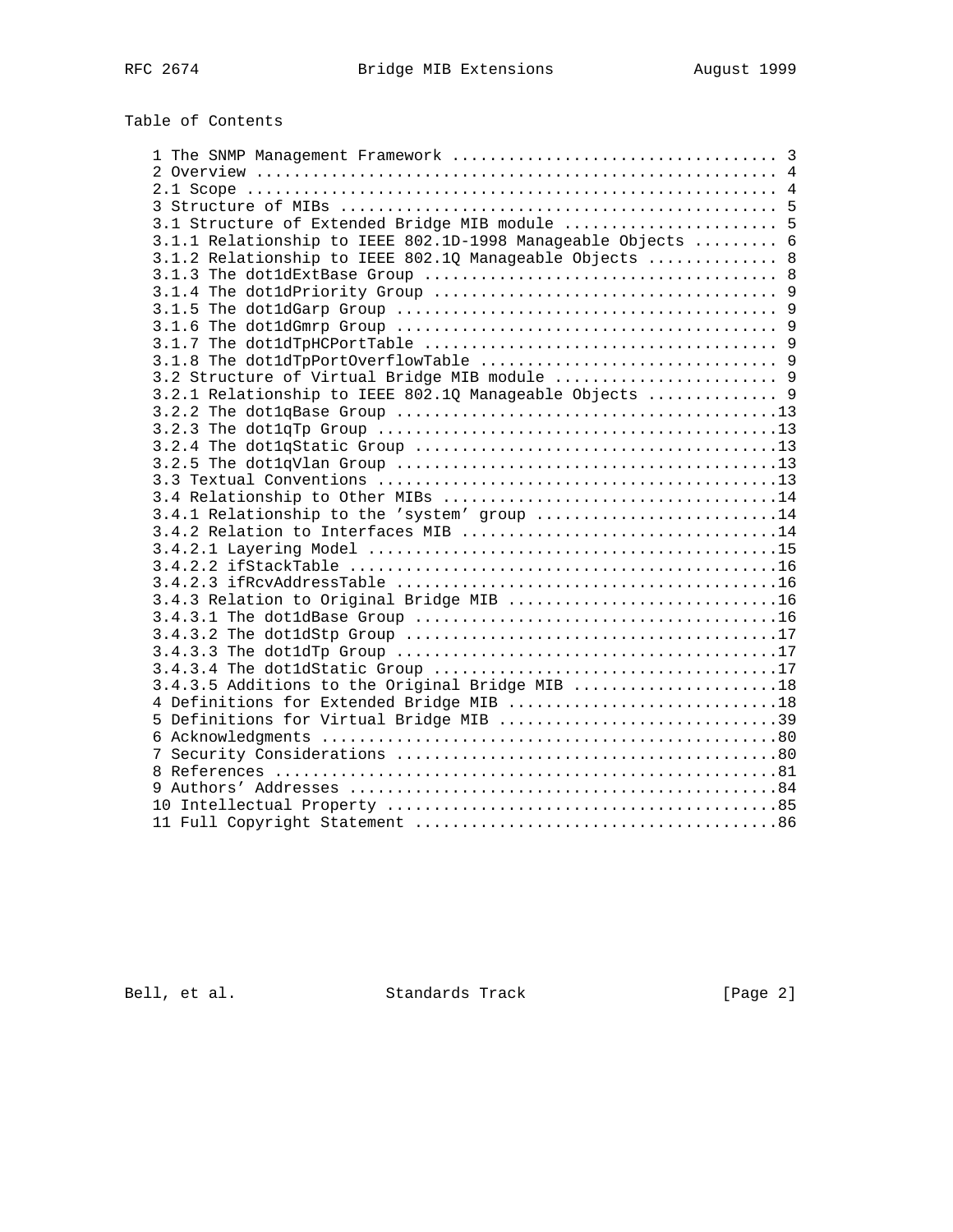1. The SNMP Management Framework

 The SNMP Management Framework presently consists of five major components:

- o An overall architecture, described in an Architecture for Describing SNMP Management Frameworks [ARCH].
- o Mechanisms for describing and naming objects and events for the purpose of management. The first version of this Structure of Management Information (SMI) is called SMIv1 and described in STD 16, RFC 1155 [V1SMI], STD 16, RFC 1212 [V1CONCISE] and RFC 1215 [V1TRAPS]. The second version, called SMIv2, is described in STD 58, RFC 2578 [V2SMI], STD 58, RFC 2579 [V2TC] and STD 58, RFC 2580 [V2CONFORM].
- o Message protocols for transferring management information. The first version of the SNMP message protocol is called SNMPv1 and described in STD 15, RFC 1157 [V1PROTO]. A second version of the SNMP message protocol, which is not an Internet standards track protocol, is called SNMPv2c and described in RFC 1901 [V2COMMUNITY] and RFC 1906 [V2TRANS]. The third version of the message protocol is called SNMPv3 and described in RFC 1906 [V2TRANS], Message Processing and Dispatching [V3MPC] and User based Security Model [V3USM].
- o Protocol operations for accessing management information. The first set of protocol operations and associated PDU formats is described in STD 15, RFC 1157 [V1PROTO]. A second set of protocol operations and associated PDU formats is described in RFC 1905 [V2PROTO].
- o A set of fundamental applications described in SNMPv3 Applications [V3APPS] and the view-based access control mechanism described in View-based Access Control Model [V3VACM].

 Managed objects are accessed via a virtual information store, termed the Management Information Base or MIB. Objects in the MIB are defined using the mechanisms defined in the SMI.

 This memo specifies a MIB module that is compliant to the SMIv2. A MIB conforming to the SMIv1 can be produced through the appropriate translations. The resulting translated MIB must be semantically equivalent, except where objects or events are omitted because no translation is possible (use of Counter64). Some machine readable information in SMIv2 will be converted into textual descriptions in

Bell, et al. Standards Track [Page 3]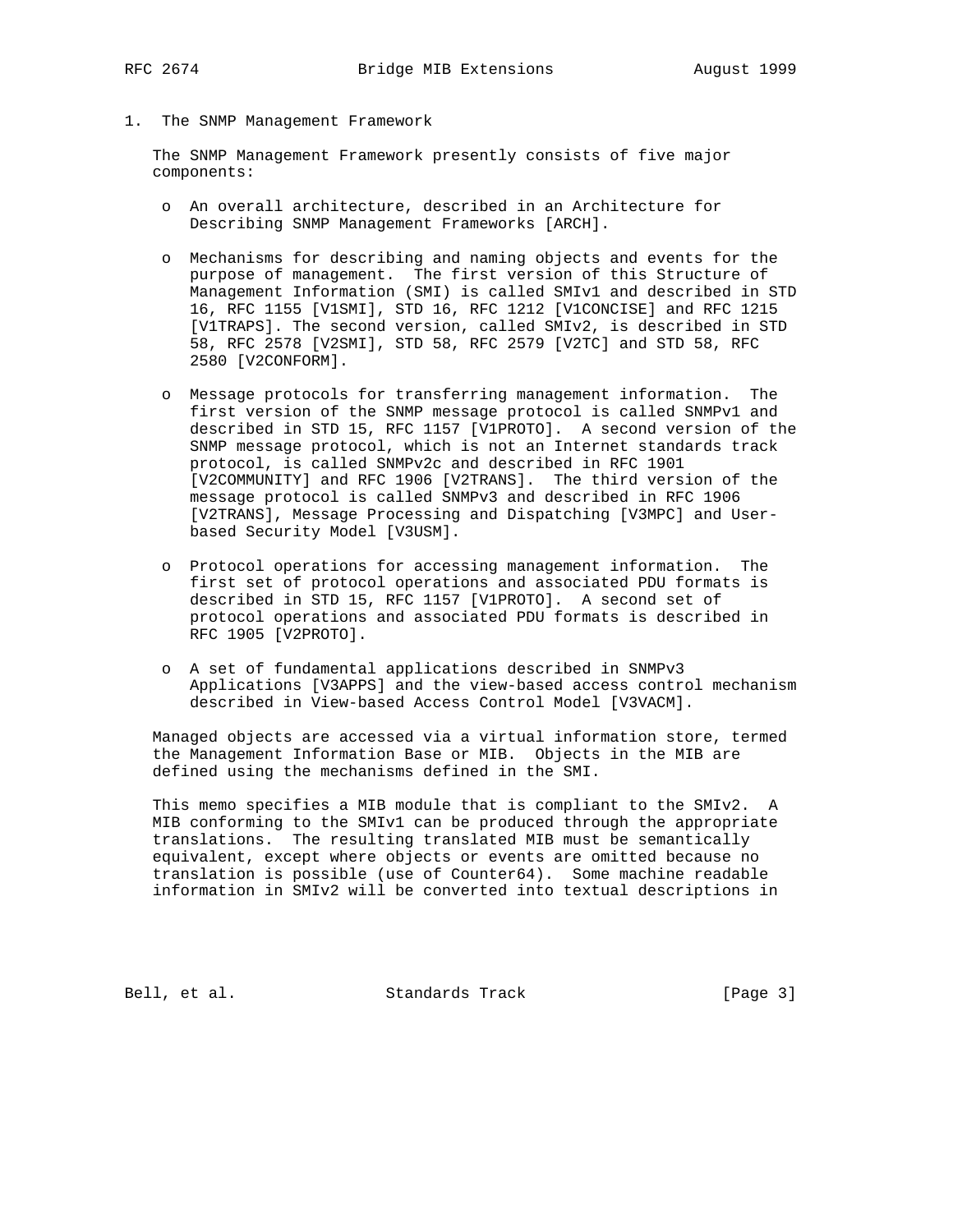SMIv1 during the translation process. However, this loss of machine readable information is not considered to change the semantics of the MIB.

2. Overview

 A common device present in many networks is the Bridge. This device is used to connect Local Area Network segments below the network layer. These devices are often known as 'layer 2 switches'.

 There are two major modes defined for this bridging: Source-Route and transparent. Source-Route bridging is described by IEEE 802.5 [802.5]. and is not discussed further in this document.

 The transparent method of bridging is defined by IEEE 802.1D-1998 [802.1D] which is an update to the original IEEE 802.1D specification [802.1D-ORIG]. Managed objects for that original specification of transparent bridging were defined in RFC 1493 [BRIDGEMIB].

 The original IEEE 802.1D is augmented by IEEE 802.1Q-1998 [802.1Q] to provide support for 'virtual bridged LANs' where a single bridged physical LAN network may be used to support multiple logical bridged LANs, each of which offers a service approximately the same as that defined by IEEE 802.1D. Such virtual LANs (VLANs) are an integral feature of switched LAN networks. A VLAN can be viewed as a group of end-stations on multiple LAN segments and can communicate as if they were on a single LAN. IEEE 802.1Q defines port-based Virtual LANs where membership is determined by the bridge port on which data frames are received. This memo defines the objects needed for the management of port-based VLANs in bridge entities.

 This memo defines those objects needed for the management of a bridging entity operating in the transparent mode, as well as some objects applicable to all types of bridges. Managed objects for Source-Route bridging are defined in RFC 1525 [SRBRIDGEMIB].

# 2.1. Scope

 This MIB includes a comprehensive set of managed objects which attempts to match the set defined in IEEE 802.1D and IEEE 802.1Q. However, to be consistent with the spirit of the SNMP Framework, a subjective judgement was made to omit the objects from those standards most 'costly' to implement in an agent and least 'essential' for fault and configuration management. The omissions are described in section 3 below.

Bell, et al. Standards Track [Page 4]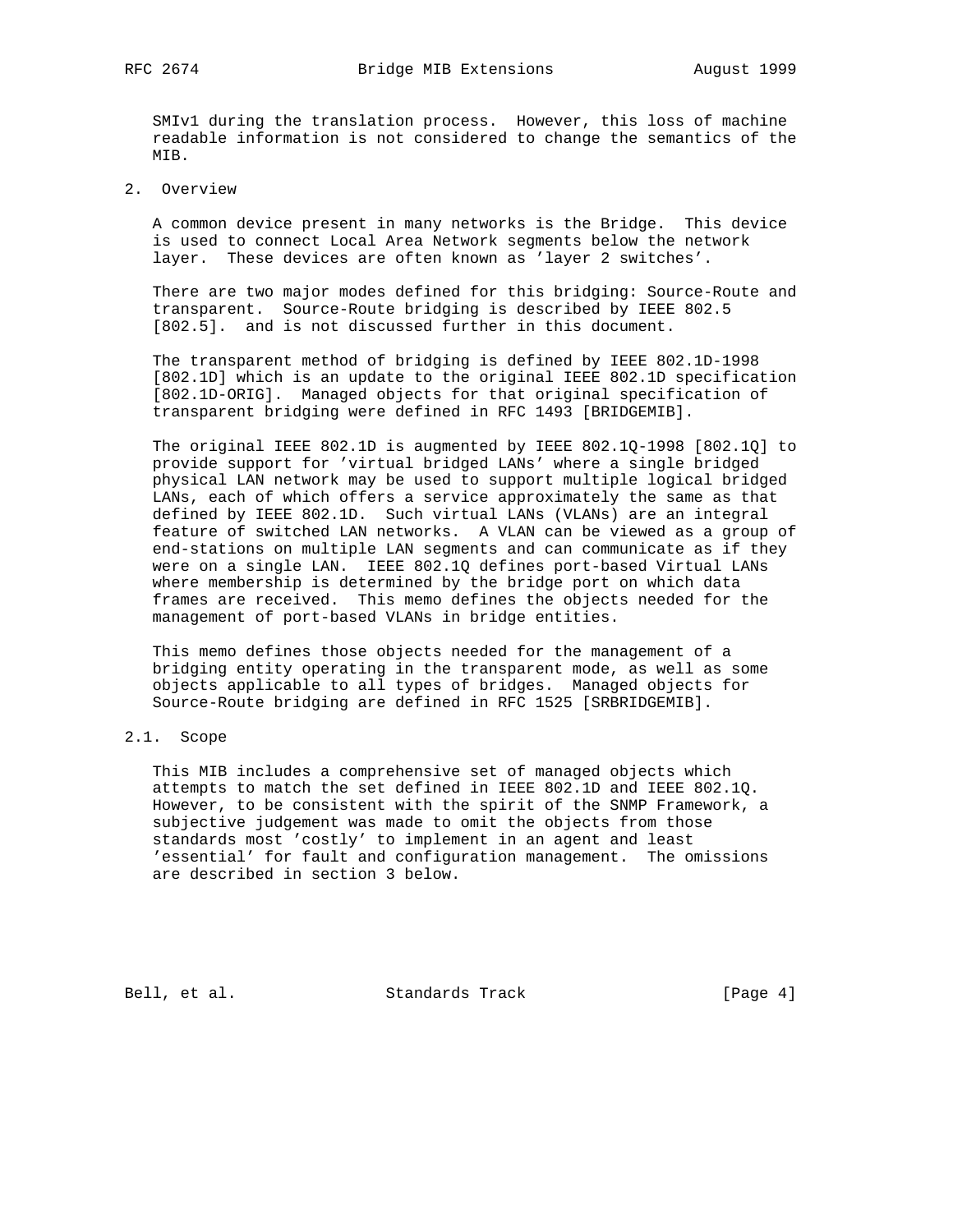Historical note:

 The original bridge MIB [BRIDGEMIB] used the following principles for determining inclusion of an object in the BRIDGE-MIB module:

- (1) Start with a small set of essential objects and add only as further objects are needed.
- (2) Require objects be essential for either fault or configuration management.
- (3) Consider evidence of current use and/or utility.
- (4) Limit the total of objects.
- (5) Exclude objects which are simply derivable from others in this or other MIBs.
- (6) Avoid causing critical sections to be heavily instrumented. The guideline that was followed is one counter per critical section per layer.
- 3. Structure of MIBs

 This document defines additional objects, on top of those existing in the original BRIDGE-MIB module defined in [BRIDGEMIB]: that MIB module is to be maintained unchanged for backwards compatibility. Section 3.4.3 of the present document contains some recommendations regarding usage of objects in the original bridge MIB by devices implementing the enhancements defined here.

Two MIB modules are defined here:

- (1) Managed objects for an extended bridge MIB module P-BRIDGE-MIB for the traffic class and multicast filtering enhancements defined by IEEE 802.1D-1998 [802.1D].
- (2) Managed objects for a virtual bridge MIB module Q-BRIDGE-MIB for the Virtual LAN bridging enhancements defined by IEEE 802.1Q-1998 [802.1Q].
- 3.1. Structure of Extended Bridge MIB module

 Objects in this MIB are arranged into groups. Each group is organized as a set of related objects. The overall structure and assignment of objects to their groups is shown below.

Bell, et al. Standards Track [Page 5]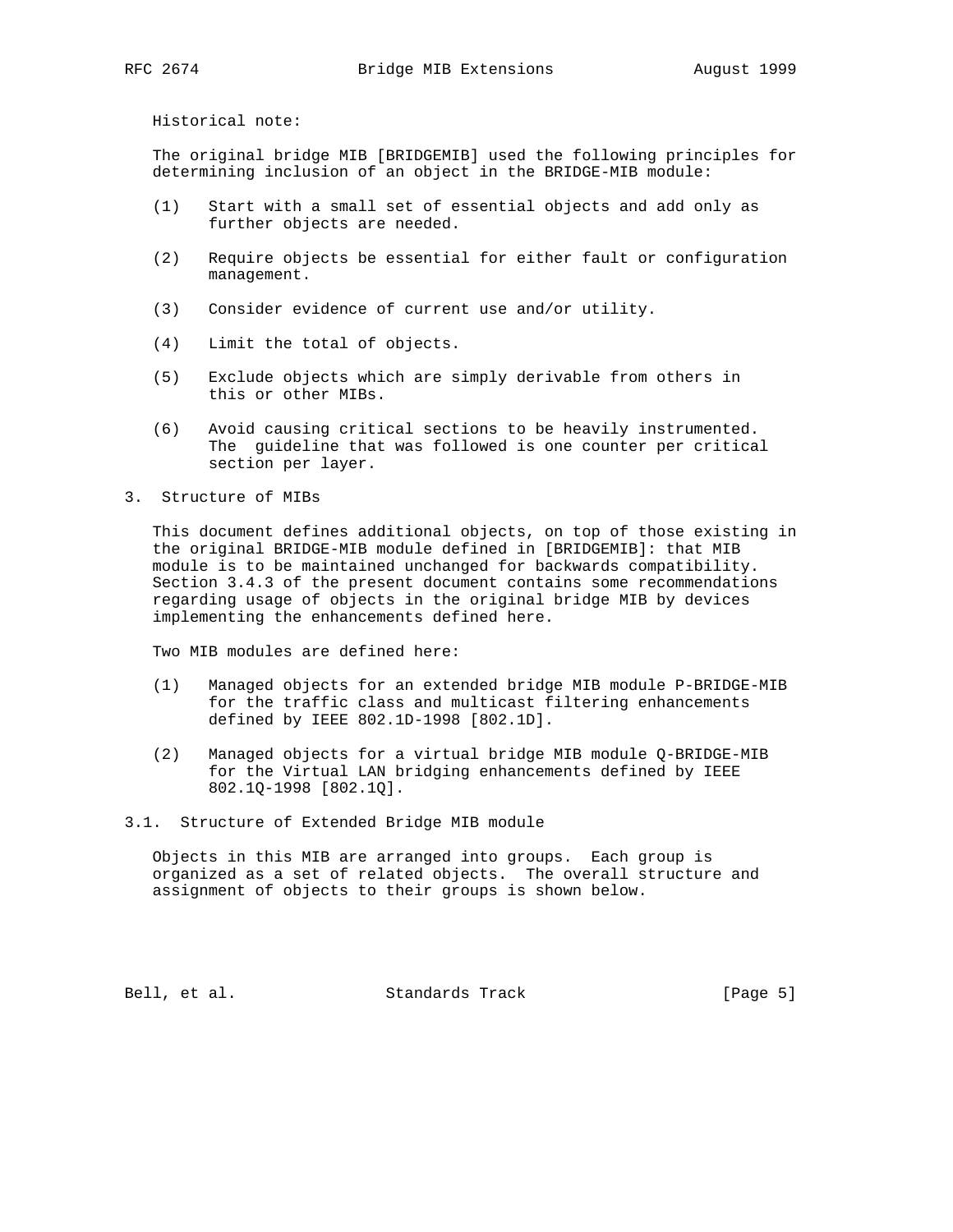# 3.1.1. Relationship to IEEE 802.1D-1998 Manageable Objects

 This section contains a cross-reference to the objects defined in IEEE 802.1D-1998 [802.1D]. It also details those objects that are not considered necessary in this MIB module.

 Some objects defined by IEEE 802.1D-1998 have been included in the virtual bridge MIB module rather than this one: entries in dot1qTpGroupTable, dot1qForwardAllTable and dot1qForwardUnregisteredTable are required for virtual bridged LANs with additional indexing (e.g. per-VLAN, per-FDB) and so are not defined here. Instead, devices which do not implement virtual bridged LANs but do implement the Extended Forwarding Services defined by IEEE 802.1D (i.e. dynamic learning of multicast group addresses and group service requirements in the filtering database) should implement these tables with a fixed value for dot1qFdbId (the value 1 is recommended) or dot1qVlanIndex (the value 1 is recommended). Devices which support Extended Filtering Services should support dot1qTpGroupTable, dot1qForwardAllTable and dot1qForwardUnregisteredTable.

Bell, et al. Standards Track [Page 6]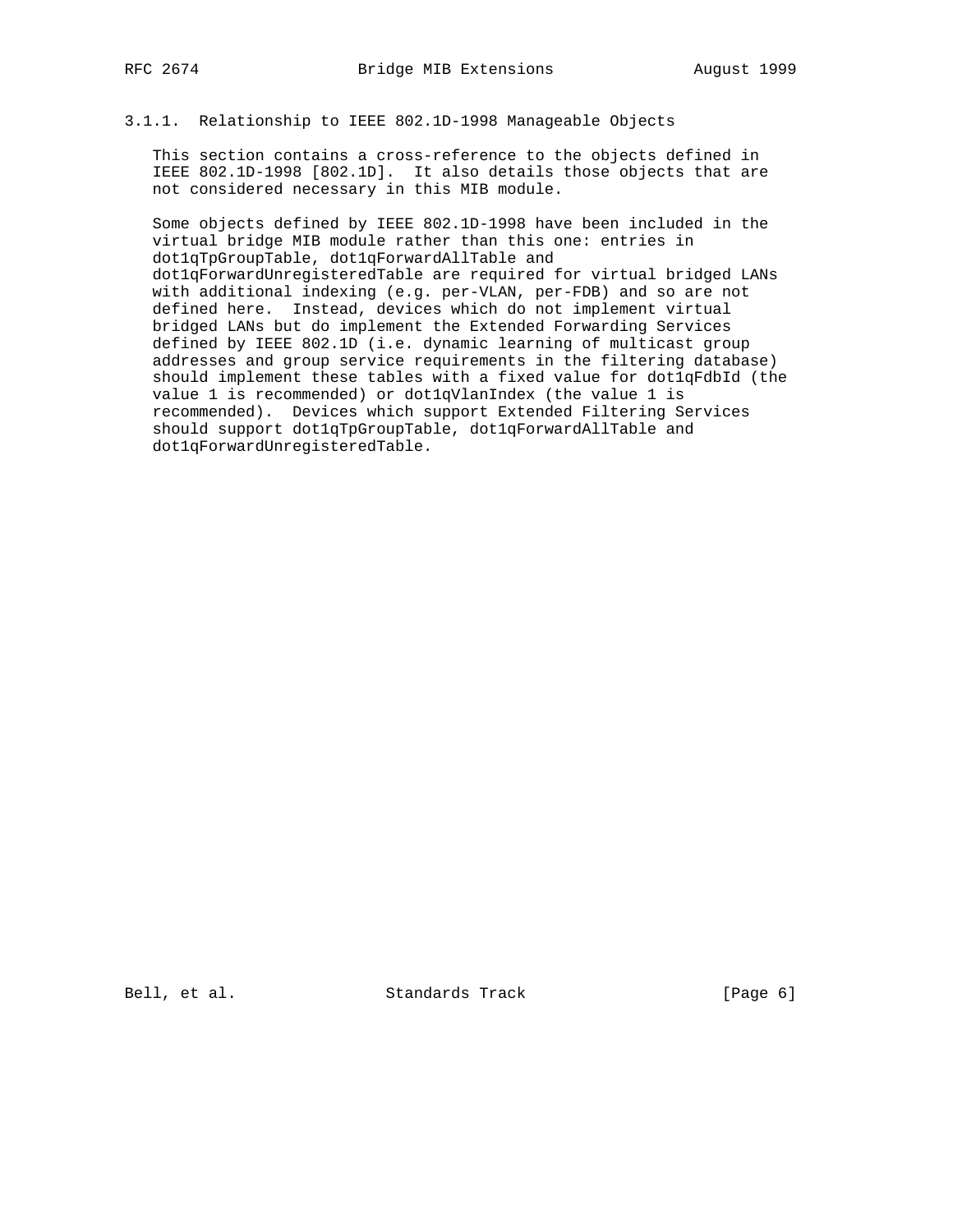Extended Bridge MIB Name **IEEE 802.1D-1998** Name dot1dExtBase Bridge dot1dDeviceCapabilities dot1dExtendedFilteringServices dot1dTrafficClasses dot1dTrafficClassesEnabled dot1dGmrpStatus .ApplicantAdministrativeControl dot1dPriority dot1dPortPriorityTable dot1dPortDefaultUserPriority .UserPriority dot1dPortNumTrafficClasses dot1dUserPriorityRegenTable .UserPriorityRegenerationTable dot1dUserPriority dot1dRegenUserPriority dot1dTrafficClassTable .TrafficClassTable dot1dTrafficClassPriority dot1dTrafficClass dot1dPortOutboundAccessPriorityTable .OutboundAccessPriorityTable dot1dPortOutboundAccessPriority dot1dGarp dot1dPortGarpTable dot1dPortGarpJoinTime .JoinTime<br>dot1dPortGarpLeaveTime .LeaveTime<br>dot1dPortGarpLeaveTille dot1dPortGarpLeaveTime .LeaveTime dot1dPortGarpLeaveAllTime .LeaveAllTime dot1dGmrp dot1dPortGmrpTable dot1dPortGmrpStatus .ApplicantAdministrativeControl dot1dPortGmrpFailedRegistrations .FailedRegistrations dot1dPortGmrpLastPduOrigin .OriginatorOfLastPDU dot1dTp dot1dTpHCPortTable dot1dTpHCPortInFrames .BridgePort.FramesReceived dot1dTpHCPortOutFrames .ForwardOutBound dot1dTpHCPortInDiscards .DiscardInbound dot1dTpPortOverflowTable dot1dTpPortInOverflowFrames .BridgePort.FramesReceived dot1dTpPortOutOverflowFrames .ForwardOutBound

Bell, et al. Standards Track [Page 7]

dot1dTpPortInOverflowDiscards .DiscardInbound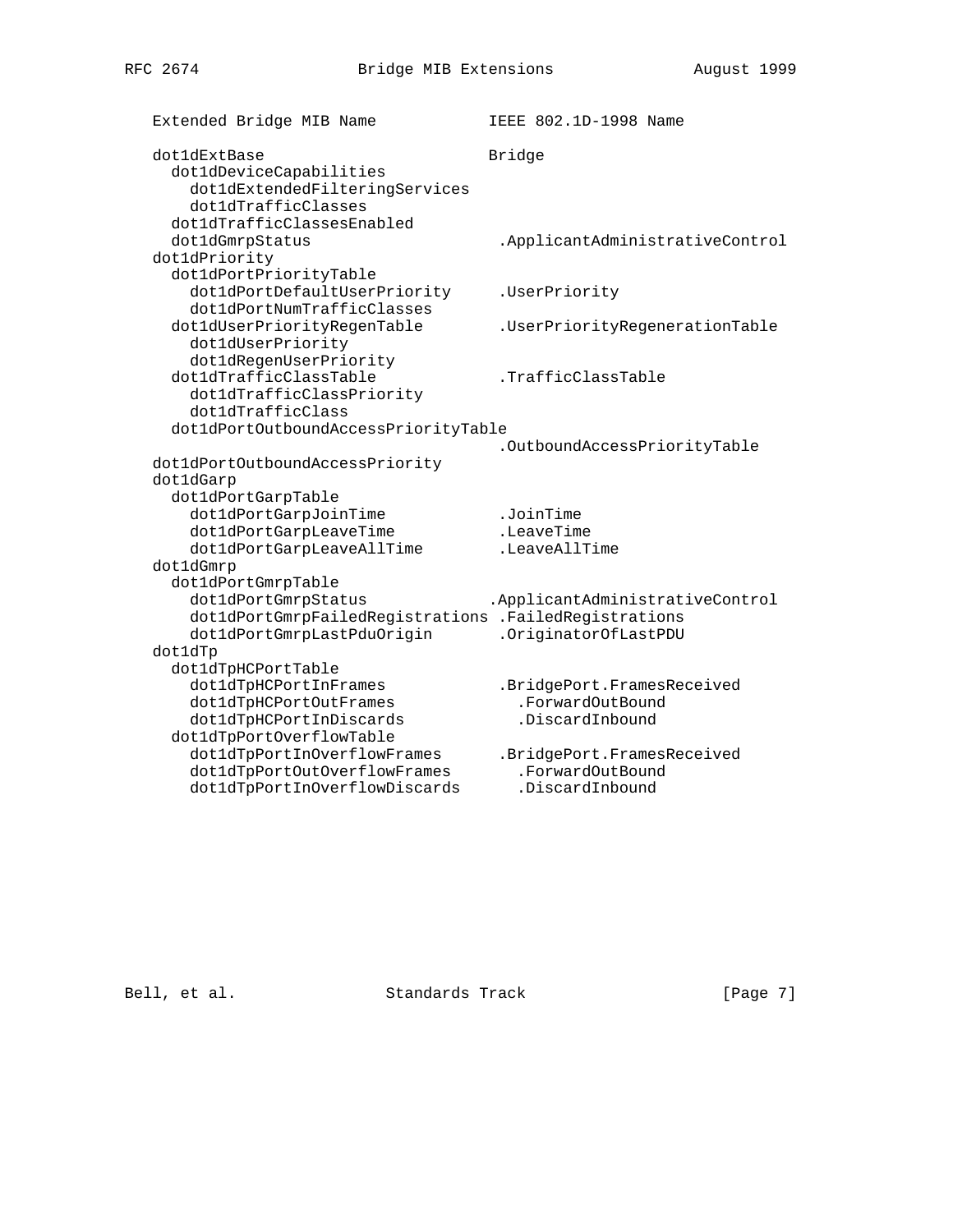The following IEEE 802.1D-1998 management objects have not been included in the Bridge MIB for the indicated reasons.

 IEEE 802.1D-1998 Object Disposition Bridge.StateValue not considered useful Bridge.ApplicantAdministrativeControl not provided per-attribute (e.g. per-VLAN, per-Group). Only per-{device,port,application} control is provided in this MIB.

# 3.1.2. Relationship to IEEE 802.1Q Manageable Objects

 This section contains section number cross-references to manageable objects defined in IEEE 802.1Q-1998 [802.1Q]. These objects have been included in this MIB as they provide a natural fit with the IEEE 802.1D objects with which they are co-located.

 Extended Bridge MIB Name IEEE 802.1Q-1998 Section and Name dot1dExtBase Bridge dot1dDeviceCapabilities dot1qStaticEntryIndividualPort 5.2 implementation options dot1qIVLCapable dot1qSVLCapable dot1qHybridCapable dot1qConfigurablePvidTagging 12.10.1.1 read bridge vlan config dot1dLocalVlanCapable dot1dPortCapabilitiesTable dot1dPortCapabilities dot1qDot1qTagging 5.2 implementation options dot1qConfigurableAcceptableFrameTypes 5.2 implementation options dot1qIngressFiltering 5.2 implementation options

#### 3.1.3. The dot1dExtBase Group

 This group contains the objects which are applicable to all bridges implementing the traffic class and multicast filtering features of IEEE 802.1D-1998 [802.1D]. It includes per-device configuration of GARP and GMRP protocols. This group will be implemented by all devices which implement the extensions defined in 802.1D-1998.

Bell, et al. Standards Track [Page 8]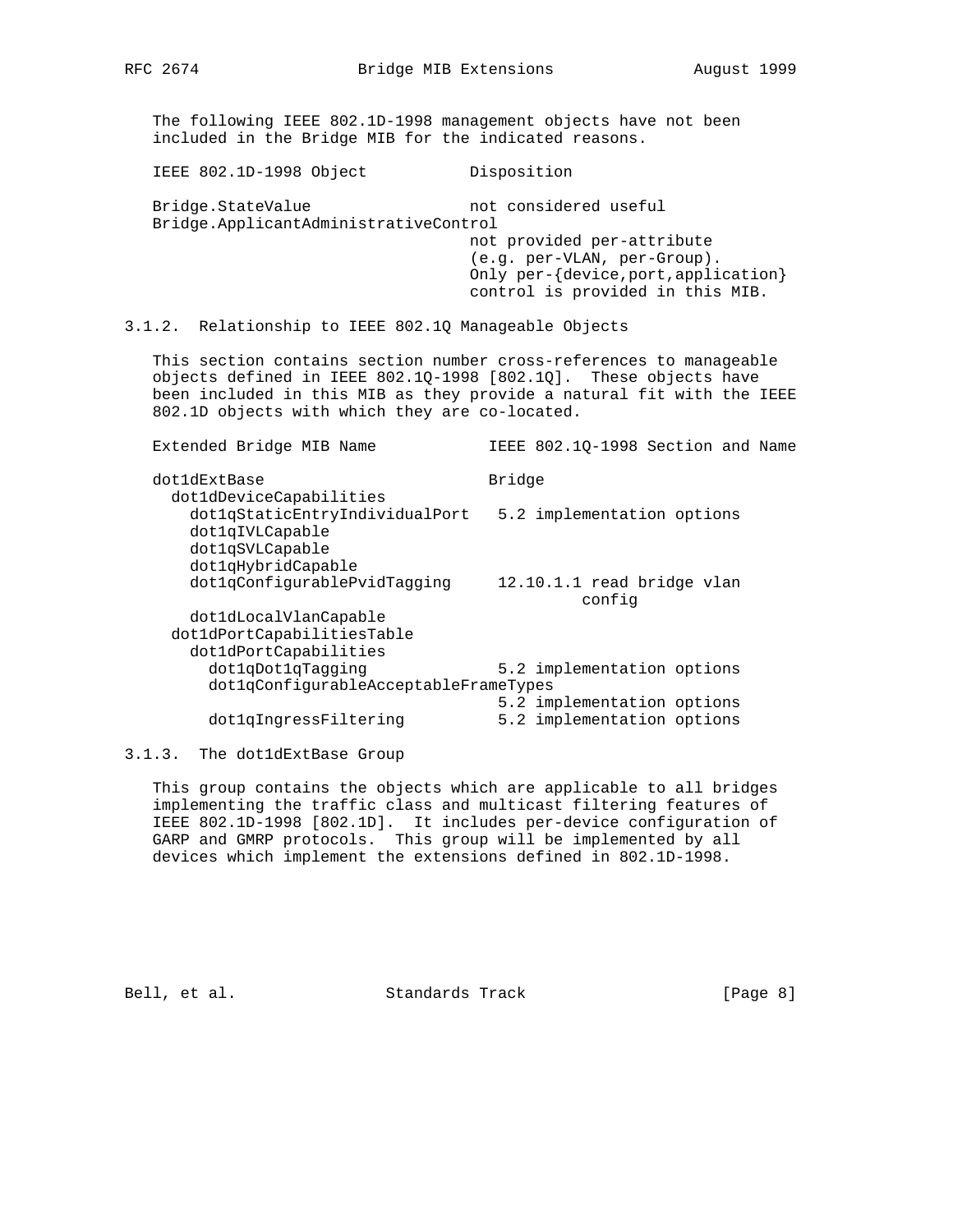3.1.4. The dot1dPriority Group

 This group contains the objects for configuring and reporting status of priority-based queuing mechanisms in a bridge. This includes per port user\_priority treatment, mapping of user\_priority in frames into internal traffic classes and outbound user\_priority and access\_priority.

3.1.5. The dot1dGarp Group

 This group contains the objects for configuring and reporting on operation of the Generic Attribute Registration Protocol (GARP).

3.1.6. The dot1dGmrp Group

 This group contains the objects for configuring and reporting on operation of the GARP Multicast Registration Protocol (GMRP).

3.1.7. The dot1dTpHCPortTable

 This table extends the dot1dTp group from the original bridge MIB [BRIDGEMIB] and contains the objects for reporting port bridging statistics for high capacity network interfaces.

3.1.8. The dot1dTpPortOverflowTable

 This table extends the dot1dTp group from the original bridge MIB [BRIDGEMIB] and contains the objects for reporting the upper bits of port bridging statistics for high capacity network interfaces for when 32-bit counters are inadequate.

3.2. Structure of Virtual Bridge MIB module

 Objects in this MIB are arranged into groups. Each group is organized as a set of related objects. The overall structure and assignment of objects to their groups is shown below. Some manageable objects defined in the original bridge MIB [BRIDGEMIB] need to be indexed differently when they are used in a VLAN bridging environment: these objects are, therefore, effectively duplicated by new objects with different indexing which are defined in the Virtual Bridge MIB.

3.2.1. Relationship to IEEE 802.1Q Manageable Objects

 This section contains section-number cross-references to manageable objects defined in clause 12 of IEEE 802.1Q-1998 [802.1Q]. It also details those objects that are not considered necessary in this MIB module.

Bell, et al. Standards Track [Page 9]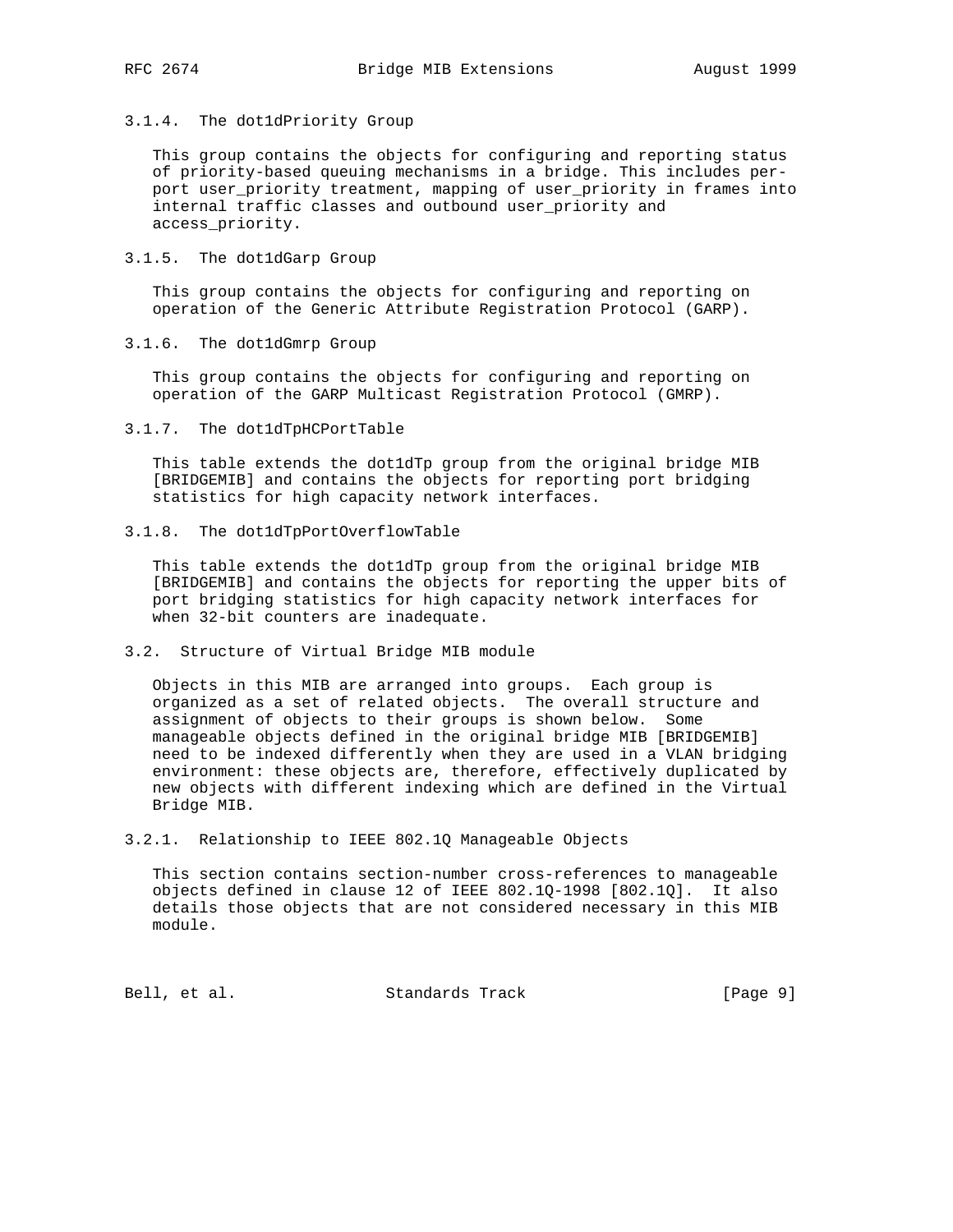Note: unlike IEEE 802.1D-1998, IEEE 802.1Q-1998 [802.1Q] did not define exact syntax for a set of managed objects: the following cross-references indicate the section numbering of the descriptions of management operations from clause 12 in the latter document. Virtual Bridge MIB object IEEE 802.1Q-1998 Reference dot1qBase dot1qVlanVersionNumber 12.10.1.1 read bridge vlan config dot1qMaxVlanId 12.10.1.1 read bridge vlan config<br>dot1qMaxSupportedVlans 12.10.1.1 read bridge vlan config dottivities and the set of the 12.10.1.1 read bridge vlan config dot1qNumVlans dot1qGvrpStatus 12.9.2.1/2 read/set garp applicant controls dot1qTp dot1qFdbTable dot1qFdbId dot1qFdbDynamicCount 12.7.1.1.3 read filtering d/base dot1qTpFdbTable dot1qTpFdbAddress dot1qTpFdbPort dot1qTpFdbStatus dot1qTpGroupTable 12.7.7.1 read filtering entry dot1qTpGroupAddress dot1qTpGroupEgressPorts dot1qTpGroupLearnt dot1qForwardAllTable 12.7.7.1 read filtering entry dot1qForwardAllPorts dot1qForwardAllStaticPorts dot1qForwardAllForbiddenPorts dot1qForwardUnregisteredTable 12.7.7.1 read filtering entry dot1qForwardUnregisteredPorts dot1qForwardUnregisteredStaticPorts dot1qForwardUnregisteredForbiddenPorts dot1qStatic dot1qStaticUnicastTable 12.7.7.1 create/delete/read filtering entry 12.7.6.1 read permanent database dot1qStaticUnicastAddress dot1qStaticUnicastReceivePort dot1qStaticUnicastAllowedToGoTo dot1qStaticUnicastStatus dot1qStaticMulticastTable 12.7.7.1 create/delete/read filtering entry 12.7.6.1 read permanent database dot1qStaticMulticastAddress dot1qStaticMulticastReceivePort dot1qStaticMulticastStaticEgressPorts

Bell, et al. Standards Track [Page 10]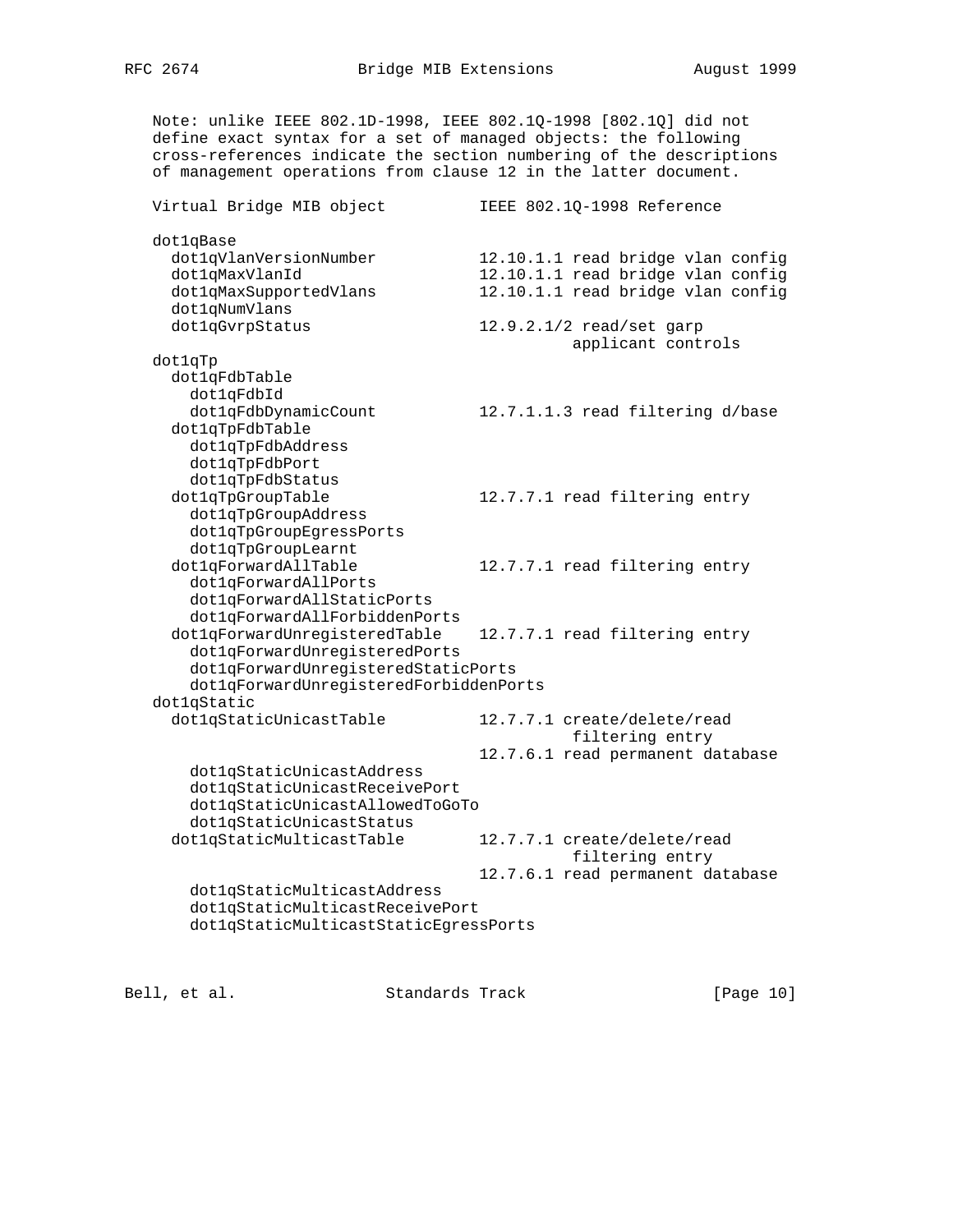dot1qStaticMulticastForbiddenEgressPorts dot1qStaticMulticastStatus dot1qVlan dot1qVlanNumDeletes dot1qVlanCurrentTable 12.10.2.1 read vlan configuration 12.10.3.5 read VID to FID allocations 12.10.3.6 read FID allocated to VID 12.10.3.7 read VIDs allocated to **FID**  dot1qVlanTimeMark dot1qVlanIndex dot1qVlanFdbId dot1qVlanCurrentEgressPorts dot1qVlanCurrentUntaggedPorts dot1qVlanStatus dot1qVlanCreationTime dot1qVlanStaticTable 12.7.7.1/2/3 create/delete/read filtering entry 12.7.6.1 read permanent database 12.10.2.2 create vlan config 12.10.2.3 delete vlan config dot1qVlanStaticName 12.4.1.3 set bridge name dot1qVlanStaticEgressPorts dot1qVlanForbiddenEgressPorts dot1qVlanStaticUntaggedPorts dot1qVlanStaticRowStatus dot1qNextFreeLocalVlanIndex dot1qPortVlanTable 12.10.1.1 read bridge vlan configuration dot1qPvid 12.10.1.2 configure PVID values dot1qPortAcceptableFrameTypes 12.10.1.3 configure acceptable frame types parameter dot1qPortIngressFiltering 12.10.1.4 configure ingress filtering parameters dot1qPortGvrpStatus 12.9.2.2 read/set garp applicant controls dot1qPortGvrpFailedRegistrations dot1qPortGvrpLastPduOrigin dot1qPortVlanStatisticsTable 12.6.1.1 read forwarding port counters dot1qTpVlanPortInFrames dot1qTpVlanPortOutFrames dot1qTpVlanPortInDiscards dot1qTpVlanPortInOverflowFrames dot1qTpVlanPortOutOverflowFrames dot1qTpVlanPortInOverflowDiscards

Bell, et al. Standards Track [Page 11]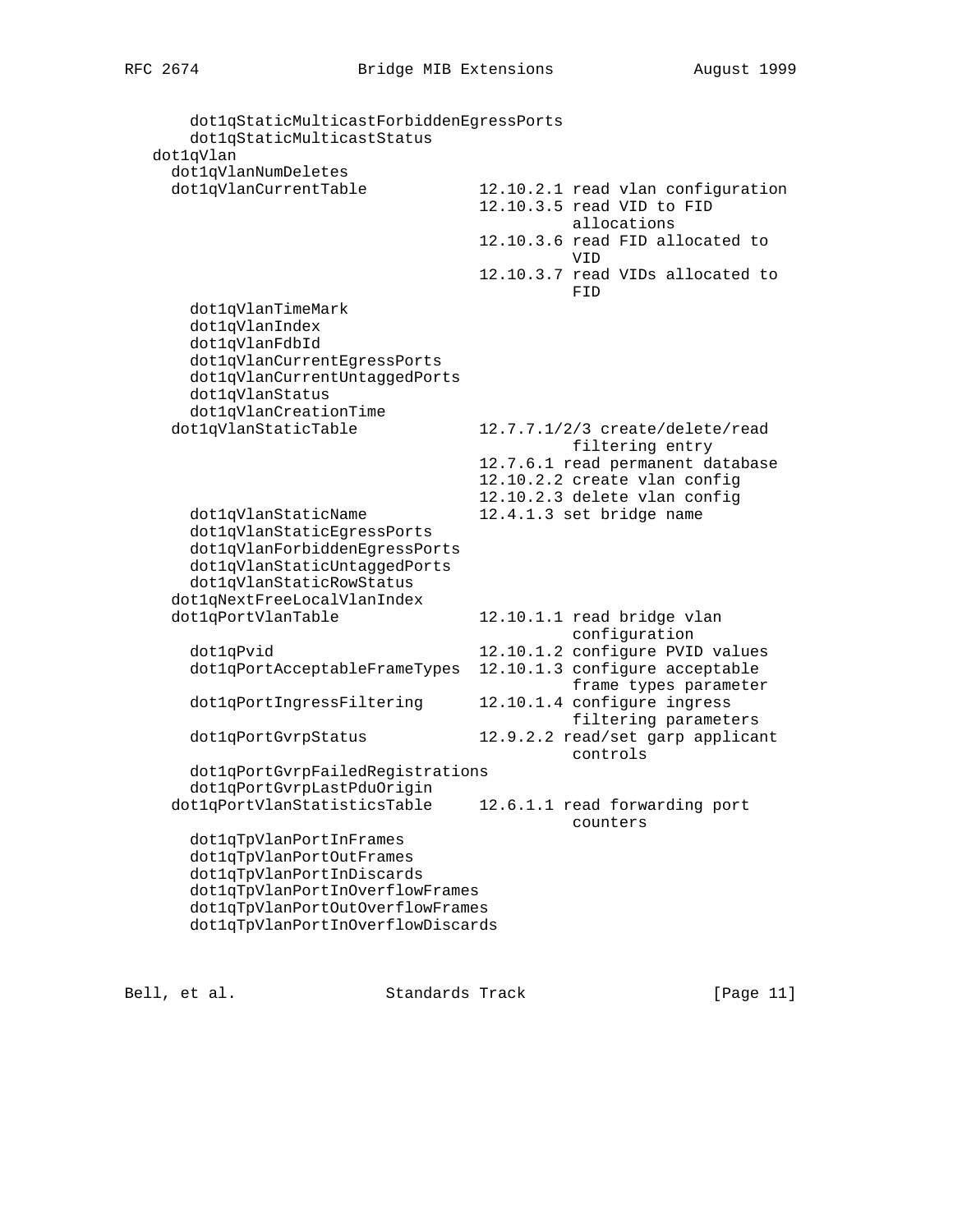dot1qPortVlanHCStatisticsTable 12.6.1.1 read forwarding port

counters

 dot1qTpVlanPortHCInFrames dot1qTpVlanPortHCOutFrames dot1qTpVlanPortHCInDiscards dot1qLearningConstraintsTable 12.10.3.1/3/4 read/set/delete

 vlan learning constraints 12.10.3.2 read vlan learning constraints for VID

 dot1qConstraintVlan dot1qConstraintSet dot1qConstraintType dot1qConstraintStatus dot1qConstraintSetDefault dot1qConstraintTypeDefault

 The following IEEE 802.1Q management objects have not been included in the Bridge MIB for the indicated reasons.

| IEEE 802.10-1998 Operation                                                                                             | Disposition                                                                                      |
|------------------------------------------------------------------------------------------------------------------------|--------------------------------------------------------------------------------------------------|
| reset bridge $(12.4.1.4)$                                                                                              | not considered useful                                                                            |
| reset vlan bridge (12.10.1.5)                                                                                          | not considered useful                                                                            |
| read forwarding port counters (12.6.1.1)<br>discard on error details                                                   | not considered useful                                                                            |
| read permanent database (12.7.6.1)<br>permanent database size<br>number of static filtering<br>entries                 | not considered useful<br>count rows in<br>dot1qStaticUnicastTable +<br>dotlqStaticMulticastTable |
| number of static VLAN<br>registration entries                                                                          | count rows in<br>dot1qVlanStaticTable                                                            |
| read filtering entry range<br>(12.7.7.4)                                                                               | use GetNext operation.                                                                           |
| read filtering database (12.7.1.1)<br>filtering database size<br>number of dynamic group address<br>entries (12.7.1.3) | not considered useful<br>count rows applicable to each<br>FDB in dot1dTpGroupTable               |

Bell, et al. Standards Track [Page 12]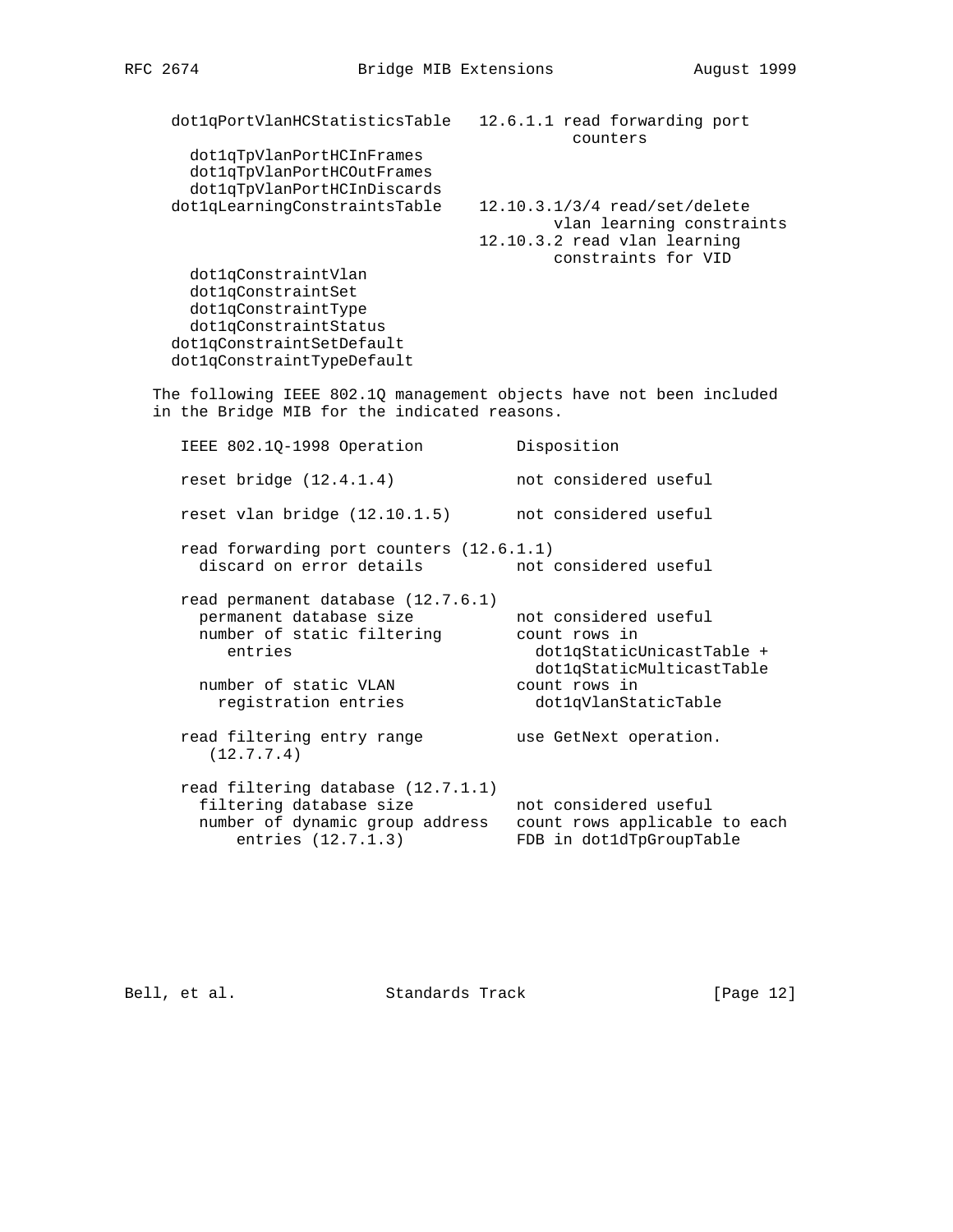read garp state (12.9.3.1) not considered useful

 notify vlan registration failure not considered useful (12.10.1.6)

 notify learning constraint violation (12.10.3.10) not considered useful

# 3.2.2. The dot1qBase Group

 This mandatory group contains the objects which are applicable to all bridges implementing IEEE 802.1Q virtual LANs.

# 3.2.3. The dot1qTp Group

 This group contains objects that control the operation and report the status of transparent bridging. This includes management of the dynamic Filtering Databases for both unicast and multicast forwarding. This group will be implemented by all bridges that perform destination-address filtering.

#### 3.2.4. The dot1qStatic Group

 This group contains objects that control static configuration information for transparent bridging. This includes management of the static entries in the Filtering Databases for both unicast and multicast forwarding.

### 3.2.5. The dot1qVlan Group

 This group contains objects that control configuration and report status of the Virtual LANs known to a bridge. This includes management of the statically configured VLANs as well as reporting VLANs discovered by other means e.g. GVRP. It also controls configuration and reports status of per-port objects relating to VLANs and reports traffic statistics. It also provides for management of the VLAN Learning Constraints.

# 3.3. Textual Conventions

 The datatypes MacAddress, BridgeId, Timeout, EnabledStatus, PortList, VlanIndex and VlanId are used as textual conventions in this document. These textual conventions have NO effect on either the syntax nor the semantics of any managed object. Objects defined using these conventions are always encoded by means of the rules that define their primitive type. Hence, no changes to the SMI or the SNMP are necessary to accommodate these textual conventions which are adopted merely for the convenience of readers.

Bell, et al. Standards Track [Page 13]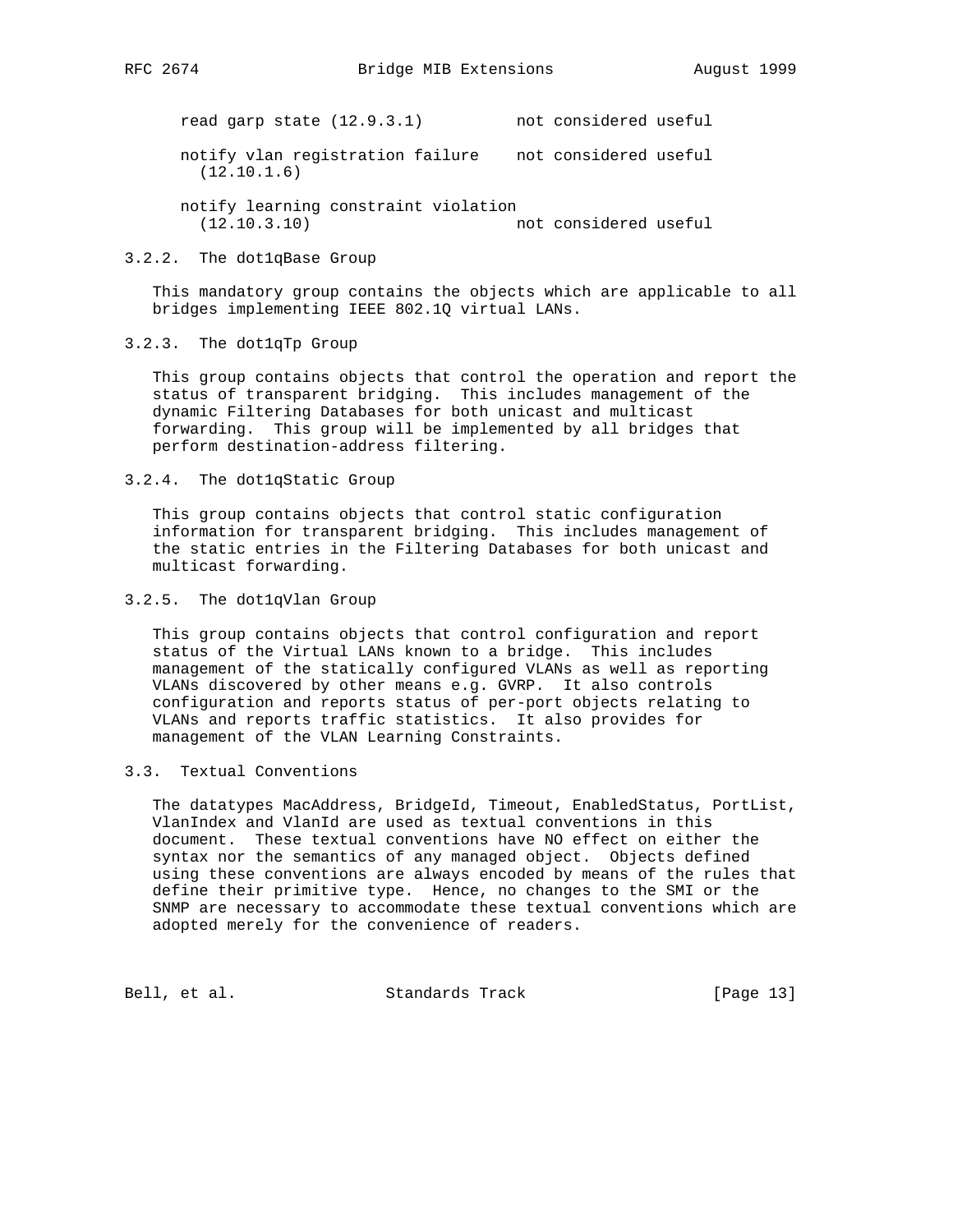# 3.4. Relationship to Other MIBs

 As described above, some IEEE 802.1D management objects have not been included in this MIB because they overlap with objects in other MIBs applicable to a bridge implementing this MIB. In particular, it is assumed that a bridge implementing this MIB will also implement (at least) the 'system' group defined in MIB-II [MIB2], the 'interfaces' group defined in [INTERFACEMIB] and the original bridge MIB [BRIDGEMIB].

# 3.4.1. Relationship to the 'system' group

 In MIB-II, the 'system' group is defined as being mandatory for all systems such that each managed entity contains one instance of each object in the 'system' group. Thus, those objects apply to the entity as a whole irrespective of whether the entity's sole functionality is bridging, or whether bridging is only a subset of the entity's functionality.

#### 3.4.2. Relation to Interfaces MIB

 The Interfaces Group MIB [INTERFACEMIB], requires that any MIB which is an adjunct of the Interfaces Group MIB, clarify specific areas within the Interfaces Group MIB. These areas were intentionally left vague in the Interfaces Group MIB to avoid over-constraining the MIB, thereby precluding management of certain media-types.

 The Interfaces Group MIB enumerates several areas which a media specific MIB must clarify. Each of these areas is addressed in a following subsection. The implementor is referred to the Interfaces Group MIB in order to understand the general intent of these areas.

 In the Interfaces Group MIB, the 'interfaces' group is defined as being mandatory for all systems and contains information on an entity's interfaces, where each interface is thought of as being attached to a 'subnetwork'. (Note that this term is not to be confused with 'subnet' which refers to an addressing partitioning scheme used in the Internet suite of protocols.) The term 'segment' is used in this memo to refer to such a subnetwork, whether it be an Ethernet segment, a 'ring', a WAN link, or even an X.25 virtual circuit.

 Implicit in this Extended Bridge MIB is the notion of ports on a bridge. Each of these ports is associated with one interface of the 'interfaces' group (one row in ifTable) and, in most situations, each port is associated with a different interface. However, there are situations in which multiple ports are associated with the same

Bell, et al. Standards Track [Page 14]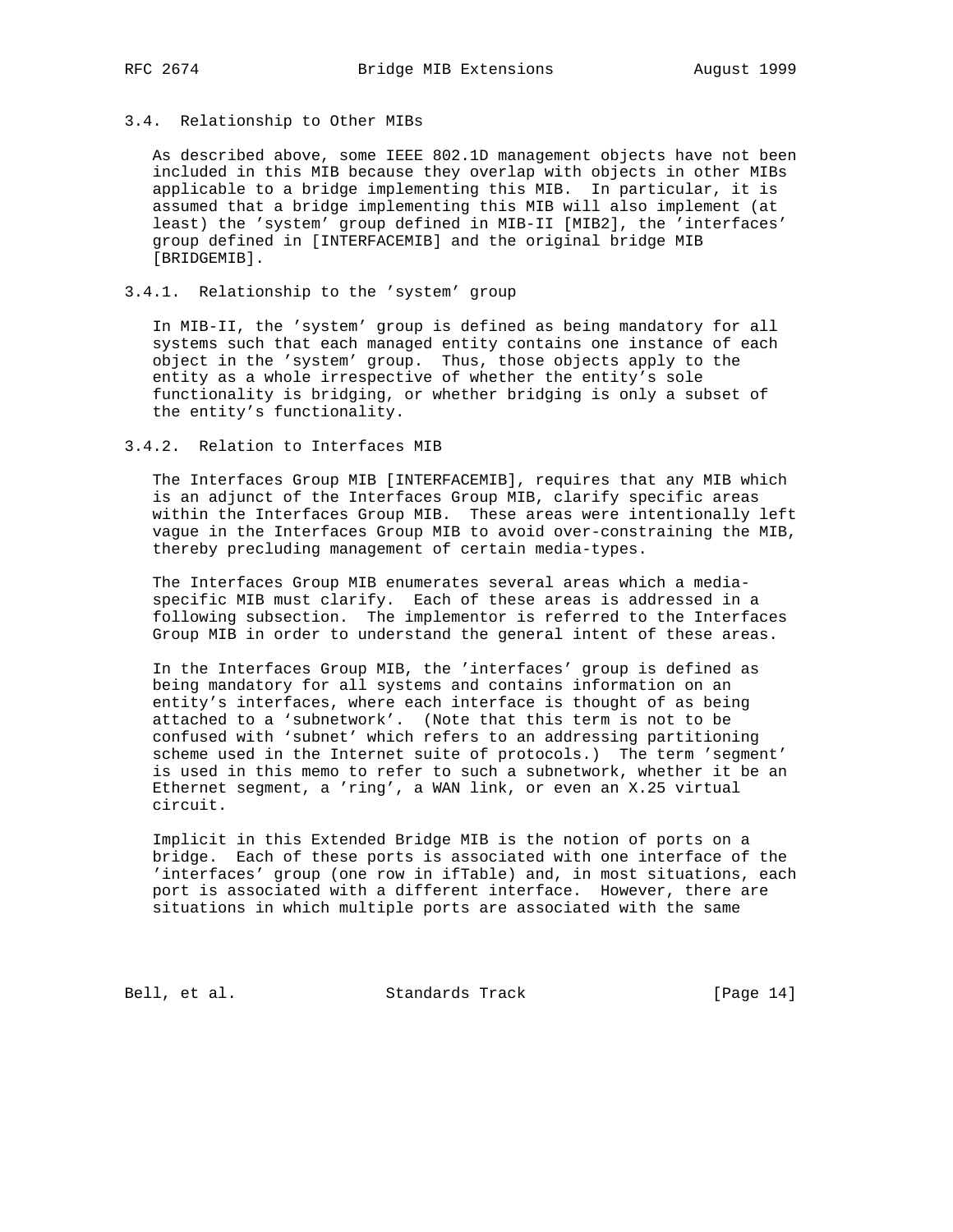interface. An example of such a situation would be several ports each corresponding one-to-one with several X.25 virtual circuits but all on the same interface.

 Each port is uniquely identified by a port number. A port number has no mandatory relationship to an interface number, but in the simple case a port number will have the same value as the corresponding interface's interface number. Port numbers are in the range (1..dot1dBaseNumPorts).

 Some entities perform other functionality as well as bridging through the sending and receiving of data on their interfaces. In such situations, only a subset of the data sent/received on an interface is within the domain of the entity's bridging functionality. This subset is considered to be delineated according to a set of protocols, with some protocols being bridged, and other protocols not being bridged. For example, in an entity which exclusively performed bridging, all protocols would be considered as being bridged, whereas in an entity which performed IP routing on IP datagrams and only bridged other protocols, only the non-IP data would be considered as being bridged. Thus, this Extended Bridge MIB (and in particular, its counters) is applicable only to that subset of the data on an entity's interfaces which is sent/received for a protocol being bridged. All such data is sent/received via the ports of the bridge.

# 3.4.2.1. Layering Model

 This memo assumes the interpretation of the Interfaces Group to be in accordance with the Interfaces Group MIB [INTERFACEMIB] which states that the interfaces table (ifTable) contains information on the managed resource's interfaces and that each sub-layer below the internetwork layer of a network interface is considered an interface.

 This document recommends that, within an entity, VLANs which are instantiated as an entry in dot1qVlanCurrentTable by either management configuration through dot1qVlanStaticTable or by dynamic means (e.g. through GVRP), are NOT also represented by an entry in ifTable.

 Where an entity contains higher-layer protocol entities e.g. IP-layer interfaces that transmit and receive traffic to/from a VLAN, these should be represented in the ifTable as interfaces of type propVirtual(53). Protocol-specific types such as l3ipxvlan(137) should not be used here since there is no implication that the bridge will perform any protocol filtering before delivering up to these virtual interfaces.

Bell, et al. Standards Track [Page 15]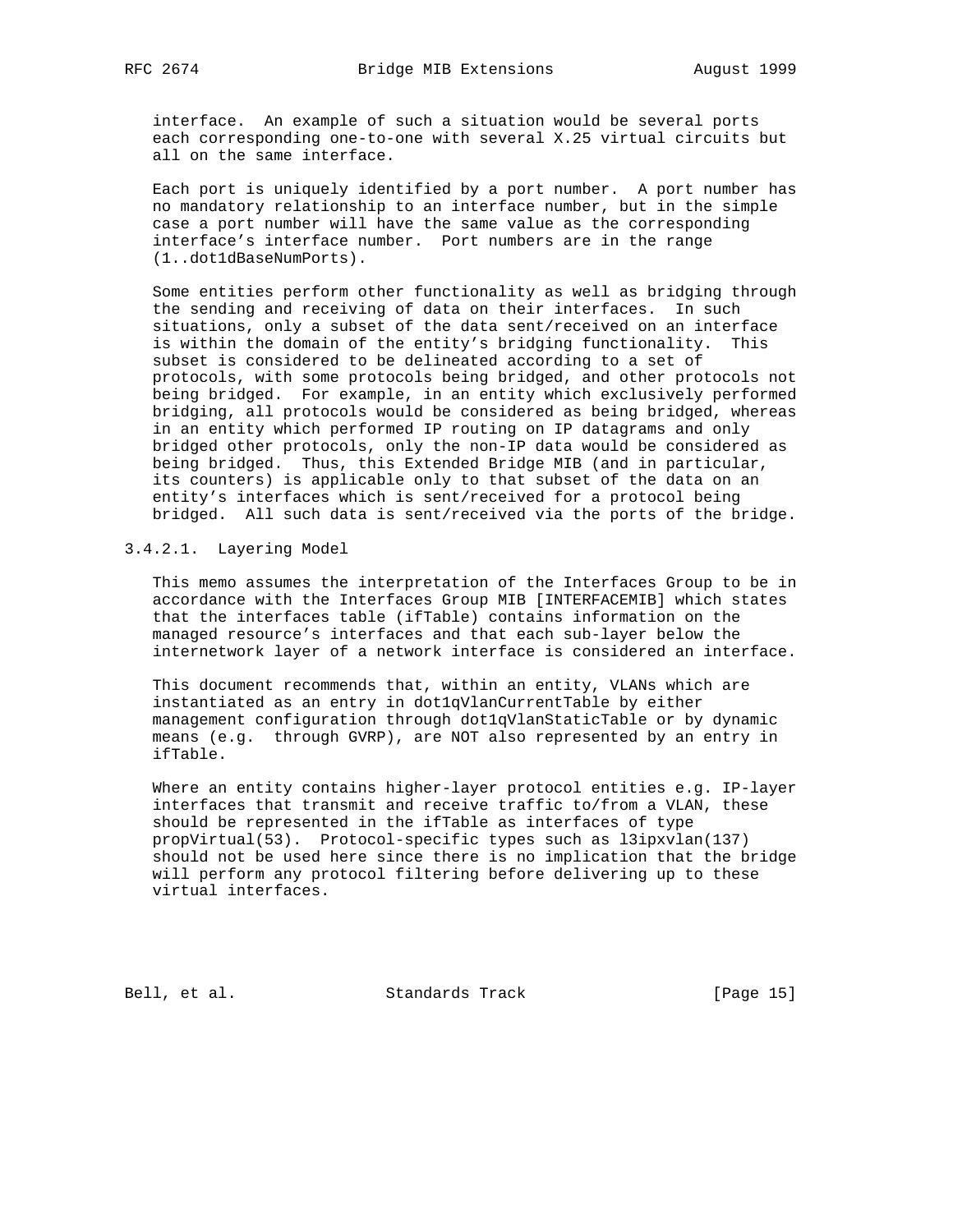# 3.4.2.2. ifStackTable

 In addition, the Interfaces Group MIB [INTERFACEMIB] defines a table 'ifStackTable' for describing the relationship between logical interfaces within an entity. It is anticipated that implementors will use this table to describe the binding of e.g. IP interfaces to physical ports, although the presence of VLANs makes the representation less than perfect for showing connectivity: the ifStackTable cannot represent the full capability of the IEEE 802.1Q VLAN bridging standard since that makes a distinction between VLAN bindings on 'ingress' to and 'egress' from a port: these relationships may or may not be symmetrical whereas Interface MIB Evolution assumes a symmetrical binding for transmit and receive. This makes it necessary to define other manageable objects for configuring which ports are members of which VLANs.

#### 3.4.2.3. ifRcvAddressTable

 This table contains all MAC addresses, unicast, multicast, and broadcast, for which an interface will receive packets and forward them up to a higher layer entity for local consumption. Note that this does not include addresses for data-link layer control protocols such as Spanning-Tree, GMRP or GVRP. The format of the address, contained in ifRcvAddressAddress, is the same as for ifPhysAddress.

 This table does not include unicast or multicast addresses which are accepted for possible forwarding out some other port. This table is explicitly not intended to provide a bridge address filtering mechanism.

### 3.4.3. Relation to Original Bridge MIB

 This section defines how objects in the original bridge MIB module [BRIDGEMIB] should be represented for devices which implement the extensions: some of the old objects are less useful in such devices but must still be implemented for reasons of backwards compatibility. Note that formal conformance statements for that MIB module do not exist since it is defined in SMIv1.

3.4.3.1. The dot1dBase Group

 This mandatory group contains the objects which are applicable to all types of bridges. Interpretation of this group is unchanged.

Bell, et al. Standards Track [Page 16]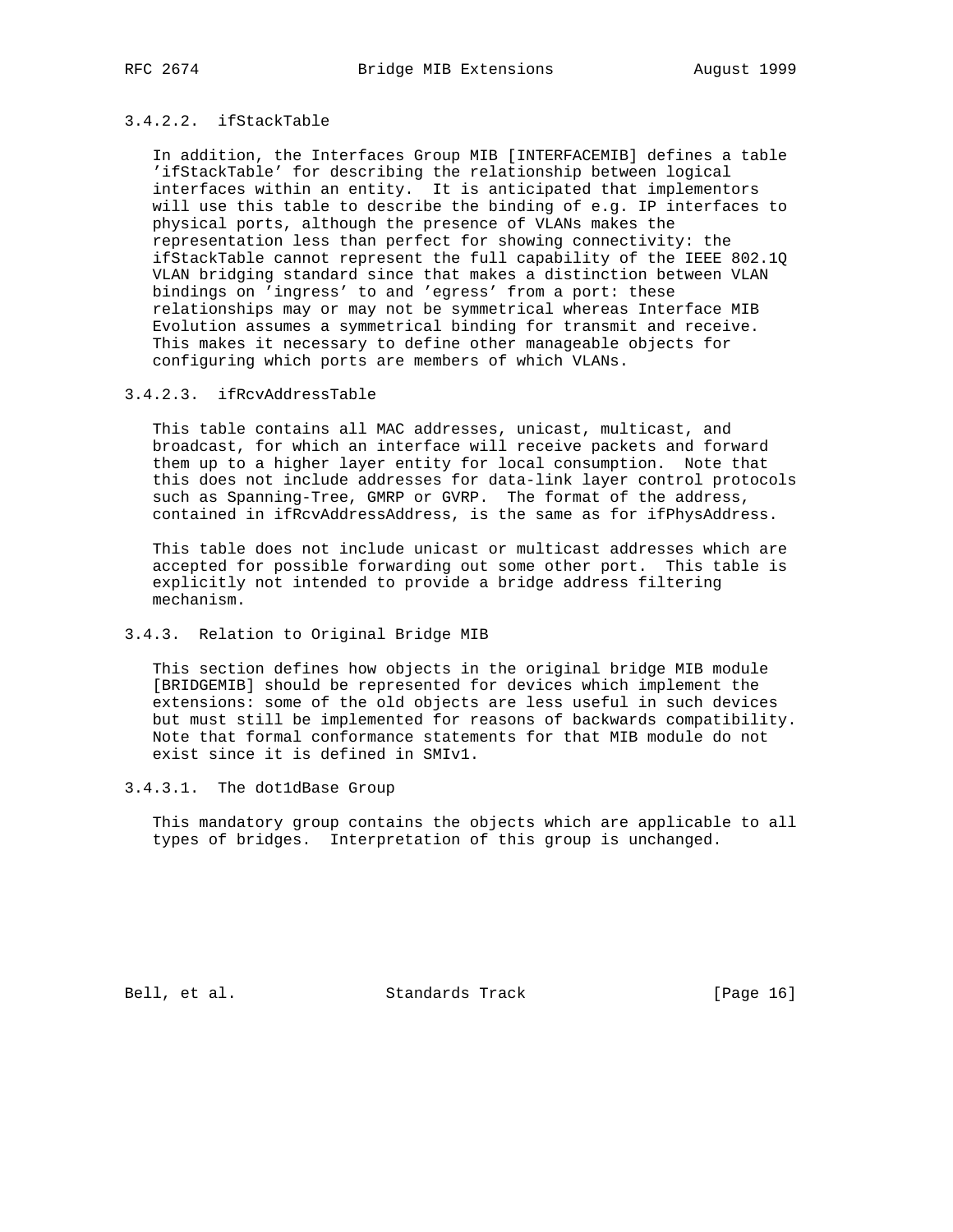# 3.4.3.2. The dot1dStp Group

 This group contains the objects that denote the bridge's state with respect to the Spanning Tree Protocol. Interpretation of this group is unchanged.

3.4.3.3. The dot1dTp Group

 This group contains objects that describe the entity's state with respect to transparent bridging.

 In a device operating with a single Filtering Database, interpretation of this group is unchanged.

 In a device supporting multiple Filtering Databases, this group is interpreted as follows:

 dot1dTpLearnedEntryDiscards The number of times that \*any\* of the FDBs became full.

dot1dTpAgingTime

This applies to all Filtering Databases.

dot1dTpFdbTable

 Report MAC addresses learned on each port, regardless of which Filtering Database they have been learnt in. If an address has been learnt in multiple databases on a single port, report it only once. If an address has been learnt in multiple databases on more than one port, report the entry on any one of the valid ports.

dot1dTpPortTable

 This table is port-based and is not affected by multiple Filtering Databases or multiple VLANs. The counters should include frames received or transmitted for all VLANs. Note that equivalent 64-bit port statistics counters, as well as other objects to represent the upper 32 bits of these counters, are defined in this document for high capacity network interfaces. These have confromance statements to indicate for which speeds of interface they are required.

3.4.3.4. The dot1dStatic Group

 This optional group contains objects that describe the configuration of destination-address filtering.

 In a device operating with a single Filtering Database, interpretation of this group is unchanged.

Bell, et al. Standards Track [Page 17]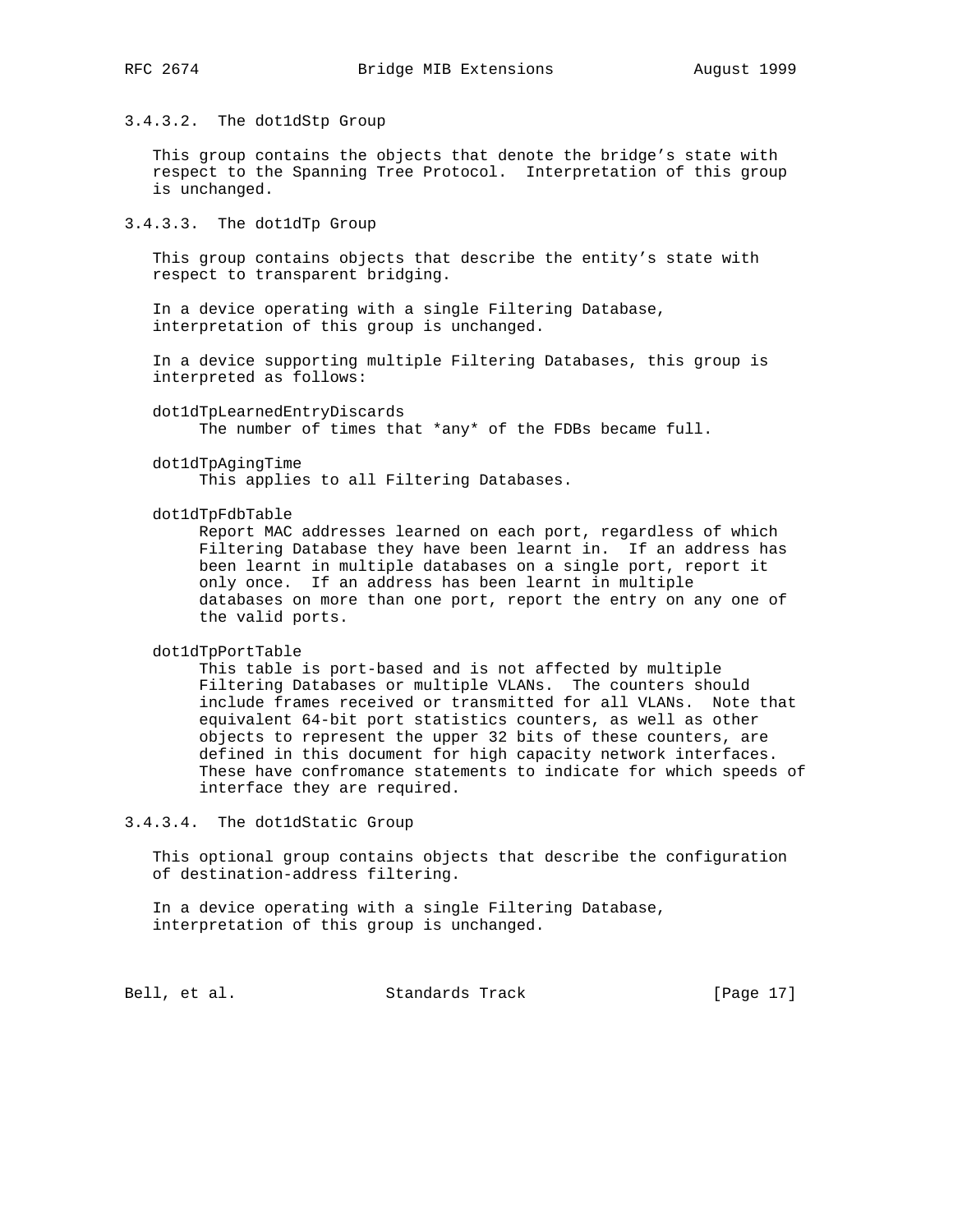In a device supporting multiple Filtering Databases, this group is interpreted as follows:

dot1dStaticTable

 Entries read from this table include all static entries from all of the Filtering Databases. Entries for the same MAC address and receive port in more than one Filtering Database must appear only once since these are the indices of this table. This table should be implemented as read-only in devices that support multiple Forwarding Databases - instead, write access should be provided through dot1qStaticUnicastTable and dot1qStaticMulticastTable, as defined in this document.

3.4.3.5. Additions to the Original Bridge MIB

 In addition to the objects in the original bridge MIB [BRIDGEMIB], this document contains:

- (1) support for multiple traffic classes and dynamic multicast filtering as per IEEE 802.1D-1998 [802.1D].
- (2) support for bridged Virtual LANs as per IEEE 802.1Q-1998 [802.1Q].
- (3) support for 64-bit versions of original bridge MIB [BRIDGEMIB] port counters.

4. Definitions for Extended Bridge MIB

P-BRIDGE-MIB DEFINITIONS ::= BEGIN

-- ------------------------------------------------------------- -- MIB for IEEE 802.1p devices

-- -------------------------------------------------------------

IMPORTS

 MODULE-IDENTITY, OBJECT-TYPE, Counter32, Counter64 FROM SNMPv2-SMI TruthValue, TimeInterval, MacAddress, TEXTUAL-CONVENTION FROM SNMPv2-TC MODULE-COMPLIANCE, OBJECT-GROUP FROM SNMPv2-CONF dot1dTp, dot1dTpPort, dot1dBridge, dot1dBasePortEntry, dot1dBasePort FROM BRIDGE-MIB;

Bell, et al. Standards Track [Page 18]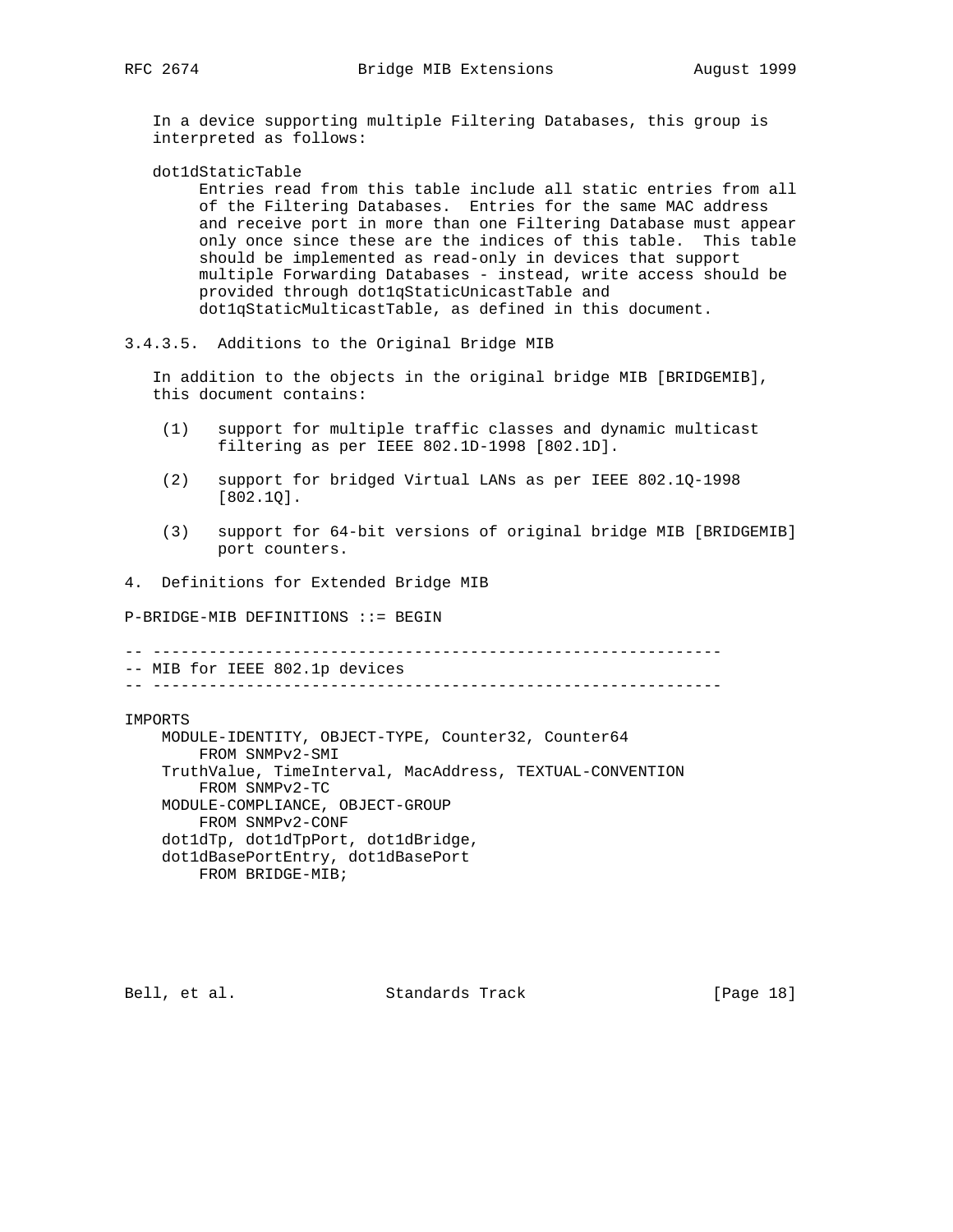pBridgeMIB MODULE-IDENTITY LAST-UPDATED "9908250000Z" ORGANIZATION "IETF Bridge MIB Working Group" CONTACT-INFO " Les Bell Postal: 3Com Europe Ltd. 3Com Centre, Boundary Way Hemel Hempstead, Herts. HP2 7YU UK Phone: +44 1442 438025 Email: Les\_Bell@3Com.com Andrew Smith Postal: Extreme Networks 3585 Monroe St. Santa Clara CA 95051 USA Phone: +1 408 579 2821 Email: andrew@extremenetworks.com Paul Langille Postal: Newbridge Networks 5 Corporate Drive Andover, MA 01810 USA Phone: +1 978 691 4665 Email: langille@newbridge.com Anil Rijhsinghani Postal: Cabletron Systems 50 Minuteman Road Andover, MA 01810 USA Phone: +1 978 684 1295 Email: anil@cabletron.com Keith McCloghrie Postal: cisco Systems, Inc. 170 West Tasman Drive San Jose, CA 95134-1706 USA Phone: +1 408 526 5260 Email: kzm@cisco.com" DESCRIPTION "The Bridge MIB Extension module for managing Priority and Multicast Filtering, defined by IEEE 802.1D-1998."

Bell, et al. Standards Track [Page 19]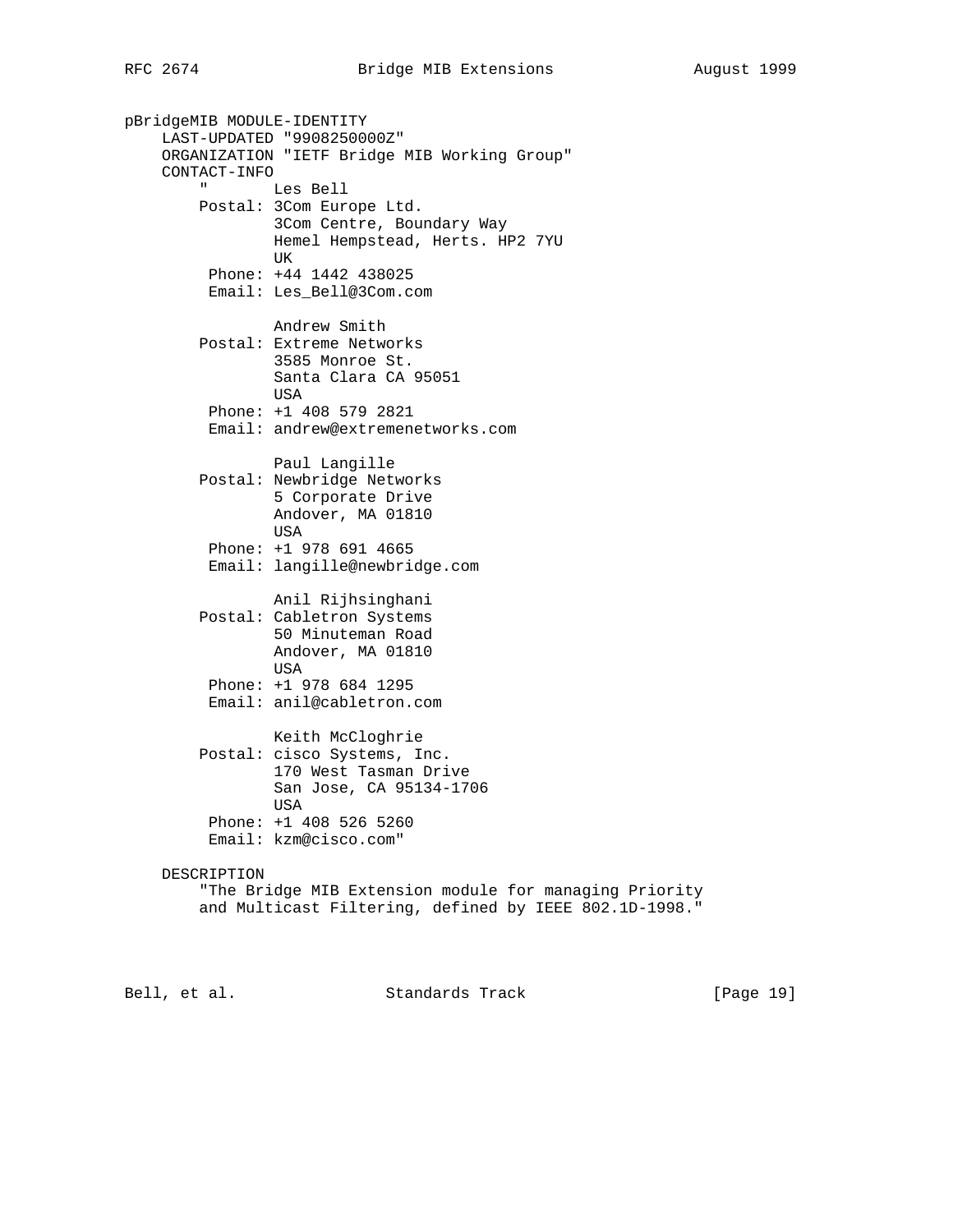```
-- revision history
     REVISION "9908250000Z"
     DESCRIPTION
          "Initial version, published as RFC 2674."
    ::= \{ dot1dBridge 6 \}pBridgeMIBObjects OBJECT IDENTIFIER ::= { pBridgeMIB 1 }
-- -------------------------------------------------------------
-- Textual Conventions
-- -------------------------------------------------------------
EnabledStatus ::= TEXTUAL-CONVENTION
     STATUS current
    DESCRIPTION
        "A simple status value for the object."
    SYNTAX INTEGER { enabled(1), disabled(2) }
-- -------------------------------------------------------------
-- -------------------------------------------------------------
-- groups in the P-BRIDGE MIB
-- -------------------------------------------------------------
dot1dExtBase OBJECT IDENTIFIER ::= { pBridgeMIBObjects 1 }
dot1dPriority OBJECT IDENTIFIER ::= { pBridgeMIBObjects 2 }
dot1dGarp OBJECT IDENTIFIER ::= { pBridgeMIBObjects 3 }
dot1dGmrp OBJECT IDENTIFIER ::= { pBridgeMIBObjects 4 }
-- -------------------------------------------------------------
-- -------------------------------------------------------------
-- the dot1dExtBase group
-- -------------------------------------------------------------
dot1dDeviceCapabilities OBJECT-TYPE
     SYNTAX BITS {
        dot1dExtendedFilteringServices(0),
                               -- can perform filtering of
                               -- individual multicast addresses
                               -- controlled by GMRP.
         dot1dTrafficClasses(1),
                               -- can map user priority to
                               -- multiple traffic classes.
```
Bell, et al. Standards Track [Page 20]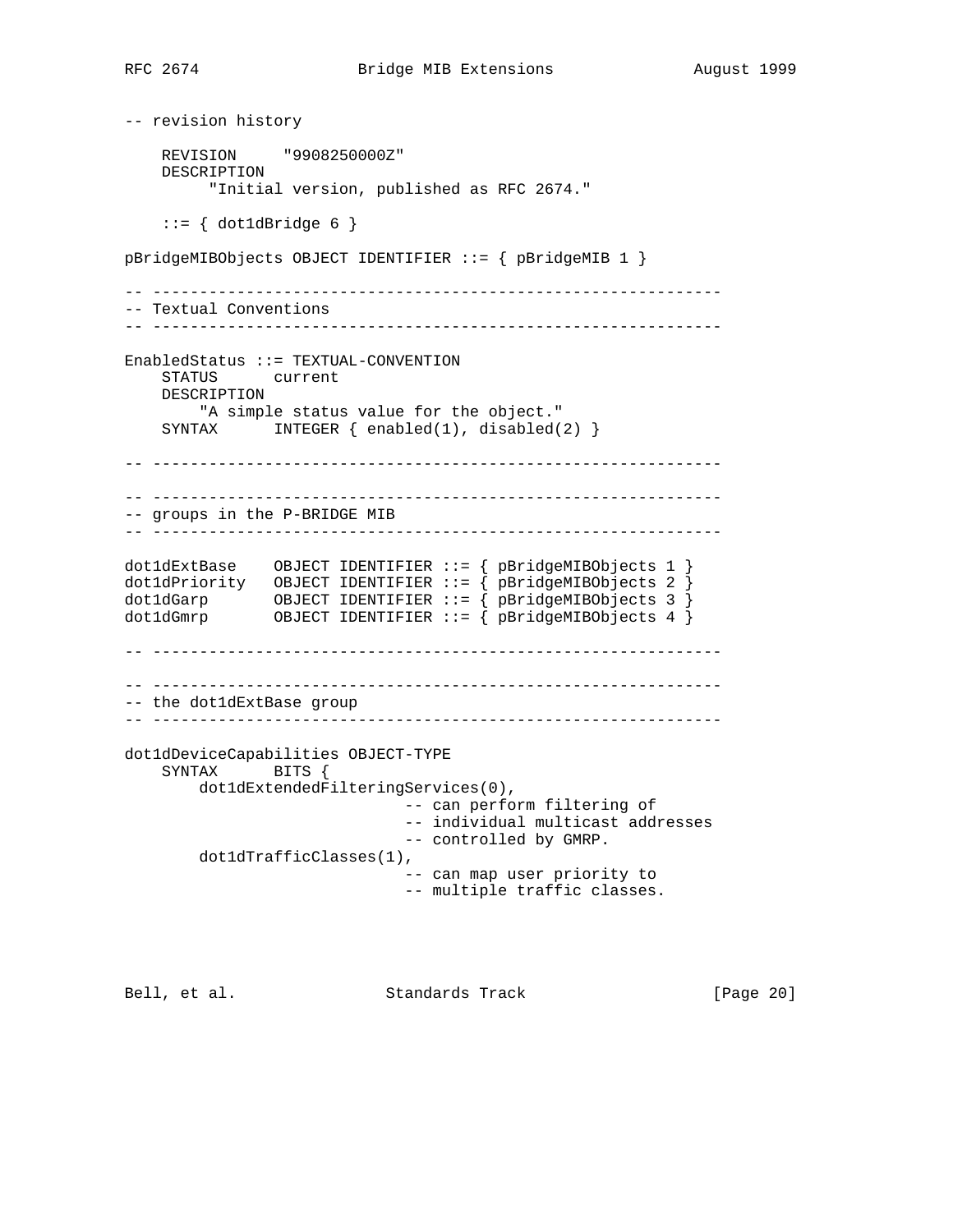```
 dot1qStaticEntryIndividualPort(2),
                               -- dot1qStaticUnicastReceivePort &
                               -- dot1qStaticMulticastReceivePort
                               -- can represent non-zero entries.
        dot1qIVLCapable(3), -- Independent VLAN Learning.
       dot1qSVLCapable(4), -- Shared VLAN Learning.
        dot1qHybridCapable(5),
                               -- both IVL & SVL simultaneously.
        dot1qConfigurablePvidTagging(6),
                               -- whether the implementation
                               -- supports the ability to
                               -- override the default PVID
                               -- setting and its egress status
                               -- (VLAN-Tagged or Untagged) on
                               -- each port.
        dot1dLocalVlanCapable(7)
                               -- can support multiple local
                               -- bridges, outside of the scope
                               -- of 802.1Q defined VLANs.
 }
    MAX-ACCESS read-only
     STATUS current
    DESCRIPTION
         "Indicates the optional parts of IEEE 802.1D and 802.1Q
         that are implemented by this device and are manageable
        through this MIB. Capabilities that are allowed on a
        per-port basis are indicated in dot1dPortCapabilities."
     REFERENCE
         "ISO/IEC 15802-3 Section 5.2,
        IEEE 802.1Q/D11 Section 5.2, 12.10.1.1.3/b/2"
    ::= { dot1dExtBase 1 }
dot1dTrafficClassesEnabled OBJECT-TYPE
     SYNTAX TruthValue
    MAX-ACCESS read-write
    STATUS current
    DESCRIPTION
         "The value true(1) indicates that Traffic Classes are
        enabled on this bridge. When false(2), the bridge
        operates with a single priority level for all traffic."
    DEFVAL { true }
    ::= { dot1dExtBase 2 }
dot1dGmrpStatus OBJECT-TYPE
     SYNTAX EnabledStatus
    MAX-ACCESS read-write
    STATUS current
    DESCRIPTION
```
Bell, et al. Standards Track [Page 21]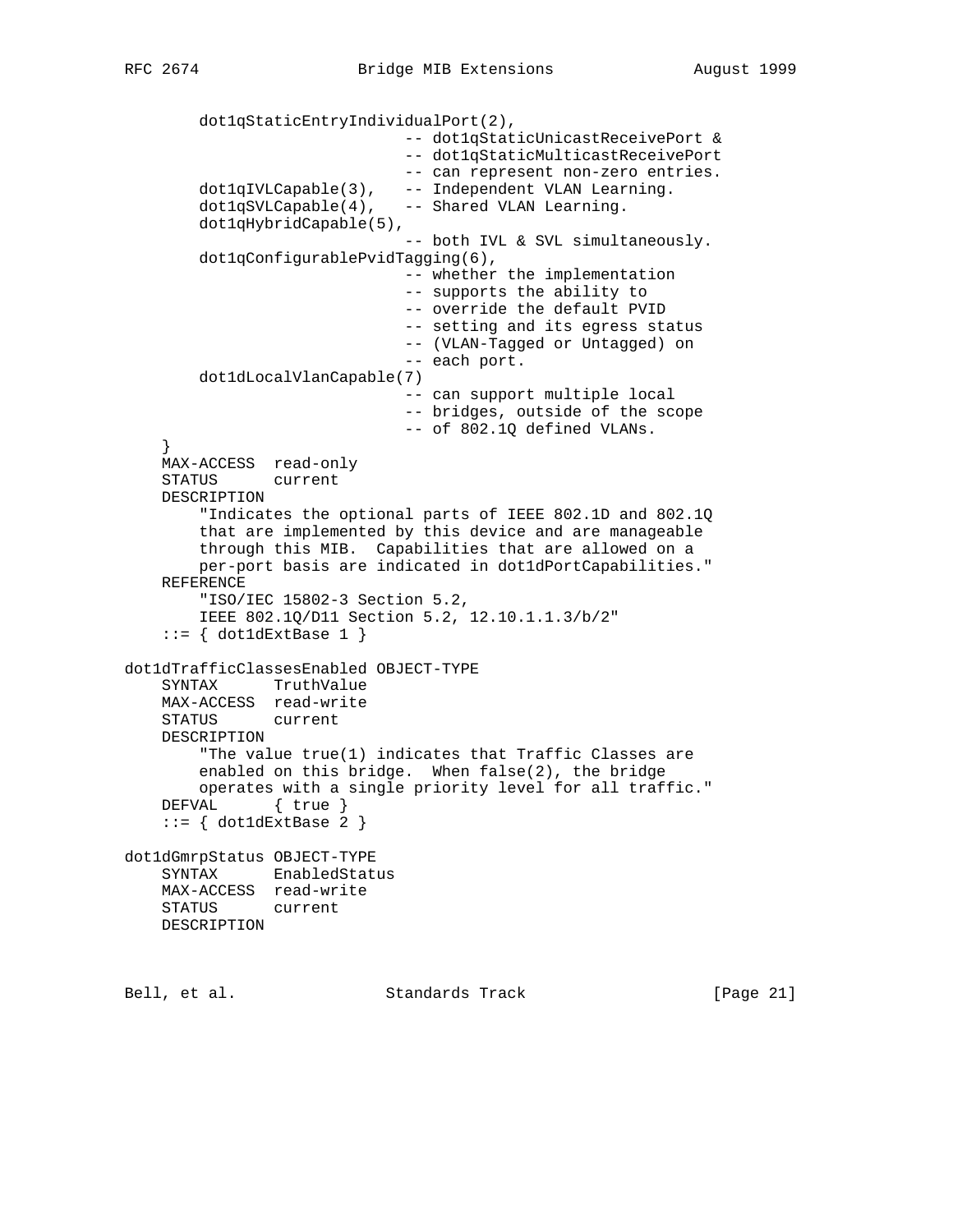```
 "The administrative status requested by management for
         GMRP. The value enabled(1) indicates that GMRP should
        be enabled on this device, in all VLANs, on all ports
         for which it has not been specifically disabled. When
        disabled(2), GMRP is disabled, in all VLANs, on all
        ports and all GMRP packets will be forwarded
        transparently. This object affects both Applicant and
        Registrar state machines. A transition from disabled(2)
        to enabled(1) will cause a reset of all GMRP state
        machines on all ports."
    DEFVAL { enabled }
    ::= { dot1dExtBase 3 }
    -- -------------------------------------------------------------
-- Port Capabilities Table
-- -------------------------------------------------------------
dot1dPortCapabilitiesTable OBJECT-TYPE
    SYNTAX SEQUENCE OF Dot1dPortCapabilitiesEntry
    MAX-ACCESS not-accessible
    STATUS current
     DESCRIPTION
         "A table that contains capabilities information about
        every port that is associated with this bridge."
    ::= { dot1dExtBase 4 }
dot1dPortCapabilitiesEntry OBJECT-TYPE
     SYNTAX Dot1dPortCapabilitiesEntry
     MAX-ACCESS not-accessible
    STATUS current
     DESCRIPTION
         "A set of capabilities information about this port
         indexed by dot1dBasePort."
     AUGMENTS { dot1dBasePortEntry }
     ::= { dot1dPortCapabilitiesTable 1 }
Dot1dPortCapabilitiesEntry ::=
     SEQUENCE {
       dot1dPortCapabilities
            BITS
     }
dot1dPortCapabilities OBJECT-TYPE
     SYNTAX BITS {
        dot1qDot1qTagging(0), -- supports 802.1Q VLAN tagging of
                               -- frames and GVRP.
         dot1qConfigurableAcceptableFrameTypes(1),
                               -- allows modified values of
```
Bell, et al. Standards Track [Page 22]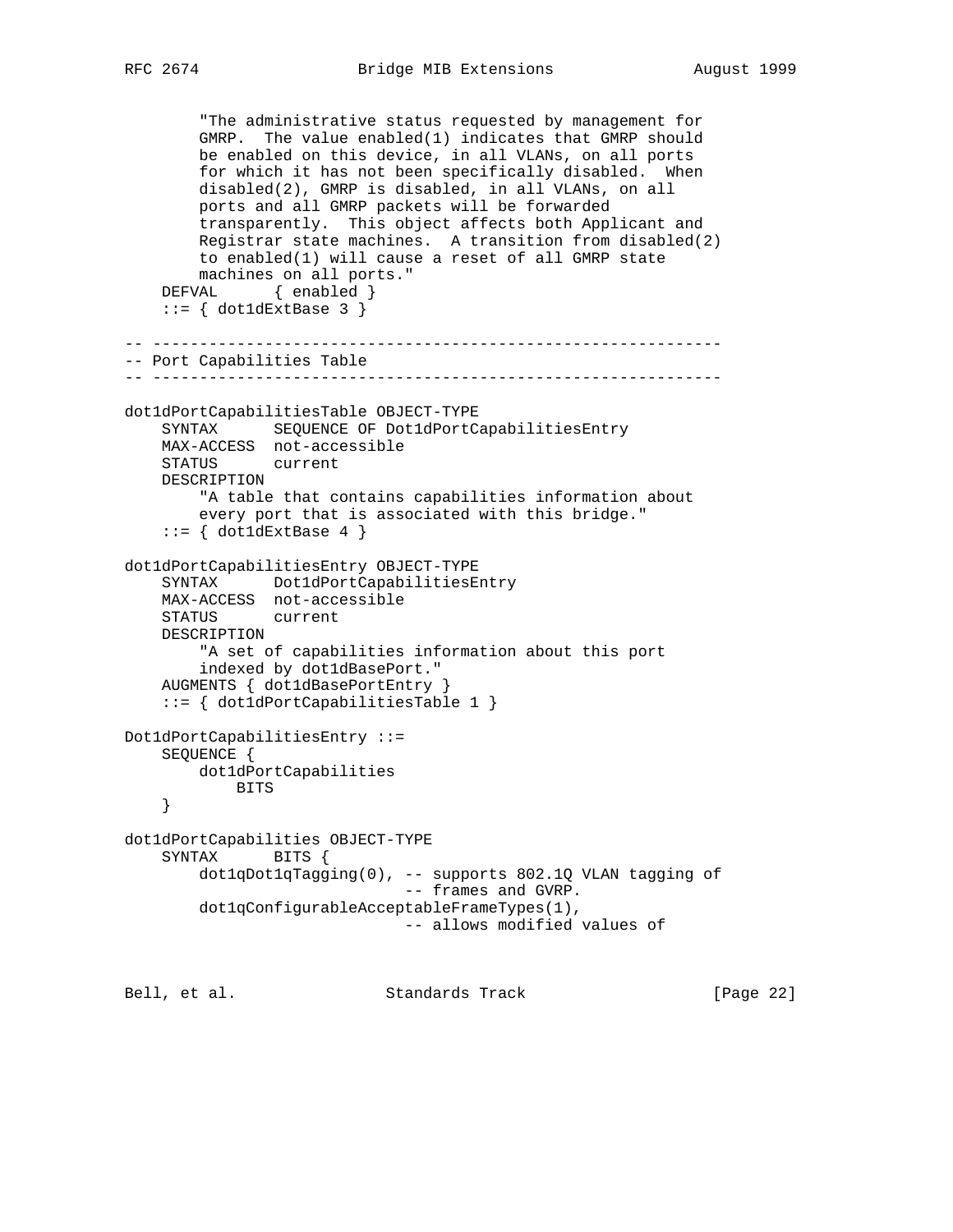```
 -- dot1qPortAcceptableFrameTypes.
         dot1qIngressFiltering(2)
                               -- supports the discarding of any
                               -- frame received on a Port whose
                               -- VLAN classification does not
                               -- include that Port in its Member
                               -- set.
 }
     MAX-ACCESS read-only
     STATUS current
     DESCRIPTION
         "Indicates the parts of IEEE 802.1D and 802.1Q that are
         optional on a per-port basis that are implemented by
         this device and are manageable through this MIB."
     REFERENCE
         "ISO/IEC 15802-3 Section 5.2,
         IEEE 802.1Q/D11 Section 5.2"
     ::= { dot1dPortCapabilitiesEntry 1 }
-- -------------------------------------------------------------
-- the dot1dPriority group
-- -------------------------------------------------------------
-- -------------------------------------------------------------
-- Port Priority Table
-- -------------------------------------------------------------
dot1dPortPriorityTable OBJECT-TYPE
     SYNTAX SEQUENCE OF Dot1dPortPriorityEntry
    MAX-ACCESS not-accessible
     STATUS current
     DESCRIPTION
         "A table that contains information about every port that
         is associated with this transparent bridge."
    ::= \{ dot1dPriority 1 \}dot1dPortPriorityEntry OBJECT-TYPE
     SYNTAX Dot1dPortPriorityEntry
     MAX-ACCESS not-accessible
     STATUS current
     DESCRIPTION
         "A list of Default User Priorities for each port of a
         transparent bridge. This is indexed by dot1dBasePort."
     AUGMENTS { dot1dBasePortEntry }
     ::= { dot1dPortPriorityTable 1 }
Dot1dPortPriorityEntry ::=
     SEQUENCE {
```
Bell, et al. Standards Track [Page 23]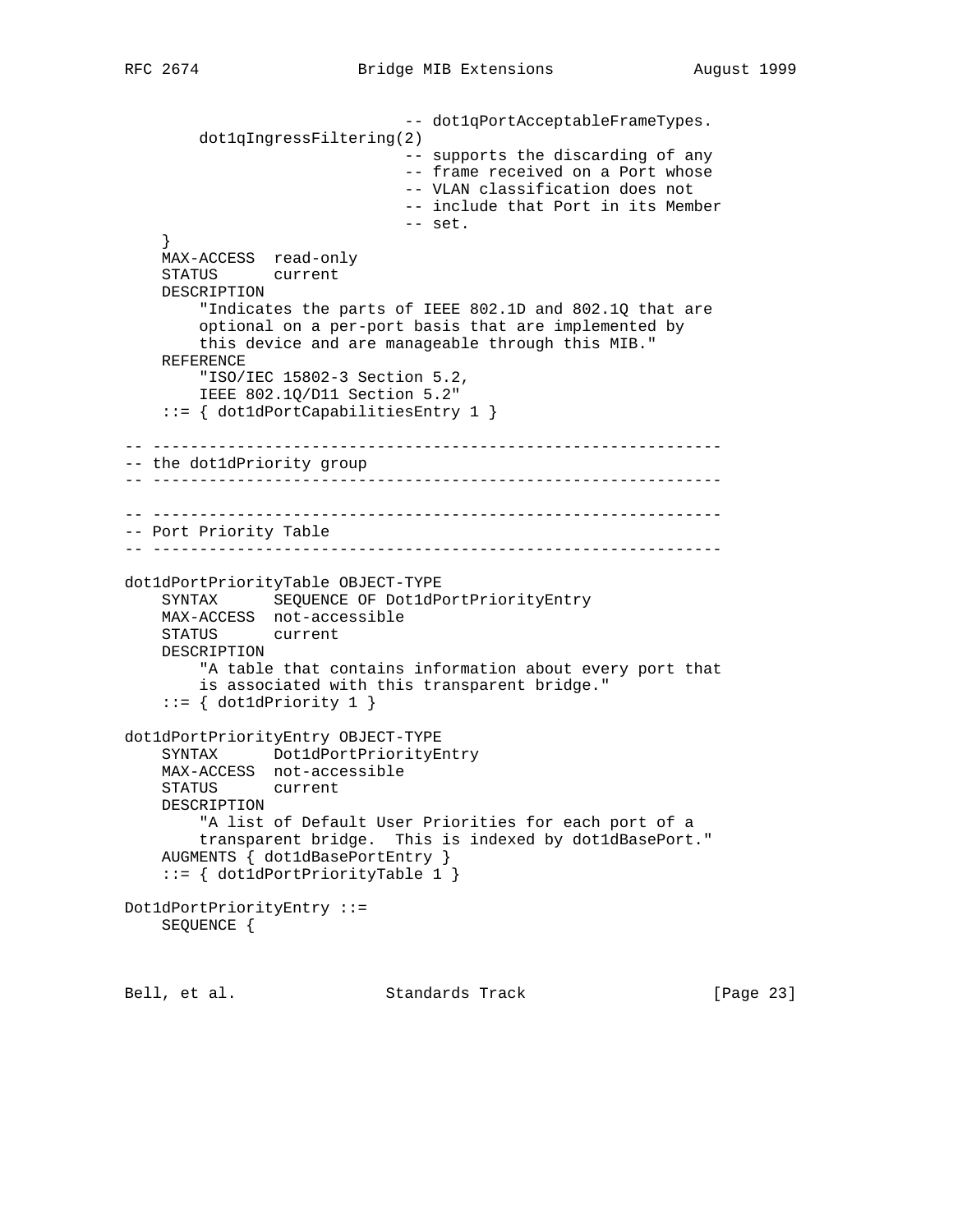```
 dot1dPortDefaultUserPriority
            INTEGER,
        dot1dPortNumTrafficClasses
            INTEGER
     }
dot1dPortDefaultUserPriority OBJECT-TYPE
    SYNTAX INTEGER (0..7) MAX-ACCESS read-write
    STATUS current
    DESCRIPTION
         "The default ingress User Priority for this port. This
        only has effect on media, such as Ethernet, that do not
        support native User Priority."
     ::= { dot1dPortPriorityEntry 1 }
dot1dPortNumTrafficClasses OBJECT-TYPE
   SYNTAX INTEGER (1..8) MAX-ACCESS read-write
    STATUS current
    DESCRIPTION
        "The number of egress traffic classes supported on this
        port. This object may optionally be read-only."
     ::= { dot1dPortPriorityEntry 2 }
-- -------------------------------------------------------------
-- User Priority Regeneration Table
-- -------------------------------------------------------------
dot1dUserPriorityRegenTable OBJECT-TYPE
    SYNTAX SEQUENCE OF Dot1dUserPriorityRegenEntry
    MAX-ACCESS not-accessible
    STATUS current
    DESCRIPTION
         "A list of Regenerated User Priorities for each received
        User Priority on each port of a bridge. The Regenerated
        User Priority value may be used to index the Traffic
        Class Table for each input port. This only has effect
        on media that support native User Priority. The default
        values for Regenerated User Priorities are the same as
        the User Priorities."
    REFERENCE
        "ISO/IEC 15802-3 Section 6.4"
    ::= { dot1dPriority 2 }
```
Bell, et al. Standards Track [Page 24]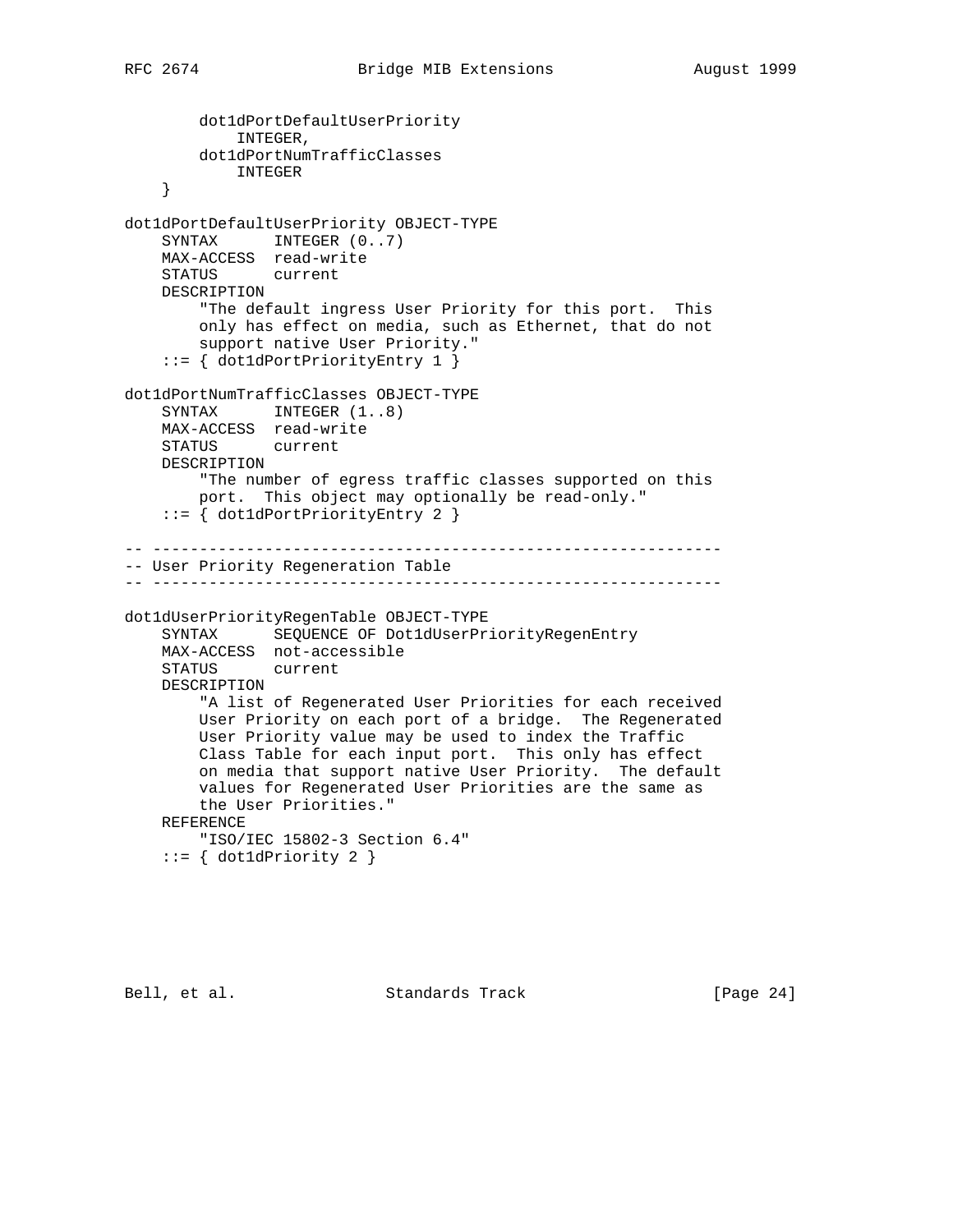```
dot1dUserPriorityRegenEntry OBJECT-TYPE
 SYNTAX Dot1dUserPriorityRegenEntry
 MAX-ACCESS not-accessible
    STATUS current
    DESCRIPTION
         "A mapping of incoming User Priority to a Regenerated
        User Priority."
     INDEX { dot1dBasePort, dot1dUserPriority }
     ::= { dot1dUserPriorityRegenTable 1 }
Dot1dUserPriorityRegenEntry ::=
    SEQUENCE {
        dot1dUserPriority
            INTEGER,
        dot1dRegenUserPriority
            INTEGER
     }
dot1dUserPriority OBJECT-TYPE
   SYNTAX INTEGER (0..7) MAX-ACCESS not-accessible
    STATUS current
    DESCRIPTION
         "The User Priority for a frame received on this port."
     ::= { dot1dUserPriorityRegenEntry 1 }
dot1dRegenUserPriority OBJECT-TYPE
    SYNTAX INTEGER (0..7) MAX-ACCESS read-write
    STATUS current
    DESCRIPTION
        "The Regenerated User Priority the incoming User
        Priority is mapped to for this port."
    ::= { dot1dUserPriorityRegenEntry 2 }
-- -------------------------------------------------------------
-- Traffic Class Table
-- -------------------------------------------------------------
dot1dTrafficClassTable OBJECT-TYPE
    SYNTAX SEQUENCE OF Dot1dTrafficClassEntry
    MAX-ACCESS not-accessible
    STATUS current
    DESCRIPTION
         "A table mapping evaluated User Priority to Traffic
        Class, for forwarding by the bridge. Traffic class is a
        number in the range (0..(dot1dPortNumTrafficClasses-1))."
    REFERENCE
```
Bell, et al. Standards Track [Page 25]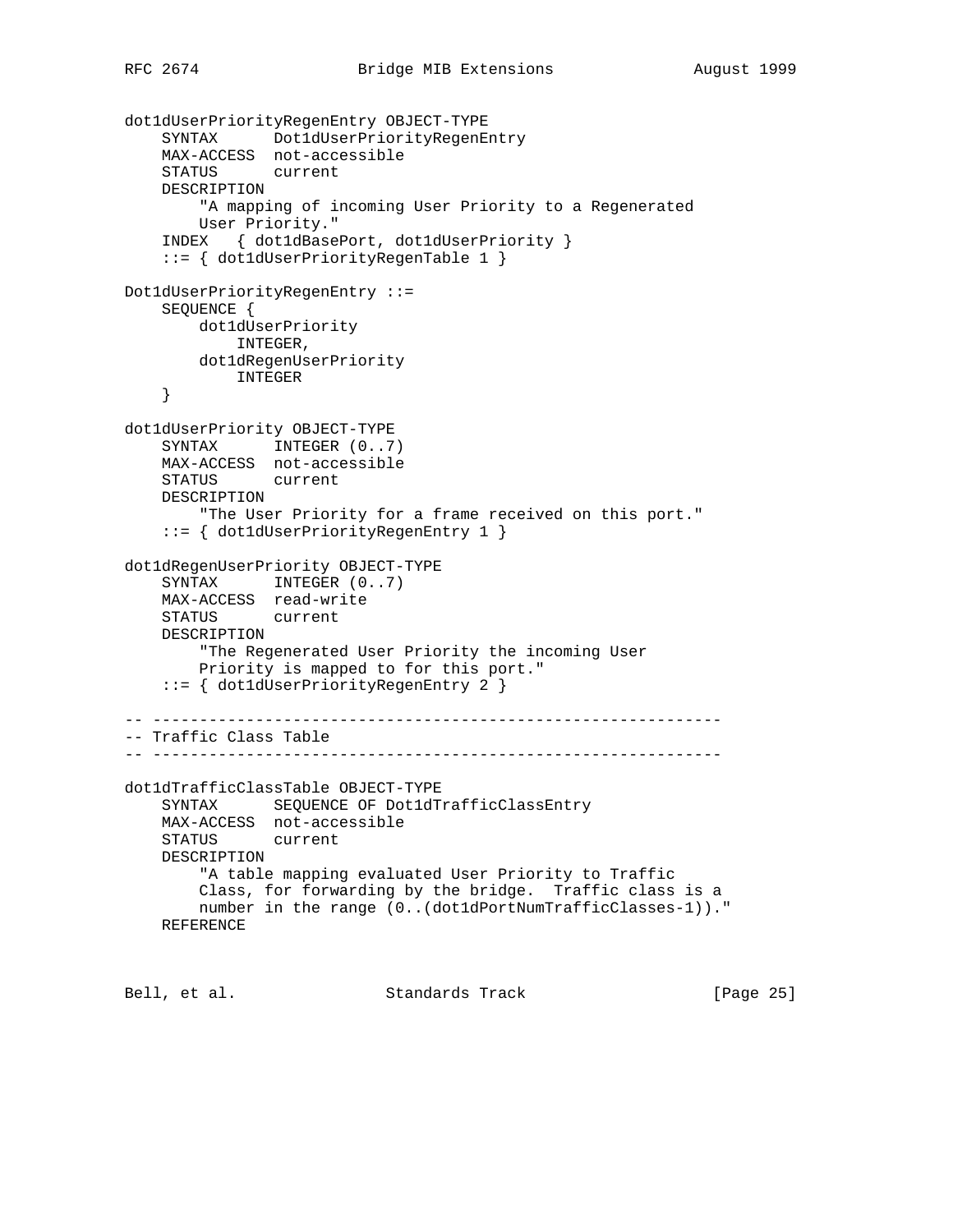```
 "ISO/IEC 15802-3 Table 7-2"
    ::= { dot1dPriority 3 }
dot1dTrafficClassEntry OBJECT-TYPE
     SYNTAX Dot1dTrafficClassEntry
     MAX-ACCESS not-accessible
    STATUS current
    DESCRIPTION
        "User Priority to Traffic Class mapping."
     INDEX { dot1dBasePort, dot1dTrafficClassPriority }
     ::= { dot1dTrafficClassTable 1 }
Dot1dTrafficClassEntry ::=
    SEQUENCE {
        dot1dTrafficClassPriority
            INTEGER,
        dot1dTrafficClass
           INTEGER
     }
dot1dTrafficClassPriority OBJECT-TYPE
    SYNTAX INTEGER (0..7) MAX-ACCESS not-accessible
    STATUS current
    DESCRIPTION
         "The Priority value determined for the received frame.
         This value is equivalent to the priority indicated in
         the tagged frame received, or one of the evaluated
        priorities, determined according to the media-type.
        For untagged frames received from Ethernet media, this
        value is equal to the dot1dPortDefaultUserPriority value
        for the ingress port.
        For untagged frames received from non-Ethernet media,
         this value is equal to the dot1dRegenUserPriority value
         for the ingress port and media-specific user priority."
    ::= { dot1dTrafficClassEntry 1 }
dot1dTrafficClass OBJECT-TYPE
    SYNTAX INTEGER (0..7) MAX-ACCESS read-write
     STATUS current
     DESCRIPTION
        "The Traffic Class the received frame is mapped to."
     ::= { dot1dTrafficClassEntry 2 }
-- -------------------------------------------------------------
```
Bell, et al. Standards Track [Page 26]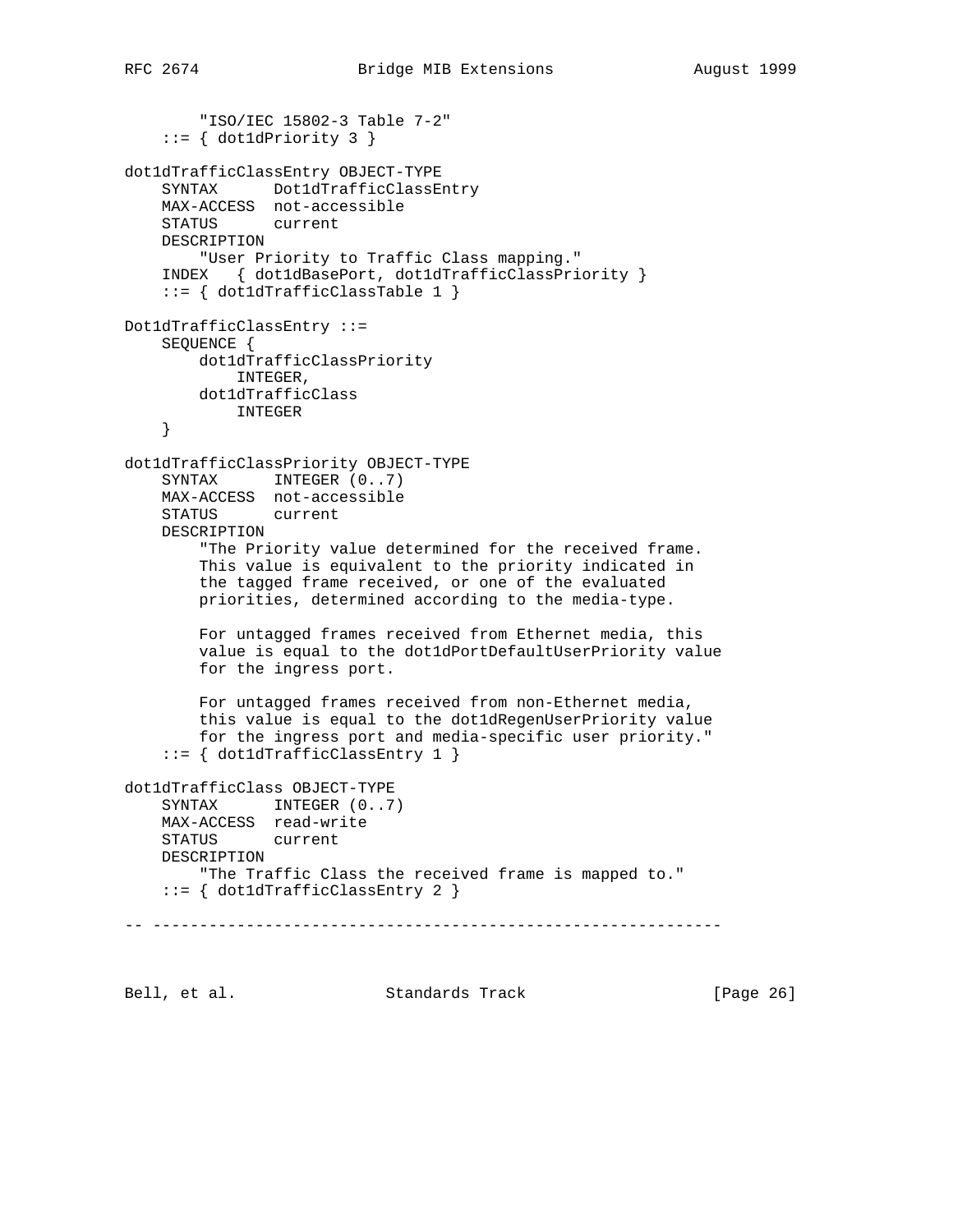```
-- Outbound Access Priority Table
-- -------------------------------------------------------------
dot1dPortOutboundAccessPriorityTable OBJECT-TYPE
     SYNTAX SEQUENCE OF Dot1dPortOutboundAccessPriorityEntry
    MAX-ACCESS not-accessible
    STATUS current
    DESCRIPTION
         "A table mapping Regenerated User Priority to Outbound
        Access Priority. This is a fixed mapping for all port
        types, with two options for 802.5 Token Ring."
    REFERENCE
         "ISO/IEC 15802-3 Table 7-3"
    ::= { dot1dPriority 4 }
dot1dPortOutboundAccessPriorityEntry OBJECT-TYPE
    SYNTAX Dot1dPortOutboundAccessPriorityEntry
    MAX-ACCESS not-accessible
    STATUS current
    DESCRIPTION
        "Regenerated User Priority to Outbound Access Priority
        mapping."
     INDEX { dot1dBasePort, dot1dRegenUserPriority }
     ::= { dot1dPortOutboundAccessPriorityTable 1 }
Dot1dPortOutboundAccessPriorityEntry ::=
     SEQUENCE {
        dot1dPortOutboundAccessPriority
           INTEGER
     }
dot1dPortOutboundAccessPriority OBJECT-TYPE
    SYNTAX INTEGER (0..7) MAX-ACCESS read-only
    STATUS current
    DESCRIPTION
         "The Outbound Access Priority the received frame is
        mapped to."
     ::= { dot1dPortOutboundAccessPriorityEntry 1 }
-- -------------------------------------------------------------
-- the dot1dGarp group
-- -------------------------------------------------------------
-- -------------------------------------------------------------
-- The GARP Port Table
-- -------------------------------------------------------------
```
Bell, et al. Standards Track [Page 27]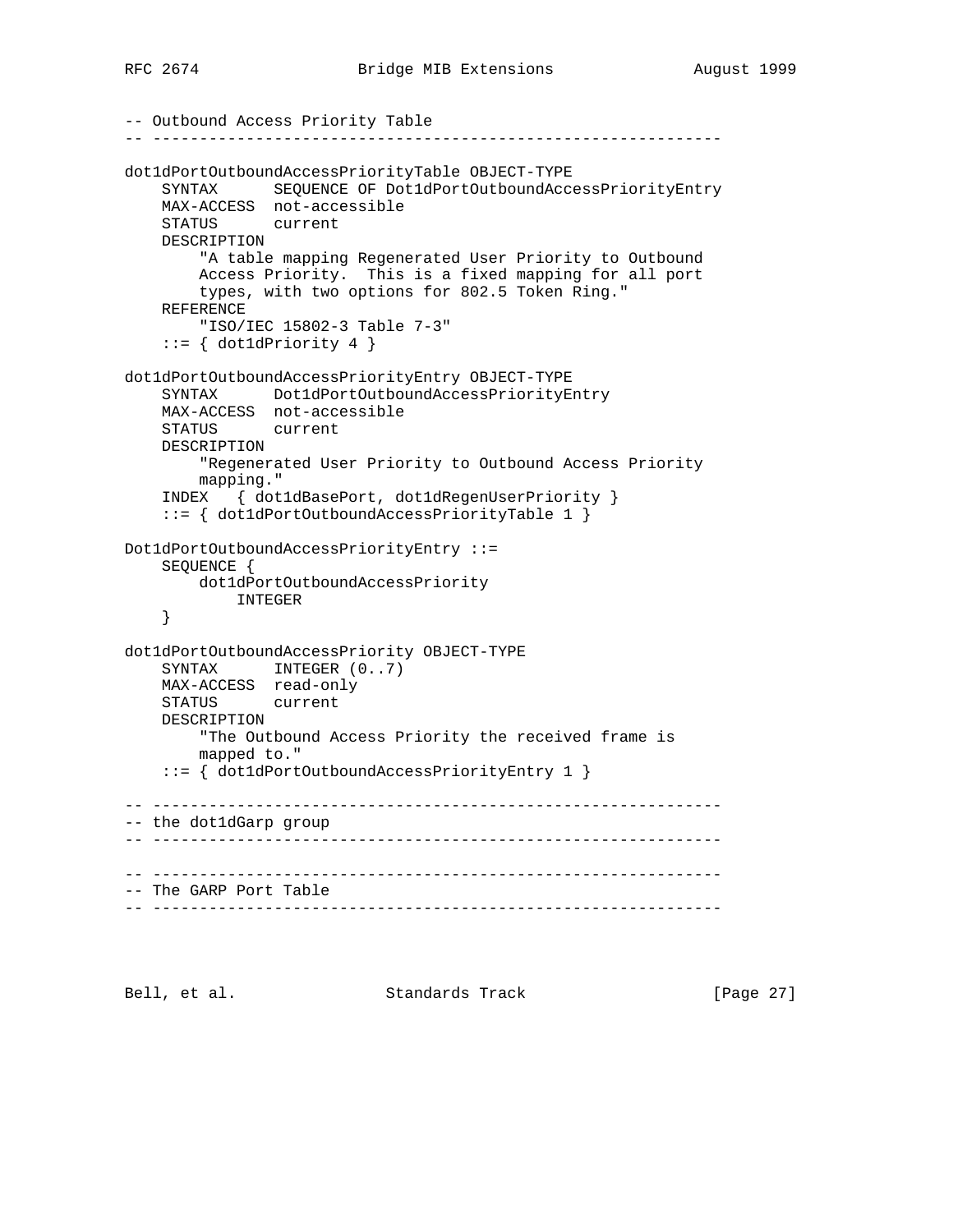```
dot1dPortGarpTable OBJECT-TYPE
     SYNTAX SEQUENCE OF Dot1dPortGarpEntry
    MAX-ACCESS not-accessible
    STATUS current
    DESCRIPTION
         "A table of GARP control information about every bridge
        port. This is indexed by dot1dBasePort."
    ::= \{ dot1dGarp 1 \}dot1dPortGarpEntry OBJECT-TYPE
    SYNTAX Dot1dPortGarpEntry
    MAX-ACCESS not-accessible
    STATUS current
    DESCRIPTION
        "GARP control information for a bridge port."
    AUGMENTS { dot1dBasePortEntry }
     ::= { dot1dPortGarpTable 1 }
Dot1dPortGarpEntry ::=
    SEQUENCE {
        dot1dPortGarpJoinTime
            TimeInterval,
        dot1dPortGarpLeaveTime
            TimeInterval,
        dot1dPortGarpLeaveAllTime
            TimeInterval
     }
dot1dPortGarpJoinTime OBJECT-TYPE
    SYNTAX TimeInterval
    MAX-ACCESS read-write
    STATUS current
    DESCRIPTION
        "The GARP Join time, in centiseconds."
    DEFVAL { 20 }
    ::= { dot1dPortGarpEntry 1 }
dot1dPortGarpLeaveTime OBJECT-TYPE
   SYNTAX TimeInterval
    MAX-ACCESS read-write
    STATUS current
    DESCRIPTION
        "The GARP Leave time, in centiseconds."
    DEFVAL { 60 }
    ::= { dot1dPortGarpEntry 2 }
```
Bell, et al. Standards Track [Page 28]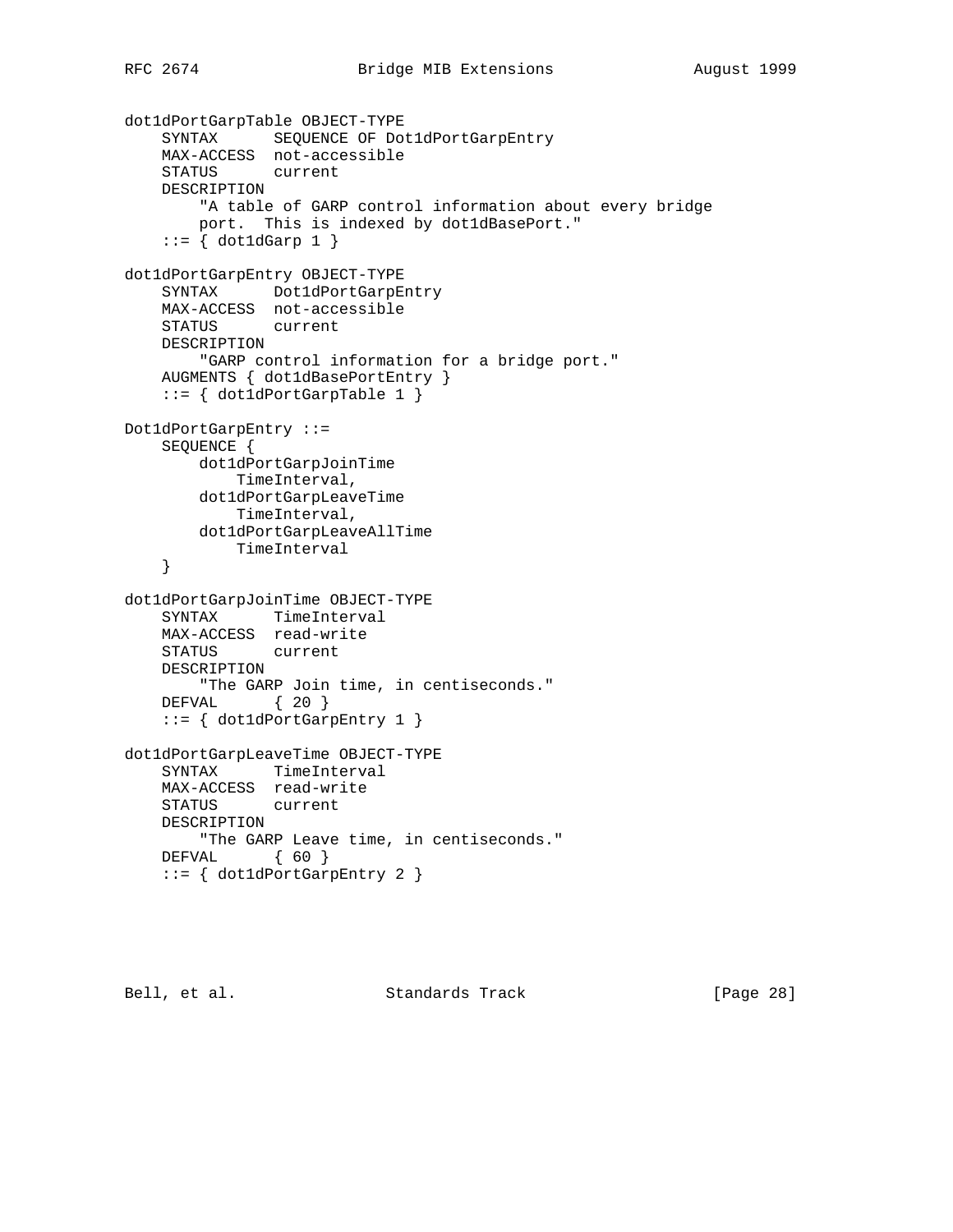```
dot1dPortGarpLeaveAllTime OBJECT-TYPE
 SYNTAX TimeInterval
 MAX-ACCESS read-write
    STATUS current
    DESCRIPTION
         "The GARP LeaveAll time, in centiseconds."
    DEFVAL { 1000 }
     ::= { dot1dPortGarpEntry 3 }
-- -------------------------------------------------------------
-- The GMRP Port Configuration and Status Table
-- -------------------------------------------------------------
dot1dPortGmrpTable OBJECT-TYPE
   SYNTAX SEQUENCE OF Dot1dPortGmrpEntry
    MAX-ACCESS not-accessible
    STATUS current
    DESCRIPTION
        "A table of GMRP control and status information about
        every bridge port. Augments the dot1dBasePortTable."
    ::= \{ dot1dGmrp 1 \}dot1dPortGmrpEntry OBJECT-TYPE
     SYNTAX Dot1dPortGmrpEntry
    MAX-ACCESS not-accessible
    STATUS current
    DESCRIPTION
         "GMRP control and status information for a bridge port."
    AUGMENTS { dot1dBasePortEntry }
    ::= { dot1dPortGmrpTable 1 }
Dot1dPortGmrpEntry ::=
    SEQUENCE {
        dot1dPortGmrpStatus
            EnabledStatus,
        dot1dPortGmrpFailedRegistrations
            Counter32,
        dot1dPortGmrpLastPduOrigin
            MacAddress
     }
dot1dPortGmrpStatus OBJECT-TYPE
    SYNTAX EnabledStatus
    MAX-ACCESS read-write
    STATUS current
```
Bell, et al. Standards Track [Page 29]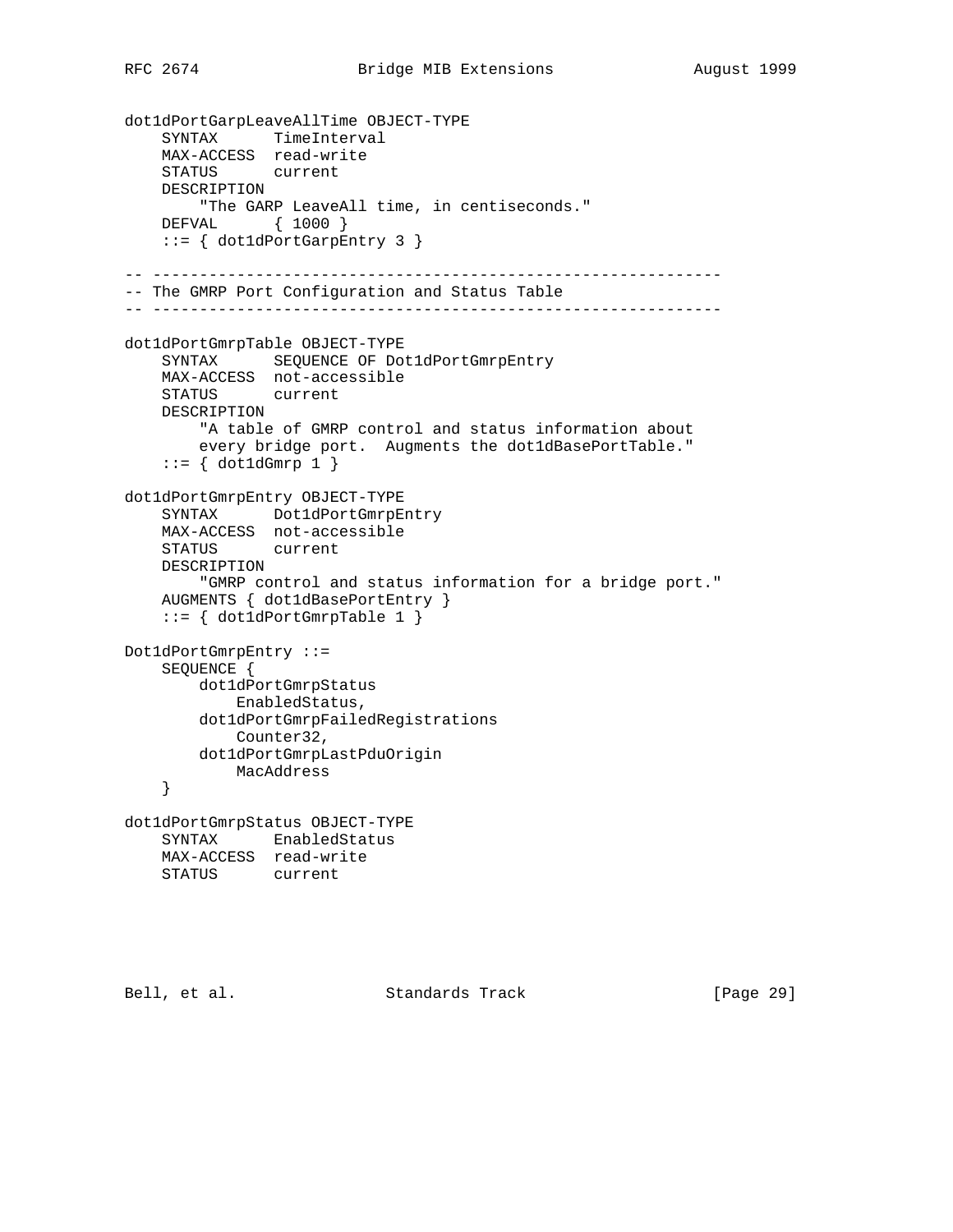```
 DESCRIPTION
         "The administrative state of GMRP operation on this port. The
         value enabled(1) indicates that GMRP is enabled on this port
         in all VLANs as long as dot1dGmrpStatus is also enabled(1).
         A value of disabled(2) indicates that GMRP is disabled on
         this port in all VLANs: any GMRP packets received will
        be silently discarded and no GMRP registrations will be
        propagated from other ports. Setting this to a value of
         enabled(1) will be stored by the agent but will only take
         effect on the GMRP protocol operation if dot1dGmrpStatus
       also indicates the value enabled(1). This object affects
         all GMRP Applicant and Registrar state machines on this
        port. A transition from disabled(2) to enabled(1) will
         cause a reset of all GMRP state machines on this port."
    DEFVAL { enabled }
     ::= { dot1dPortGmrpEntry 1 }
dot1dPortGmrpFailedRegistrations OBJECT-TYPE
     SYNTAX Counter32
     MAX-ACCESS read-only
     STATUS current
     DESCRIPTION
         "The total number of failed GMRP registrations, for any
        reason, in all VLANs, on this port."
     ::= { dot1dPortGmrpEntry 2 }
dot1dPortGmrpLastPduOrigin OBJECT-TYPE
     SYNTAX MacAddress
     MAX-ACCESS read-only
     STATUS current
     DESCRIPTION
         "The Source MAC Address of the last GMRP message
        received on this port."
     ::= { dot1dPortGmrpEntry 3 }
-- -------------------------------------------------------------
-- High Capacity Port Table for Transparent Bridges
-- -------------------------------------------------------------
dot1dTpHCPortTable OBJECT-TYPE
     SYNTAX SEQUENCE OF Dot1dTpHCPortEntry
     MAX-ACCESS not-accessible
     STATUS current
     DESCRIPTION
         "A table that contains information about every high
        capacity port that is associated with this transparent
        bridge."
    ::= { dot1dTp 5 }
```
Bell, et al. Standards Track [Page 30]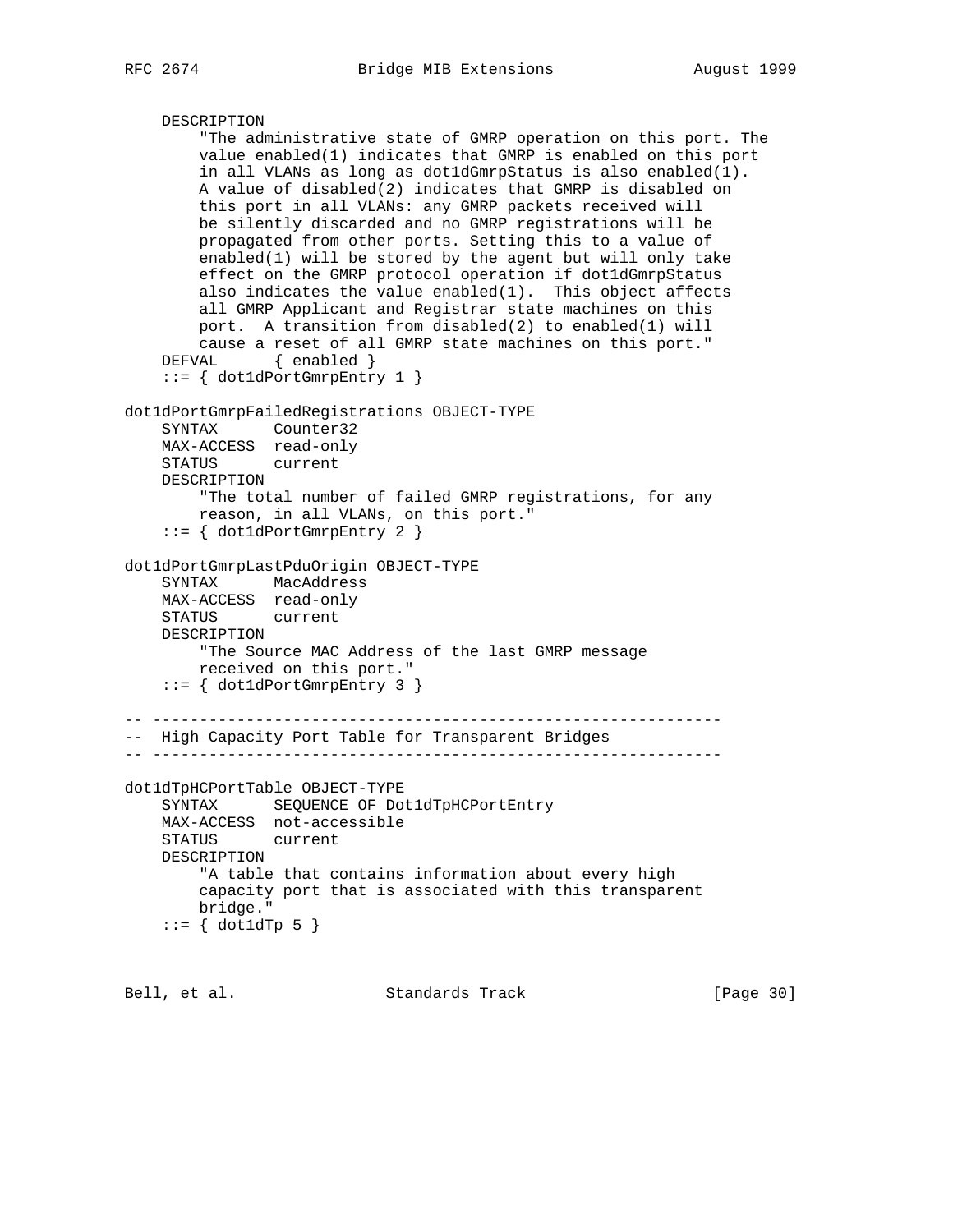```
dot1dTpHCPortEntry OBJECT-TYPE
     SYNTAX Dot1dTpHCPortEntry
     MAX-ACCESS not-accessible
     STATUS current
     DESCRIPTION
         "Statistics information for each high capacity port of a
        transparent bridge."
     INDEX { dot1dTpPort }
     ::= { dot1dTpHCPortTable 1 }
Dot1dTpHCPortEntry ::=
    SEQUENCE {
        dot1dTpHCPortInFrames
             Counter64,
        dot1dTpHCPortOutFrames
            Counter64,
        dot1dTpHCPortInDiscards
            Counter64
     }
dot1dTpHCPortInFrames OBJECT-TYPE
     SYNTAX Counter64
     MAX-ACCESS read-only
    STATUS current
     DESCRIPTION
         "The number of frames that have been received by this
         port from its segment. Note that a frame received on
         the interface corresponding to this port is only counted
        by this object if and only if it is for a protocol being
        processed by the local bridging function, including
        bridge management frames."
     REFERENCE
         "ISO/IEC 15802-3 Section 14.6.1.1.3"
     ::= { dot1dTpHCPortEntry 1 }
dot1dTpHCPortOutFrames OBJECT-TYPE
     SYNTAX Counter64
     MAX-ACCESS read-only
     STATUS current
     DESCRIPTION
         "The number of frames that have been transmitted by this
         port to its segment. Note that a frame transmitted on
         the interface corresponding to this port is only counted
        by this object if and only if it is for a protocol being
        processed by the local bridging function, including
        bridge management frames."
```
Bell, et al. Standards Track [Page 31]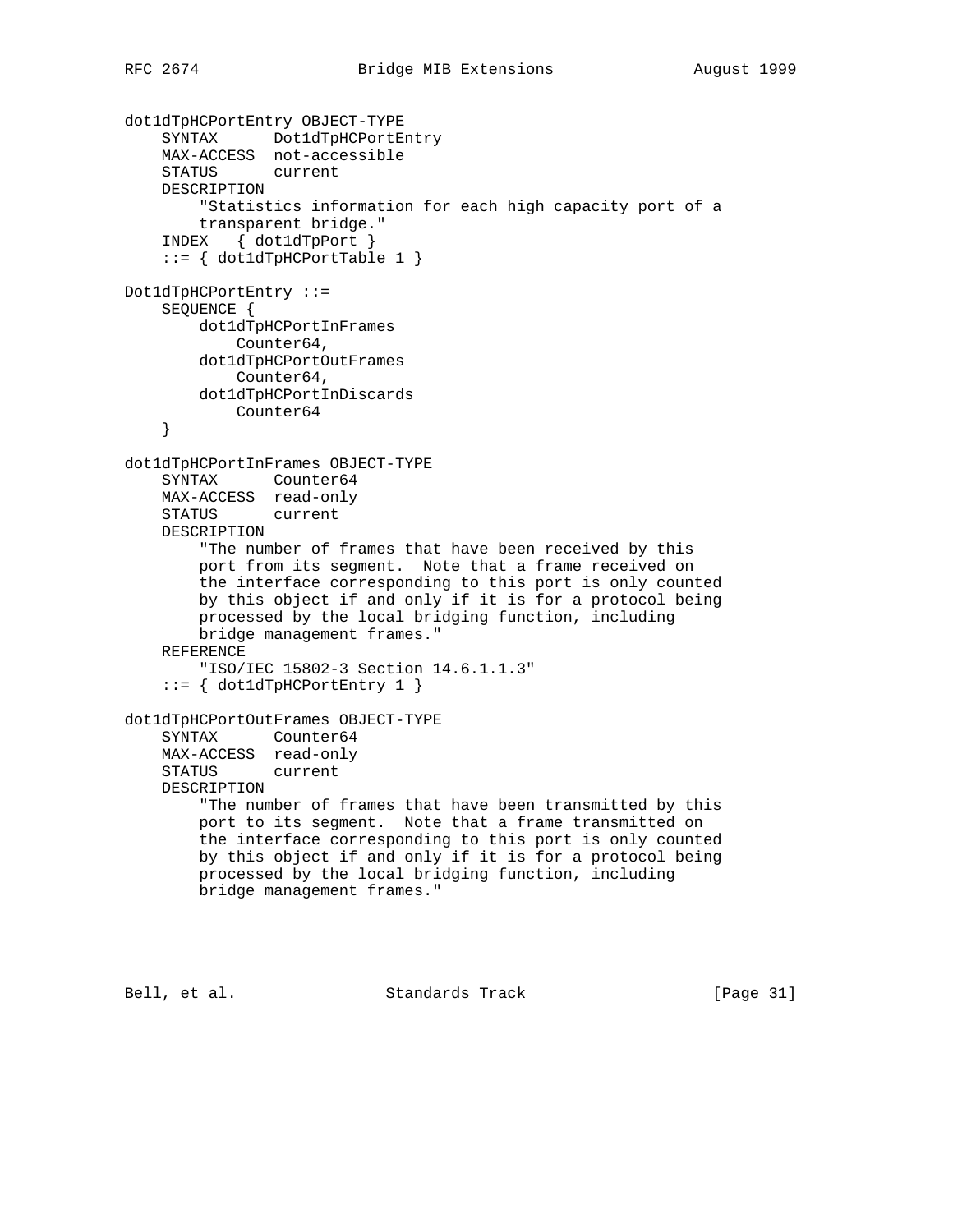REFERENCE "ISO/IEC 15802-3 Section 14.6.1.1.3" ::= { dot1dTpHCPortEntry 2 } dot1dTpHCPortInDiscards OBJECT-TYPE SYNTAX Counter64 MAX-ACCESS read-only STATUS current DESCRIPTION "Count of valid frames that have been received by this port from its segment which were discarded (i.e., filtered) by the Forwarding Process." REFERENCE "ISO/IEC 15802-3 Section 14.6.1.1.3" ::= { dot1dTpHCPortEntry 3 } -- ---------------------------------------------------- -- Upper part of High Capacity Port Table for Transparent Bridges -- --------------------------------------------------- dot1dTpPortOverflowTable OBJECT-TYPE SYNTAX SEQUENCE OF Dot1dTpPortOverflowEntry MAX-ACCESS not-accessible STATUS current DESCRIPTION "A table that contains the most-significant bits of statistics counters for ports that are associated with this transparent bridge that are on high capacity interfaces, as defined in the conformance clauses for this table. This table is provided as a way to read 64-bit counters for agents which support only SNMPv1. Note that the reporting of most-significant and least-significant counter bits separately runs the risk of missing an overflow of the lower bits in the interval between sampling. The manager must be aware of this possibility, even within the same varbindlist, when interpreting the results of a request or asynchronous notification."  $::=$  { dot1dTp 6 } dot1dTpPortOverflowEntry OBJECT-TYPE SYNTAX Dot1dTpPortOverflowEntry MAX-ACCESS not-accessible

Bell, et al. Standards Track [Page 32]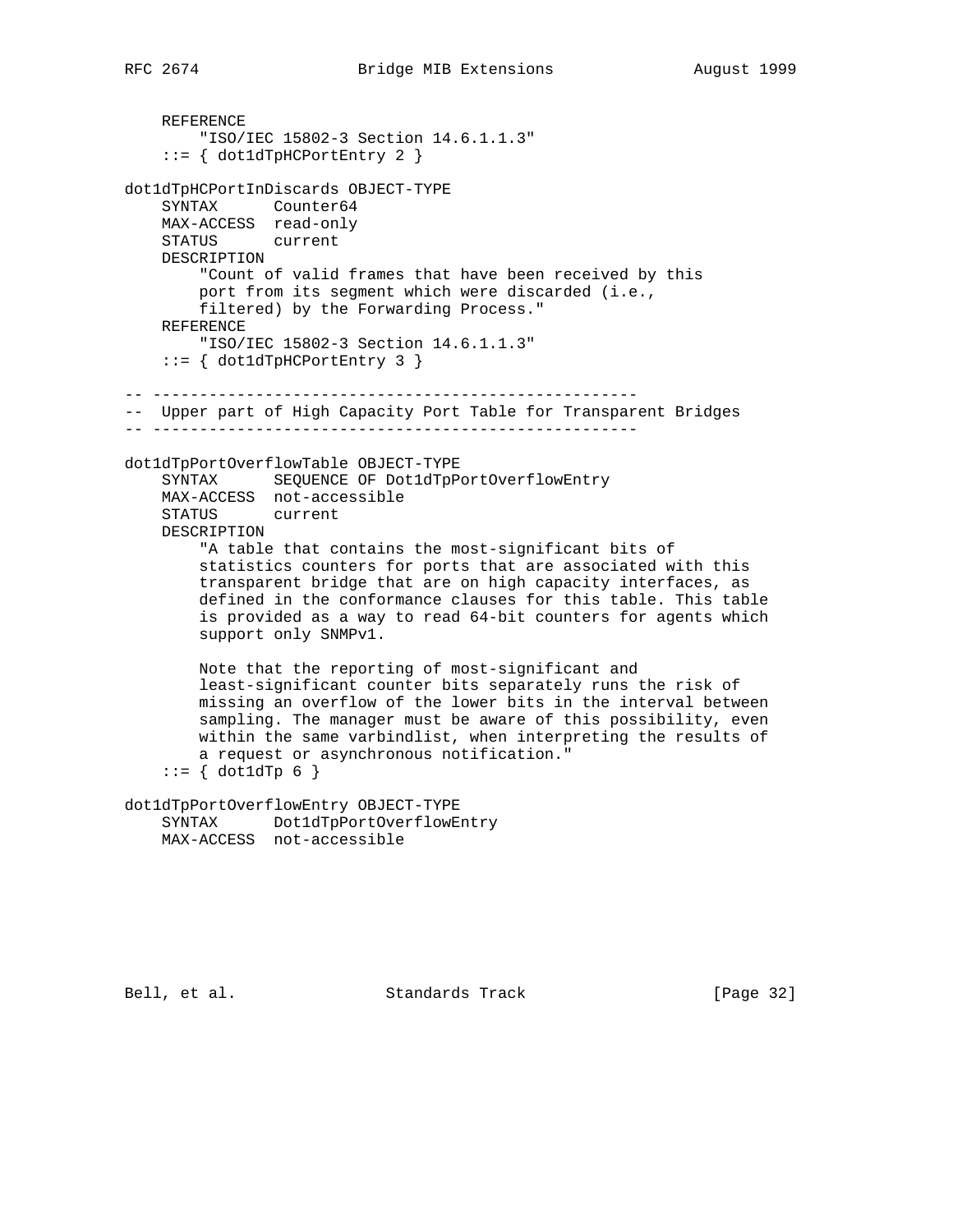```
 STATUS current
     DESCRIPTION
         "The most significant bits of statistics counters for a high
         capacity interface of a transparent bridge. Each object is
         associated with a corresponding object in dot1dTpPortTable
        which indicates the least significant bits of the counter."
     INDEX { dot1dTpPort }
     ::= { dot1dTpPortOverflowTable 1 }
Dot1dTpPortOverflowEntry ::=
     SEQUENCE {
        dot1dTpPortInOverflowFrames
            Counter32,
        dot1dTpPortOutOverflowFrames
            Counter32,
        dot1dTpPortInOverflowDiscards
            Counter32
     }
dot1dTpPortInOverflowFrames OBJECT-TYPE
     SYNTAX Counter32
     MAX-ACCESS read-only
    STATUS current
     DESCRIPTION
         "The number of times the associated dot1dTpPortInFrames
         counter has overflowed."
     REFERENCE
         "ISO/IEC 15802-3 Section 14.6.1.1.3"
     ::= { dot1dTpPortOverflowEntry 1 }
dot1dTpPortOutOverflowFrames OBJECT-TYPE
     SYNTAX Counter32
     MAX-ACCESS read-only
     STATUS current
     DESCRIPTION
         "The number of times the associated dot1dTpPortOutFrames
        counter has overflowed."
     REFERENCE
         "ISO/IEC 15802-3 Section 14.6.1.1.3"
     ::= { dot1dTpPortOverflowEntry 2 }
dot1dTpPortInOverflowDiscards OBJECT-TYPE
     SYNTAX Counter32
    MAX-ACCESS read-only
    STATUS current
```
Bell, et al. Standards Track [Page 33]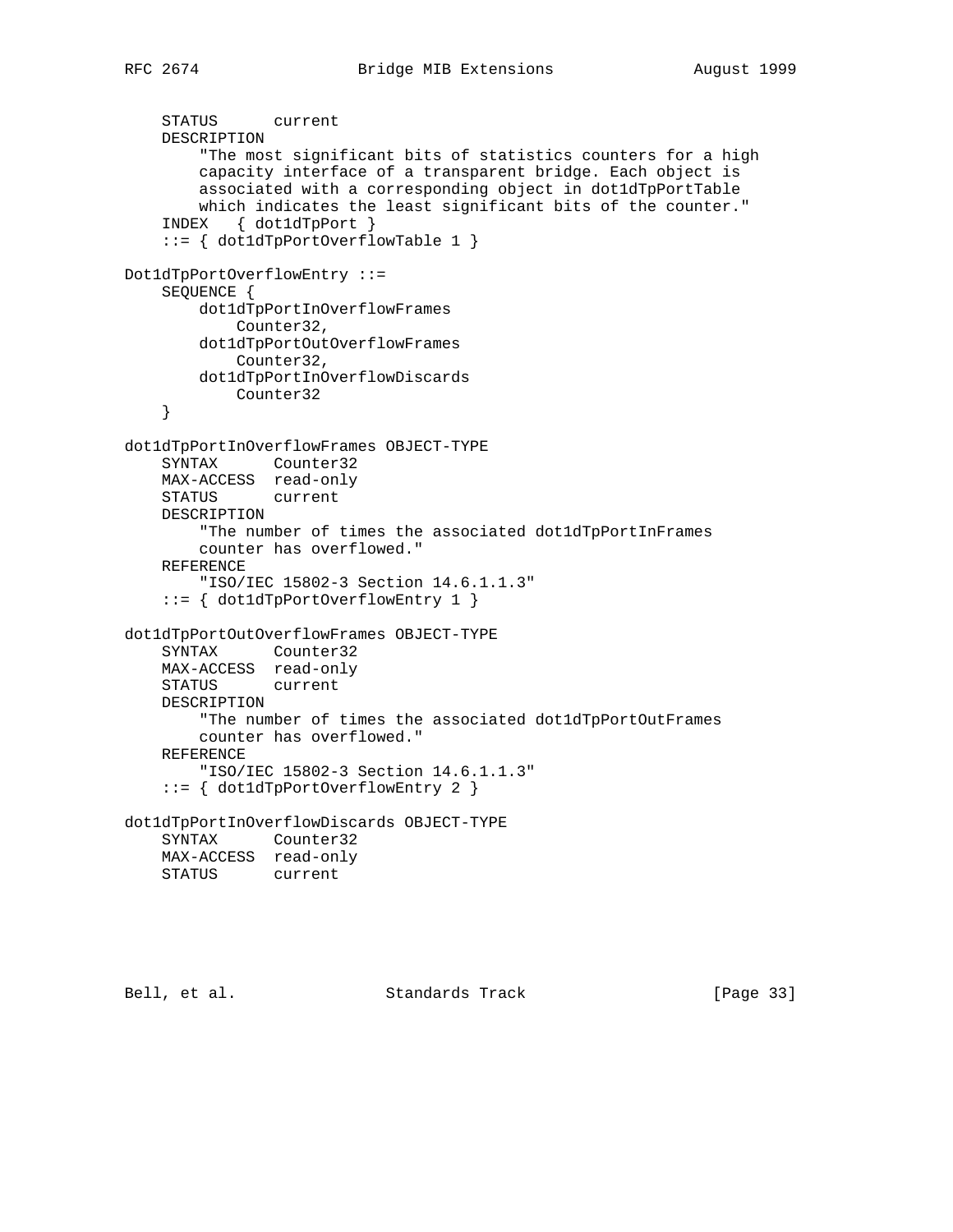```
 DESCRIPTION
         "The number of times the associated
         dot1dTpPortInDiscards counter has overflowed."
     REFERENCE
         "ISO/IEC 15802-3 Section 14.6.1.1.3"
     ::= { dot1dTpPortOverflowEntry 3 }
-- -------------------------------------------------------------
-- IEEE 802.1p MIB - Conformance Information
-- -------------------------------------------------------------
pBridgeConformance OBJECT IDENTIFIER ::= { pBridgeMIB 2 }
pBridgeGroups OBJECT IDENTIFIER ::= { pBridgeConformance 1 }
pBridgeCompliances OBJECT IDENTIFIER
     ::= { pBridgeConformance 2 }
-- -------------------------------------------------------------
-- units of conformance
-- -------------------------------------------------------------
pBridgeExtCapGroup OBJECT-GROUP
     OBJECTS {
         dot1dDeviceCapabilities,
        dot1dPortCapabilities
     }
     STATUS current
    DESCRIPTION
         "A collection of objects indicating the optional
         capabilites of the device."
     ::= { pBridgeGroups 1 }
pBridgeDeviceGmrpGroup OBJECT-GROUP
     OBJECTS {
         dot1dGmrpStatus
     }
     STATUS current
     DESCRIPTION
         "A collection of objects providing device-level control
         for the Multicast Filtering extended bridge services."
     ::= { pBridgeGroups 2 }
```
Bell, et al. Standards Track [Page 34]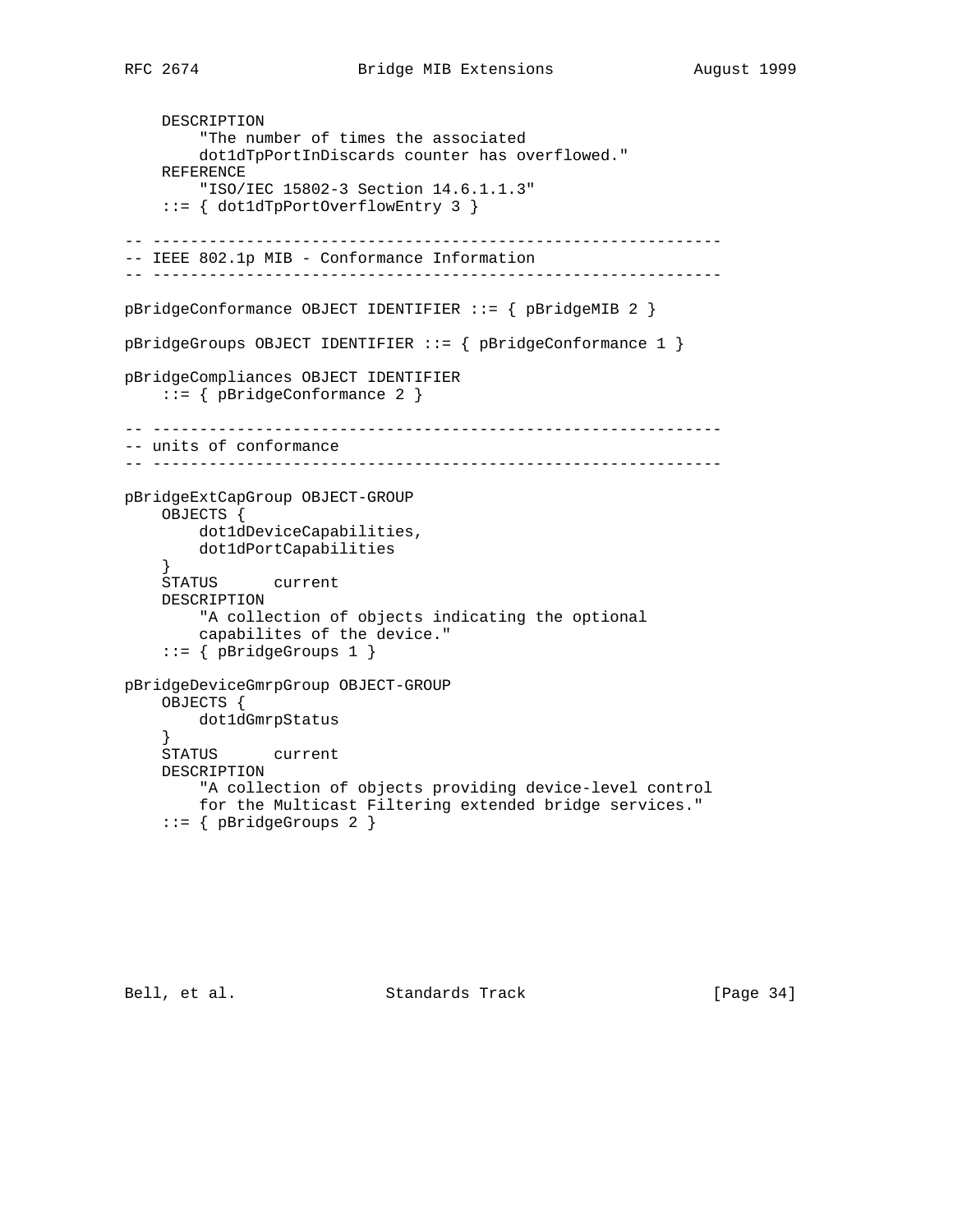```
pBridgeDevicePriorityGroup OBJECT-GROUP
     OBJECTS {
         dot1dTrafficClassesEnabled
     }
     STATUS current
     DESCRIPTION
         "A collection of objects providing device-level control
         for the Priority services."
     ::= { pBridgeGroups 3 }
pBridgeDefaultPriorityGroup OBJECT-GROUP
     OBJECTS {
         dot1dPortDefaultUserPriority
     }
     STATUS current
     DESCRIPTION
         "A collection of objects defining the User Priority
         applicable to each port for media which do not support
         native User Priority."
     ::= { pBridgeGroups 4 }
pBridgeRegenPriorityGroup OBJECT-GROUP
     OBJECTS {
         dot1dRegenUserPriority
     }
     STATUS current
     DESCRIPTION
         "A collection of objects defining the User Priorities
         applicable to each port for media which support native
         User Priority."
     ::= { pBridgeGroups 5 }
pBridgePriorityGroup OBJECT-GROUP
     OBJECTS {
         dot1dPortNumTrafficClasses,
         dot1dTrafficClass
     }
     STATUS current
     DESCRIPTION
         "A collection of objects defining the traffic classes
         within a bridge for each evaluated User Priority."
    ::= { pBridgeGroups 6 }
```
Bell, et al. Standards Track [Page 35]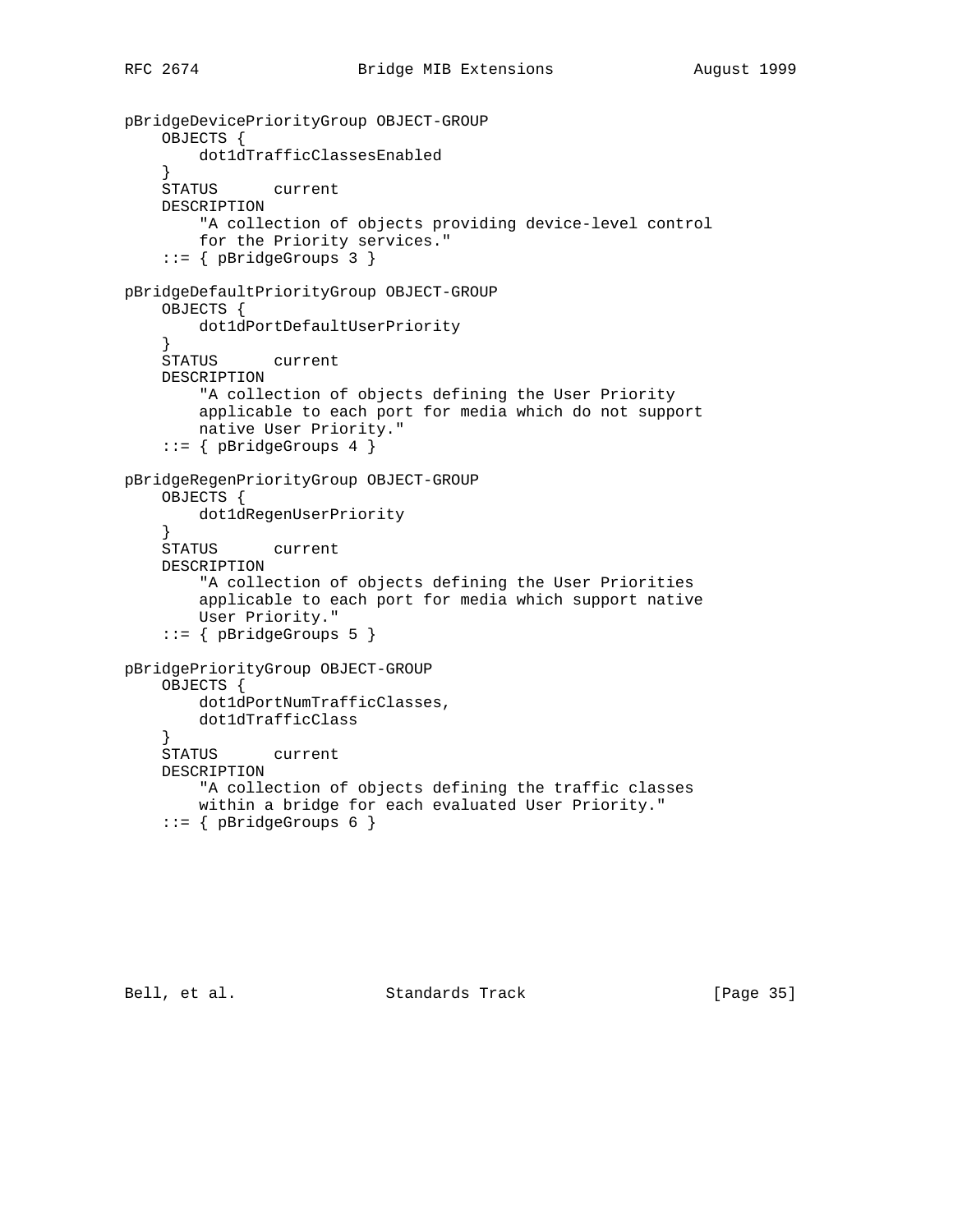```
pBridgeAccessPriorityGroup OBJECT-GROUP
     OBJECTS {
         dot1dPortOutboundAccessPriority
     }
     STATUS current
     DESCRIPTION
         "A collection of objects defining the media dependent
         outbound access level for each priority."
     ::= { pBridgeGroups 7 }
pBridgePortGarpGroup OBJECT-GROUP
     OBJECTS {
         dot1dPortGarpJoinTime,
         dot1dPortGarpLeaveTime,
         dot1dPortGarpLeaveAllTime
     }
     STATUS current
     DESCRIPTION
         "A collection of objects providing port level control
         and status information for GARP operation."
     ::= { pBridgeGroups 8 }
pBridgePortGmrpGroup OBJECT-GROUP
     OBJECTS {
         dot1dPortGmrpStatus,
         dot1dPortGmrpFailedRegistrations,
         dot1dPortGmrpLastPduOrigin
    }<br>STATUS
           current
     DESCRIPTION
         "A collection of objects providing port level control
         and status information for GMRP operation."
     ::= { pBridgeGroups 9 }
pBridgeHCPortGroup OBJECT-GROUP
     OBJECTS {
         dot1dTpHCPortInFrames,
         dot1dTpHCPortOutFrames,
         dot1dTpHCPortInDiscards
     }
     STATUS current
     DESCRIPTION
         "A collection of objects providing 64-bit statistics
         counters for high capacity bridge ports."
     ::= { pBridgeGroups 10 }
```
Bell, et al. Standards Track [Page 36]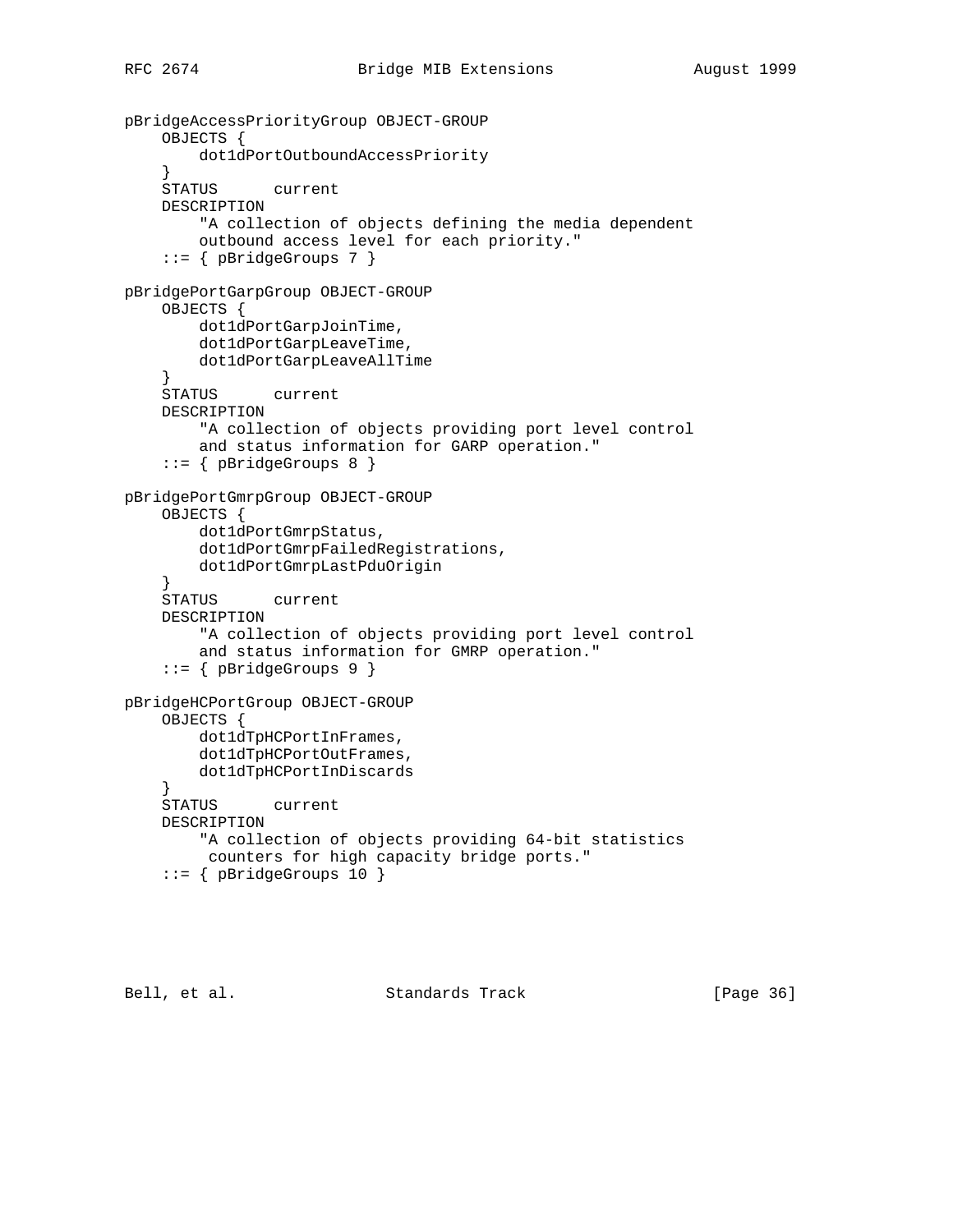pBridgePortOverflowGroup OBJECT-GROUP OBJECTS { dot1dTpPortInOverflowFrames, dot1dTpPortOutOverflowFrames, dot1dTpPortInOverflowDiscards } STATUS current DESCRIPTION "A collection of objects providing overflow statistics counters for high capacity bridge ports." ::= { pBridgeGroups 11 } -- ------------------------------------------------------------- -- compliance statements -- ------------------------------------------------------------ pBridgeCompliance MODULE-COMPLIANCE STATUS current DESCRIPTION "The compliance statement for device support of Priority and Multicast Filtering extended bridging services." MODULE MANDATORY-GROUPS { pBridgeExtCapGroup } GROUP pBridgeDeviceGmrpGroup DESCRIPTION "This group is mandatory for devices supporting the GMRP application, defined by IEEE 802.1D Extended Filtering Services." GROUP pBridgeDevicePriorityGroup DESCRIPTION "This group is mandatory only for devices supporting the priority forwarding operations defined by IEEE 802.1D." GROUP pBridgeDefaultPriorityGroup DESCRIPTION "This group is mandatory only for devices supporting the priority forwarding operations defined by the extended bridge services with media types, such as Ethernet, that do not support native User Priority."

Bell, et al. Standards Track [Page 37]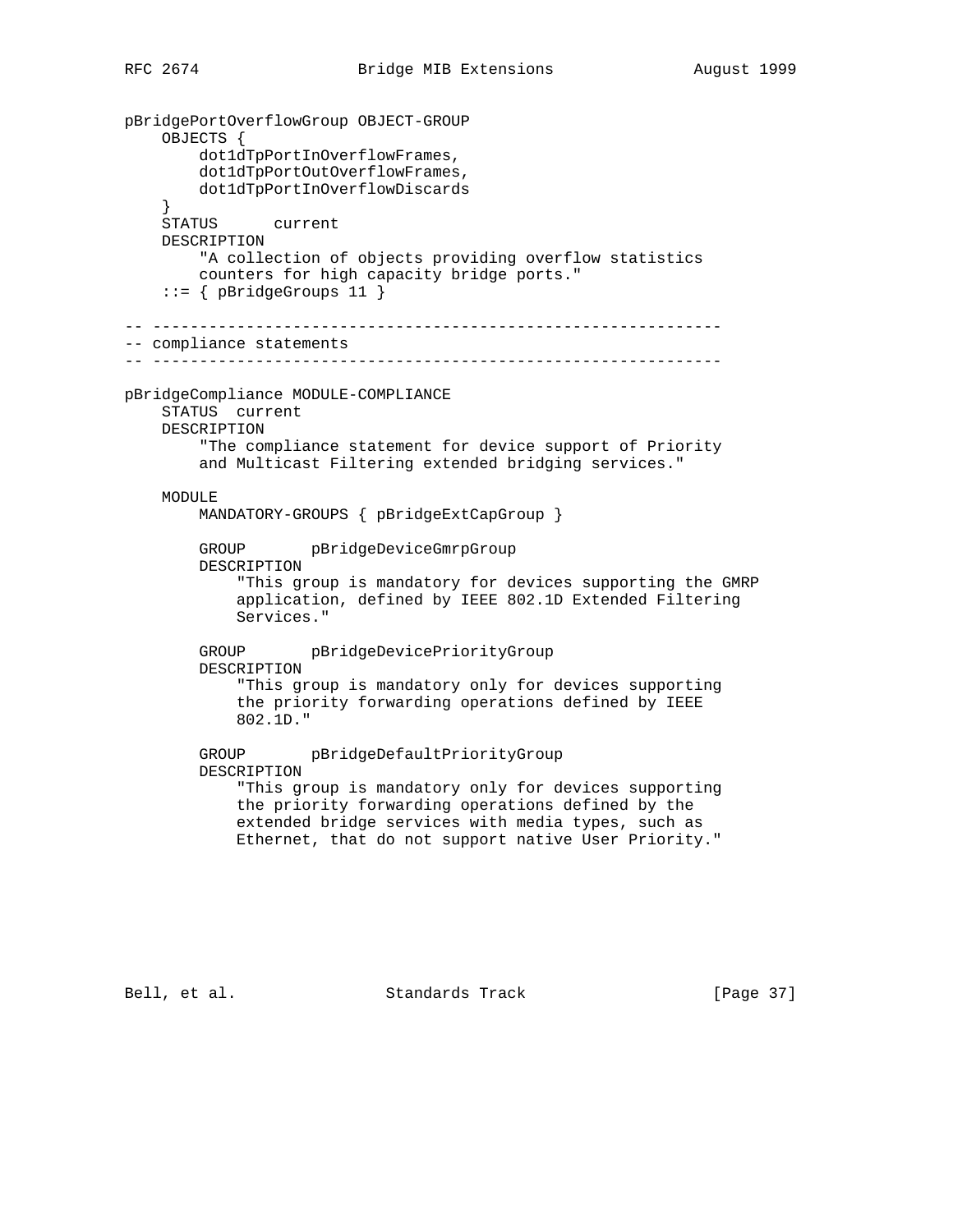GROUP pBridgeRegenPriorityGroup DESCRIPTION "This group is mandatory only for devices supporting the priority forwarding operations defined by IEEE 802.1D and which have interface media types that support native User Priority e.g. IEEE 802.5." GROUP pBridgePriorityGroup DESCRIPTION "This group is mandatory only for devices supporting the priority forwarding operations defined by IEEE 802.1D." GROUP pBridgeAccessPriorityGroup DESCRIPTION "This group is optional and is relevant only for devices supporting the priority forwarding operations defined by IEEE 802.1D and which have interface media types that support native Access Priority e.g. IEEE 802.5." GROUP pBridgePortGarpGroup DESCRIPTION "This group is mandatory for devices supporting any of the GARP applications: e.g. GMRP, defined by the extended filtering services of 802.1D; or GVRP, defined by 802.1Q (refer to the Q-BRIDGE-MIB for conformance statements for GVRP)." GROUP pBridgePortGmrpGroup DESCRIPTION "This group is mandatory for devices supporting the GMRP application, as defined by IEEE 802.1D Extended Filtering Services." GROUP pBridgeHCPortGroup DESCRIPTION "Support for this group in a device is mandatory for those bridge ports which map to network interfaces that have the value of the corresponding instance of ifSpeed greater than 650,000,000 bits/second." GROUP pBridgePortOverflowGroup DESCRIPTION "Support for this group in a device is mandatory for those bridge ports which map to network interfaces that have the value of the corresponding instance of ifSpeed greater than 650,000,000 bits/second."

Bell, et al. Standards Track [Page 38]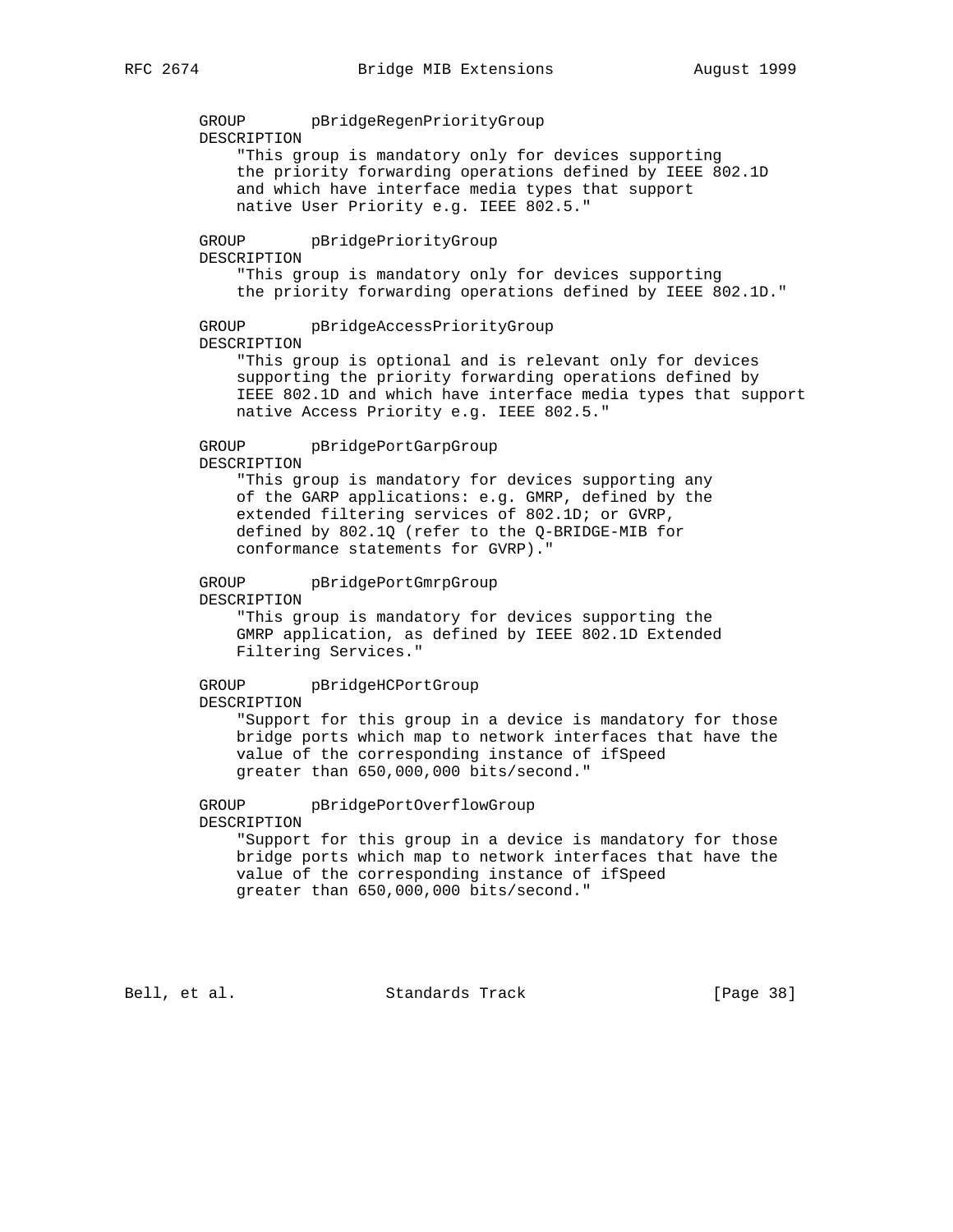OBJECT dot1dPortNumTrafficClasses MIN-ACCESS read-only DESCRIPTION "Write access is not required." OBJECT dot1dTrafficClass MIN-ACCESS read-only DESCRIPTION "Write access is not required." OBJECT dot1dRegenUserPriority MIN-ACCESS read-only DESCRIPTION "Write access is not required." ::= { pBridgeCompliances 1 } END 5. Definitions for Virtual Bridge MIB Q-BRIDGE-MIB DEFINITIONS ::= BEGIN -- ------------------------------------------------------------- -- MIB for IEEE 802.1Q Devices -- ------------------------------------------------------------- IMPORTS MODULE-IDENTITY, OBJECT-TYPE, Counter32, Counter64, Unsigned32, TimeTicks FROM SNMPv2-SMI RowStatus, TruthValue, TEXTUAL-CONVENTION, MacAddress FROM SNMPv2-TC SnmpAdminString FROM SNMP-FRAMEWORK-MIB MODULE-COMPLIANCE, OBJECT-GROUP FROM SNMPv2-CONF dot1dBridge, dot1dBasePortEntry, dot1dBasePort FROM BRIDGE-MIB EnabledStatus FROM P-BRIDGE-MIB TimeFilter FROM RMON2-MIB;

qBridgeMIB MODULE-IDENTITY LAST-UPDATED "9908250000Z" ORGANIZATION "IETF Bridge MIB Working Group"

Bell, et al. Standards Track [Page 39]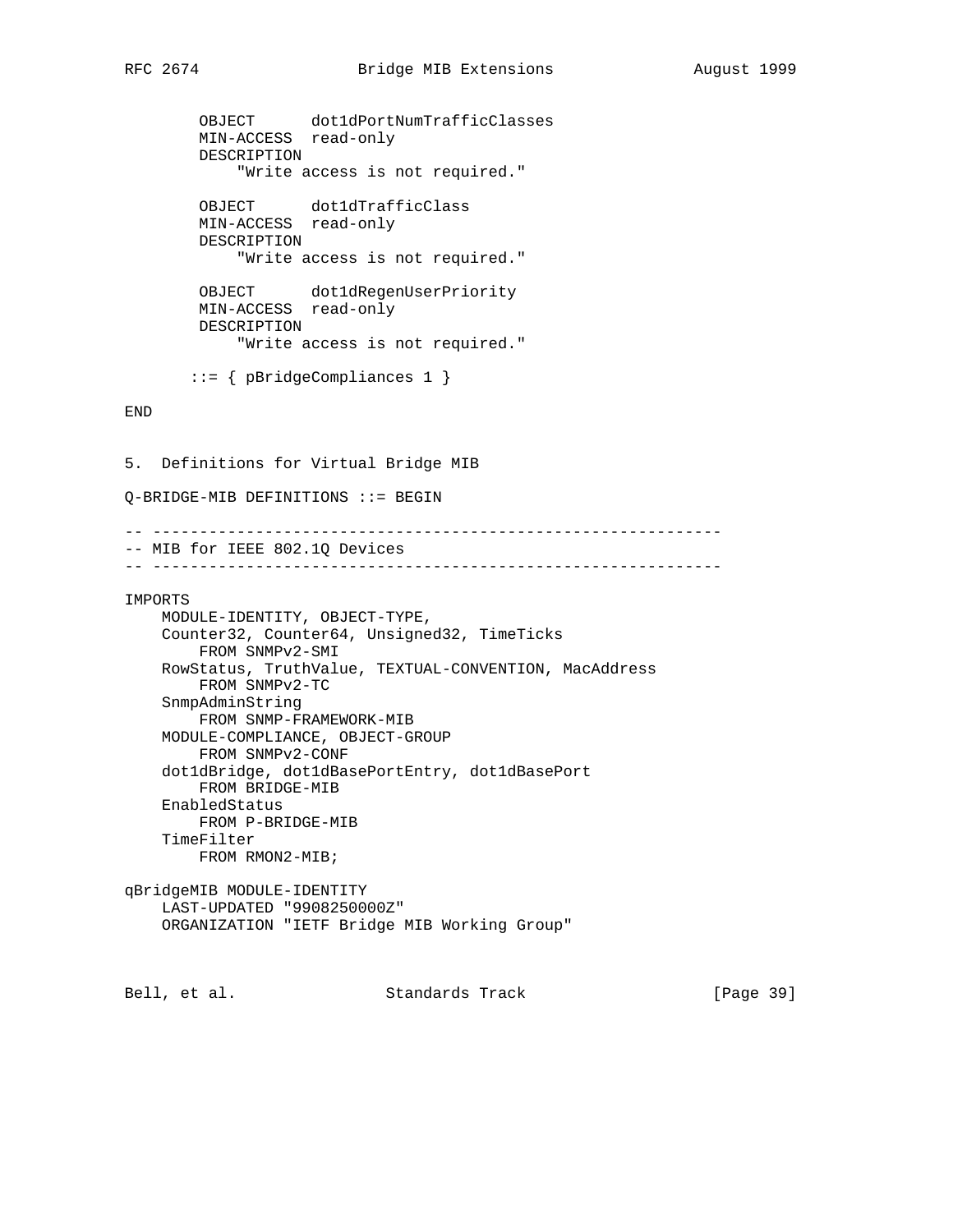CONTACT-INFO " Les Bell Postal: 3Com Europe Ltd. 3Com Centre, Boundary Way Hemel Hempstead, Herts. HP2 7YU UK Phone: +44 1442 438025 Email: Les\_Bell@3Com.com Andrew Smith Postal: Extreme Networks 3585 Monroe St. Santa Clara CA 95051 USA Phone: +1 408 579 2821 Email: andrew@extremenetworks.com Paul Langille Postal: Newbridge Networks 5 Corporate Drive Andover, MA 01810 USA Phone: +1 978 691 4665 Email: langille@newbridge.com Anil Rijhsinghani Postal: Cabletron Systems 50 Minuteman Road Andover, MA 01810 USA Phone: +1 978 684 1295 Email: anil@cabletron.com Keith McCloghrie Postal: cisco Systems, Inc. 170 West Tasman Drive San Jose, CA 95134-1706 USA Phone: +1 408 526 5260 Email: kzm@cisco.com" DESCRIPTION "The VLAN Bridge MIB module for managing Virtual Bridged Local Area Networks, as defined by IEEE 802.1Q-1998."

Bell, et al. Standards Track [Page 40]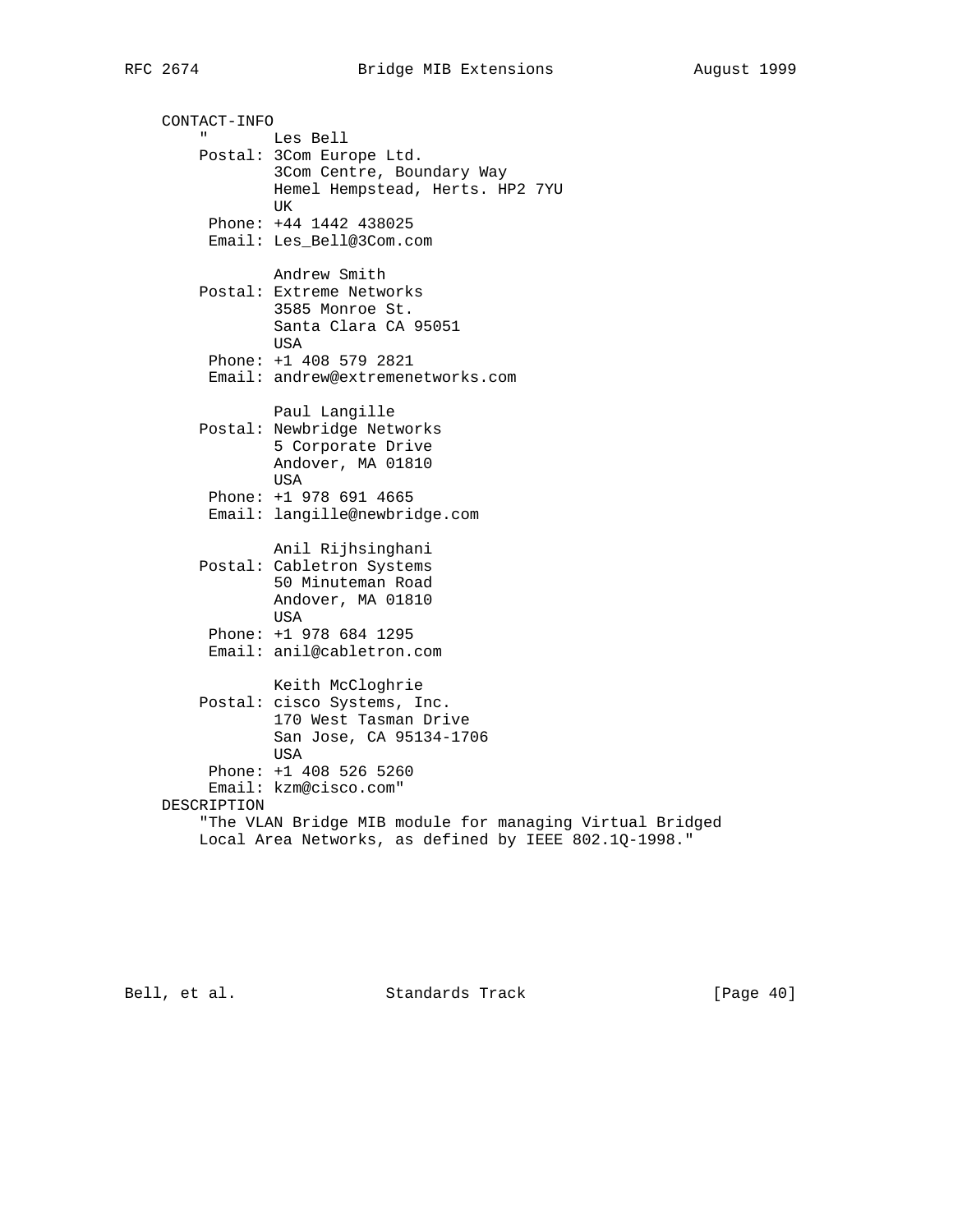-- revision history REVISION "9908250000Z" DESCRIPTION "Initial version, published as RFC 2674."  $::= \{ dot1dBridge 7 \}$ qBridgeMIBObjects OBJECT IDENTIFIER ::= { qBridgeMIB 1 } -- ------------------------------------------------------------- -- Textual Conventions -- ------------------------------------------------------------- PortList ::= TEXTUAL-CONVENTION STATUS current DESCRIPTION "Each octet within this value specifies a set of eight ports, with the first octet specifying ports 1 through 8, the second octet specifying ports 9 through 16, etc. Within each octet, the most significant bit represents the lowest numbered port, and the least significant bit represents the highest numbered port. Thus, each port of the bridge is represented by a single bit within the value of this object. If that bit has a value of '1' then that port is included in the set of ports; the port is not included if its bit has a value of '0'." SYNTAX OCTET STRING VlanIndex ::= TEXTUAL-CONVENTION STATUS current DESCRIPTION "A value used to index per-VLAN tables: values of 0 and 4095 are not permitted; if the value is between 1 and 4094 inclusive, it represents an IEEE 802.1Q VLAN-ID with global scope within a given bridged domain (see VlanId textual convention). If the value is greater than 4095 then it represents a VLAN with scope local to the particular agent, i.e. one without a global VLAN-ID assigned to it. Such VLANs are outside the scope of IEEE 802.1Q but it is convenient to be able to manage them in the same way using this MIB." SYNTAX Unsigned32

Bell, et al. Standards Track [Page 41]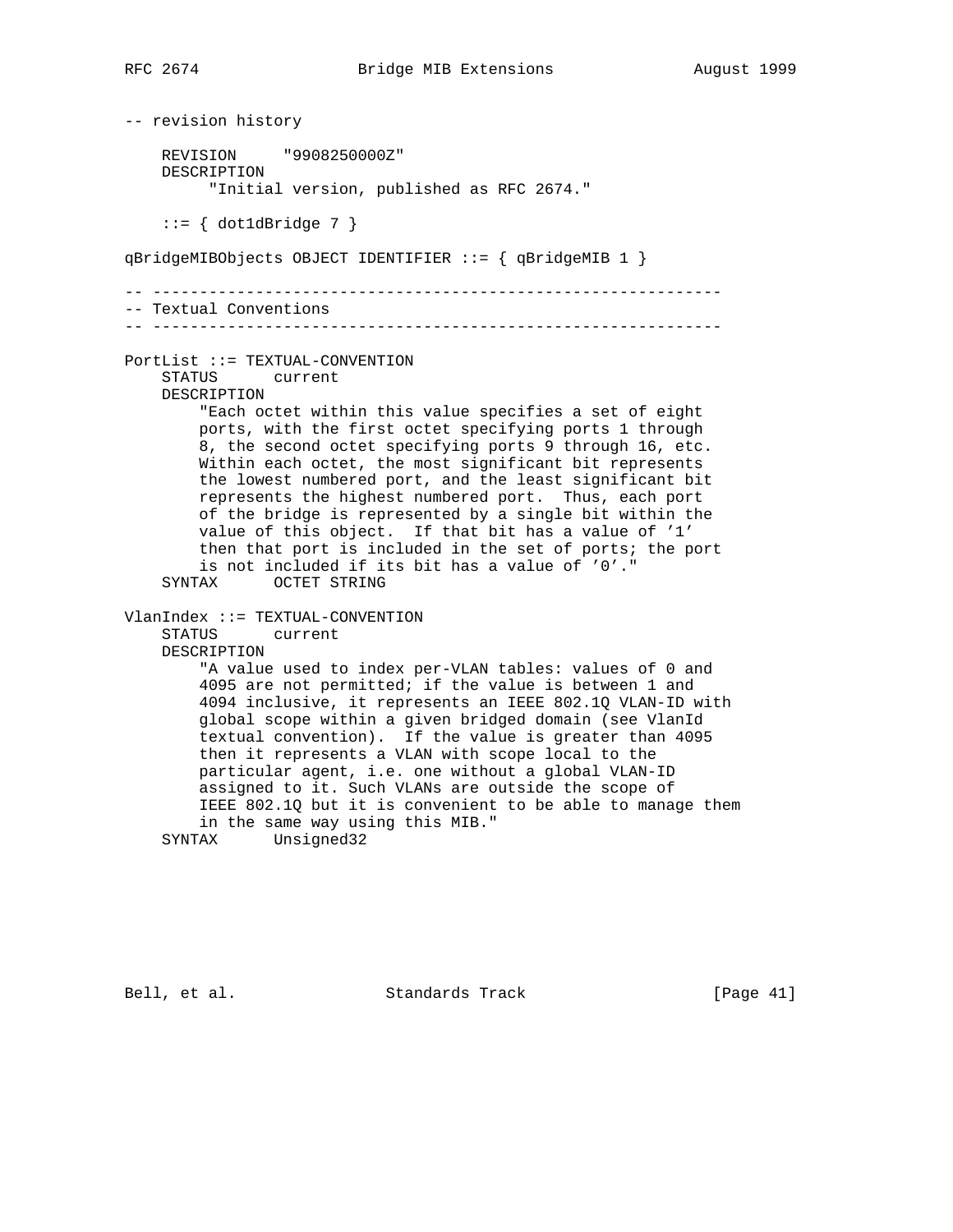VlanId ::= TEXTUAL-CONVENTION STATUS current DESCRIPTION "A 12-bit VLAN ID used in the VLAN Tag header." SYNTAX INTEGER  $(1..4094)$ -- ------------------------------------------------------------- -- groups in the Q-BRIDGE MIB -- ------------------------------------------------------------ dot1qBase OBJECT IDENTIFIER ::= { qBridgeMIBObjects 1 } dot1qTp OBJECT IDENTIFIER ::= { qBridgeMIBObjects 2 } dot1qStatic OBJECT IDENTIFIER ::= { qBridgeMIBObjects 3 } dot1qVlan OBJECT IDENTIFIER ::= { qBridgeMIBObjects 4 } -- ------------------------------------------------------------- -- ------------------------------------------------------------- -- dot1qBase group -- ------------------------------------------------------------ dot1qVlanVersionNumber OBJECT-TYPE SYNTAX INTEGER { version1(1)  $\begin{picture}(20,20) \put(0,0){\vector(1,0){10}} \put(15,0){\vector(1,0){10}} \put(15,0){\vector(1,0){10}} \put(15,0){\vector(1,0){10}} \put(15,0){\vector(1,0){10}} \put(15,0){\vector(1,0){10}} \put(15,0){\vector(1,0){10}} \put(15,0){\vector(1,0){10}} \put(15,0){\vector(1,0){10}} \put(15,0){\vector(1,0){10}} \put(15,0){\vector(1,0){10}} \put(15,0){\vector(1$  MAX-ACCESS read-only STATUS current DESCRIPTION "The version number of IEEE 802.1Q that this device supports." REFERENCE "IEEE 802.1Q/D11 Section 12.10.1.1"  $::= \{ dot1qBase 1 \}$ dot1qMaxVlanId OBJECT-TYPE SYNTAX VlanId MAX-ACCESS read-only STATUS current DESCRIPTION "The maximum IEEE 802.1Q VLAN ID that this device supports." REFERENCE "IEEE 802.1Q/D11 Section 9.3.2.3"  $::= \{ dot1qBase 2 \}$ 

Bell, et al. Standards Track [Page 42]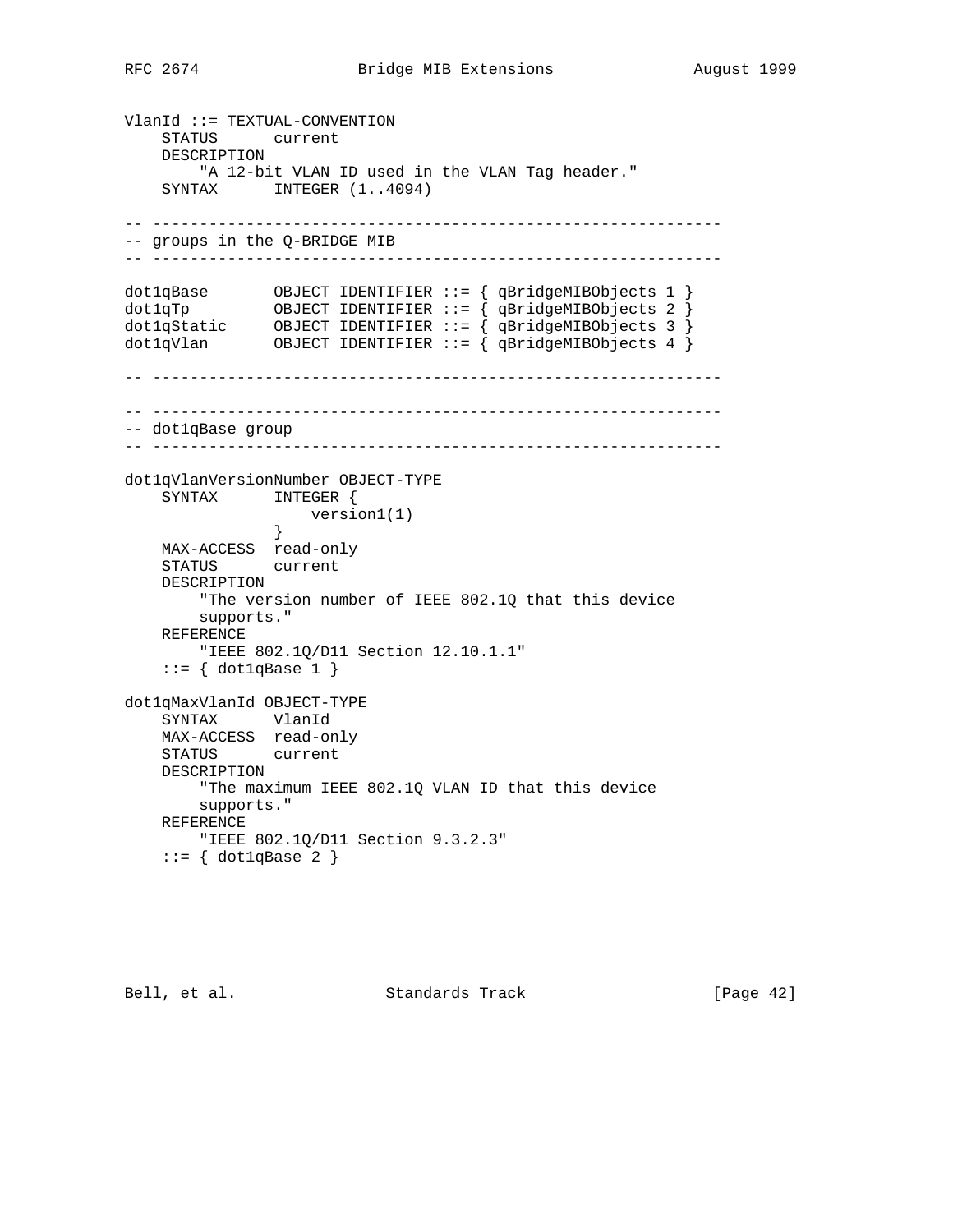```
dot1qMaxSupportedVlans OBJECT-TYPE
 SYNTAX Unsigned32
 MAX-ACCESS read-only
    STATUS current
    DESCRIPTION
         "The maximum number of IEEE 802.1Q VLANs that this
        device supports."
    REFERENCE
         "IEEE 802.1Q/D11 Section 12.10.1.1"
    ::= \{ dot1qBase 3 \}dot1qNumVlans OBJECT-TYPE
     SYNTAX Unsigned32
    MAX-ACCESS read-only
    STATUS current
    DESCRIPTION
         "The current number of IEEE 802.1Q VLANs that are
        configured in this device."
    REFERENCE
        "IEEE 802.1Q/D11 Section 12.7.1.1"
    ::= { dot1qBase 4 }
dot1qGvrpStatus OBJECT-TYPE
     SYNTAX EnabledStatus
    MAX-ACCESS read-write
    STATUS current
    DESCRIPTION
         "The administrative status requested by management for
        GVRP. The value enabled(1) indicates that GVRP should
        be enabled on this device, on all ports for which it has
        not been specifically disabled. When disabled(2), GVRP
        is disabled on all ports and all GVRP packets will be
        forwarded transparently. This object affects all GVRP
        Applicant and Registrar state machines. A transition
        from disabled(2) to enabled(1) will cause a reset of all
        GVRP state machines on all ports."
   DEFVAL { enabled }
    ::= { dot1qBase 5 }
-- -------------------------------------------------------------
-- the dot1qTp group
     -- -------------------------------------------------------------
-- -------------------------------------------------------------
-- the current Filtering Database Table
-- -------------------------------------------------------------
```
Bell, et al. Standards Track [Page 43]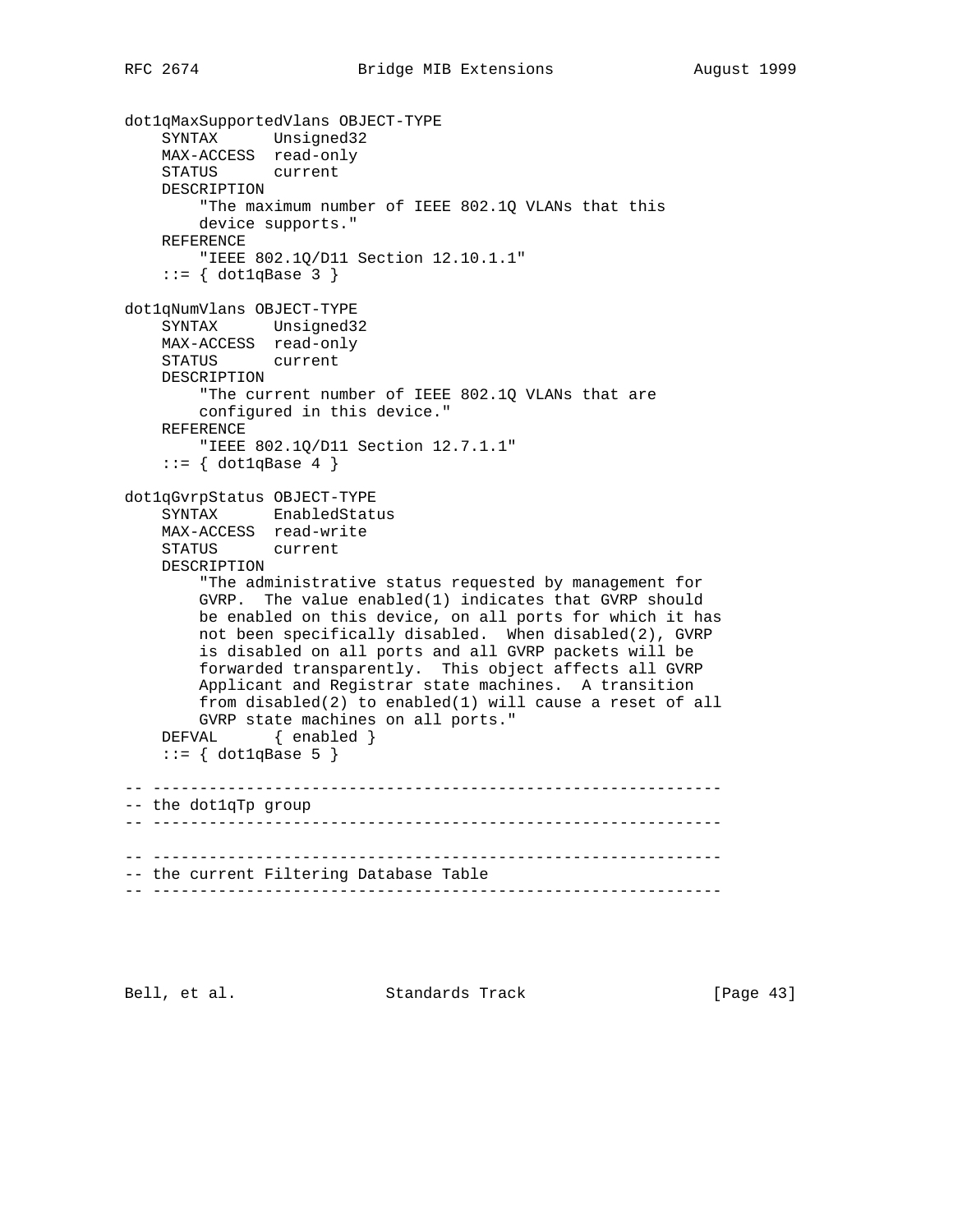```
dot1qFdbTable OBJECT-TYPE
     SYNTAX SEQUENCE OF Dot1qFdbEntry
    MAX-ACCESS not-accessible
    STATUS current
    DESCRIPTION
         "A table that contains configuration and control
        information for each Filtering Database currently
        operating on this device. Entries in this table appear
        automatically when VLANs are assigned FDB IDs in the
        dot1qVlanCurrentTable."
    ::= \{ dot1qTp 1 \}dot1qFdbEntry OBJECT-TYPE
     SYNTAX Dot1qFdbEntry
    MAX-ACCESS not-accessible
    STATUS current
    DESCRIPTION
        "Information about a specific Filtering Database."
     INDEX { dot1qFdbId }
    ::= { dot1qFdbTable 1 }
Dot1qFdbEntry ::=
    SEQUENCE {
        dot1qFdbId
            Unsigned32,
        dot1qFdbDynamicCount
           Counter32
     }
dot1qFdbId OBJECT-TYPE
     SYNTAX Unsigned32
    MAX-ACCESS not-accessible
    STATUS current
    DESCRIPTION
        "The identity of this Filtering Database."
    ::= { dot1qFdbEntry 1 }
dot1qFdbDynamicCount OBJECT-TYPE
    SYNTAX Counter32
    MAX-ACCESS read-only
    STATUS current
    DESCRIPTION
        "The current number of dynamic entries in this
        Filtering Database."
    REFERENCE
         "IEEE 802.1Q/D11 Section 12.7.1.1.3"
    ::= { dot1qFdbEntry 2 }
```
Bell, et al. Standards Track [Page 44]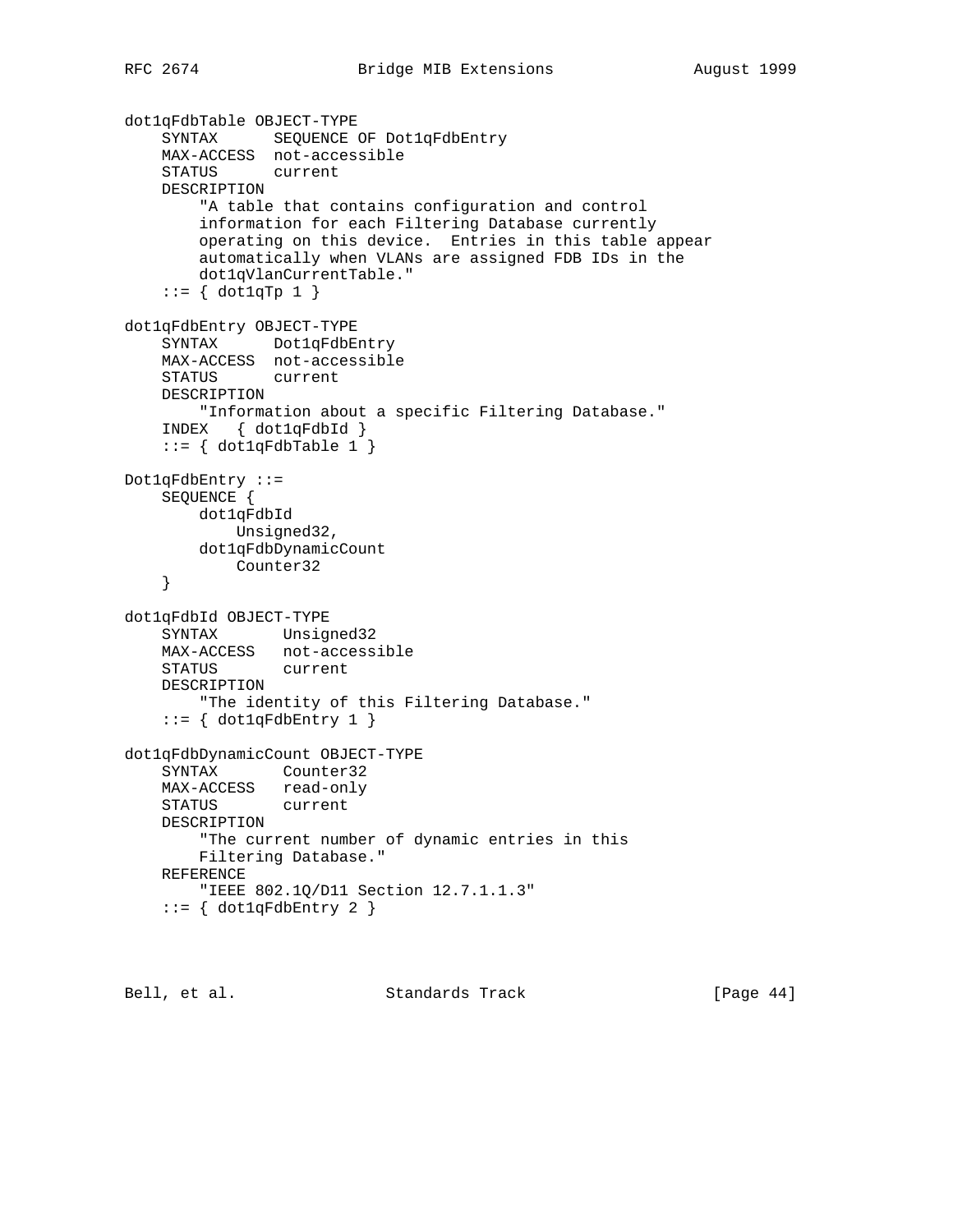```
-- -------------------------------------------------------------
-- Multiple Forwarding Databases for 802.1Q Transparent devices
-- This table is an alternative to the dot1dTpFdbTable,
-- previously defined for 802.1D devices which only support a
-- single Forwarding Database.
-- -------------------------------------------------------------
dot1qTpFdbTable OBJECT-TYPE
    SYNTAX SEQUENCE OF Dot1qTpFdbEntry
    MAX-ACCESS not-accessible
    STATUS current
    DESCRIPTION
         "A table that contains information about unicast entries
         for which the device has forwarding and/or filtering
         information. This information is used by the
        transparent bridging function in determining how to
        propagate a received frame."
    REFERENCE
        "IEEE 802.1Q/D11 Section 12.7.7"
    ::= { dot1qTp 2 }
dot1qTpFdbEntry OBJECT-TYPE
    SYNTAX Dot1qTpFdbEntry
    MAX-ACCESS not-accessible
    STATUS current
    DESCRIPTION
         "Information about a specific unicast MAC address for
        which the device has some forwarding and/or filtering
        information."
     INDEX { dot1qFdbId, dot1qTpFdbAddress }
     ::= { dot1qTpFdbTable 1 }
Dot1qTpFdbEntry ::=
     SEQUENCE {
        dot1qTpFdbAddress
           MacAddress,
        dot1qTpFdbPort
           INTEGER,
        dot1qTpFdbStatus
           INTEGER
     }
dot1qTpFdbAddress OBJECT-TYPE
    SYNTAX MacAddress
    MAX-ACCESS not-accessible
    STATUS current
```
Bell, et al. Standards Track [Page 45]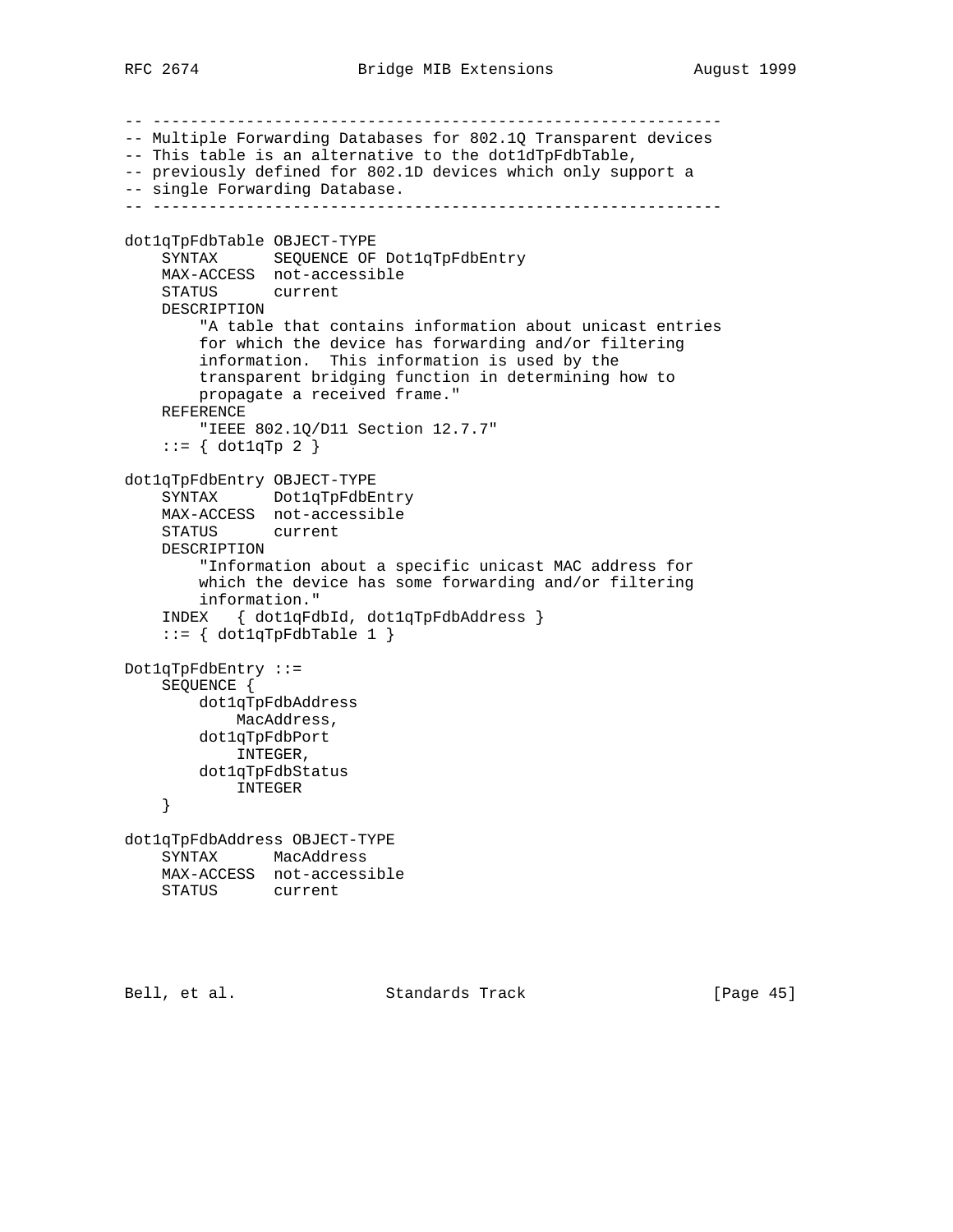DESCRIPTION "A unicast MAC address for which the device has forwarding and/or filtering information."  $::= \{ dot1qTpFdblEntry 1 \}$ dot1qTpFdbPort OBJECT-TYPE SYNTAX INTEGER (0..65535) MAX-ACCESS read-only STATUS current DESCRIPTION "Either the value '0', or the port number of the port on which a frame having a source address equal to the value of the corresponding instance of dot1qTpFdbAddress has been seen. A value of '0' indicates that the port number has not been learned but that the device does have some forwarding/filtering information about this address (e.g. in the dot1qStaticUnicastTable). Implementors are encouraged to assign the port value to this object whenever it is learned even for addresses for which the corresponding value of dot1qTpFdbStatus is not learned(3)."  $::=$  { dot1qTpFdbEntry 2 } dot1qTpFdbStatus OBJECT-TYPE SYNTAX INTEGER { other(1), invalid(2), learned(3), self(4), mgmt(5) } MAX-ACCESS read-only STATUS current DESCRIPTION "The status of this entry. The meanings of the values are: other(1) - none of the following. This may include the case where some other MIB object (not the corresponding instance of dot1qTpFdbPort, nor an entry in the dot1qStaticUnicastTable) is being used to determine if and how frames addressed to the value of the corresponding instance of dot1qTpFdbAddress are being forwarded.  $invalid(2)$  - this entry is no longer valid (e.g., it was learned but has since aged out), but has not yet been flushed from the table. learned(3) - the value of the corresponding instance of dot1qTpFdbPort was learned and is being used.

Bell, et al. Standards Track [Page 46]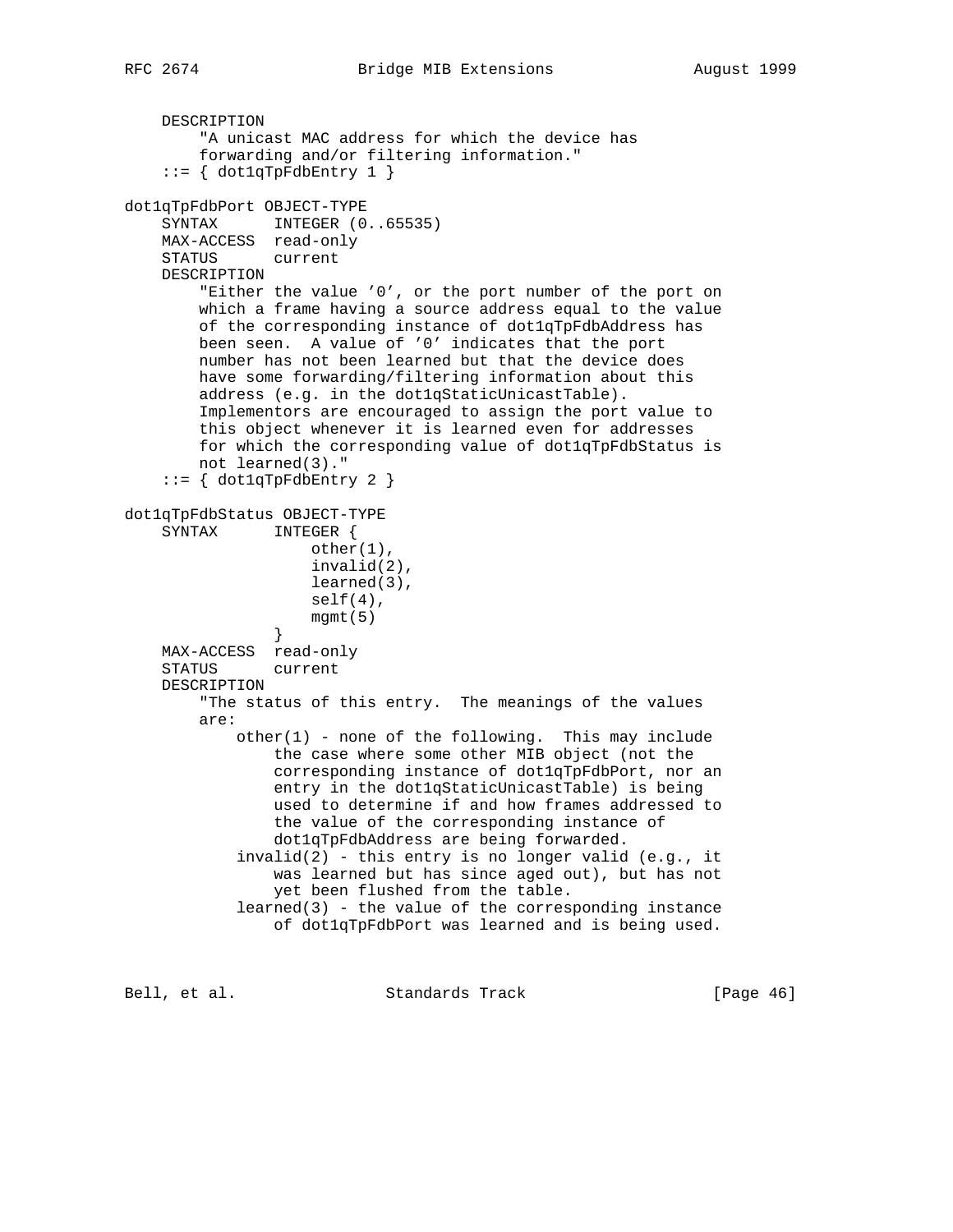```
 self(4) - the value of the corresponding instance of
                 dot1qTpFdbAddress represents one of the device's
                 addresses. The corresponding instance of
                 dot1qTpFdbPort indicates which of the device's
                 ports has this address.
             mgmt(5) - the value of the corresponding instance of
                 dot1qTpFdbAddress is also the value of an
                 existing instance of dot1qStaticAddress."
    ::= { dot1qTpFdbEntry 3 }
-- -------------------------------------------------------------
-- Dynamic Group Registration Table
-- -------------------------------------------------------------
dot1qTpGroupTable OBJECT-TYPE
    SYNTAX SEQUENCE OF Dot1qTpGroupEntry
     MAX-ACCESS not-accessible
     STATUS current
     DESCRIPTION
         "A table containing filtering information for VLANs
         configured into the bridge by (local or network)
         management, or learnt dynamically, specifying the set of
         ports to which frames received on a VLAN for this FDB
         and containing a specific Group destination address are
         allowed to be forwarded."
    ::= \{ dot1qTp 3 \}dot1qTpGroupEntry OBJECT-TYPE
     SYNTAX Dot1qTpGroupEntry
     MAX-ACCESS not-accessible
     STATUS current
     DESCRIPTION
         "Filtering information configured into the bridge by
         management, or learnt dynamically, specifying the set of
         ports to which frames received on a VLAN and containing
         a specific Group destination address, are allowed to be
         forwarded. The subset of these ports learnt dynamically
         is also provided."
     INDEX { dot1qVlanIndex, dot1qTpGroupAddress }
    ::= { dot1qTpGroupTable 1 }
Dot1qTpGroupEntry ::=
     SEQUENCE {
         dot1qTpGroupAddress
            MacAddress,
         dot1qTpGroupEgressPorts
            PortList,
         dot1qTpGroupLearnt
```
Bell, et al. Standards Track [Page 47]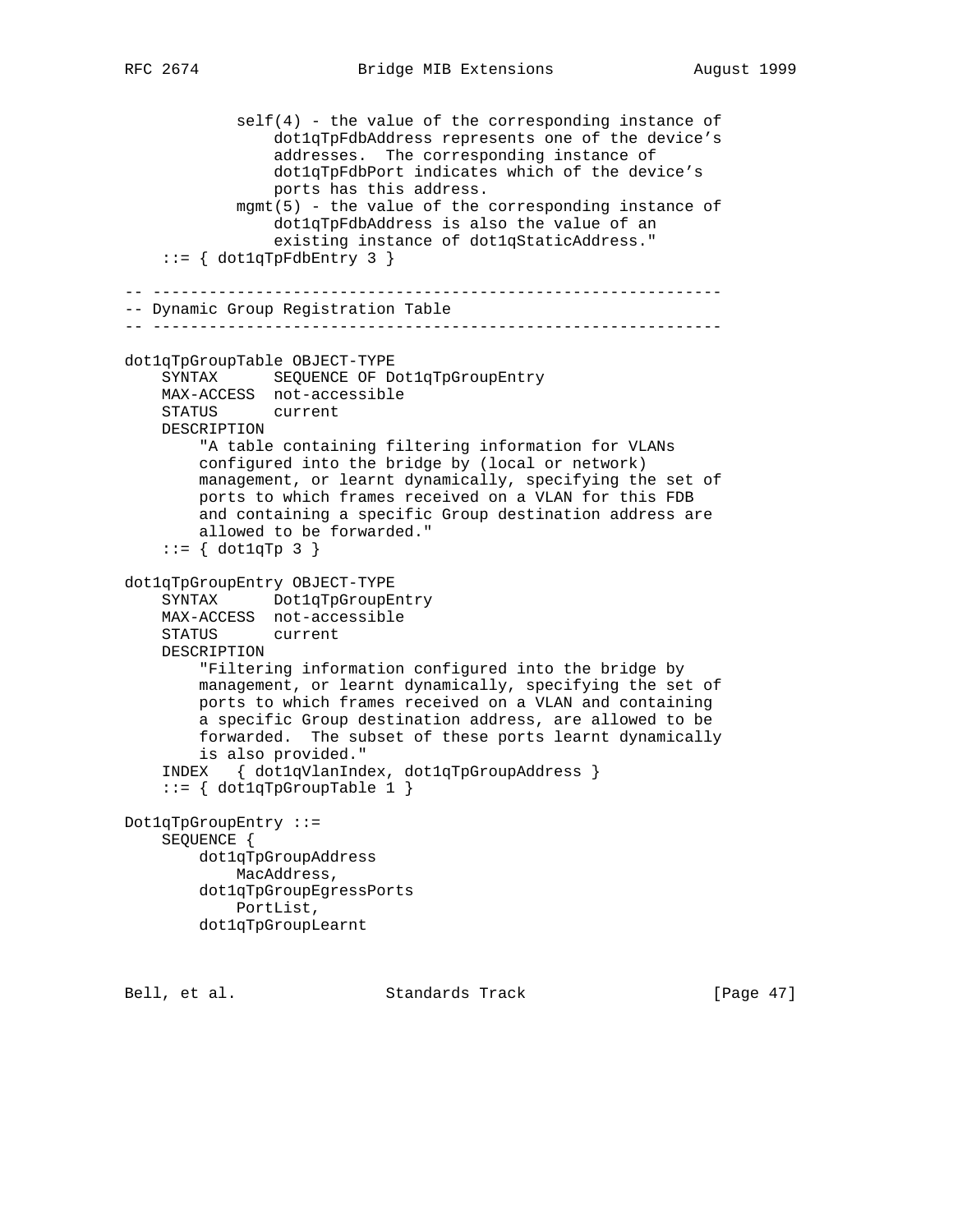PortList } dot1qTpGroupAddress OBJECT-TYPE SYNTAX MacAddress MAX-ACCESS not-accessible STATUS current DESCRIPTION "The destination Group MAC address in a frame to which this entry's filtering information applies."  $::= \{ dot1qTpGroupEntry 1 } \}$ dot1qTpGroupEgressPorts OBJECT-TYPE SYNTAX PortList MAX-ACCESS read-only STATUS current DESCRIPTION "The complete set of ports, in this VLAN, to which frames destined for this Group MAC address are currently being explicitly forwarded. This does not include ports for which this address is only implicitly forwarded, in the dot1qForwardAllPorts list." ::= { dot1qTpGroupEntry 2 } dot1qTpGroupLearnt OBJECT-TYPE SYNTAX PortList MAX-ACCESS read-only STATUS current DESCRIPTION "The subset of ports in dot1qTpGroupEgressPorts which were learnt by GMRP or some other dynamic mechanism, in this Filtering database."  $::=$  { dot1qTpGroupEntry 3 } -- ------------------------------------------------------------- -- Service Requirements Group -- ------------------------------------------------------------ dot1qForwardAllTable OBJECT-TYPE SYNTAX SEQUENCE OF Dot1qForwardAllEntry MAX-ACCESS not-accessible STATUS current DESCRIPTION "A table containing forwarding information for each VLAN, specifying the set of ports to which forwarding of all multicasts applies, configured statically by management or dynamically by GMRP. An entry appears in this table for all VLANs that are currently

Bell, et al. Standards Track [Page 48]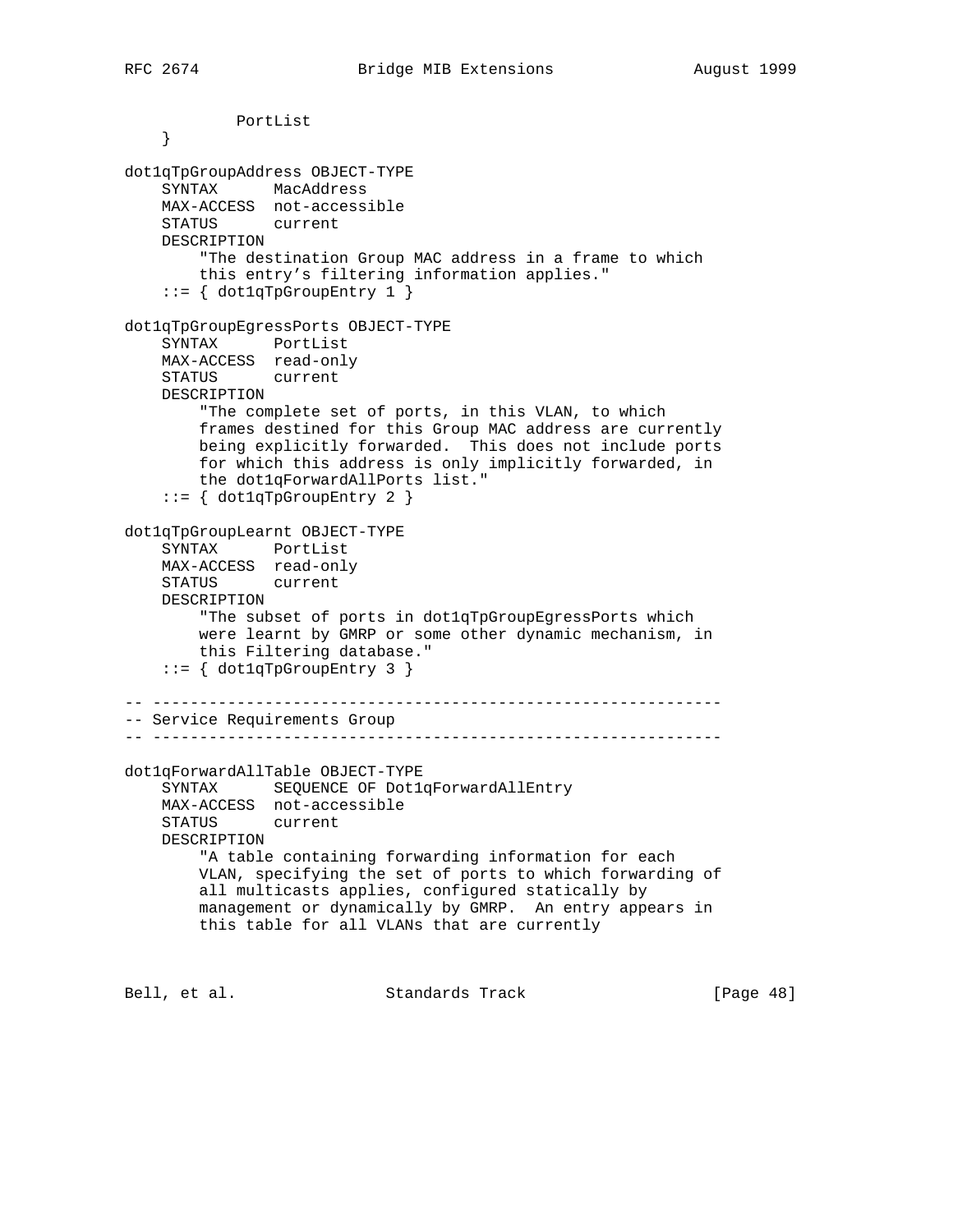```
 instantiated."
     REFERENCE
         "IEEE 802.1Q/D11 Section 12.7.2, 12.7.7"
    ::= \{ dot1qTp 4 \}dot1qForwardAllEntry OBJECT-TYPE
     SYNTAX Dot1qForwardAllEntry
     MAX-ACCESS not-accessible
     STATUS current
     DESCRIPTION
         "Forwarding information for a VLAN, specifying the set
         of ports to which all multicasts should be forwarded,
         configured statically by management or dynamically by
         GMRP."
     INDEX { dot1qVlanIndex }
     ::= { dot1qForwardAllTable 1 }
Dot1qForwardAllEntry ::=
     SEQUENCE {
         dot1qForwardAllPorts
            PortList,
         dot1qForwardAllStaticPorts
            PortList,
         dot1qForwardAllForbiddenPorts
            PortList
     }
dot1qForwardAllPorts OBJECT-TYPE
     SYNTAX PortList
    MAX-ACCESS read-only
    STATUS current
     DESCRIPTION
         "The complete set of ports in this VLAN to which all
         multicast group-addressed frames are to be forwarded.
         This includes ports for which this need has been
         determined dynamically by GMRP, or configured statically
         by management."
     ::= { dot1qForwardAllEntry 1 }
dot1qForwardAllStaticPorts OBJECT-TYPE
     SYNTAX PortList
    MAX-ACCESS read-write
    STATUS current
```
Bell, et al. Standards Track [Page 49]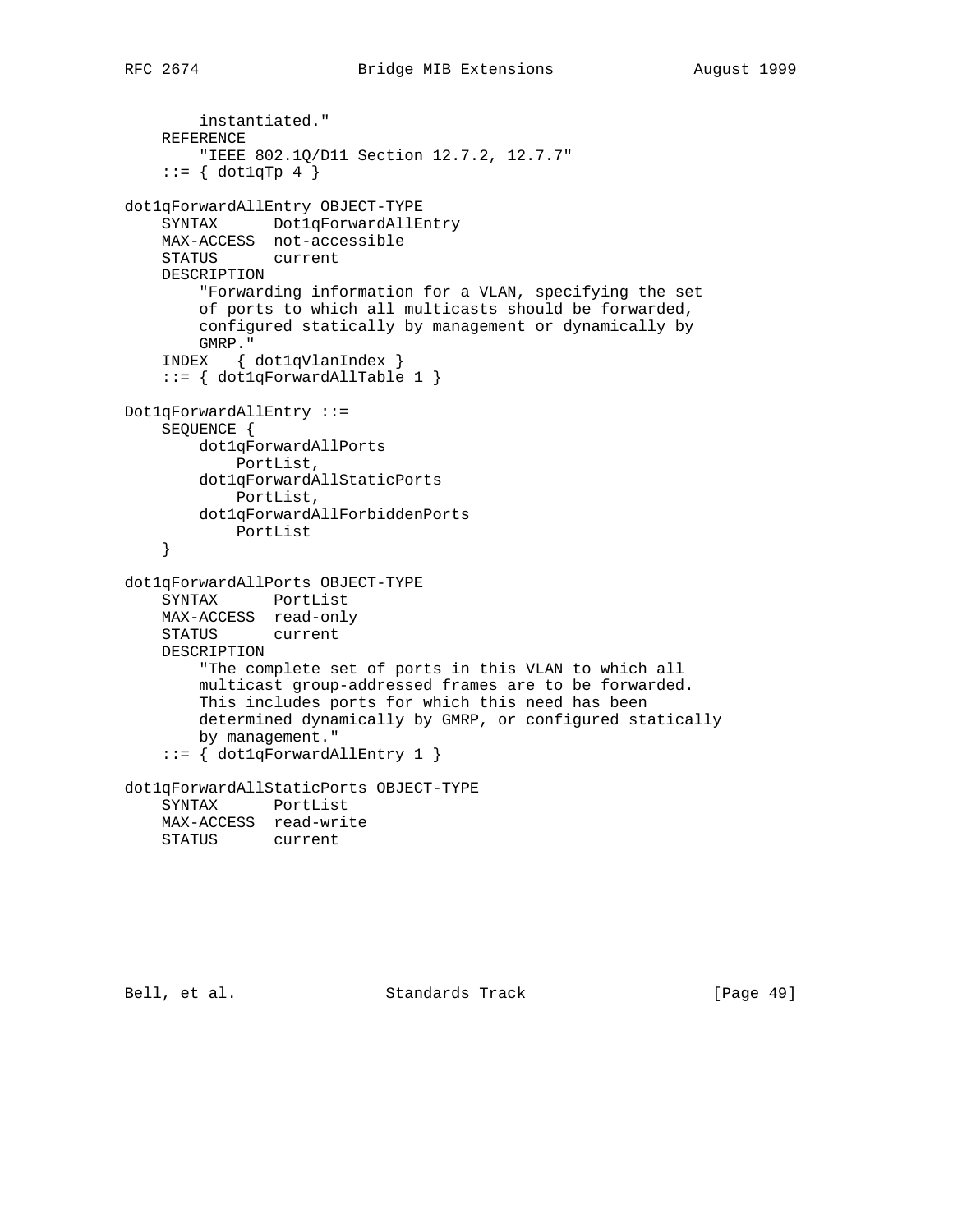```
 DESCRIPTION
         "The set of ports configured by management in this VLAN
         to which all multicast group-addressed frames are to be
         forwarded. Ports entered in this list will also appear
         in the complete set shown by dot1qForwardAllPorts. This
         value will be restored after the device is reset. This
         only applies to ports that are members of the VLAN,
         defined by dot1qVlanCurrentEgressPorts. A port may not
        be added in this set if it is already a member of the
         set of ports in dot1qForwardAllForbiddenPorts. The
         default value is a string of ones of appropriate length,
         to indicate standard non-EFS behaviour, i.e. forward
         all multicasts to all ports."
     ::= { dot1qForwardAllEntry 2 }
dot1qForwardAllForbiddenPorts OBJECT-TYPE
     SYNTAX PortList
   MAX-ACCESS read-write<br>STATUS current
   STATUS
    DESCRIPTION
         "The set of ports configured by management in this VLAN
         for which the Service Requirement attribute Forward All
        Multicast Groups may not be dynamically registered by
         GMRP. This value will be restored after the device is
        reset. A port may not be added in this set if it is
         already a member of the set of ports in
         dot1qForwardAllStaticPorts. The default value is a
         string of zeros of appropriate length."
     ::= { dot1qForwardAllEntry 3 }
dot1qForwardUnregisteredTable OBJECT-TYPE
     SYNTAX SEQUENCE OF Dot1qForwardUnregisteredEntry
    MAX-ACCESS not-accessible
    STATUS current
    DESCRIPTION
         "A table containing forwarding information for each
         VLAN, specifying the set of ports to which forwarding of
         multicast group-addressed frames for which there is no
         more specific forwarding information applies. This is
         configured statically by management and determined
         dynamically by GMRP. An entry appears in this table for
         all VLANs that are currently instantiated."
     REFERENCE
        "IEEE 802.1Q/D11 Section 12.7.2, 12.7.7"
    ::= \{ dot1qTp 5 \}dot1qForwardUnregisteredEntry OBJECT-TYPE
     SYNTAX Dot1qForwardUnregisteredEntry
```
Bell, et al. Standards Track [Page 50]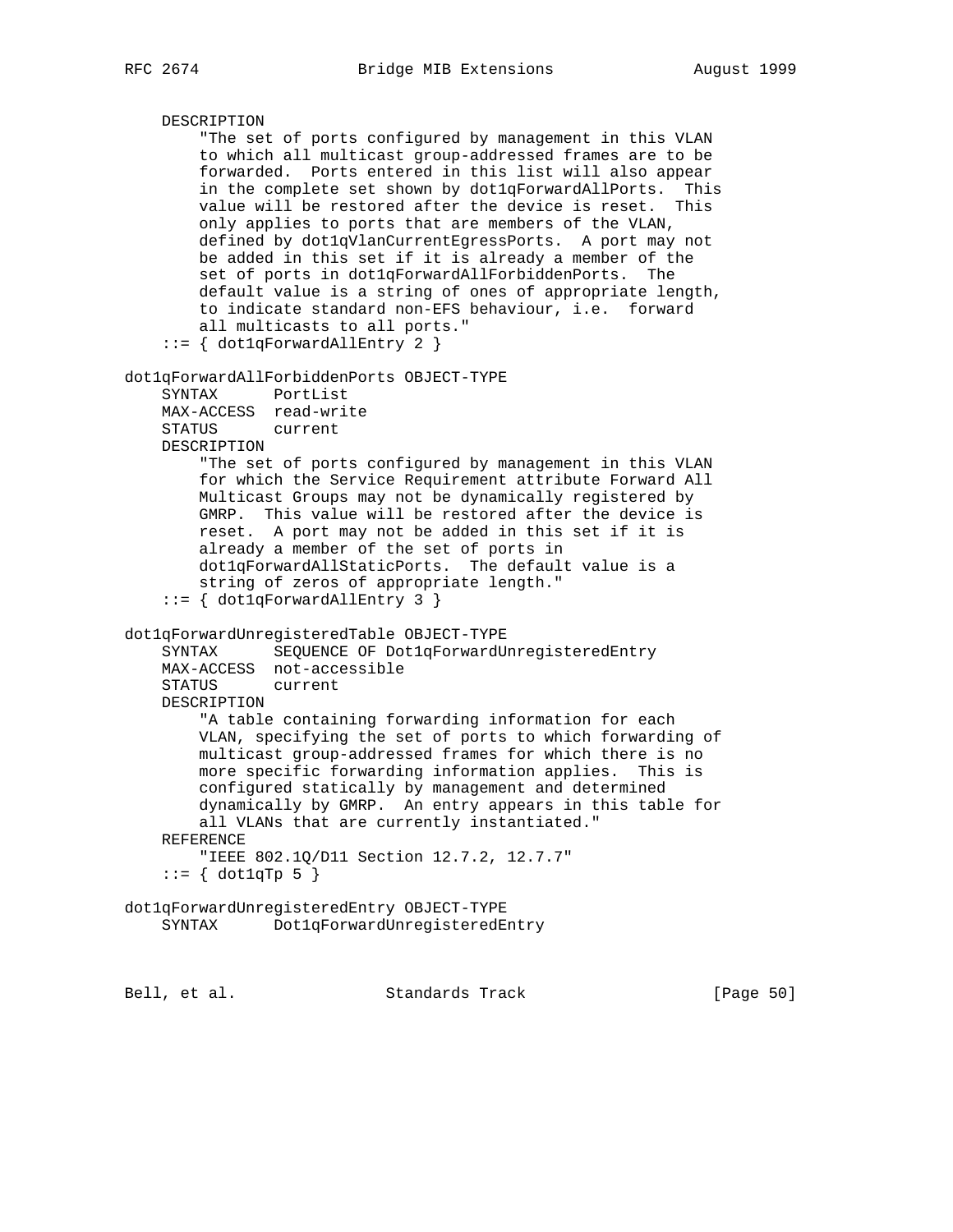```
 MAX-ACCESS not-accessible
     STATUS current
     DESCRIPTION
         "Forwarding information for a VLAN, specifying the set
         of ports to which all multicasts for which there is no
         more specific forwarding information shall be forwarded.
         This is configured statically by management or
         dynamically by GMRP."
     INDEX { dot1qVlanIndex }
     ::= { dot1qForwardUnregisteredTable 1 }
Dot1qForwardUnregisteredEntry ::=
     SEQUENCE {
         dot1qForwardUnregisteredPorts
             PortList,
         dot1qForwardUnregisteredStaticPorts
            PortList,
         dot1qForwardUnregisteredForbiddenPorts
            PortList
     }
dot1qForwardUnregisteredPorts OBJECT-TYPE
     SYNTAX PortList
     MAX-ACCESS read-only
     STATUS current
     DESCRIPTION
         "The complete set of ports in this VLAN to which
         multicast group-addressed frames for which there is no
         more specific forwarding information will be forwarded.
         This includes ports for which this need has been
         determined dynamically by GMRP, or configured statically
         by management."
     ::= { dot1qForwardUnregisteredEntry 1 }
dot1qForwardUnregisteredStaticPorts OBJECT-TYPE
     SYNTAX PortList
     MAX-ACCESS read-write
     STATUS current
     DESCRIPTION
         "The set of ports configured by management, in this
         VLAN, to which multicast group-addressed frames for
         which there is no more specific forwarding information
         are to be forwarded. Ports entered in this list will
         also appear in the complete set shown by
         dot1qForwardUnregisteredPorts. This value will be
         restored after the device is reset. A port may not be
         added in this set if it is already a member of the set
         of ports in dot1qForwardUnregisteredForbiddenPorts. The
```
Bell, et al. Standards Track [Page 51]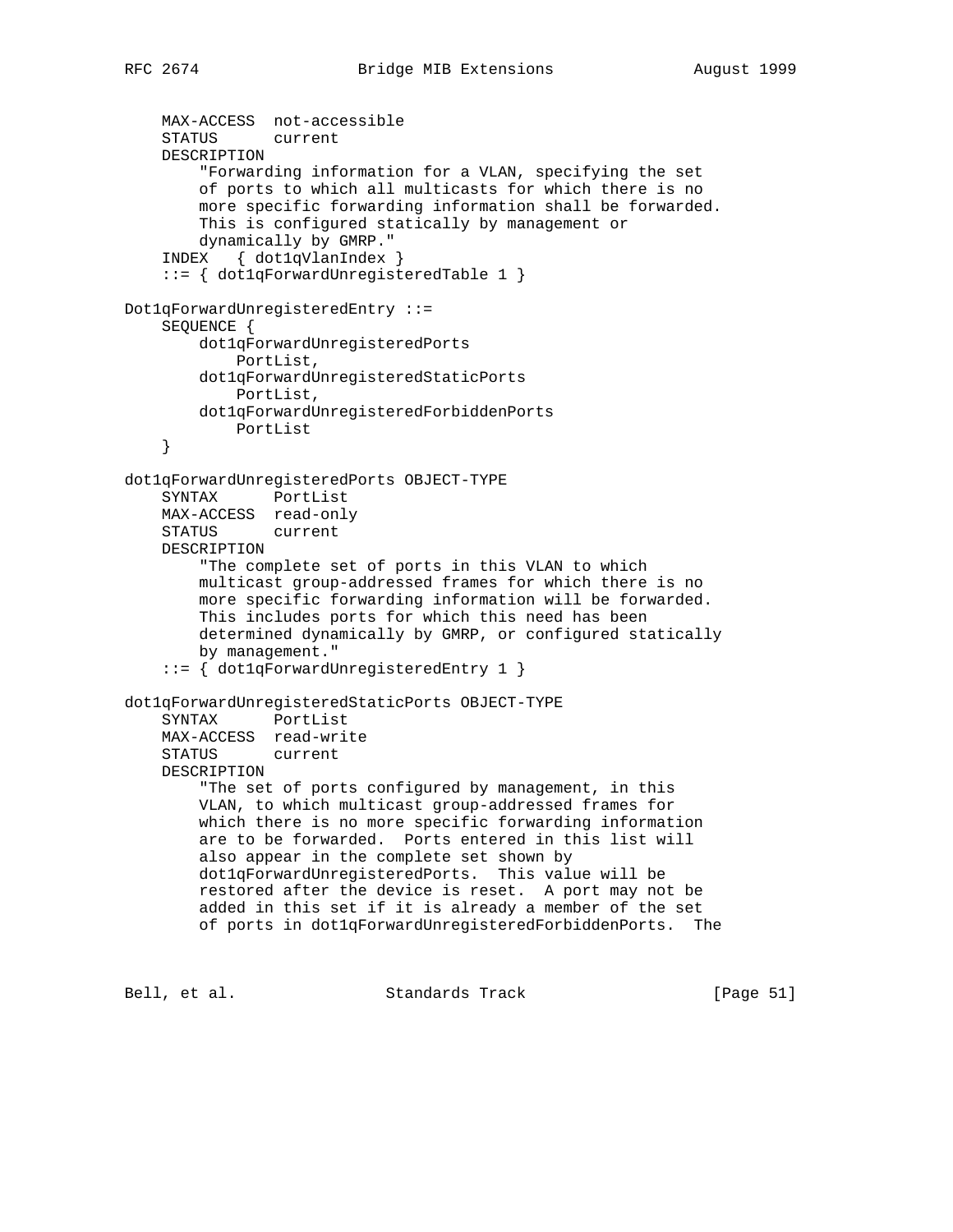default value is a string of zeros of appropriate length, although this has no effect with the default value of dot1qForwardAllStaticPorts." ::= { dot1qForwardUnregisteredEntry 2 } dot1qForwardUnregisteredForbiddenPorts OBJECT-TYPE SYNTAX PortList MAX-ACCESS read-write STATUS current DESCRIPTION "The set of ports configured by management in this VLAN for which the Service Requirement attribute Forward Unregistered Multicast Groups may not be dynamically registered by GMRP. This value will be restored after the device is reset. A port may not be added in this set if it is already a member of the set of ports in dot1qForwardUnregisteredStaticPorts. The default value is a string of zeros of appropriate length." ::= { dot1qForwardUnregisteredEntry 3 } -- ------------------------------------------------------------- -- The Static (Destination-Address Filtering) Database -- ------------------------------------------------------------ dot1qStaticUnicastTable OBJECT-TYPE SYNTAX SEQUENCE OF Dot1qStaticUnicastEntry MAX-ACCESS not-accessible STATUS current DESCRIPTION "A table containing filtering information for Unicast MAC addresses for each Filtering Database, configured into the device by (local or network) management specifying the set of ports to which frames received from specific ports and containing specific unicast destination addresses are allowed to be forwarded. A value of zero in this table as the port number from which frames with a specific destination address are received, is used to specify all ports for which there is no specific entry in this table for that particular destination address. Entries are valid for unicast addresses only." REFERENCE "IEEE 802.1Q/D11 Section 12.7.7, ISO/IEC 15802-3 Section 7.9.1"  $::= \{ dot1qStatic 1 \}$ 

Bell, et al. Standards Track [Page 52]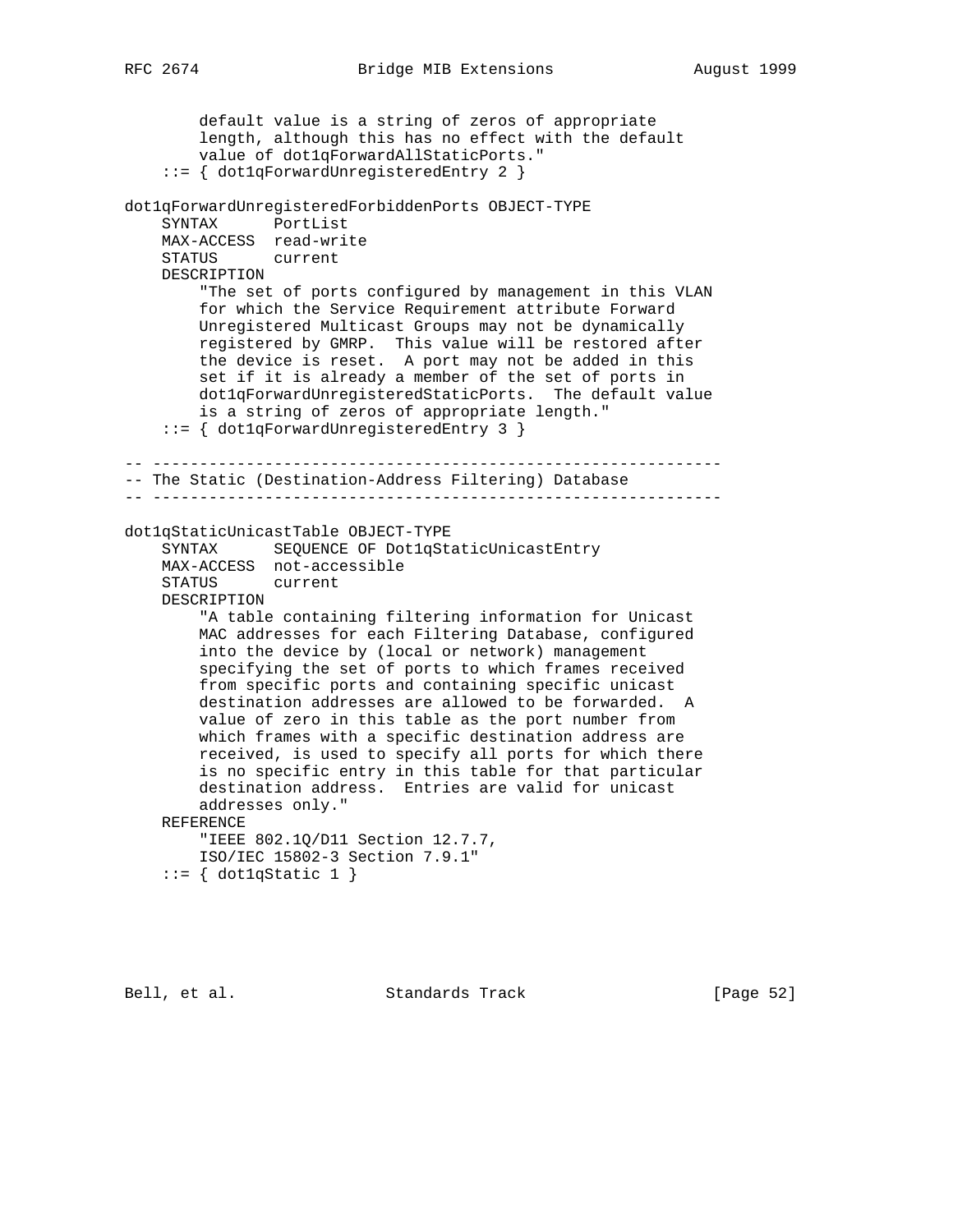```
dot1qStaticUnicastEntry OBJECT-TYPE
     SYNTAX Dot1qStaticUnicastEntry
     MAX-ACCESS not-accessible
     STATUS current
     DESCRIPTION
         "Filtering information configured into the device by
         (local or network) management specifying the set of
         ports to which frames received from a specific port and
         containing a specific unicast destination address are
         allowed to be forwarded."
     INDEX {
        dot1qFdbId,
         dot1qStaticUnicastAddress,
         dot1qStaticUnicastReceivePort
     }
     ::= { dot1qStaticUnicastTable 1 }
Dot1qStaticUnicastEntry ::=
     SEQUENCE {
         dot1qStaticUnicastAddress
            MacAddress,
         dot1qStaticUnicastReceivePort
             INTEGER,
         dot1qStaticUnicastAllowedToGoTo
             PortList,
         dot1qStaticUnicastStatus
             INTEGER
     }
dot1qStaticUnicastAddress OBJECT-TYPE
     SYNTAX MacAddress
    MAX-ACCESS not-accessible
     STATUS current
     DESCRIPTION
         "The destination MAC address in a frame to which this
         entry's filtering information applies. This object must
         take the value of a unicast address."
     ::= { dot1qStaticUnicastEntry 1 }
dot1qStaticUnicastReceivePort OBJECT-TYPE
    SYNTAX INTEGER (0..65535)
     MAX-ACCESS not-accessible
     STATUS current
     DESCRIPTION
         "Either the value '0', or the port number of the port
         from which a frame must be received in order for this
         entry's filtering information to apply. A value of zero
         indicates that this entry applies on all ports of the
```
Bell, et al. Standards Track [Page 53]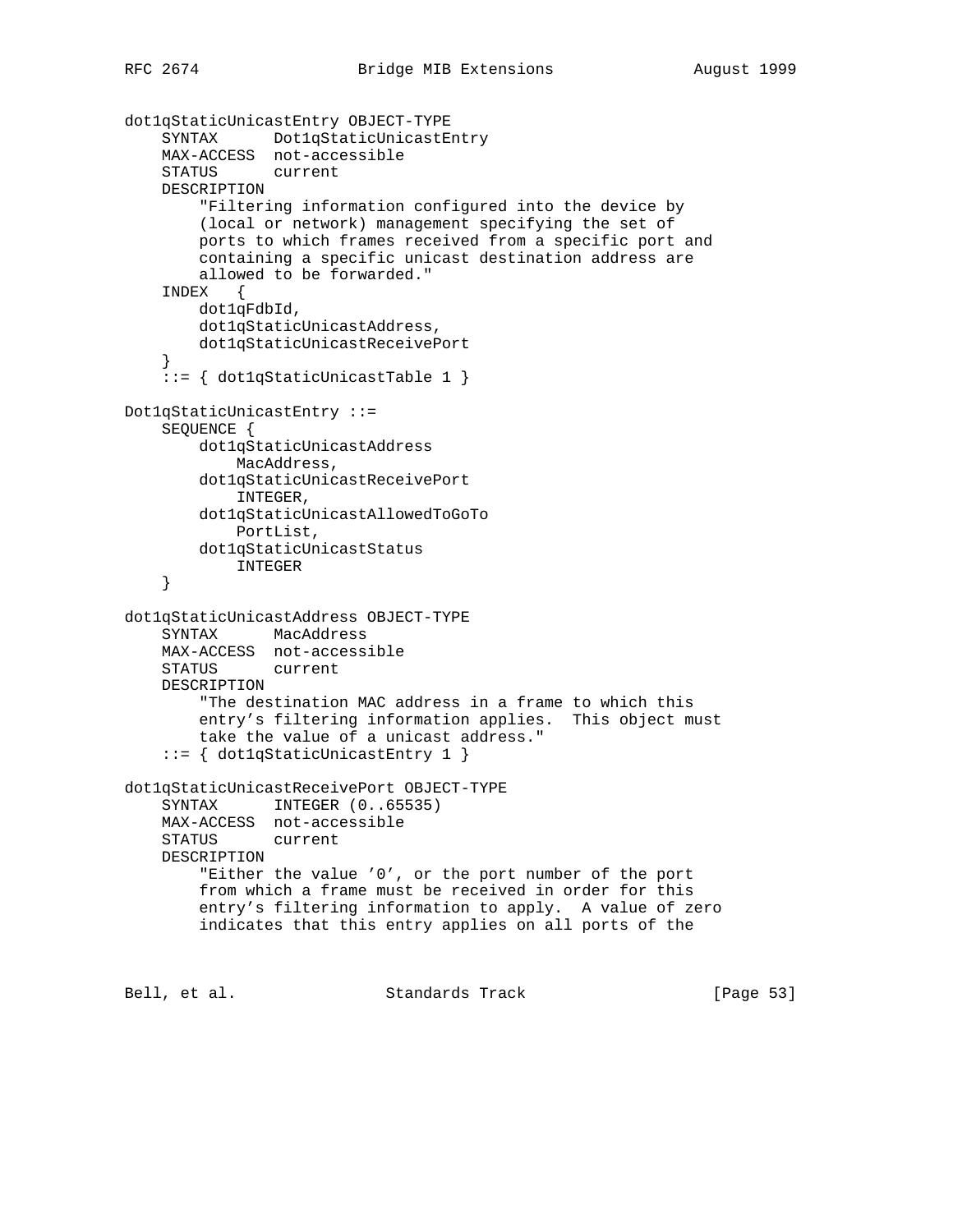device for which there is no other applicable entry." ::= { dot1qStaticUnicastEntry 2 } dot1qStaticUnicastAllowedToGoTo OBJECT-TYPE SYNTAX PortList MAX-ACCESS read-write STATUS current DESCRIPTION "The set of ports for which a frame with a specific unicast address will be flooded in the event that it has not been learned. It also specifies the set of ports a specific unicast address may be dynamically learnt on. The dot1qTpFdbTable will have an equivalent entry with a dot1qTpFdbPort value of '0' until this address has been learnt, when it will be updated with the port the address has been seen on. This only applies to ports that are members of the VLAN, defined by dot1qVlanCurrentEgressPorts. The default value of this object is a string of ones of appropriate length." REFERENCE "IEEE 802.1Q/D11 Table 8-5, ISO/IEC 15802-3 Table 7-5" ::= { dot1qStaticUnicastEntry 3 } dot1qStaticUnicastStatus OBJECT-TYPE SYNTAX INTEGER { other(1), invalid(2), permanent(3), deleteOnReset(4), deleteOnTimeout(5) } MAX-ACCESS read-write STATUS current DESCRIPTION "This object indicates the status of this entry.  $other(1)$  - this entry is currently in use but the conditions under which it will remain so differ from the following values.  $invald(2)$  - writing this value to the object removes the corresponding entry.  $permannent(3)$  - this entry is currently in use and will remain so after the next reset of the bridge. deleteOnReset(4) - this entry is currently in use and will remain so until the next reset of the bridge.

Bell, et al. Standards Track [Page 54]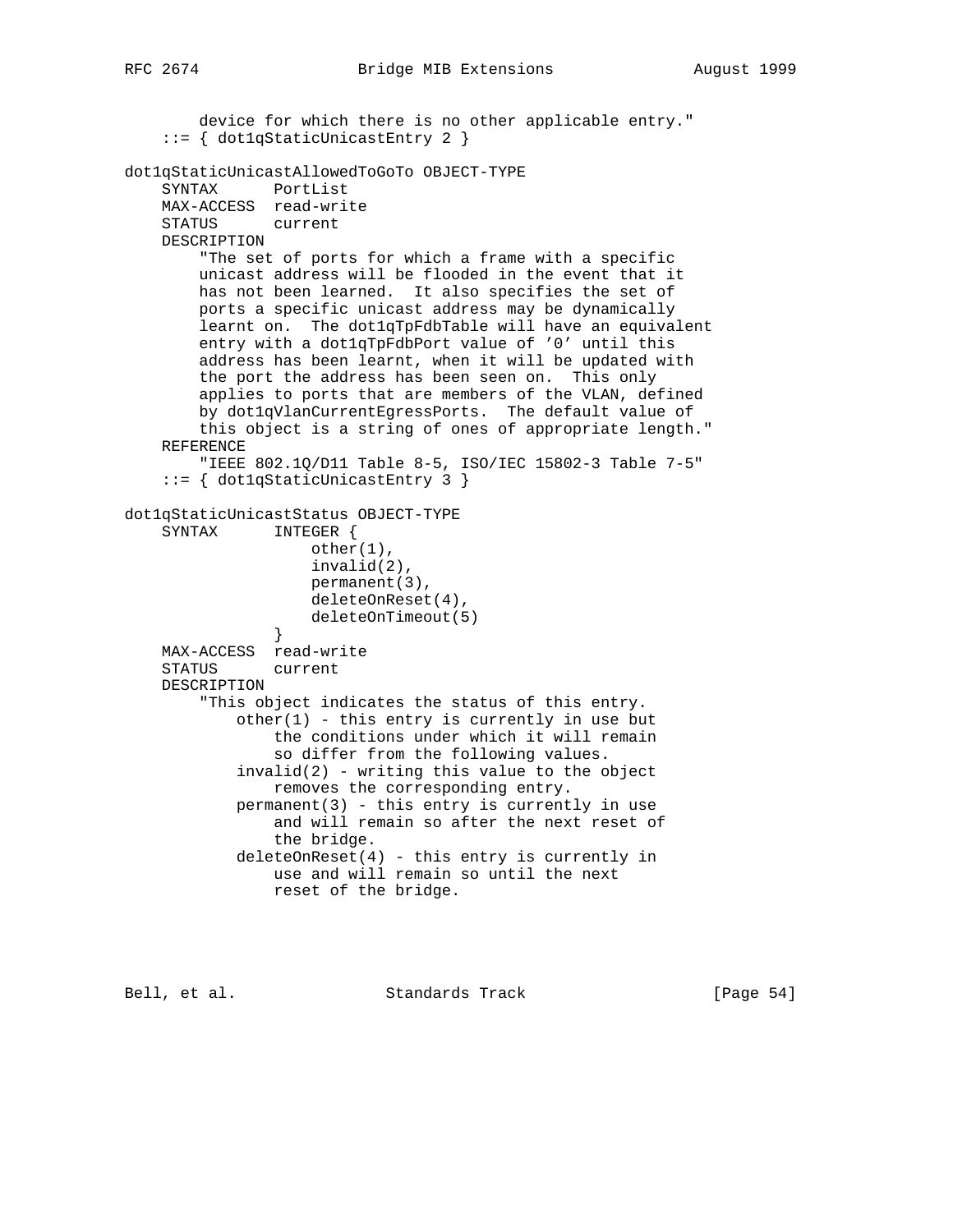```
 deleteOnTimeout(5) - this entry is currently in
            use and will remain so until it is aged out."
 DEFVAL { permanent }
```

```
 ::= { dot1qStaticUnicastEntry 4 }
```

```
dot1qStaticMulticastTable OBJECT-TYPE
```

```
 SYNTAX SEQUENCE OF Dot1qStaticMulticastEntry
 MAX-ACCESS not-accessible
 STATUS current
```
DESCRIPTION

```
 "A table containing filtering information for Multicast
     and Broadcast MAC addresses for each VLAN, configured
     into the device by (local or network) management
     specifying the set of ports to which frames received
     from specific ports and containing specific Multicast
     and Broadcast destination addresses are allowed to be
     forwarded. A value of zero in this table as the port
    number from which frames with a specific destination
    address are received, is used to specify all ports for
    which there is no specific entry in this table for that
    particular destination address. Entries are valid for
    Multicast and Broadcast addresses only."
 REFERENCE
     "IEEE 802.1Q/D11 Section 12.7.7,
     ISO/IEC 15802-3 Section 7.9.1"
::= { dot1qStatic 2 }
```

```
dot1qStaticMulticastEntry OBJECT-TYPE
```

```
 SYNTAX Dot1qStaticMulticastEntry
 MAX-ACCESS not-accessible
 STATUS current
 DESCRIPTION
     "Filtering information configured into the device by
     (local or network) management specifying the set of
    ports to which frames received from this specific port
     for this VLAN and containing this Multicast or Broadcast
    destination address are allowed to be forwarded."
 INDEX {
    dot1qVlanIndex,
     dot1qStaticMulticastAddress,
    dot1qStaticMulticastReceivePort
 }
```
::= { dot1qStaticMulticastTable 1 }

Bell, et al. Standards Track [Page 55]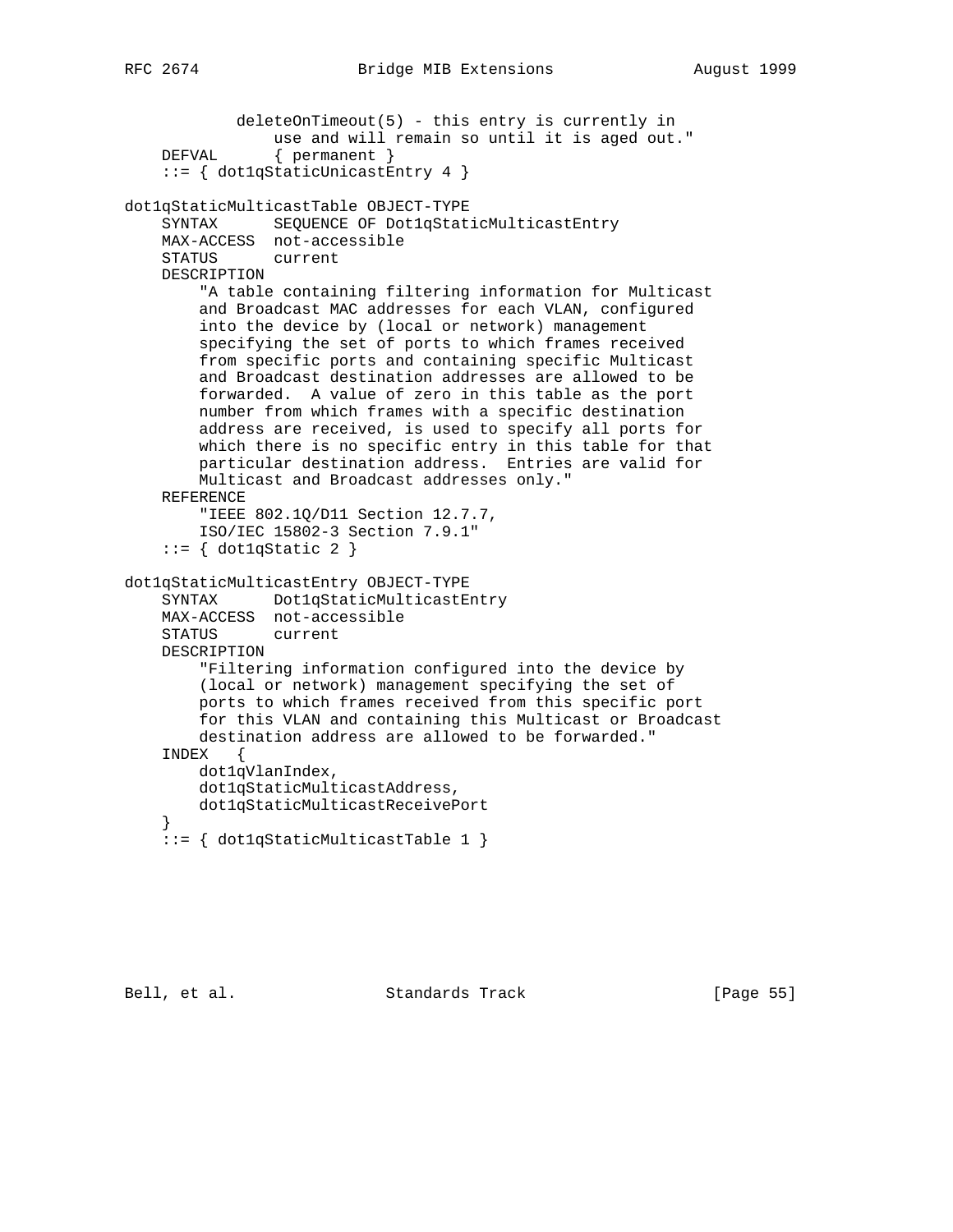```
Dot1qStaticMulticastEntry ::=
     SEQUENCE {
         dot1qStaticMulticastAddress
             MacAddress,
         dot1qStaticMulticastReceivePort
             INTEGER,
         dot1qStaticMulticastStaticEgressPorts
             PortList,
         dot1qStaticMulticastForbiddenEgressPorts
            PortList,
         dot1qStaticMulticastStatus
             INTEGER
     }
dot1qStaticMulticastAddress OBJECT-TYPE
     SYNTAX MacAddress
     MAX-ACCESS not-accessible
     STATUS current
     DESCRIPTION
         "The destination MAC address in a frame to which this
         entry's filtering information applies. This object must
         take the value of a Multicast or Broadcast address."
     ::= { dot1qStaticMulticastEntry 1 }
dot1qStaticMulticastReceivePort OBJECT-TYPE
 SYNTAX INTEGER (0..65535)
 MAX-ACCESS not-accessible
     STATUS current
    DESCRIPTION
         "Either the value '0', or the port number of the port
         from which a frame must be received in order for this
         entry's filtering information to apply. A value of zero
         indicates that this entry applies on all ports of the
         device for which there is no other applicable entry."
     ::= { dot1qStaticMulticastEntry 2 }
dot1qStaticMulticastStaticEgressPorts OBJECT-TYPE
     SYNTAX PortList
    MAX-ACCESS read-write<br>STATUS current
    STATUS
```
Bell, et al. Standards Track [Page 56]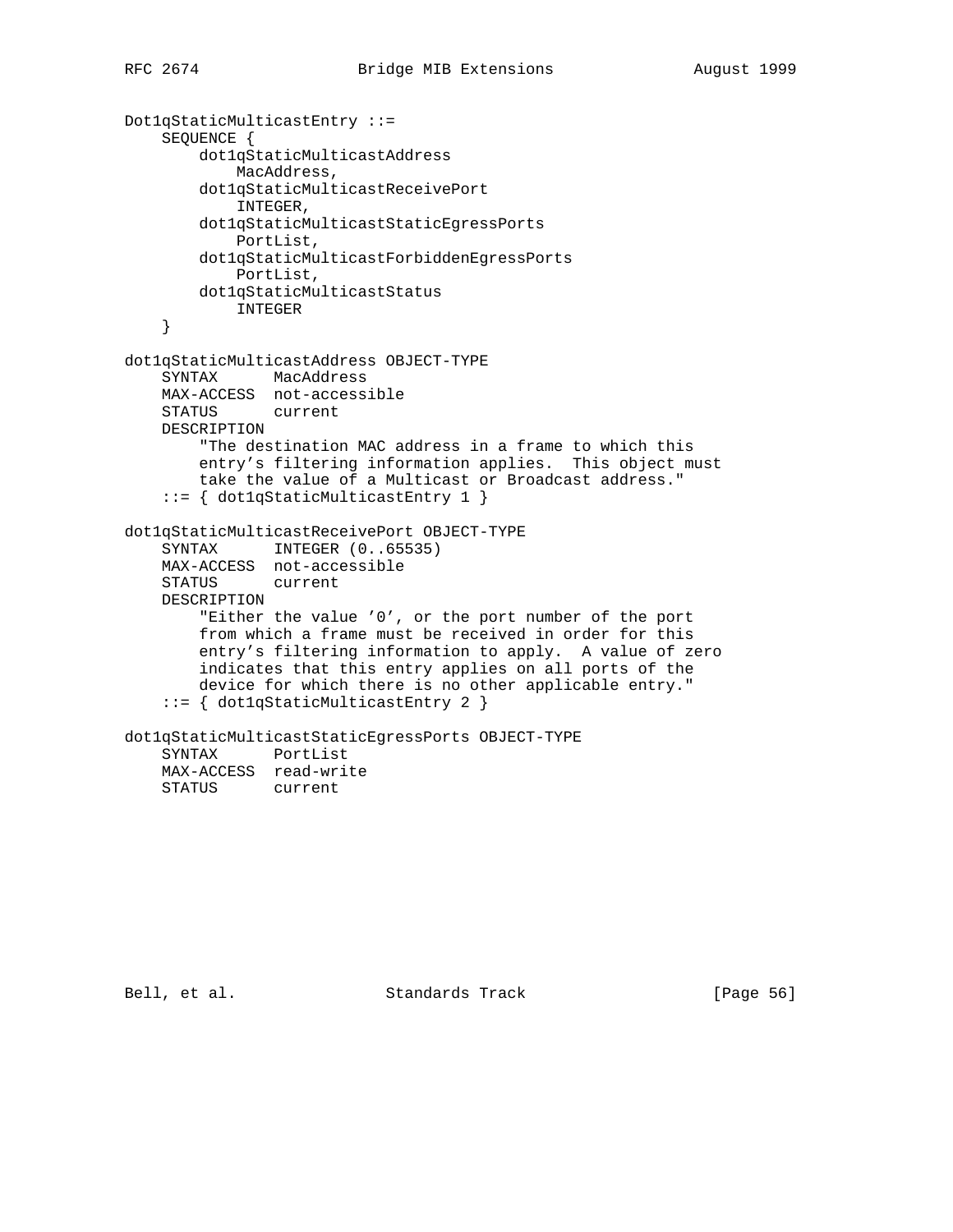```
 DESCRIPTION
         "The set of ports to which frames received from a
         specific port and destined for a specific Multicast or
         Broadcast MAC address must be forwarded, regardless of
         any dynamic information e.g. from GMRP. A port may not
        be added in this set if it is already a member of the
         set of ports in dot1qStaticMulticastForbiddenEgressPorts.
        The default value of this object is a string of ones of
         appropriate length."
     ::= { dot1qStaticMulticastEntry 3 }
dot1qStaticMulticastForbiddenEgressPorts OBJECT-TYPE
     SYNTAX PortList
    MAX-ACCESS read-write
     STATUS current
    DESCRIPTION
         "The set of ports to which frames received from a
         specific port and destined for a specific Multicast or
        Broadcast MAC address must not be forwarded, regardless
        of any dynamic information e.g. from GMRP. A port may
        not be added in this set if it is already a member of the
        set of ports in dot1qStaticMulticastStaticEgressPorts.
        The default value of this object is a string of zeros of
        appropriate length."
     ::= { dot1qStaticMulticastEntry 4 }
dot1qStaticMulticastStatus OBJECT-TYPE
     SYNTAX INTEGER {
                    other(1),
                    invalid(2),
                    permanent(3),
                    deleteOnReset(4),
                    deleteOnTimeout(5)
 }
    MAX-ACCESS read-write
     STATUS current
    DESCRIPTION
         "This object indicates the status of this entry.
            other(1) - this entry is currently in use but
                 the conditions under which it will remain
                 so differ from the following values.
            invalid(2) - writing this value to the object
                 removes the corresponding entry.
            permanent(3) - this entry is currently in use
                 and will remain so after the next reset of
                 the bridge.
```
Bell, et al. Standards Track [Page 57]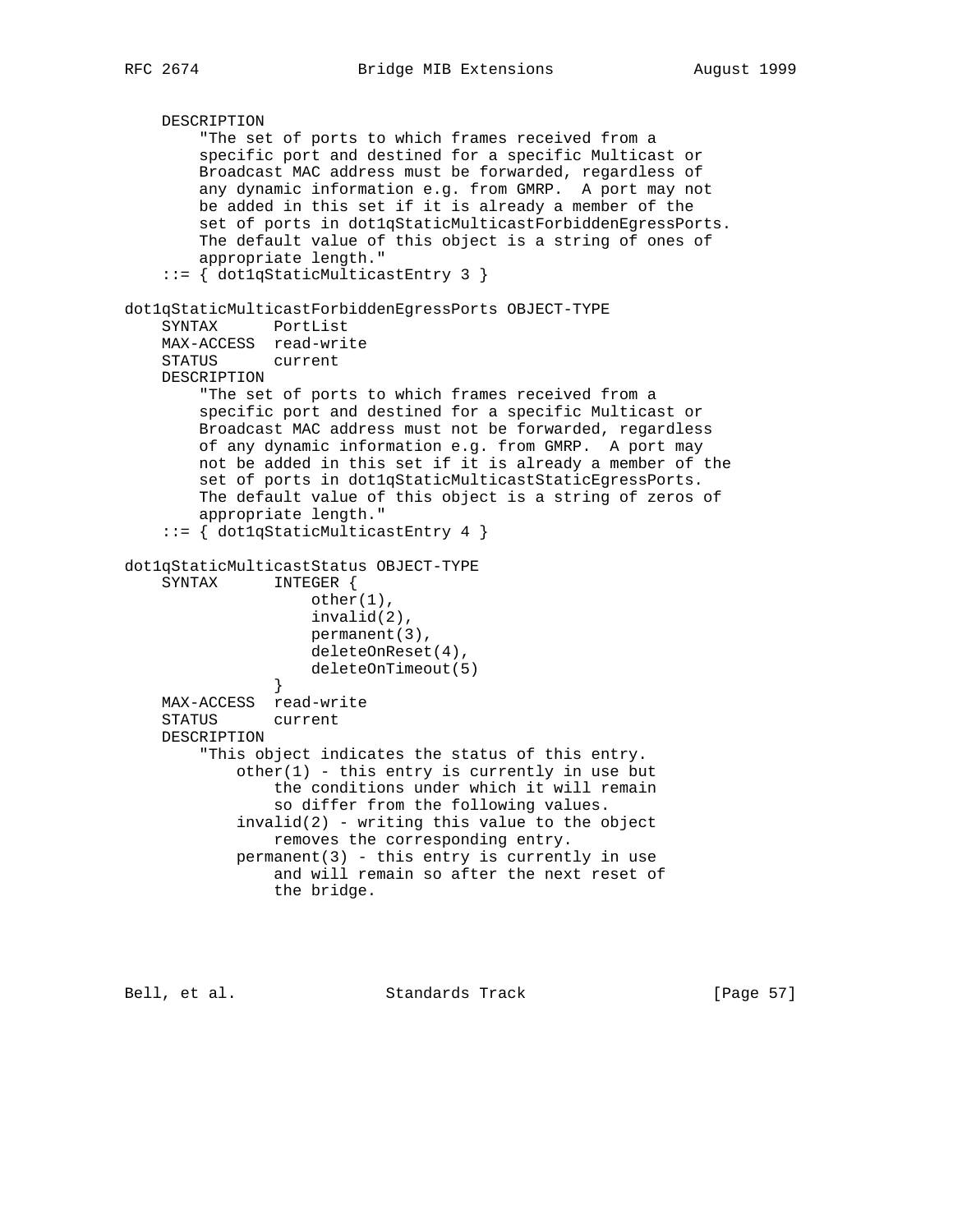```
 deleteOnReset(4) - this entry is currently in
                use and will remain so until the next
                 reset of the bridge.
            deleteOnTimeout(5) - this entry is currently in
                use and will remain so until it is aged out."
    DEFVAL { permanent }
     ::= { dot1qStaticMulticastEntry 5 }
-- -------------------------------------------------------------
-- The Current VLAN Database
-- -------------------------------------------------------------
dot1qVlanNumDeletes OBJECT-TYPE
     SYNTAX Counter32
    MAX-ACCESS read-only
    STATUS current
    DESCRIPTION
         "The number of times a VLAN entry has been deleted from
         the dot1qVlanCurrentTable (for any reason). If an entry
         is deleted, then inserted, and then deleted, this
        counter will be incremented by 2."
    ::= \{ dot1qVlan 1 \}dot1qVlanCurrentTable OBJECT-TYPE
     SYNTAX SEQUENCE OF Dot1qVlanCurrentEntry
    MAX-ACCESS not-accessible
    STATUS current
    DESCRIPTION
         "A table containing current configuration information
        for each VLAN currently configured into the device by
        (local or network) management, or dynamically created
        as a result of GVRP requests received."
    ::= { dot1qVlan 2 }
dot1qVlanCurrentEntry OBJECT-TYPE
     SYNTAX Dot1qVlanCurrentEntry
    MAX-ACCESS not-accessible
    STATUS current
    DESCRIPTION
         "Information for a VLAN configured into the device by
         (local or network) management, or dynamically created
        as a result of GVRP requests received."
     INDEX { dot1qVlanTimeMark, dot1qVlanIndex }
     ::= { dot1qVlanCurrentTable 1 }
```
Bell, et al. Standards Track [Page 58]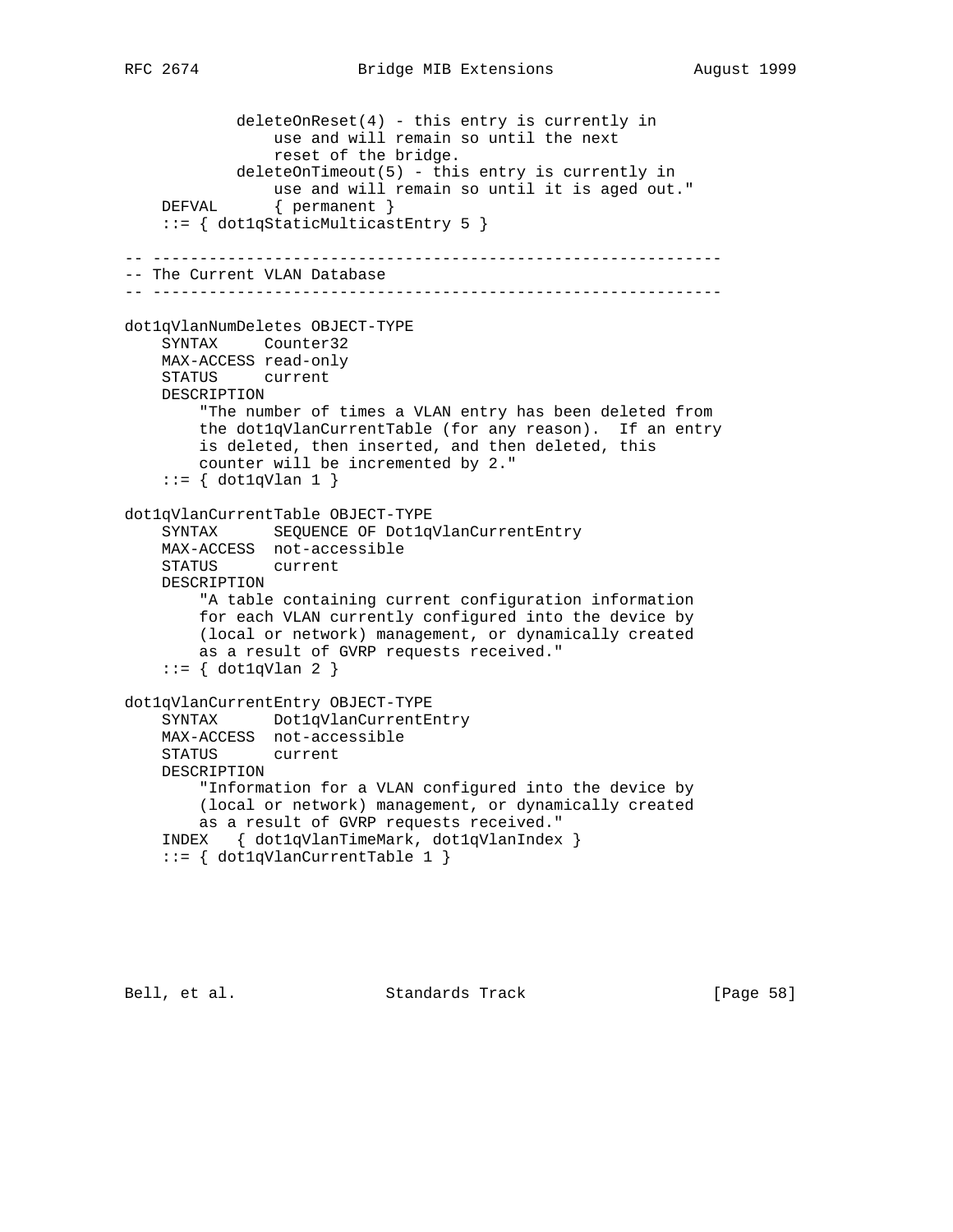```
Dot1qVlanCurrentEntry ::=
     SEQUENCE {
         dot1qVlanTimeMark
             TimeFilter,
         dot1qVlanIndex
            VlanIndex,
         dot1qVlanFdbId
            Unsigned32,
         dot1qVlanCurrentEgressPorts
            PortList,
         dot1qVlanCurrentUntaggedPorts
            PortList,
         dot1qVlanStatus
            INTEGER,
         dot1qVlanCreationTime
            TimeTicks
     }
dot1qVlanTimeMark OBJECT-TYPE
     SYNTAX TimeFilter
    MAX-ACCESS not-accessible
    STATUS current
     DESCRIPTION
         "A TimeFilter for this entry. See the TimeFilter
         textual convention to see how this works."
     ::= { dot1qVlanCurrentEntry 1 }
dot1qVlanIndex OBJECT-TYPE
     SYNTAX VlanIndex
     MAX-ACCESS not-accessible
     STATUS current
     DESCRIPTION
         "The VLAN-ID or other identifier refering to this VLAN."
     ::= { dot1qVlanCurrentEntry 2 }
dot1qVlanFdbId OBJECT-TYPE
     SYNTAX Unsigned32
     MAX-ACCESS read-only
     STATUS current
     DESCRIPTION
         "The Filtering Database used by this VLAN. This is one
         of the dot1qFdbId values in the dot1qFdbTable. This
         value is allocated automatically by the device whenever
         the VLAN is created: either dynamically by GVRP, or by
```
Bell, et al. Standards Track [Page 59]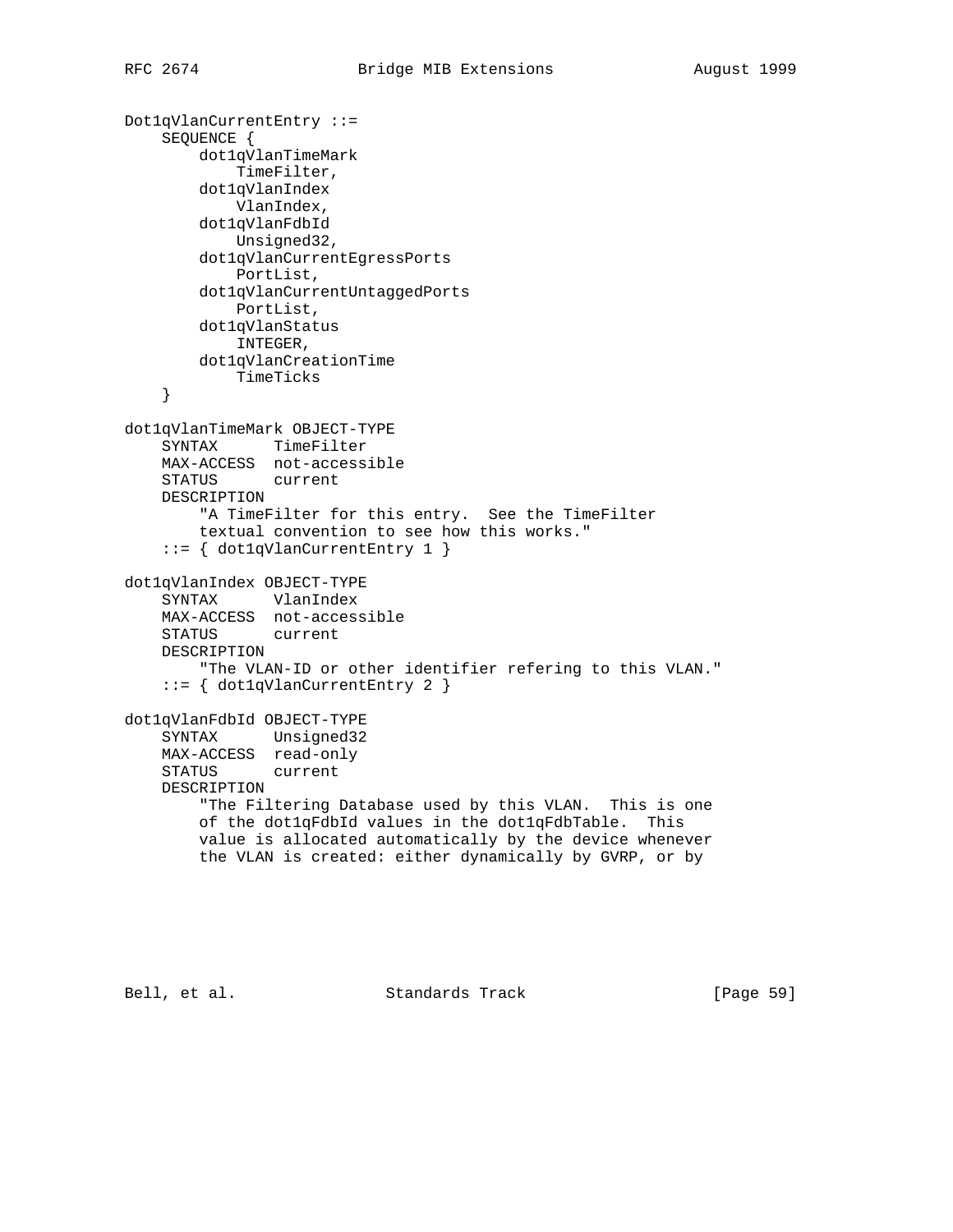```
 management, in dot1qVlanStaticTable. Allocation of this
        value follows the learning constraints defined for this
        VLAN in dot1qLearningConstraintsTable."
     ::= { dot1qVlanCurrentEntry 3 }
dot1qVlanCurrentEgressPorts OBJECT-TYPE
     SYNTAX PortList
    MAX-ACCESS read-only
    STATUS current
    DESCRIPTION
         "The set of ports which are transmitting traffic for
        this VLAN as either tagged or untagged frames."
    REFERENCE
        "IEEE 802.1Q/D11 Section 12.10.2.1"
     ::= { dot1qVlanCurrentEntry 4 }
dot1qVlanCurrentUntaggedPorts OBJECT-TYPE
    SYNTAX PortList
    MAX-ACCESS read-only
    STATUS current
    DESCRIPTION
         "The set of ports which are transmitting traffic for
        this VLAN as untagged frames."
    REFERENCE
         "IEEE 802.1Q/D11 Section 12.10.2.1"
     ::= { dot1qVlanCurrentEntry 5 }
dot1qVlanStatus OBJECT-TYPE
    SYNTAX INTEGER {
                   other(1),
                    permanent(2),
                    dynamicGvrp(3)
 }
    MAX-ACCESS read-only
     STATUS current
    DESCRIPTION
         "This object indicates the status of this entry.
           other(1) - this entry is currently in use but the
                conditions under which it will remain so differ
                 from the following values.
           permanent(2) - this entry, corresponding to an entry
                 in dot1qVlanStaticTable, is currently in use and
                will remain so after the next reset of the
                device. The port lists for this entry include
                ports from the equivalent dot1qVlanStaticTable
                entry and ports learnt dynamically.
            dynamicGvrp(3) - this entry is currently in use
```
Bell, et al. Standards Track [Page 60]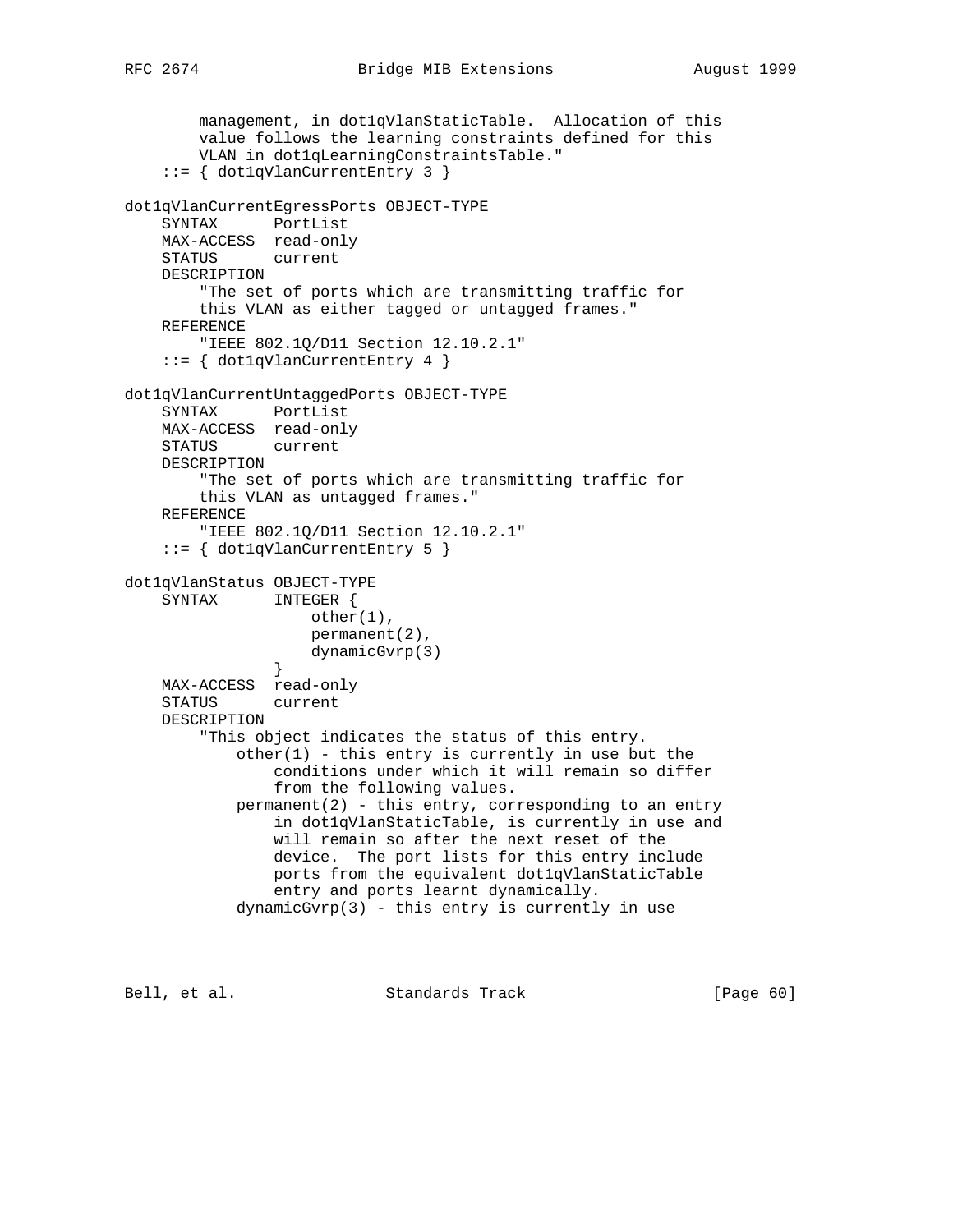```
 and will remain so until removed by GVRP. There
                 is no static entry for this VLAN and it will be
                 removed when the last port leaves the VLAN."
     ::= { dot1qVlanCurrentEntry 6 }
dot1qVlanCreationTime OBJECT-TYPE
     SYNTAX TimeTicks
     MAX-ACCESS read-only
    STATUS current
     DESCRIPTION
         "The value of sysUpTime when this VLAN was created."
     ::= { dot1qVlanCurrentEntry 7 }
-- -------------------------------------------------------------
-- The Static VLAN Database
-- -------------------------------------------------------------
dot1qVlanStaticTable OBJECT-TYPE
     SYNTAX SEQUENCE OF Dot1qVlanStaticEntry
    MAX-ACCESS not-accessible
    STATUS current
     DESCRIPTION
         "A table containing static configuration information for
        each VLAN configured into the device by (local or
        network) management. All entries are permanent and will
        be restored after the device is reset."
    ::= \{ dot1qVlan 3 \}dot1qVlanStaticEntry OBJECT-TYPE
     SYNTAX Dot1qVlanStaticEntry
    MAX-ACCESS not-accessible
    STATUS current
     DESCRIPTION
         "Static information for a VLAN configured into the
        device by (local or network) management."
     INDEX { dot1qVlanIndex }
     ::= { dot1qVlanStaticTable 1 }
Dot1qVlanStaticEntry ::=
     SEQUENCE {
        dot1qVlanStaticName
            SnmpAdminString,
         dot1qVlanStaticEgressPorts
            PortList,
         dot1qVlanForbiddenEgressPorts
            PortList,
```
Bell, et al. Standards Track [Page 61]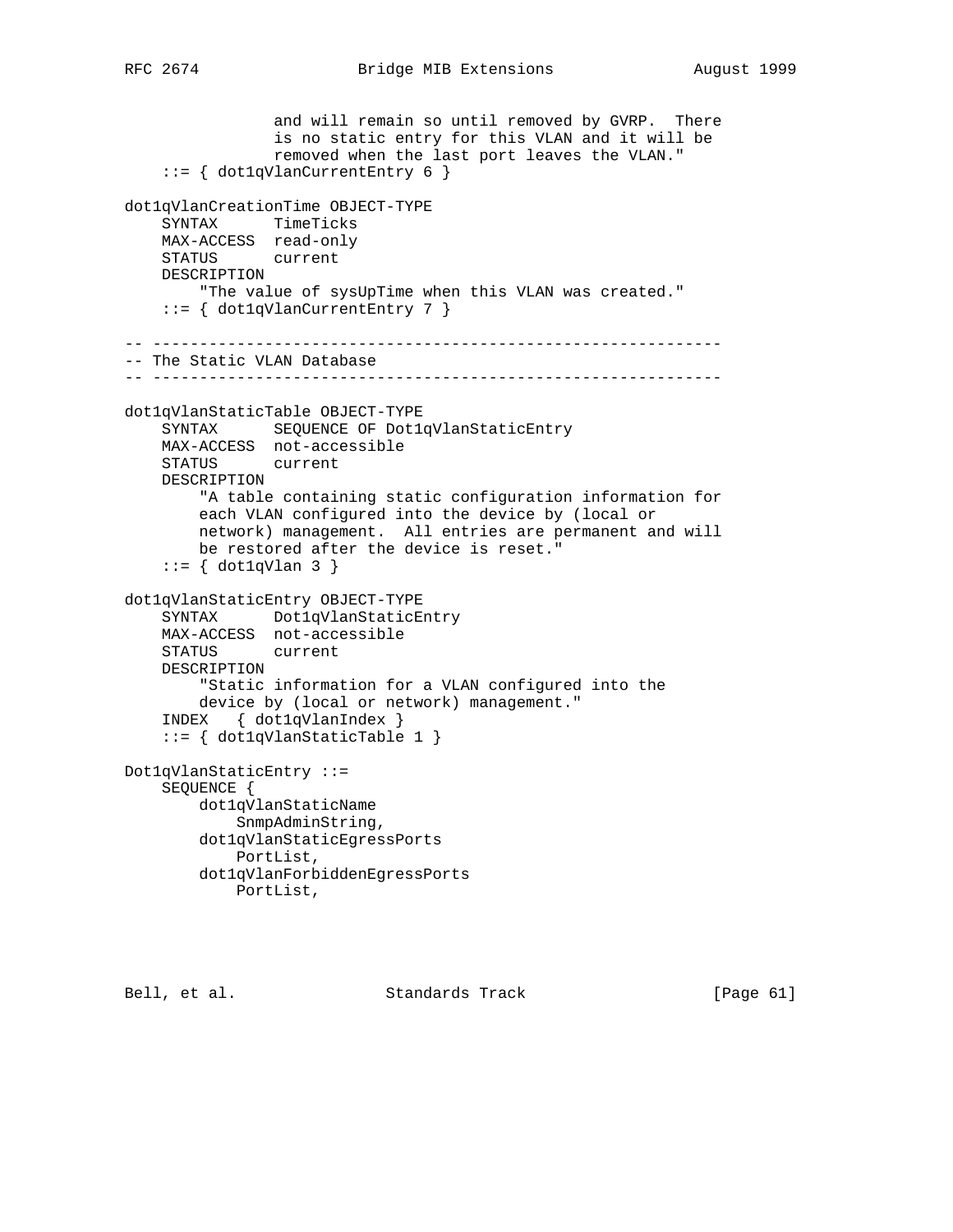dot1qVlanStaticUntaggedPorts PortList, dot1qVlanStaticRowStatus RowStatus } dot1qVlanStaticName OBJECT-TYPE SYNTAX SnmpAdminString (SIZE (0..32)) MAX-ACCESS read-create STATUS current DESCRIPTION "An administratively assigned string, which may be used to identify the VLAN." REFERENCE "IEEE 802.1Q/D11 Section 12.10.2.1" ::= { dot1qVlanStaticEntry 1 } dot1qVlanStaticEgressPorts OBJECT-TYPE SYNTAX PortList MAX-ACCESS read-create STATUS current DESCRIPTION "The set of ports which are permanently assigned to the egress list for this VLAN by management. Changes to a bit in this object affect the per-port per-VLAN Registrar control for Registration Fixed for the relevant GVRP state machine on each port. A port may not be added in this set if it is already a member of the set of ports in dot1qVlanForbiddenEgressPorts. The default value of this object is a string of zeros of appropriate length, indicating not fixed." REFERENCE "IEEE 802.1Q/D11 Section 12.7.7.3, 11.2.3.2.3" ::= { dot1qVlanStaticEntry 2 } dot1qVlanForbiddenEgressPorts OBJECT-TYPE SYNTAX PortList MAX-ACCESS read-create STATUS current DESCRIPTION "The set of ports which are prohibited by management from being included in the egress list for this VLAN. Changes to this object that cause a port to be included or excluded affect the per-port per-VLAN Registrar

Bell, et al. Standards Track [Page 62]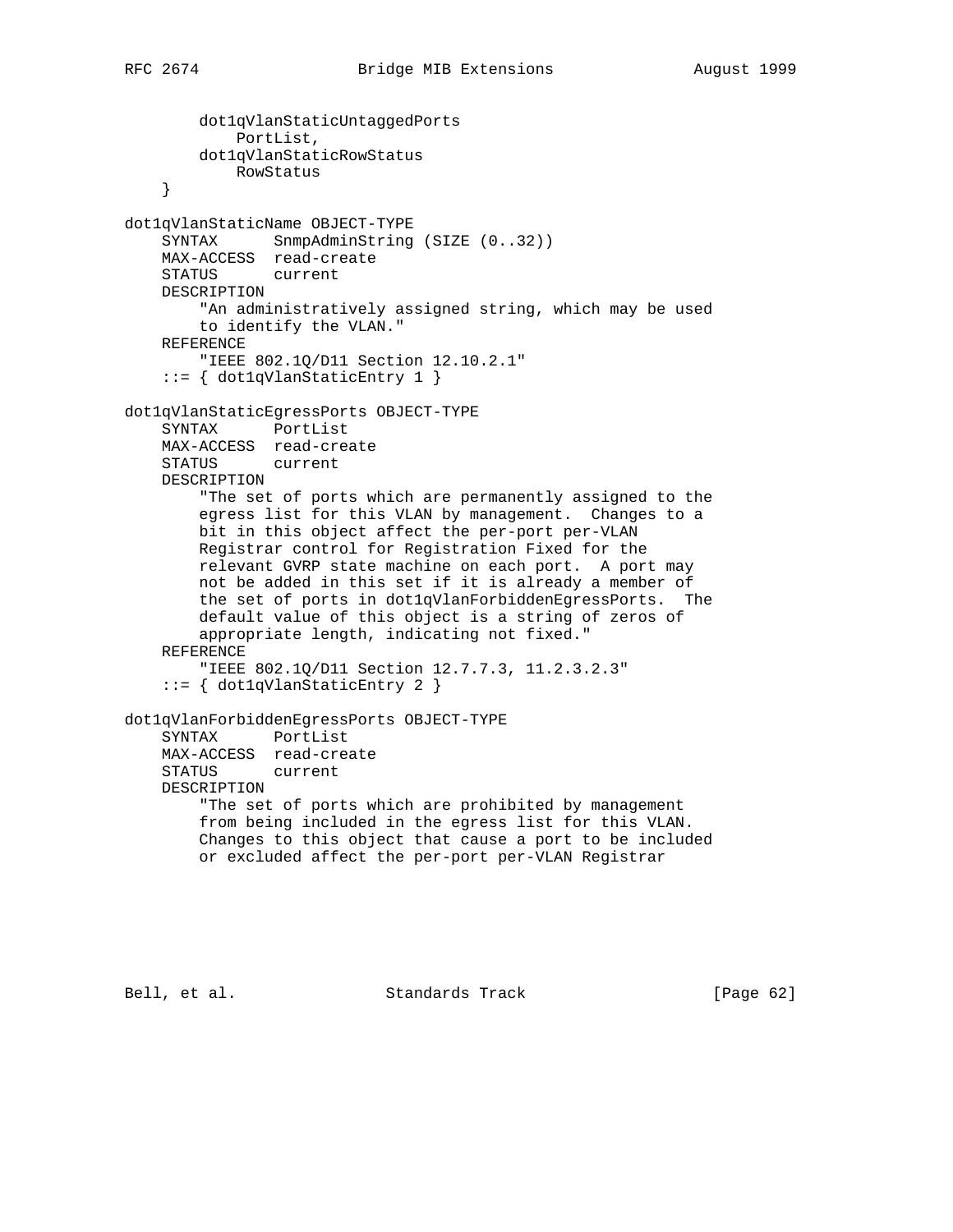```
RFC 2674 Bridge MIB Extensions August 1999
```
 control for Registration Forbidden for the relevant GVRP state machine on each port. A port may not be added in this set if it is already a member of the set of ports in dot1qVlanStaticEgressPorts. The default value of this object is a string of zeros of appropriate length, excluding all ports from the forbidden set." REFERENCE "IEEE 802.1Q/D11 Section 12.7.7.3, 11.2.3.2.3" ::= { dot1qVlanStaticEntry 3 } dot1qVlanStaticUntaggedPorts OBJECT-TYPE SYNTAX PortList MAX-ACCESS read-create STATUS current DESCRIPTION "The set of ports which should transmit egress packets for this VLAN as untagged. The default value of this object for the default VLAN (dot1qVlanIndex = 1) is a string of appropriate length including all ports. There is no specified default for other VLANs. If a device agent cannot support the set of ports being set then it will reject the set operation with an error. An example might be if a manager attempts to set more than one VLAN to be untagged on egress where the device does not support this IEEE 802.1Q option." REFERENCE "IEEE 802.1Q/D11 Section 12.10.2.1" ::= { dot1qVlanStaticEntry 4 } dot1qVlanStaticRowStatus OBJECT-TYPE SYNTAX RowStatus MAX-ACCESS read-create STATUS current DESCRIPTION "This object indicates the status of this entry." ::= { dot1qVlanStaticEntry 5 } dot1qNextFreeLocalVlanIndex OBJECT-TYPE SYNTAX INTEGER (0|4096..2147483647) MAX-ACCESS read-only STATUS current DESCRIPTION "The next available value for dot1qVlanIndex of a local VLAN entry in dot1qVlanStaticTable. This will report values >=4096 if a new Local VLAN may be created or else the value 0 if this is not possible.

Bell, et al. Standards Track [Page 63]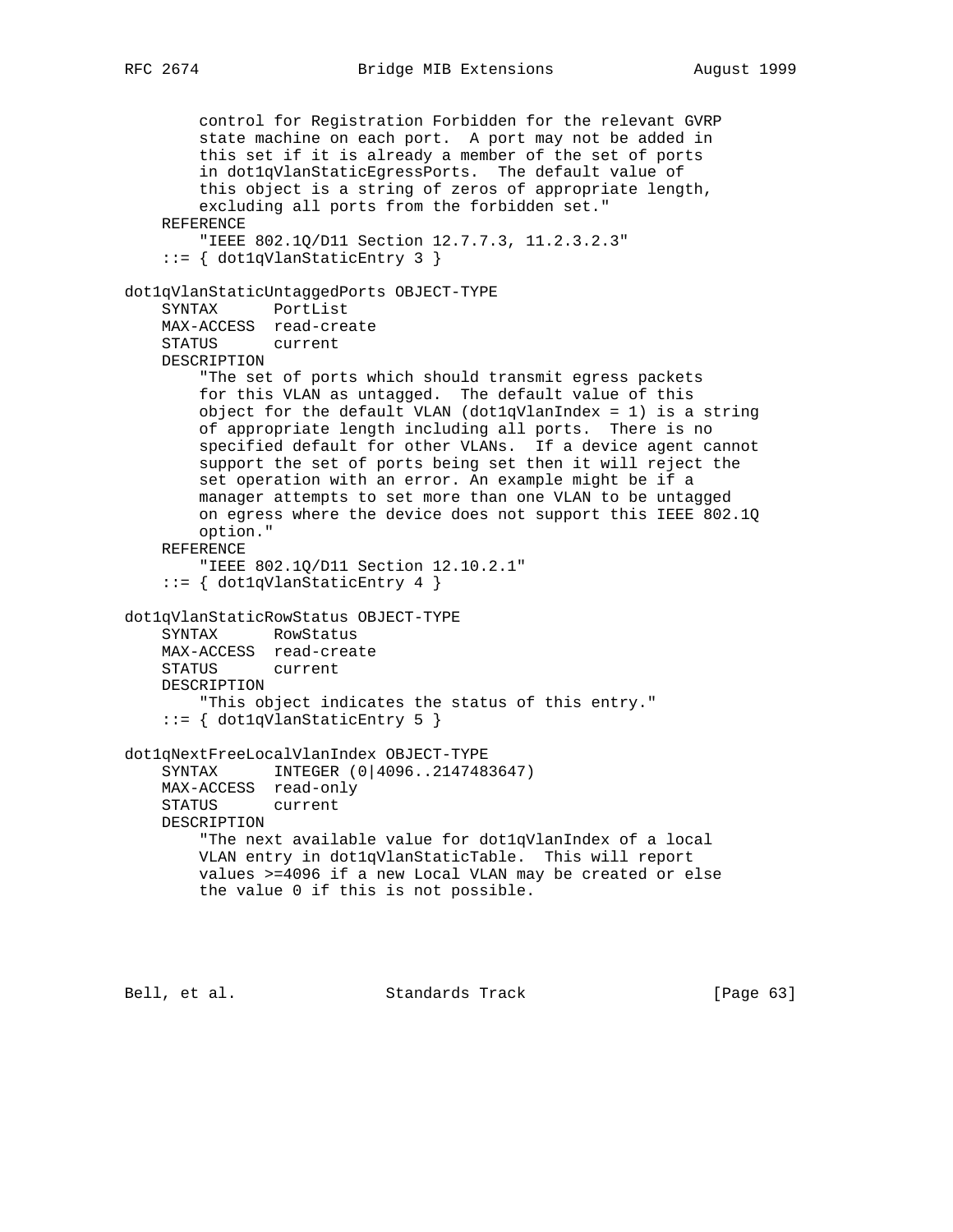```
 A row creation operation in this table for an entry with a local
         VlanIndex value may fail if the current value of this object
         is not used as the index. Even if the value read is used,
         there is no guarantee that it will still be the valid index
        when the create operation is attempted - another manager may
         have already got in during the intervening time interval.
         In this case, dot1qNextFreeLocalVlanIndex should be re-read
         and the creation re-tried with the new value.
         This value will automatically change when the current value is
         used to create a new row."
    ::= \{ dot1qVlan 4 \}-- -------------------------------------------------------------
-- The VLAN Port Configuration Table
-- -------------------------------------------------------------
dot1qPortVlanTable OBJECT-TYPE
     SYNTAX SEQUENCE OF Dot1qPortVlanEntry
    MAX-ACCESS not-accessible
    STATUS current
    DESCRIPTION
         "A table containing per port control and status
         information for VLAN configuration in the device."
     ::= { dot1qVlan 5 }
dot1qPortVlanEntry OBJECT-TYPE
     SYNTAX Dot1qPortVlanEntry
     MAX-ACCESS not-accessible
     STATUS current
    DESCRIPTION
         "Information controlling VLAN configuration for a port
         on the device. This is indexed by dot1dBasePort."
     AUGMENTS { dot1dBasePortEntry }
     ::= { dot1qPortVlanTable 1 }
Dot1qPortVlanEntry ::=
     SEQUENCE {
         dot1qPvid
             VlanIndex,
         dot1qPortAcceptableFrameTypes
             INTEGER,
         dot1qPortIngressFiltering
             TruthValue,
         dot1qPortGvrpStatus
            EnabledStatus,
```
Bell, et al. Standards Track [Page 64]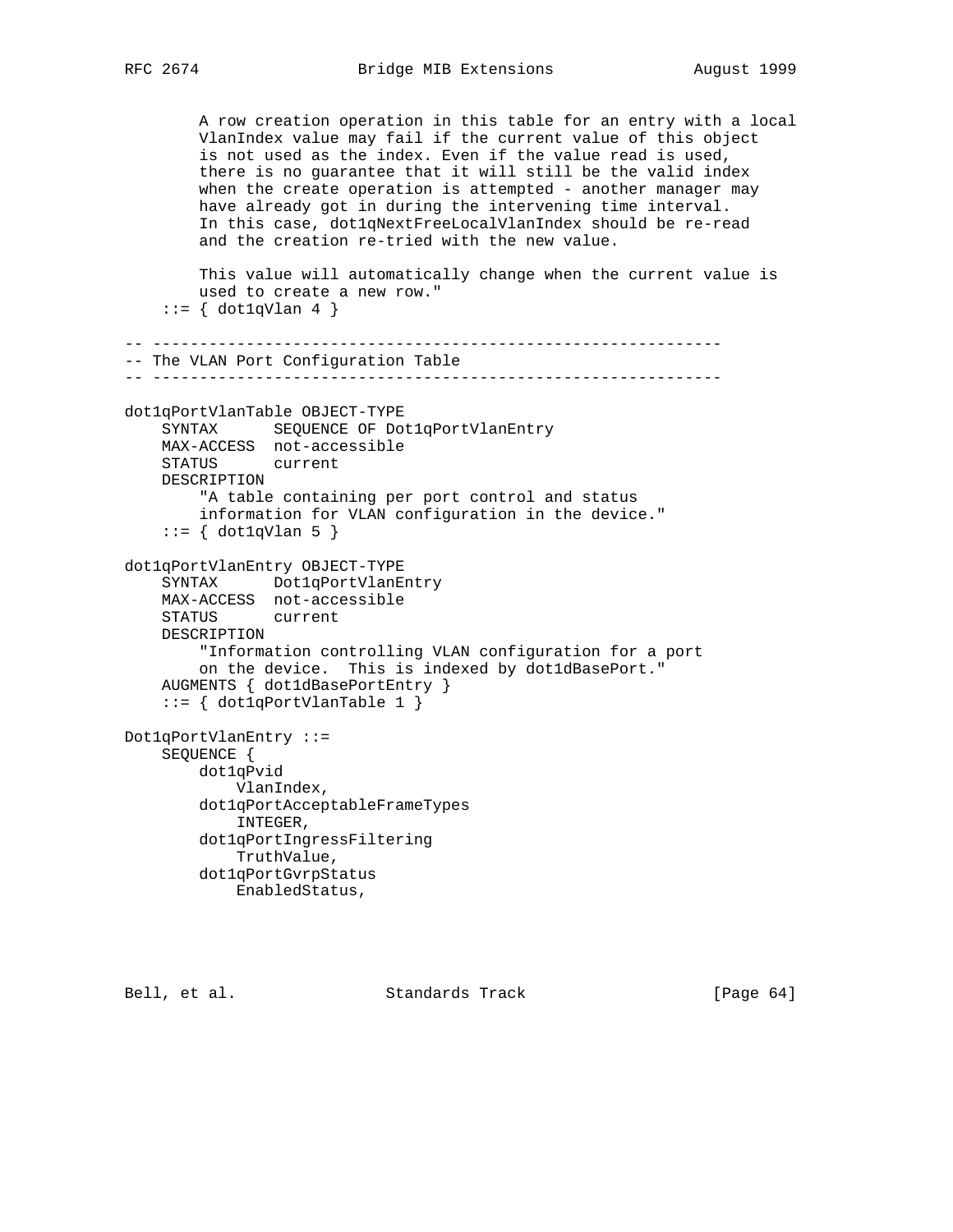```
 dot1qPortGvrpFailedRegistrations
            Counter32,
        dot1qPortGvrpLastPduOrigin
            MacAddress
     }
dot1qPvid OBJECT-TYPE
    SYNTAX VlanIndex
    MAX-ACCESS read-write
    STATUS current
    DESCRIPTION
         "The PVID, the VLAN ID assigned to untagged frames or
        Priority-Tagged frames received on this port."
    REFERENCE
        "IEEE 802.1Q/D11 Section 12.10.1.1"
   DEFVAL { 1 }
     ::= { dot1qPortVlanEntry 1 }
dot1qPortAcceptableFrameTypes OBJECT-TYPE
    SYNTAX INTEGER {
                   admitAll(1),
               admitOnlyVlanTagged(2)<br>}
 }
    MAX-ACCESS read-write
    STATUS current
    DESCRIPTION
         "When this is admitOnlyVlanTagged(2) the device will
        discard untagged frames or Priority-Tagged frames
        received on this port. When admitAll(1), untagged
        frames or Priority-Tagged frames received on this port
        will be accepted and assigned to the PVID for this port.
        This control does not affect VLAN independent BPDU
        frames, such as GVRP and STP. It does affect VLAN
        dependent BPDU frames, such as GMRP."
    REFERENCE
        "IEEE 802.1Q/D11 Section 12.10.1.3"
   DEFVAL { admitAll }
     ::= { dot1qPortVlanEntry 2 }
dot1qPortIngressFiltering OBJECT-TYPE
    SYNTAX TruthValue
    MAX-ACCESS read-write
    STATUS current
```
Bell, et al. Standards Track [Page 65]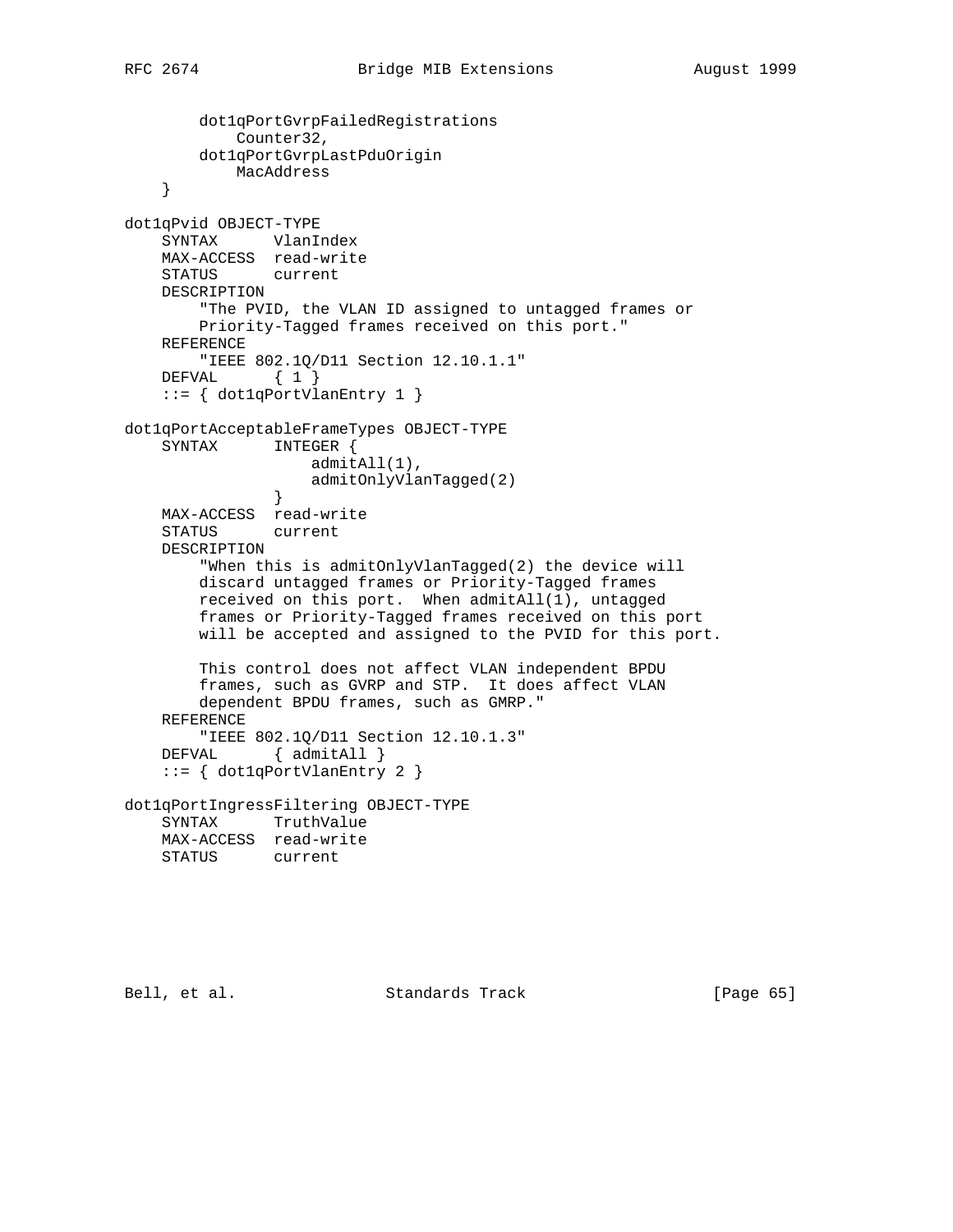```
 DESCRIPTION
         "When this is true(1) the device will discard incoming
         frames for VLANs which do not include this Port in its
        Member set. When false(2), the port will accept all
         incoming frames.
        This control does not affect VLAN independent BPDU
        frames, such as GVRP and STP. It does affect VLAN
        dependent BPDU frames, such as GMRP."
    REFERENCE
         "IEEE 802.1Q/D11 Section 12.10.1.4"
   DEFVAL { false }
     ::= { dot1qPortVlanEntry 3 }
dot1qPortGvrpStatus OBJECT-TYPE
     SYNTAX EnabledStatus
    MAX-ACCESS read-write
    STATUS current
    DESCRIPTION
        "The state of GVRP operation on this port. The value
        enabled(1) indicates that GVRP is enabled on this port,
        as long as dot1qGvrpStatus is also enabled for this
        device. When disabled(2) but dot1qGvrpStatus is still
        enabled for the device, GVRP is disabled on this port:
        any GVRP packets received will be silently discarded and
        no GVRP registrations will be propagated from other
        ports. This object affects all GVRP Applicant and
        Registrar state machines on this port. A transition
        from disabled(2) to enabled(1) will cause a reset of all
        GVRP state machines on this port."
    DEFVAL { enabled }
     ::= { dot1qPortVlanEntry 4 }
dot1qPortGvrpFailedRegistrations OBJECT-TYPE
    SYNTAX Counter32
    MAX-ACCESS read-only
    STATUS current
    DESCRIPTION
        "The total number of failed GVRP registrations, for any
        reason, on this port."
     ::= { dot1qPortVlanEntry 5 }
dot1qPortGvrpLastPduOrigin OBJECT-TYPE
    SYNTAX MacAddress
    MAX-ACCESS read-only
    STATUS current
```
Bell, et al. Standards Track [Page 66]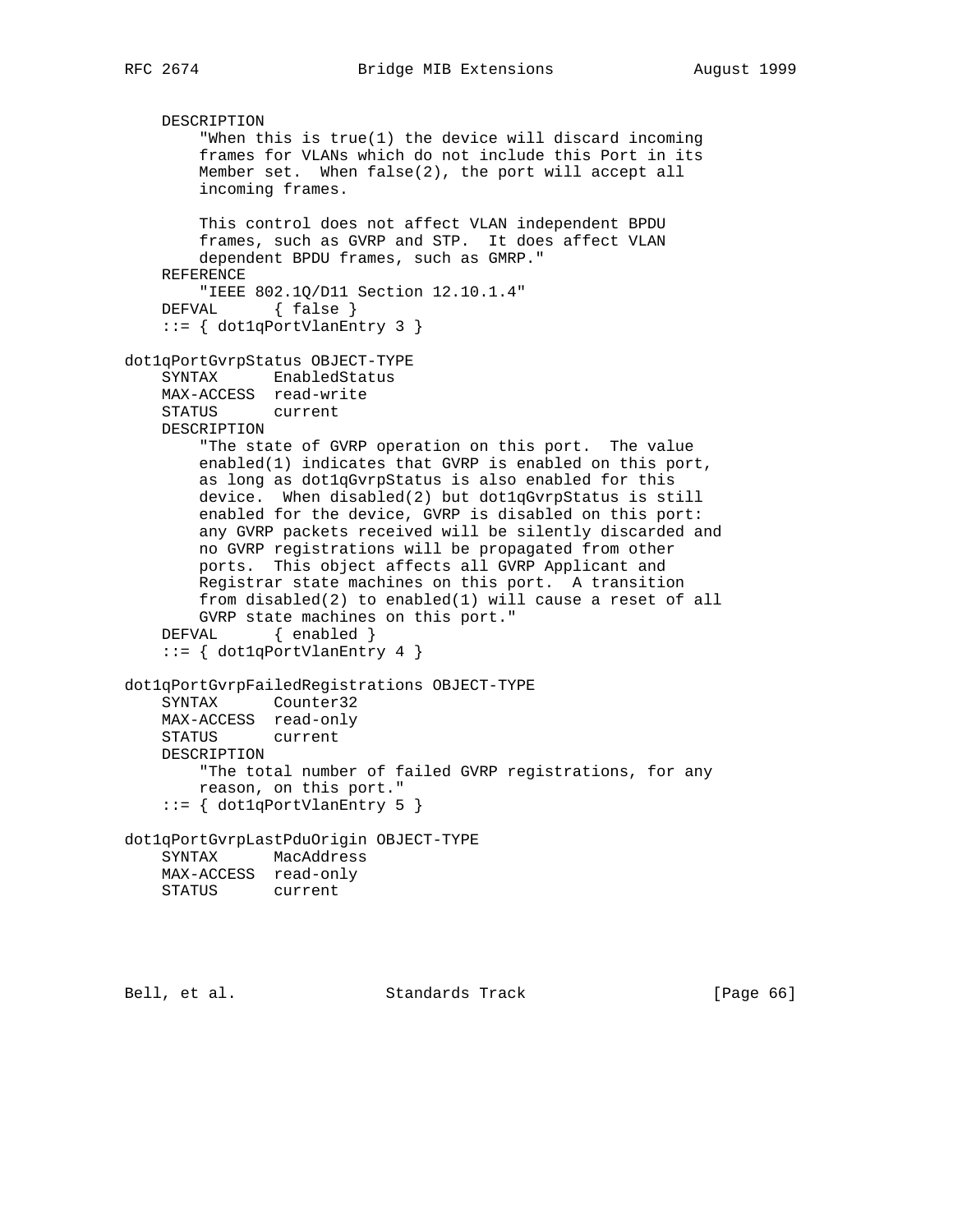DESCRIPTION "The Source MAC Address of the last GVRP message received on this port." ::= { dot1qPortVlanEntry 6 } -- ------------------------------------------------------------- -- Per port VLAN Statistics Table -- ------------------------------------------------------------ dot1qPortVlanStatisticsTable OBJECT-TYPE SYNTAX SEQUENCE OF Dot1qPortVlanStatisticsEntry MAX-ACCESS not-accessible STATUS current DESCRIPTION "A table containing per-port, per-VLAN statistics for traffic received. Separate objects are provided for both the most-significant and least-significant bits of statistics counters for ports that are associated with this transparent bridge. The most-significant bit objects are only required on high capacity interfaces, as defined in the conformance clauses for these objects. This mechanism is provided as a way to read 64-bit counters for agents which support only SNMPv1. Note that the reporting of most-significant and least significant counter bits separately runs the risk of missing an overflow of the lower bits in the interval between sampling. The manager must be aware of this possibility, even within the same varbindlist, when interpreting the results of a request or asynchronous notification."  $::= \{ dot1qVlan 6 \}$ dot1qPortVlanStatisticsEntry OBJECT-TYPE SYNTAX Dot1qPortVlanStatisticsEntry MAX-ACCESS not-accessible STATUS current DESCRIPTION "Traffic statistics for a VLAN on an interface." INDEX { dot1dBasePort, dot1qVlanIndex } ::= { dot1qPortVlanStatisticsTable 1 } Dot1qPortVlanStatisticsEntry ::= SEQUENCE {

Bell, et al. Standards Track [Page 67]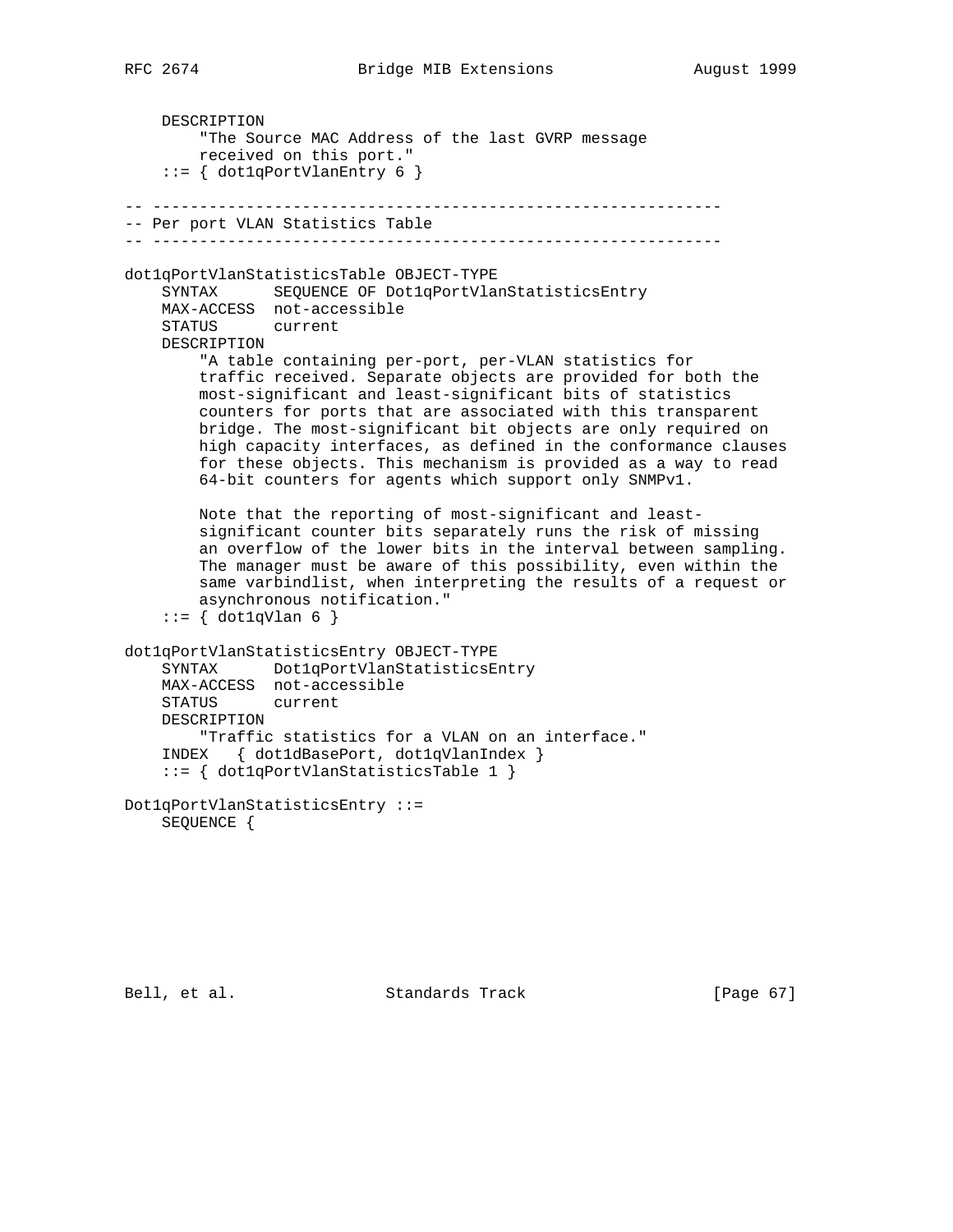dot1qTpVlanPortInFrames Counter32, dot1qTpVlanPortOutFrames Counter32, dot1qTpVlanPortInDiscards Counter32, dot1qTpVlanPortInOverflowFrames Counter32, dot1qTpVlanPortOutOverflowFrames Counter32, dot1qTpVlanPortInOverflowDiscards Counter32 } dot1qTpVlanPortInFrames OBJECT-TYPE SYNTAX Counter32 MAX-ACCESS read-only STATUS current DESCRIPTION "The number of valid frames received by this port from its segment which were classified as belonging to this VLAN. Note that a frame received on this port is counted by this object if and only if it is for a protocol being processed by the local forwarding process for this VLAN. This object includes received bridge management frames classified as belonging to this VLAN (e.g. GMRP, but not GVRP or STP)." REFERENCE "IEEE 802.1Q/D11 Section 12.6.1.1.3(a)" ::= { dot1qPortVlanStatisticsEntry 1 } dot1qTpVlanPortOutFrames OBJECT-TYPE SYNTAX Counter32 MAX-ACCESS read-only STATUS current DESCRIPTION "The number of valid frames transmitted by this port to its segment from the local forwarding process for this VLAN. This includes bridge management frames originated by this device which are classified as belonging to this VLAN (e.g. GMRP, but not GVRP or STP)." REFERENCE "IEEE 802.1Q/D11 Section 12.6.1.1.3(d)" ::= { dot1qPortVlanStatisticsEntry 2 }

Bell, et al. Standards Track [Page 68]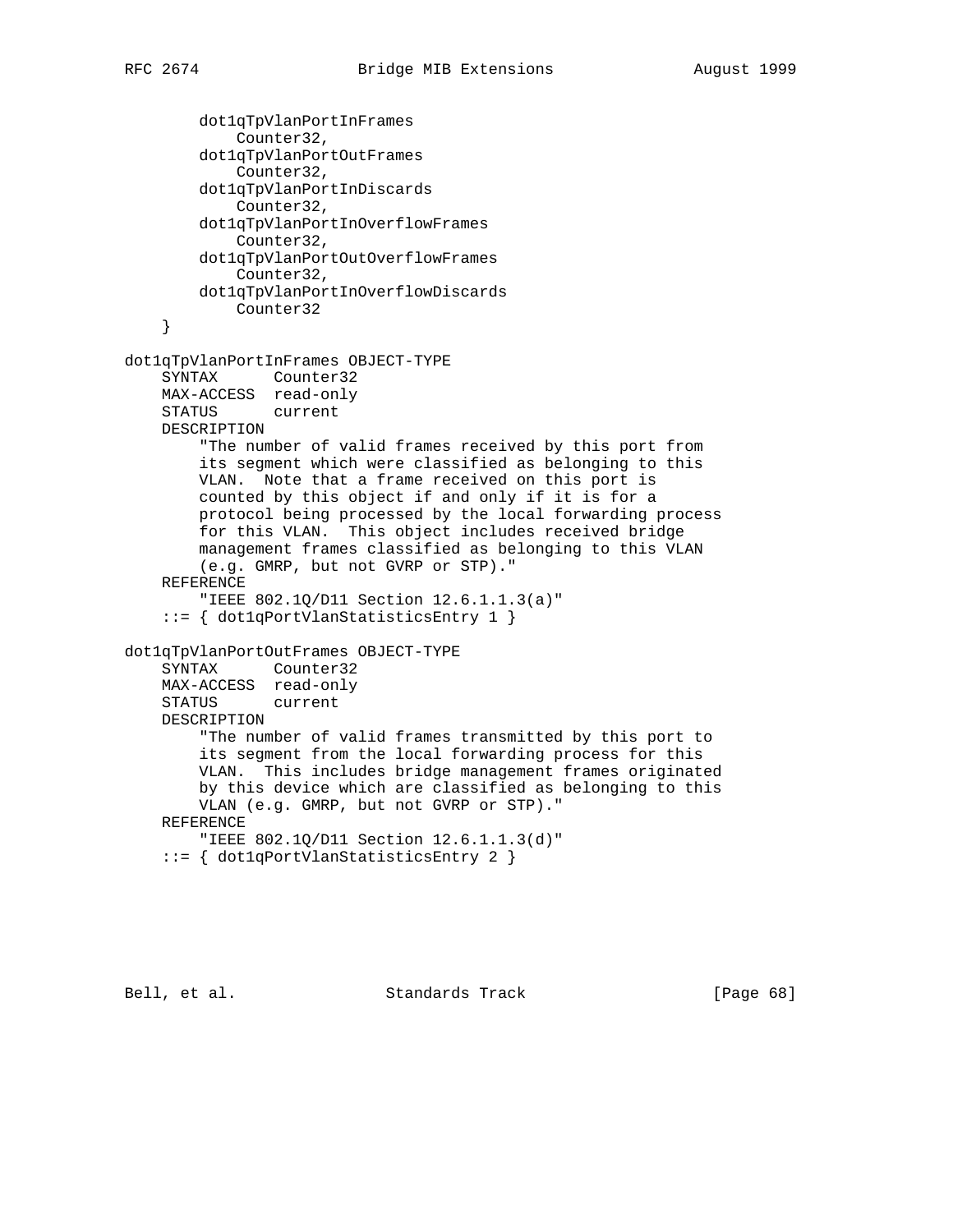```
dot1qTpVlanPortInDiscards OBJECT-TYPE
     SYNTAX Counter32
    MAX-ACCESS read-only
     STATUS current
    DESCRIPTION
         "The number of valid frames received by this port from
        its segment which were classified as belonging to this
        VLAN which were discarded due to VLAN related reasons.
        Specifically, the IEEE 802.1Q counters for Discard
        Inbound and Discard on Ingress Filtering."
    REFERENCE
         "IEEE 802.1Q/D11 Section 12.6.1.1.3"
     ::= { dot1qPortVlanStatisticsEntry 3 }
dot1qTpVlanPortInOverflowFrames OBJECT-TYPE
     SYNTAX Counter32
    MAX-ACCESS read-only
    STATUS current
    DESCRIPTION
        "The number of times the associated
        dot1qTpVlanPortInFrames counter has overflowed."
     REFERENCE
         "ISO/IEC 15802-3 Section 14.6.1.1.3"
     ::= { dot1qPortVlanStatisticsEntry 4 }
dot1qTpVlanPortOutOverflowFrames OBJECT-TYPE
     SYNTAX Counter32
    MAX-ACCESS read-only
    STATUS current
    DESCRIPTION
         "The number of times the associated
        dot1qTpVlanPortOutFrames counter has overflowed."
    REFERENCE
         "ISO/IEC 15802-3 Section 14.6.1.1.3"
     ::= { dot1qPortVlanStatisticsEntry 5 }
dot1qTpVlanPortInOverflowDiscards OBJECT-TYPE
     SYNTAX Counter32
    MAX-ACCESS read-only
    STATUS current
    DESCRIPTION
         "The number of times the associated
        dot1qTpVlanPortInDiscards counter has overflowed."
    REFERENCE
        "ISO/IEC 15802-3 Section 14.6.1.1.3"
     ::= { dot1qPortVlanStatisticsEntry 6 }
```
Bell, et al. Standards Track [Page 69]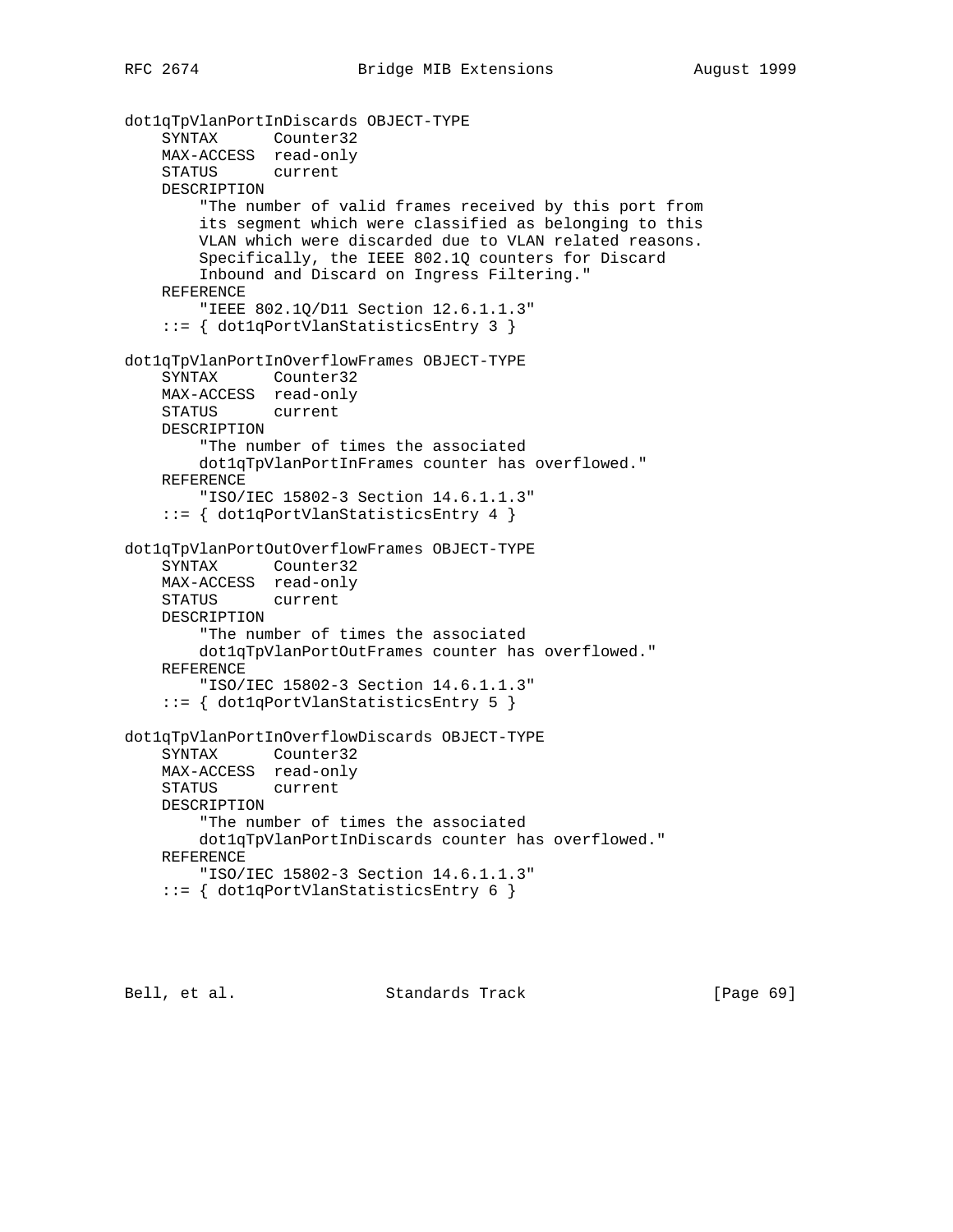```
dot1qPortVlanHCStatisticsTable OBJECT-TYPE
     SYNTAX SEQUENCE OF Dot1qPortVlanHCStatisticsEntry
    MAX-ACCESS not-accessible
     STATUS current
    DESCRIPTION
         "A table containing per port, per VLAN statistics for
         traffic on high capacity interfaces."
    ::= \{ dot1qVlan 7 \}dot1qPortVlanHCStatisticsEntry OBJECT-TYPE
     SYNTAX Dot1qPortVlanHCStatisticsEntry
    MAX-ACCESS not-accessible
    STATUS current
    DESCRIPTION
         "Traffic statistics for a VLAN on a high capacity
        interface."
     INDEX { dot1dBasePort, dot1qVlanIndex }
     ::= { dot1qPortVlanHCStatisticsTable 1 }
Dot1qPortVlanHCStatisticsEntry ::=
     SEQUENCE {
        dot1qTpVlanPortHCInFrames
            Counter64,
        dot1qTpVlanPortHCOutFrames
            Counter64,
        dot1qTpVlanPortHCInDiscards
            Counter64
     }
dot1qTpVlanPortHCInFrames OBJECT-TYPE
     SYNTAX Counter64
    MAX-ACCESS read-only
    STATUS current
    DESCRIPTION
         "The number of valid frames received by this port from
         its segment which were classified as belonging to this
        VLAN. Note that a frame received on this port is
        counted by this object if and only if it is for a
        protocol being processed by the local forwarding process
         for this VLAN. This object includes received bridge
        management frames classified as belonging to this VLAN
        (e.g. GMRP, but not GVRP or STP)."
    REFERENCE
        "IEEE 802.1Q/D11 Section 12.6.1.1.3(a)"
     ::= { dot1qPortVlanHCStatisticsEntry 1 }
```
Bell, et al. Standards Track [Page 70]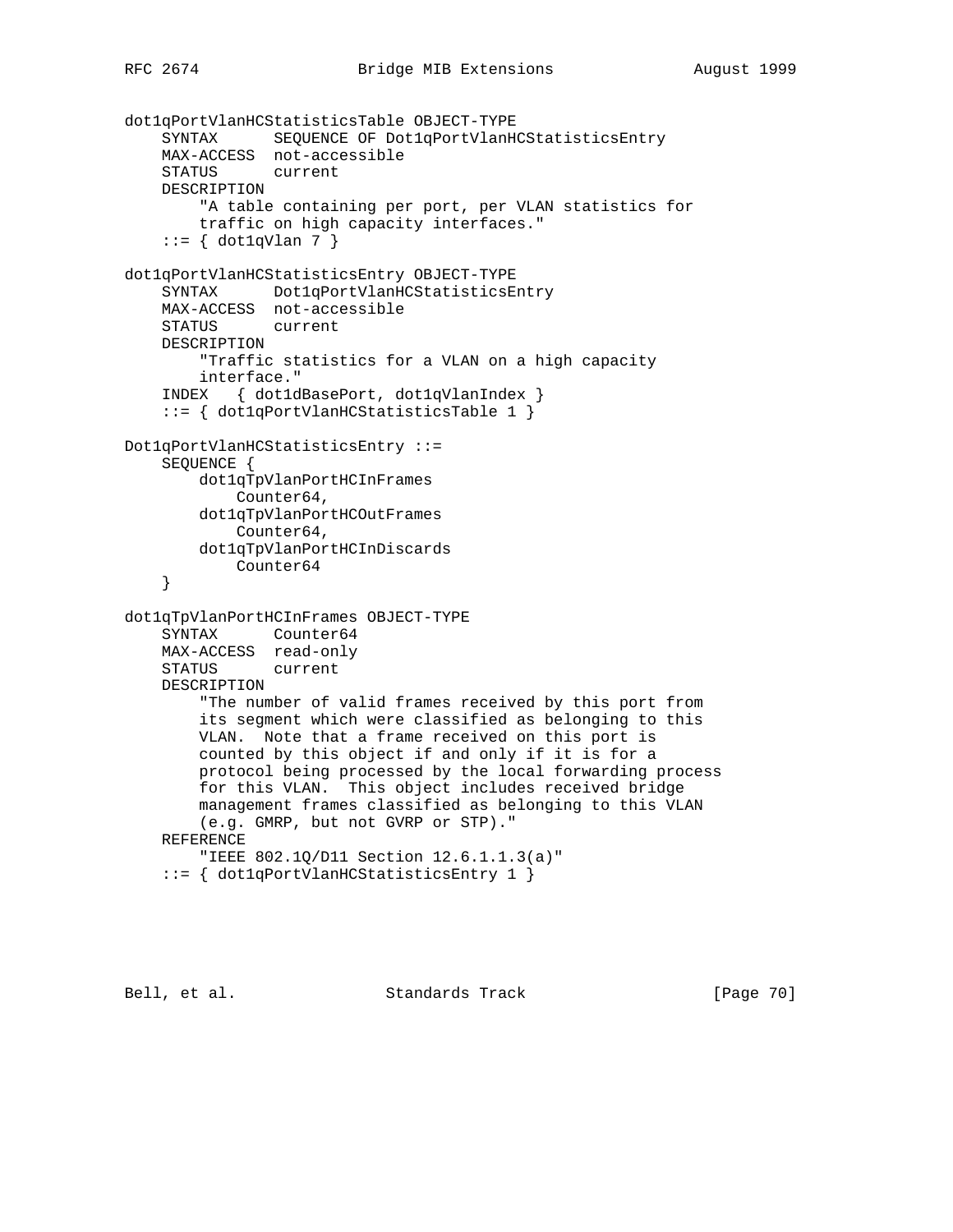```
dot1qTpVlanPortHCOutFrames OBJECT-TYPE
     SYNTAX Counter64
    MAX-ACCESS read-only
     STATUS current
    DESCRIPTION
         "The number of valid frames transmitted by this port to
        its segment from the local forwarding process for this
        VLAN. This includes bridge management frames originated
        by this device which are classified as belonging to this
        VLAN (e.g. GMRP, but not GVRP or STP)."
    REFERENCE
         "IEEE 802.1Q/D11 Section 12.6.1.1.3(d)"
     ::= { dot1qPortVlanHCStatisticsEntry 2 }
dot1qTpVlanPortHCInDiscards OBJECT-TYPE
     SYNTAX Counter64
    MAX-ACCESS read-only
    STATUS current
    DESCRIPTION
         "The number of valid frames received by this port from
         its segment which were classified as belonging to this
        VLAN which were discarded due to VLAN related reasons.
        Specifically, the IEEE 802.1Q counters for Discard
        Inbound and Discard on Ingress Filtering."
    REFERENCE
         "IEEE 802.1Q/D11 Section 12.6.1.1.3"
     ::= { dot1qPortVlanHCStatisticsEntry 3 }
-- -------------------------------------------------------------
-- The VLAN Learning Constraints Table
-- -------------------------------------------------------------
dot1qLearningConstraintsTable OBJECT-TYPE
    SYNTAX SEQUENCE OF Dot1qLearningConstraintsEntry
    MAX-ACCESS not-accessible
    STATUS current
    DESCRIPTION
         "A table containing learning constraints for sets of
        Shared and Independendent VLANs."
    REFERENCE
        "IEEE 802.1Q/D11 Section 12.10.3.1"
    ::= { dot1qVlan 8 }
dot1qLearningConstraintsEntry OBJECT-TYPE
     SYNTAX Dot1qLearningConstraintsEntry
    MAX-ACCESS not-accessible
    STATUS current
```
Bell, et al. Standards Track [Page 71]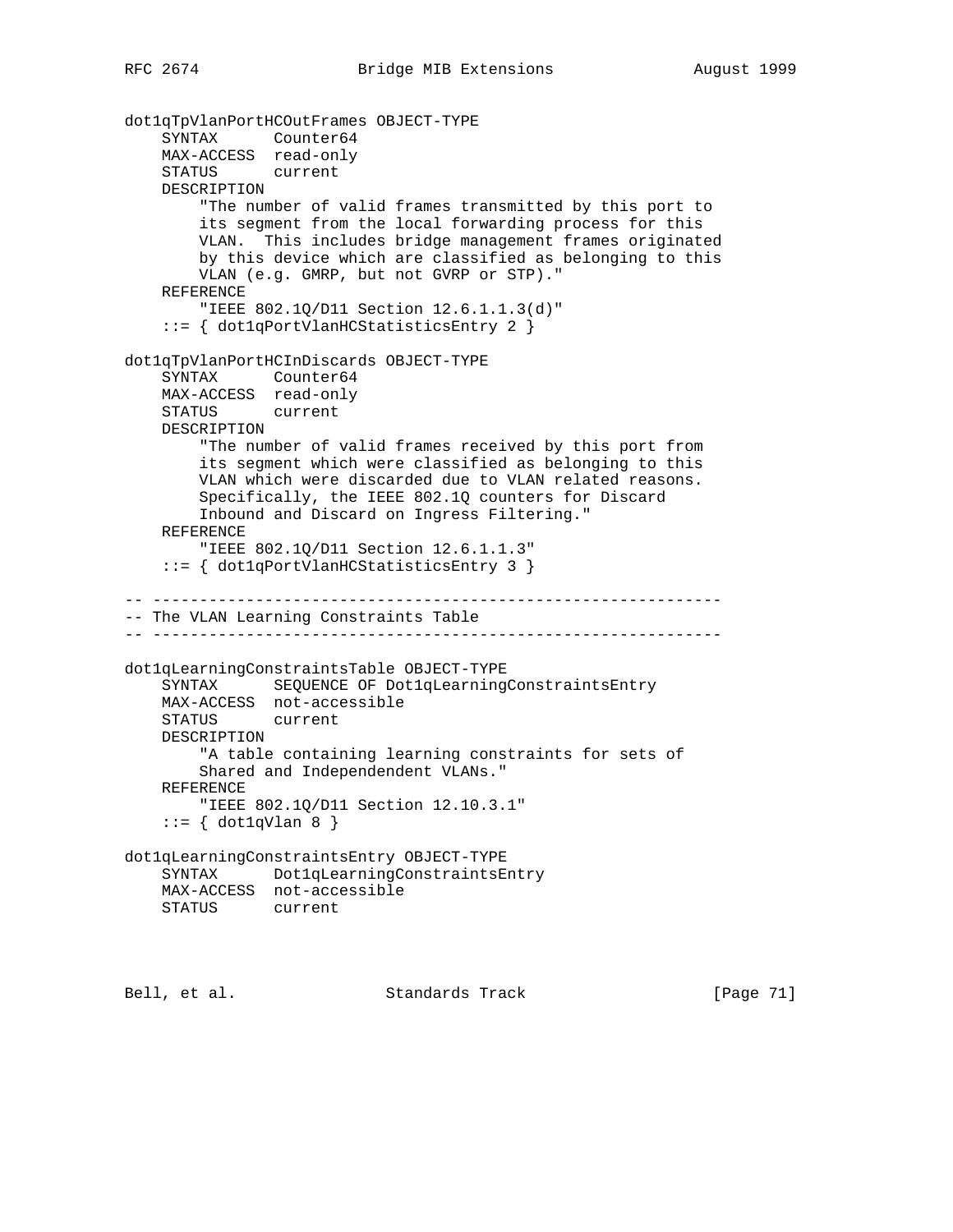```
 DESCRIPTION
         "A learning constraint defined for a VLAN."
     INDEX { dot1qConstraintVlan, dot1qConstraintSet }
     ::= { dot1qLearningConstraintsTable 1 }
Dot1qLearningConstraintsEntry ::=
     SEQUENCE {
        dot1qConstraintVlan
            VlanIndex,
         dot1qConstraintSet
            INTEGER,
        dot1qConstraintType
            INTEGER,
        dot1qConstraintStatus
            RowStatus
     }
dot1qConstraintVlan OBJECT-TYPE
     SYNTAX VlanIndex
     MAX-ACCESS not-accessible
     STATUS current
     DESCRIPTION
         "The index of the row in dot1qVlanCurrentTable for the
        VLAN constrained by this entry."
     ::= { dot1qLearningConstraintsEntry 1 }
dot1qConstraintSet OBJECT-TYPE
     SYNTAX INTEGER (0..65535)
     MAX-ACCESS not-accessible
     STATUS current
     DESCRIPTION
         "The identity of the constraint set to which
         dot1qConstraintVlan belongs. These values may be chosen
        by the management station."
     ::= { dot1qLearningConstraintsEntry 2 }
dot1qConstraintType OBJECT-TYPE
     SYNTAX INTEGER {
                   independent(1),
               shared(2)<br>}
 }
     MAX-ACCESS read-create
     STATUS current
     DESCRIPTION
         "The type of constraint this entry defines.
             independent(1) - the VLAN, dot1qConstraintVlan,
                 uses an independent filtering database from all
```
Bell, et al. Standards Track [Page 72]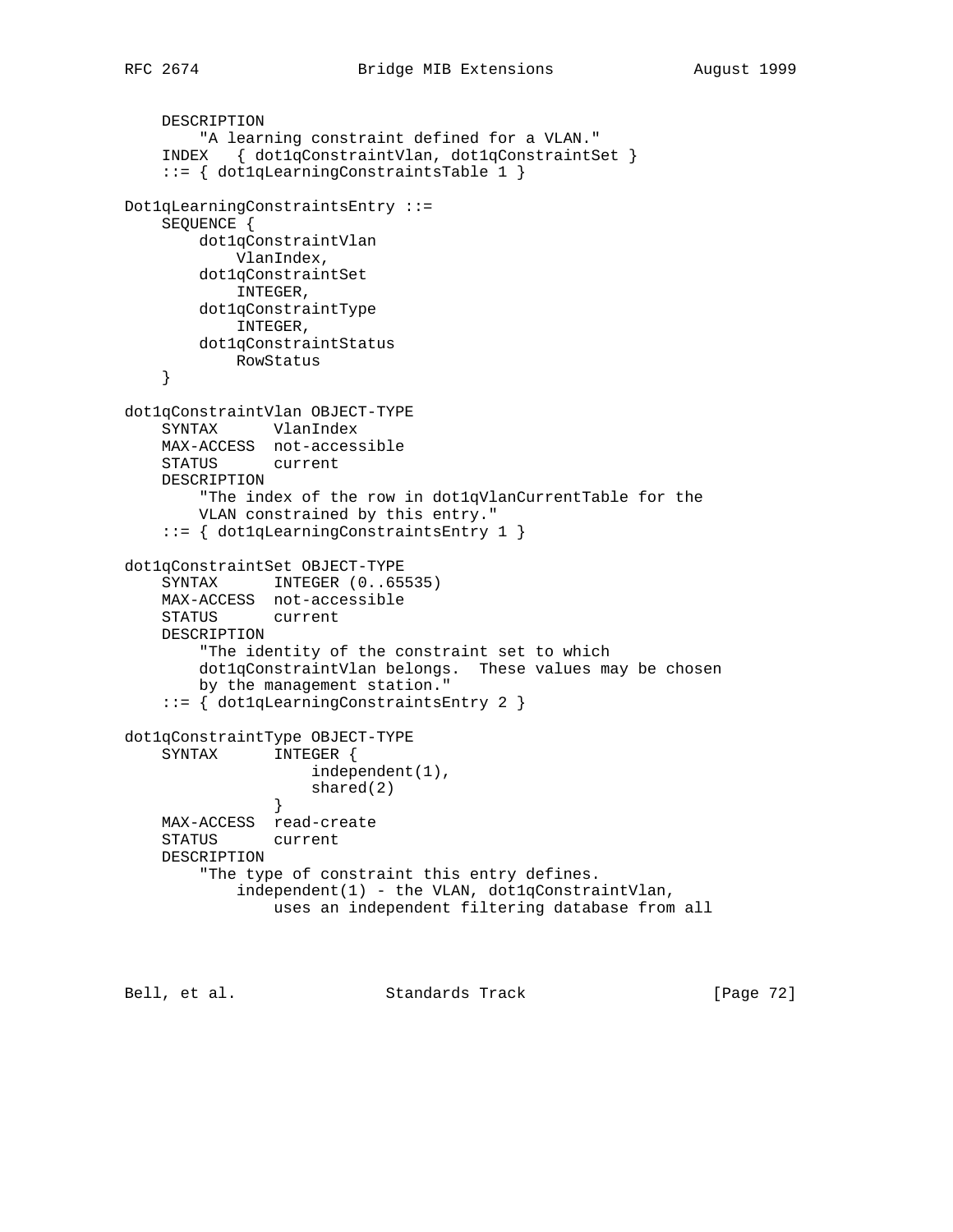```
 other VLANs in the same set, defined by
                dot1qConstraintSet.
           shared(2) - the VLAN, dot1qConstraintVlan, shares
                the same filtering database as all other VLANs
                in the same set, defined by dot1qConstraintSet."
     ::= { dot1qLearningConstraintsEntry 3 }
dot1qConstraintStatus OBJECT-TYPE
    SYNTAX RowStatus
    MAX-ACCESS read-create
    STATUS current
    DESCRIPTION
        "The status of this entry."
     ::= { dot1qLearningConstraintsEntry 4 }
dot1qConstraintSetDefault OBJECT-TYPE
    SYNTAX INTEGER (0..65535)
    MAX-ACCESS read-write
    STATUS current
    DESCRIPTION
         "The identity of the constraint set to which a VLAN
        belongs, if there is not an explicit entry for that VLAN
        in dot1qLearningConstraintsTable."
     ::= { dot1qVlan 9 }
dot1qConstraintTypeDefault OBJECT-TYPE
    SYNTAX INTEGER {
                    independent(1),
                   shared(2)
 }
    MAX-ACCESS read-write
    STATUS current
    DESCRIPTION
         "The type of constraint set to which a VLAN belongs, if
```
there is not an explicit entry for that VLAN in

for dot1qConstraintType."

 $::=$  { dot1qVlan 10 }

dot1qLearningConstraintsTable. The types are as defined

Bell, et al. Standards Track [Page 73]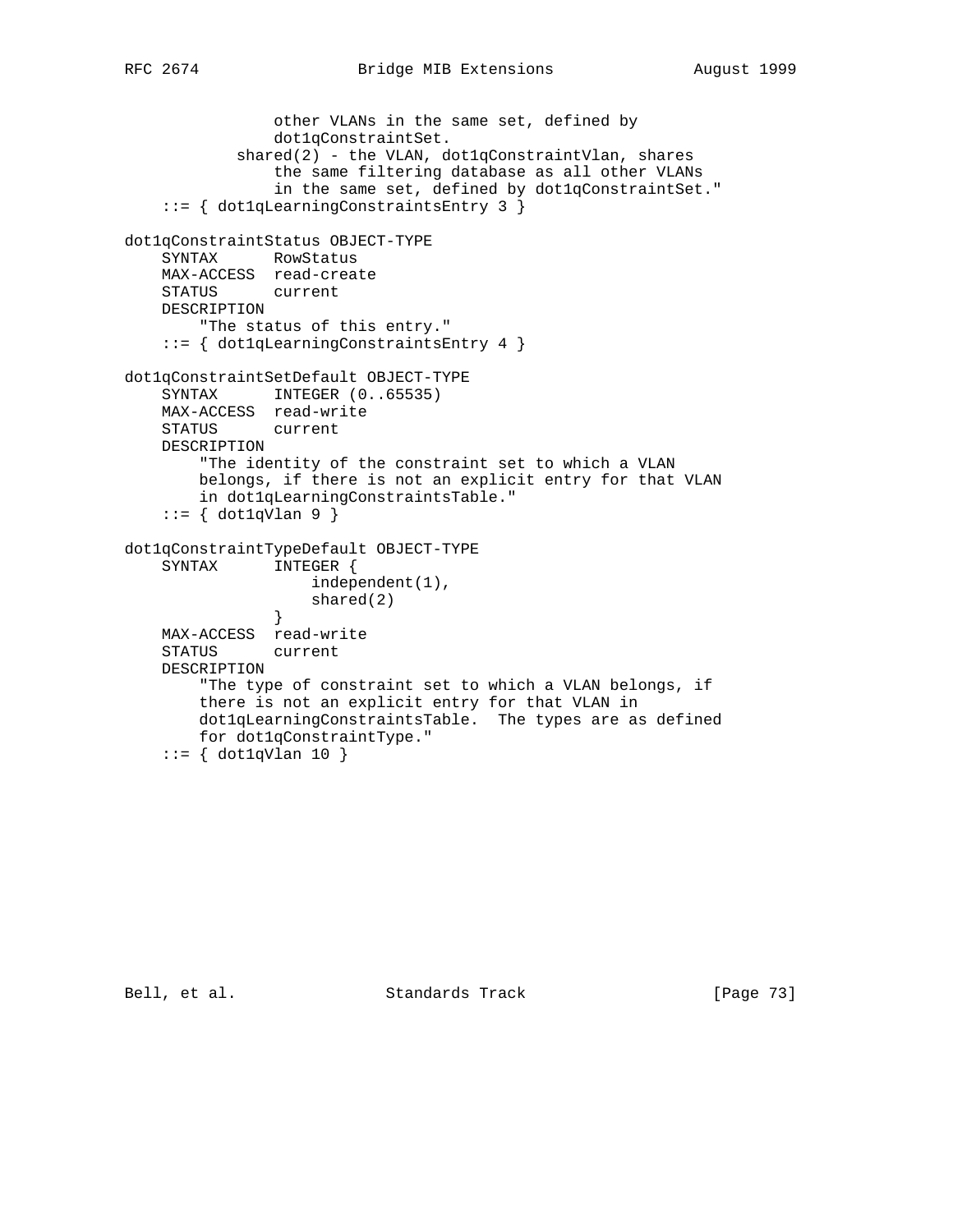```
-- -------------------------------------------------------------
-- IEEE 802.1Q MIB - Conformance Information
-- -------------------------------------------------------------
qBridgeConformance OBJECT IDENTIFIER ::= { qBridgeMIB 2 }
qBridgeGroups OBJECT IDENTIFIER ::= { qBridgeConformance 1 }
qBridgeCompliances OBJECT IDENTIFIER
     ::= { qBridgeConformance 2 }
-- -------------------------------------------------------------
-- units of conformance
-- -------------------------------------------------------------
qBridgeBaseGroup OBJECT-GROUP
    OBJECTS {
        dot1qVlanVersionNumber,
        dot1qMaxVlanId,
        dot1qMaxSupportedVlans,
        dot1qNumVlans,
        dot1qGvrpStatus
 }
    STATUS current
    DESCRIPTION
         "A collection of objects providing device level control
         and status information for the Virtual LAN bridge
         services."
     ::= { qBridgeGroups 1 }
qBridgeFdbUnicastGroup OBJECT-GROUP
     OBJECTS {
        dot1qFdbDynamicCount,
        dot1qTpFdbPort,
        dot1qTpFdbStatus
     }
     STATUS current
    DESCRIPTION
         "A collection of objects providing information about all
        unicast addresses, learnt dynamically or statically
         configured by management, in each Filtering Database."
     ::= { qBridgeGroups 2 }
qBridgeFdbMulticastGroup OBJECT-GROUP
     OBJECTS {
        dot1qTpGroupEgressPorts,
        dot1qTpGroupLearnt
     }
```
Bell, et al. Standards Track [Page 74]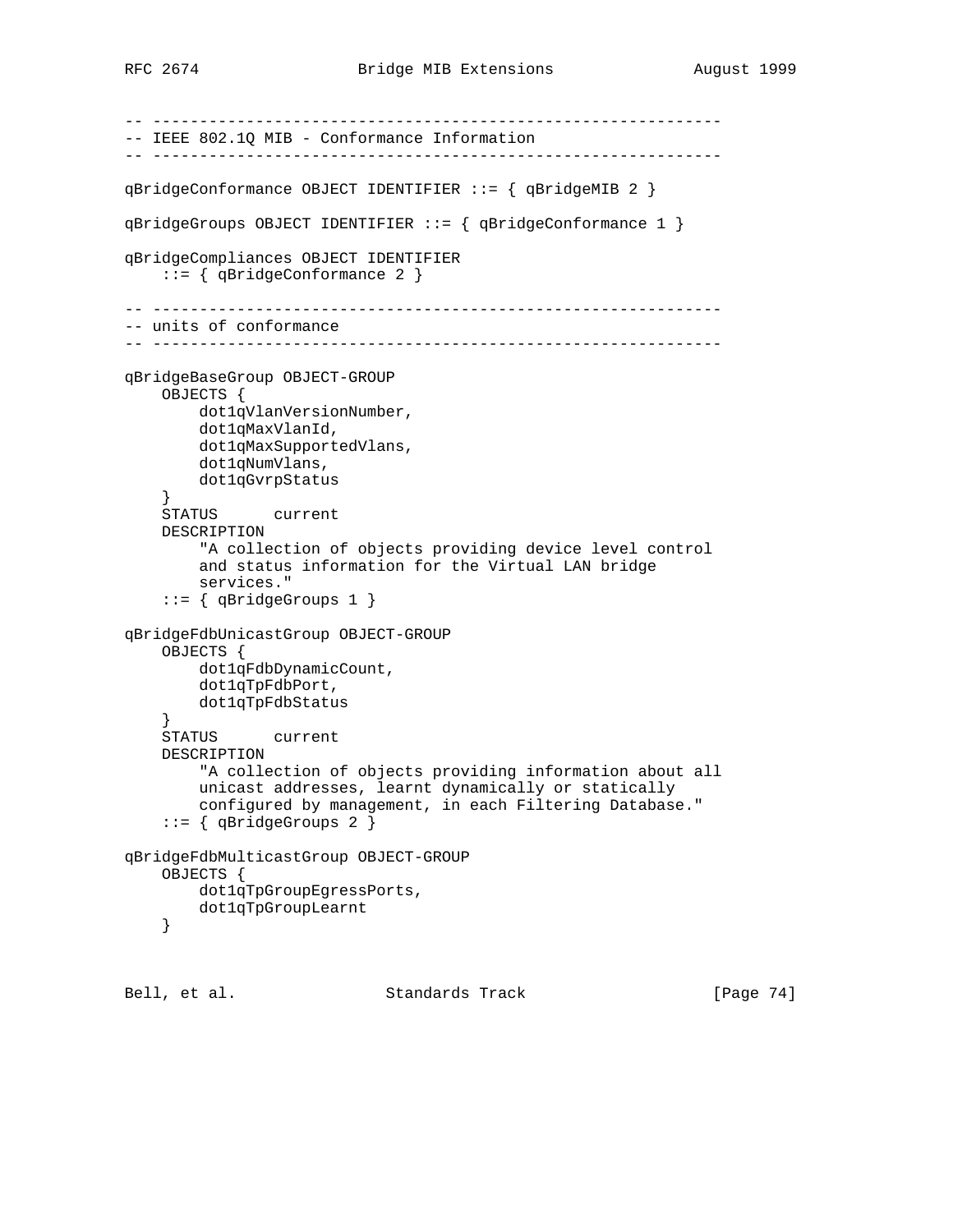```
 STATUS current
     DESCRIPTION
         "A collection of objects providing information about all
         multicast addresses, learnt dynamically or statically
         configured by management, in each Filtering Database."
     ::= { qBridgeGroups 3 }
qBridgeServiceRequirementsGroup OBJECT-GROUP
     OBJECTS {
         dot1qForwardAllPorts,
         dot1qForwardAllStaticPorts,
         dot1qForwardAllForbiddenPorts,
         dot1qForwardUnregisteredPorts,
         dot1qForwardUnregisteredStaticPorts,
         dot1qForwardUnregisteredForbiddenPorts
     }
     STATUS current
     DESCRIPTION
         "A collection of objects providing information about
         service requirements, learnt dynamically or statically
         configured by management, in each Filtering Database."
     ::= { qBridgeGroups 4 }
qBridgeFdbStaticGroup OBJECT-GROUP
     OBJECTS {
         dot1qStaticUnicastAllowedToGoTo,
         dot1qStaticUnicastStatus,
         dot1qStaticMulticastStaticEgressPorts,
         dot1qStaticMulticastForbiddenEgressPorts,
         dot1qStaticMulticastStatus
     }
     STATUS current
     DESCRIPTION
         "A collection of objects providing information about
         unicast and multicast addresses statically configured by
         management, in each Filtering Database or VLAN."
     ::= { qBridgeGroups 5 }
qBridgeVlanGroup OBJECT-GROUP
     OBJECTS {
         dot1qVlanNumDeletes,
         dot1qVlanFdbId,
         dot1qVlanCurrentEgressPorts,
         dot1qVlanCurrentUntaggedPorts,
         dot1qVlanStatus,
         dot1qVlanCreationTime
     }
```
Bell, et al. Standards Track [Page 75]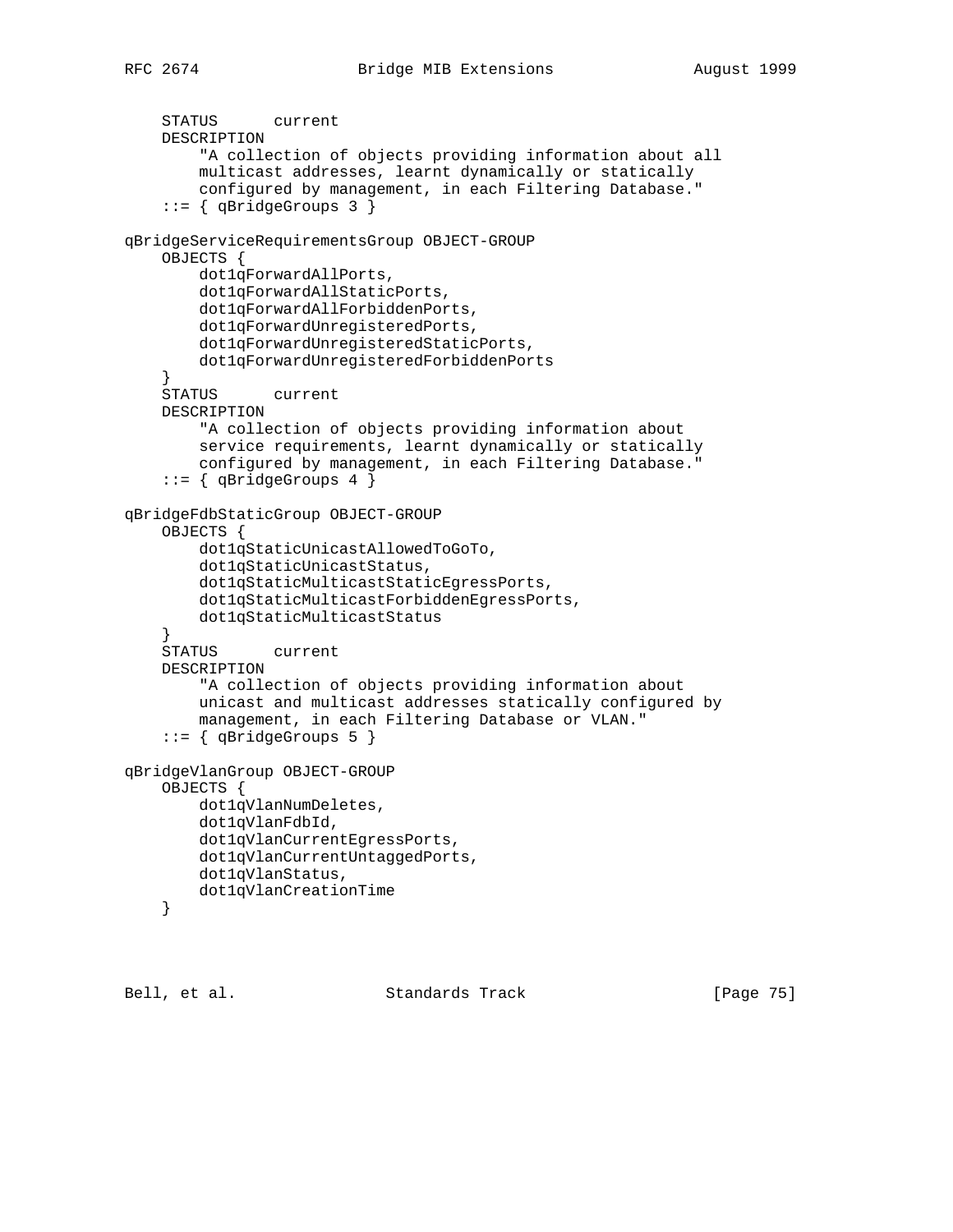```
 STATUS current
     DESCRIPTION
         "A collection of objects providing information about
         all VLANs currently configured on this device."
     ::= { qBridgeGroups 6 }
qBridgeVlanStaticGroup OBJECT-GROUP
     OBJECTS {
         dot1qVlanStaticName,
         dot1qVlanStaticEgressPorts,
         dot1qVlanForbiddenEgressPorts,
         dot1qVlanStaticUntaggedPorts,
         dot1qVlanStaticRowStatus,
         dot1qNextFreeLocalVlanIndex
     }
     STATUS current
     DESCRIPTION
         "A collection of objects providing information about
         VLANs statically configured by management."
     ::= { qBridgeGroups 7 }
qBridgePortGroup OBJECT-GROUP
     OBJECTS {
         dot1qPvid,
         dot1qPortAcceptableFrameTypes,
         dot1qPortIngressFiltering,
         dot1qPortGvrpStatus,
         dot1qPortGvrpFailedRegistrations,
         dot1qPortGvrpLastPduOrigin
     }
     STATUS current
     DESCRIPTION
         "A collection of objects providing port level VLAN
         control and status information for all ports."
     ::= { qBridgeGroups 8 }
qBridgeVlanStatisticsGroup OBJECT-GROUP
     OBJECTS {
         dot1qTpVlanPortInFrames,
         dot1qTpVlanPortOutFrames,
         dot1qTpVlanPortInDiscards
     }
     STATUS current
     DESCRIPTION
         "A collection of objects providing per-port packet
         statistics for all VLANs currently configured on this
         device."
     ::= { qBridgeGroups 9 }
```
Bell, et al. Standards Track [Page 76]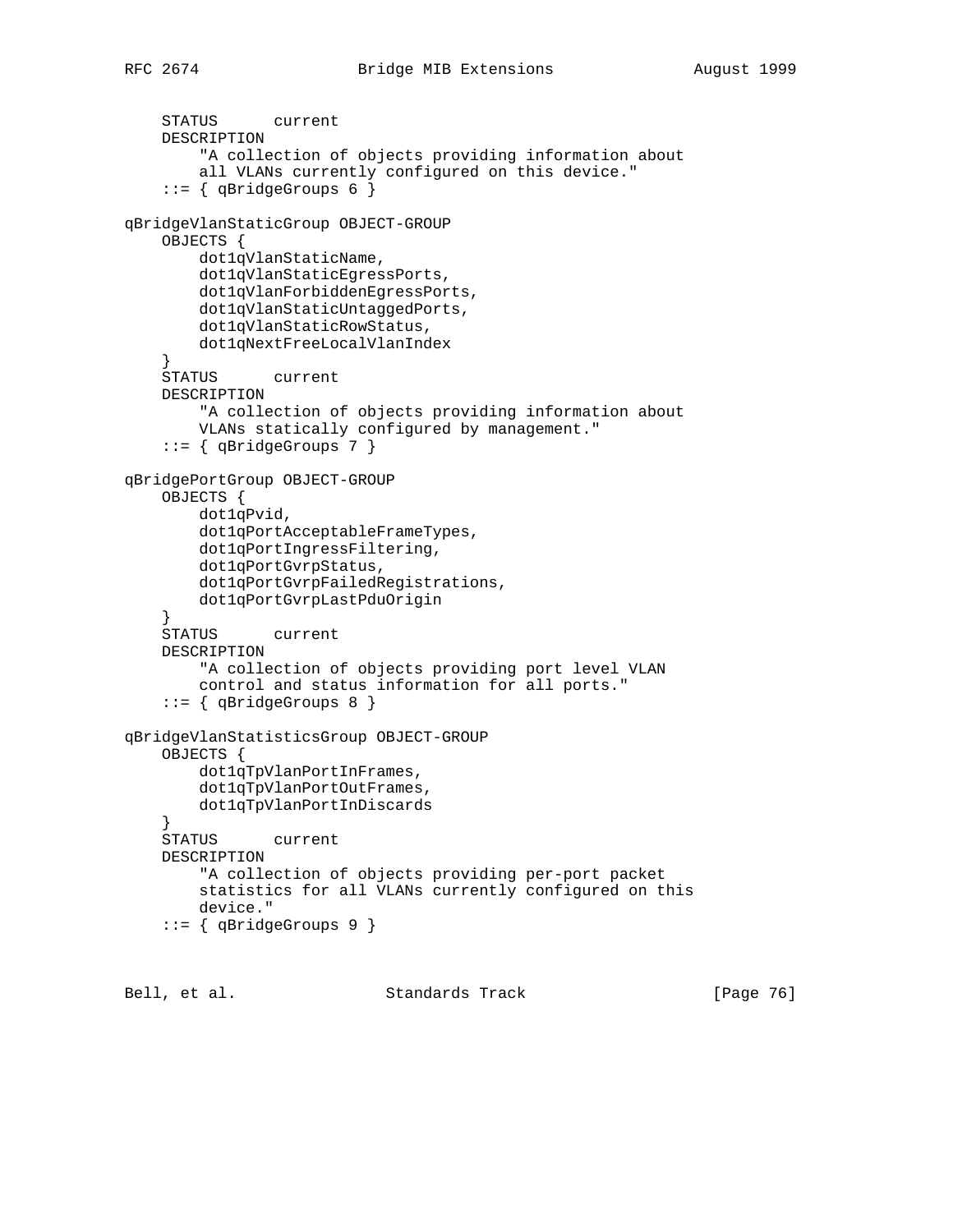```
qBridgeVlanStatisticsOverflowGroup OBJECT-GROUP
     OBJECTS {
         dot1qTpVlanPortInOverflowFrames,
         dot1qTpVlanPortOutOverflowFrames,
         dot1qTpVlanPortInOverflowDiscards
     }
     STATUS current
     DESCRIPTION
         "A collection of objects providing overflow counters for
         per-port packet statistics for all VLANs currently configured
         on this device for high capacity interfaces, defined as those
         that have the value of the corresponding instance of
         ifSpeed greater than 650,000,000 bits/second."
     ::= \{ qBridgeGroups 10 \}qBridgeVlanHCStatisticsGroup OBJECT-GROUP
     OBJECTS {
         dot1qTpVlanPortHCInFrames,
         dot1qTpVlanPortHCOutFrames,
         dot1qTpVlanPortHCInDiscards
     }
     STATUS current
     DESCRIPTION
         "A collection of objects providing per-port packet
         statistics for all VLANs currently configured on this
         device for high capacity interfaces, defined as those
         that have the value of the corresponding instance of
         ifSpeed greater than 650,000,000 bits/second."
     ::= { qBridgeGroups 11 }
qBridgeLearningConstraintsGroup OBJECT-GROUP
     OBJECTS {
         dot1qConstraintType,
         dot1qConstraintStatus
 }
     STATUS current
     DESCRIPTION
         "A collection of objects defining the Filtering Database
         constraints all VLANs have with each other."
     ::= { qBridgeGroups 12 }
qBridgeLearningConstraintDefaultGroup OBJECT-GROUP
     OBJECTS {
         dot1qConstraintSetDefault,
         dot1qConstraintTypeDefault
     }
```
Bell, et al. Standards Track [Page 77]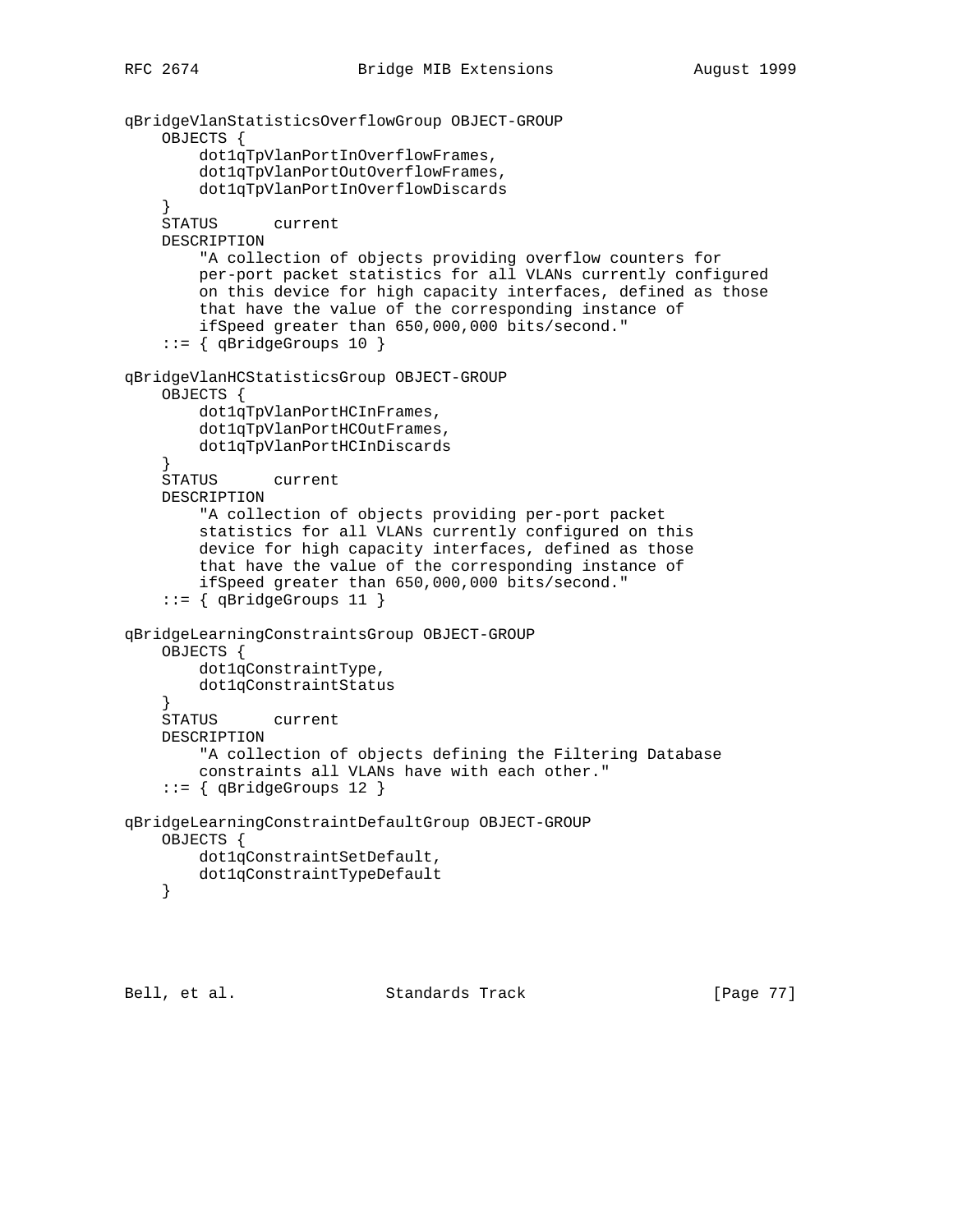STATUS current DESCRIPTION "A collection of objects defining the default Filtering Database constraints for VLANs which have no specific constraints defined." ::= { qBridgeGroups 13 } -- ------------------------------------------------------------- -- compliance statements -- ------------------------------------------------------------ qBridgeCompliance MODULE-COMPLIANCE STATUS current DESCRIPTION "The compliance statement for device support of Virtual LAN Bridge services." MODULE MANDATORY-GROUPS { qBridgeBaseGroup, qBridgeVlanGroup, qBridgeVlanStaticGroup, qBridgePortGroup } GROUP qBridgeFdbUnicastGroup DESCRIPTION "This group is mandatory for bridges that implement 802.1Q transparent bridging." GROUP qBridgeFdbMulticastGroup DESCRIPTION "This group is mandatory for bridges that implement 802.1Q transparent bridging." GROUP qBridgeServiceRequirementsGroup DESCRIPTION "This group is mandatory for bridges that implement extended filtering services. All objects must be read-write if extended-filtering services are enabled." GROUP qBridgeFdbStaticGroup DESCRIPTION "This group is optional."

Bell, et al. Standards Track [Page 78]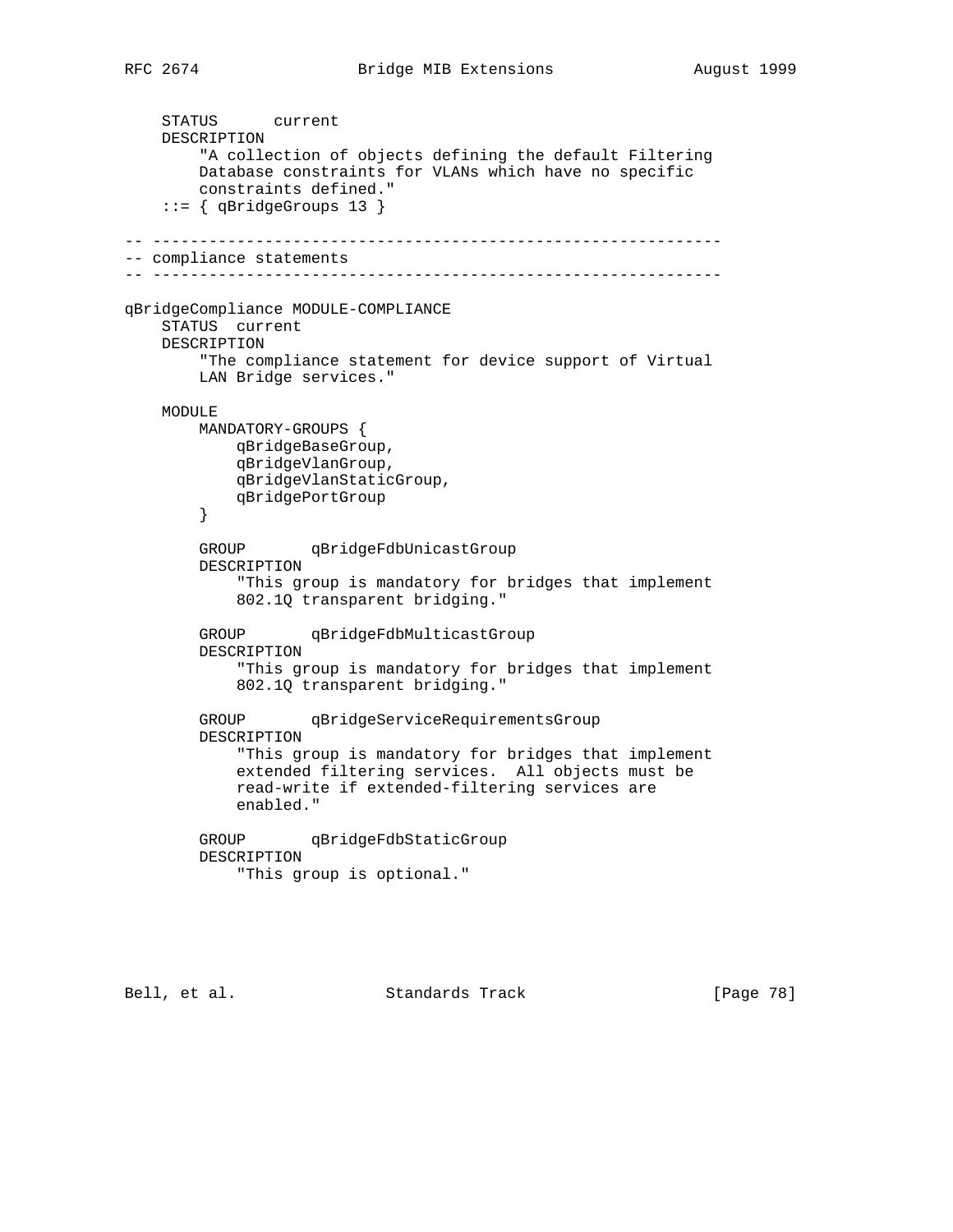GROUP qBridgeVlanStatisticsGroup DESCRIPTION "This group is optional as there may be significant implementation cost associated with its support." GROUP qBridgeVlanStatisticsOverflowGroup DESCRIPTION "This group is optional as there may be significant implementation cost associated with its support. It is most relevant for high capacity interfaces where the SNMP agent supports only SNMPv1." GROUP qBridgeVlanHCStatisticsGroup DESCRIPTION "This group is optional as there may be significant implementation cost associated with its support. It is most relevant for high capacity interfaces." GROUP qBridgeLearningConstraintsGroup DESCRIPTION "This group is mandatory for devices implementing both Independent VLAN Learning (IVL) and Shared VLAN Learning (SVL) modes of operation of the filtering database, as defined by IEEE 802.1Q." GROUP qBridgeLearningConstraintDefaultGroup DESCRIPTION "This group is mandatory for devices implementing both Independent VLAN Learning (IVL) and Shared VLAN Learning (SVL) modes of operation of the filtering database, as defined by IEEE 802.1Q." OBJECT dot1qPortAcceptableFrameTypes MIN-ACCESS read-only DESCRIPTION "Write access is not required as this is an optional capability in IEEE 802.1Q." OBJECT dot1qPortIngressFiltering MIN-ACCESS read-only DESCRIPTION "Write access is not required as this is an optional capability in IEEE 802.1Q."

Bell, et al. Standards Track [Page 79]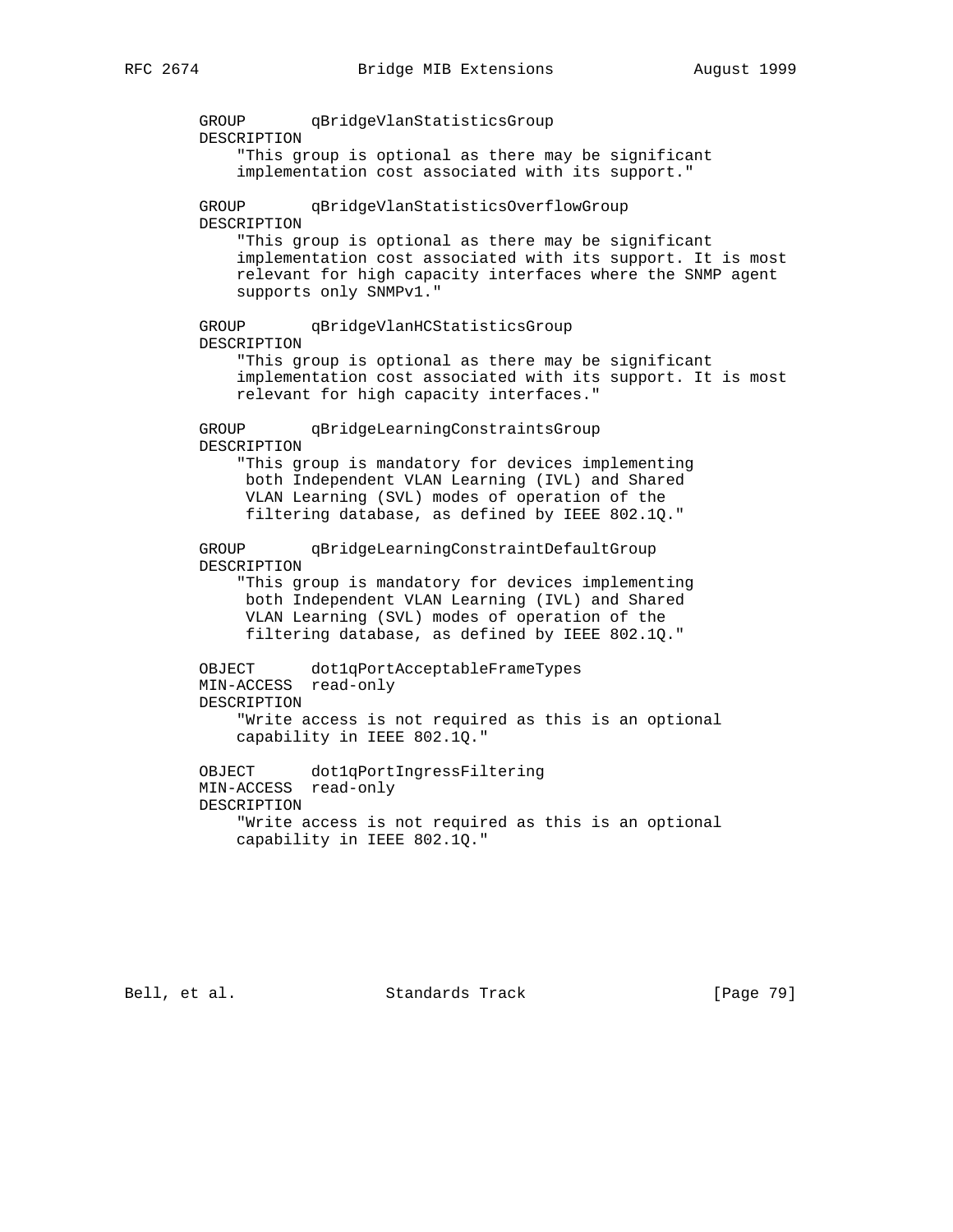OBJECT dot1qConstraintSetDefault MIN-ACCESS read-only DESCRIPTION "Write access is not required as this is an optional capability in IEEE 802.1Q." OBJECT dot1qConstraintTypeDefault MIN-ACCESS read-only DESCRIPTION "Write access is not required as this is an optional capability in IEEE 802.1Q." ::= { qBridgeCompliances 1 }

## END

6. Acknowledgments

 This document expands upon previous work which resulted in the original bridge MIB [BRIDGEMIB].

 Much of the groundwork for this document was performed by the IEEE 802.1 working group during the definition of the IEEE 802.1D updates [802.1D] and IEEE 802.1Q [802.1Q].

 The authors wish to thank the members of the Bridge Working Group and David Harrington in particular for their many comments and suggestions which improved this effort.

7. Security Considerations

 There are a number of management objects defined in this MIB that have a MAX-ACCESS clause of read-write and/or read-create. Such objects may be considered sensitive or vulnerable in some network environments. The support for SET operations in a non-secure environment without proper protection can have a negative effect on network operations.

 SNMPv1 by itself is not a secure environment. Even if the network itself is secure (for example by using IPSec), even then, there is no control as to who on the secure network is allowed to access and GET/SET (read/change/create/delete) the objects in this MIB.

 It is recommended that the implementers consider the security features as provided by the SNMPv3 framework. Specifically, the use of the User-based Security Model [USM] and the View-based Access Control Model [VACM] is recommended.

Bell, et al. Standards Track [Page 80]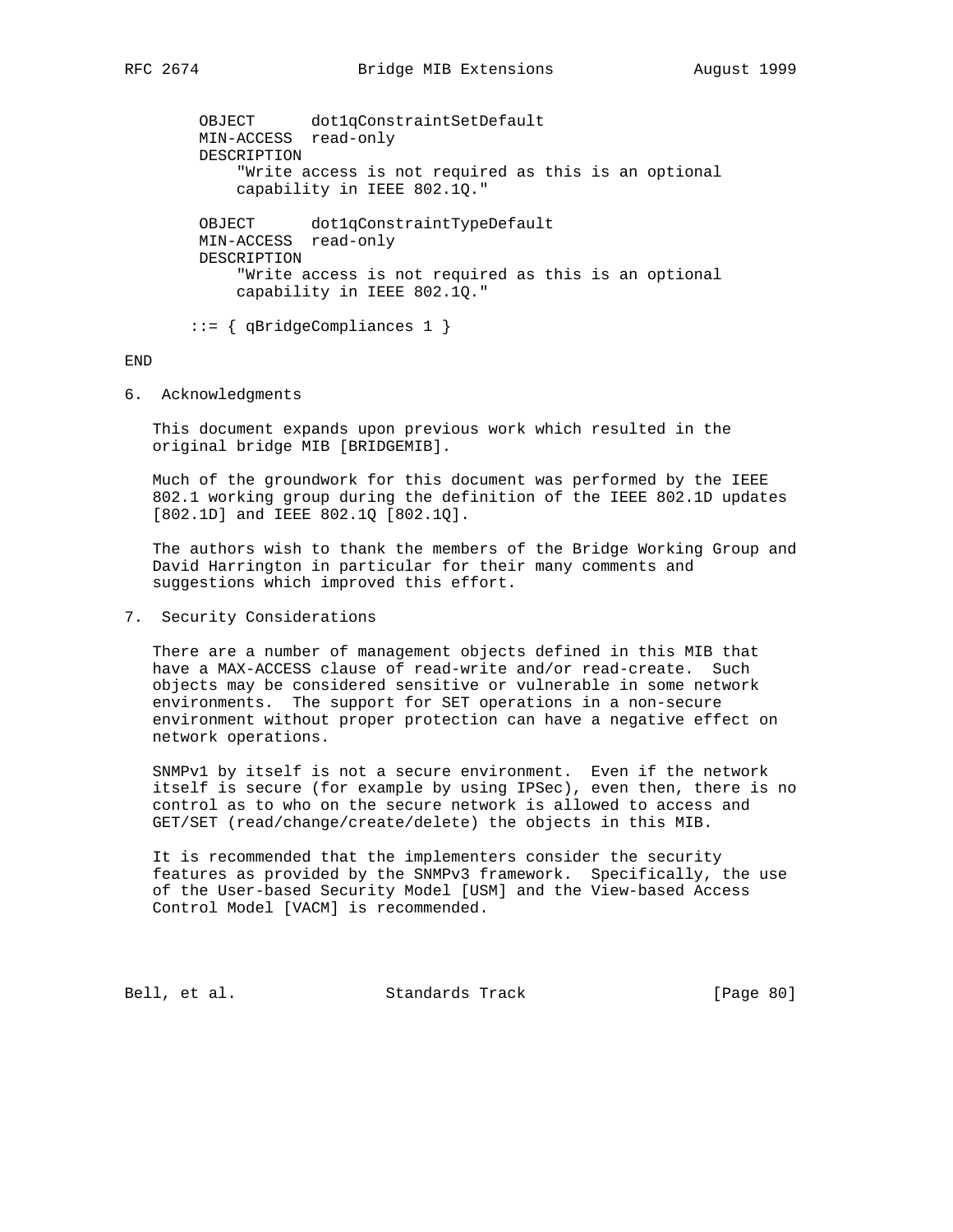It is then a customer/user responsibility to ensure that the SNMP entity giving access to an instance of this MIB, is properly configured to give access to the objects only to those principals (users) that have legitimate rights to indeed GET or SET (change/create/delete) them.

## 8. References

#### [ARCH]

 Harrington, D., Presuhn, R. and B. Wijnen, "An Architecture for Describing SNMP Management Frameworks", RFC 2571, April 1999.

## [V1PROTO]

 Case, J., Fedor, M., Schoffstall, M. and J. Davin, "Simple Network Management Protocol", STD 15, RFC 1157, May 1990.

#### [V1SMI]

 Rose, M. and K. McCloghrie, "Structure and Identification of Management Information for TCP/IP-based Internets", STD 16, RFC 1155, May 1990.

## [V1CONCISE]

 Rose, M. and K. McCloghrie, "Concise MIB Definitions", STD 16, RFC 1212, March 1991.

#### [V1TRAPS]

 Rose, M., "A Convention for Defining Traps for use with the SNMP", RFC 1215, March 1991.

# [V2SMI]

 McCloghrie, K., Perkins, D., Schoenwaelder, J., Case, J., Rose, M. and S. Waldbusser, "Structure of Management Information Version 2 (SMIv2)", STD 58, RFC 2578, April 1999.

#### [V2TC]

 McCloghrie, K., Perkins, D., Schoenwaelder, J., Case, J., Rose, M. and S. Waldbusser, "Textual Conventions for SMIv2", STD 58, RFC 2579, April 1999.

# [V2CONFORM]

 McCloghrie, K., Perkins, D., Schoenwaelder, J., Case, J., Rose, M. and S. Waldbusser, "Conformance Statements for SMIv2", STD 58, RFC 2580, April 1999.

## [V2COMMUNITY]

 Case, J., McCloghrie, K., Rose, M. and S. Waldbusser, "Introduction to Community-based SNMPv2", RFC 1901, January 1996.

Bell, et al. Standards Track [Page 81]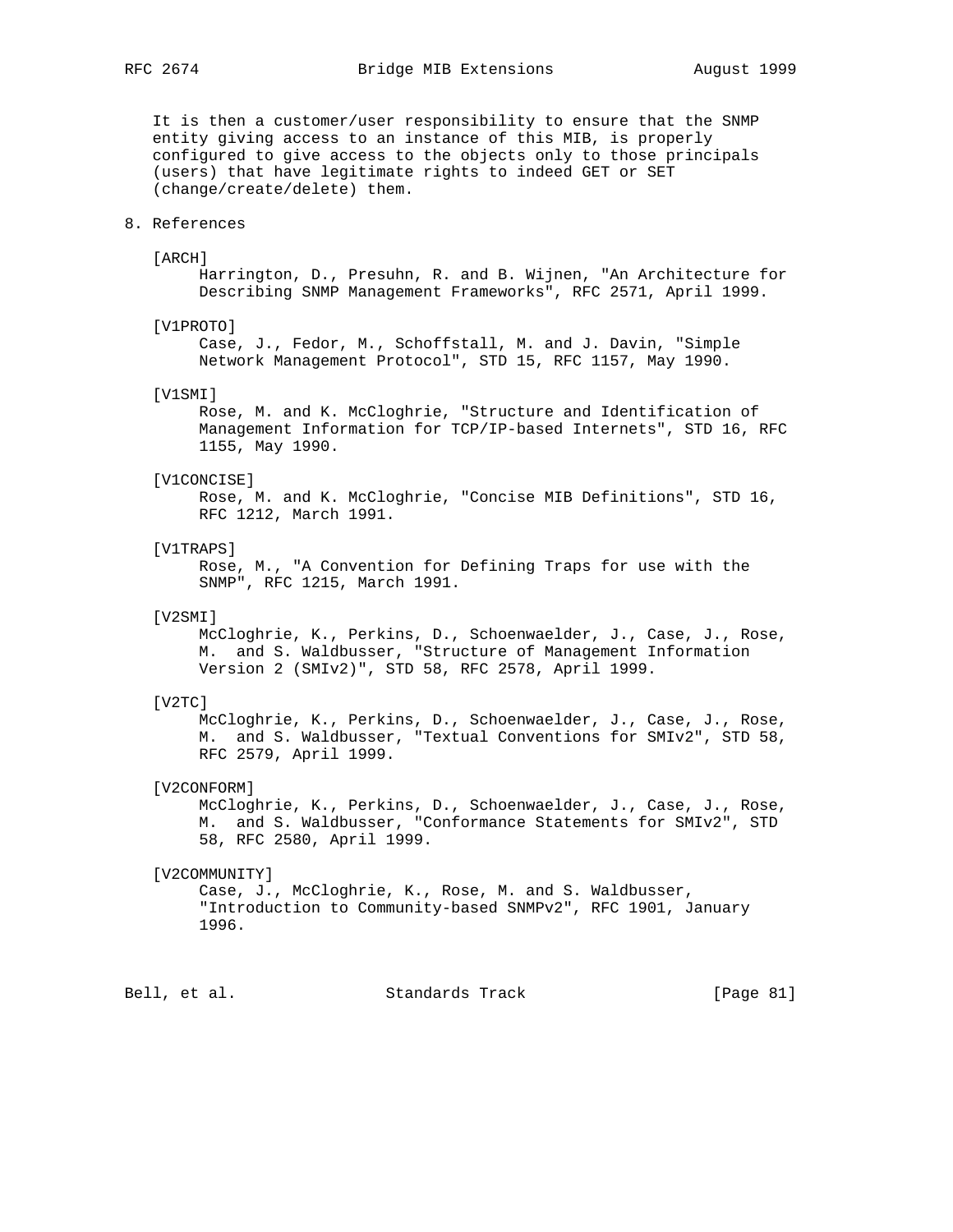## [V2TRANS]

 Case, J., McCloghrie, K., Rose, M. and S. Waldbusser, "Transport Mappings for Version 2 of the Simple Network Management Protocol (SNMPv2)", RFC 1906, January 1996.

# [V2PROTO]

 Case, J., McCloghrie, K., Rose, M. and S. Waldbusser, "Protocol Operations for Version 2 of the Simple Network Management Protocol (SNMPv2)", RFC 1905, January 1996.

# [V3INTRO]

 Case, J., Mundy, R., Partain, D. and B. Stewart, "Introduction to Version 3 of the Internet-standard Network Management Framework", RFC 2570, April 1999.

# [V3MPC]

 Case, J., Harrington D., Presuhn, R. and B. Wijnen, "Message Processing and Dispatching for the Simple Network Management Protocol (SNMP)", RFC 2572, April 1999.

#### [V3USM]

 Blumenthal, U. and B. Wijnen, "The User-Based Security Model (USM) for Version 3 of the Simple Network Management Protocol (SNMPv3)", RFC 2574, April 1999.

## [V3APPS]

 Levi, D., Meyer, P. and B. Stewart, "SNMP Applications", RFC 2573, April 1999.

# [V3VACM]

 Wijnen, B., Presuhn, R. and K. McCloghrie, "View-based Access Control Model for the Simple Network Management Protocol (SNMP)", RFC 2575, April 1999.

## [ASN1]

 Information processing systems - Open Systems Interconnection - Specification of Abstract Syntax Notation One (ASN.1), International Organization for Standardization, International Standard 8824, December 1987.

## [ASN1BER]

 Information processing systems - Open Systems Interconnection - Specification of Basic Encoding Rules for Abstract Notation One (ASN.1), International Organization for Standardization, International Standard 8825, December 1987.

## [802.1D-ORIG]

ISO/IEC 10038, ANSI/IEEE Std 802.1D-1993 "MAC Bridges".

Bell, et al. Standards Track [Page 82]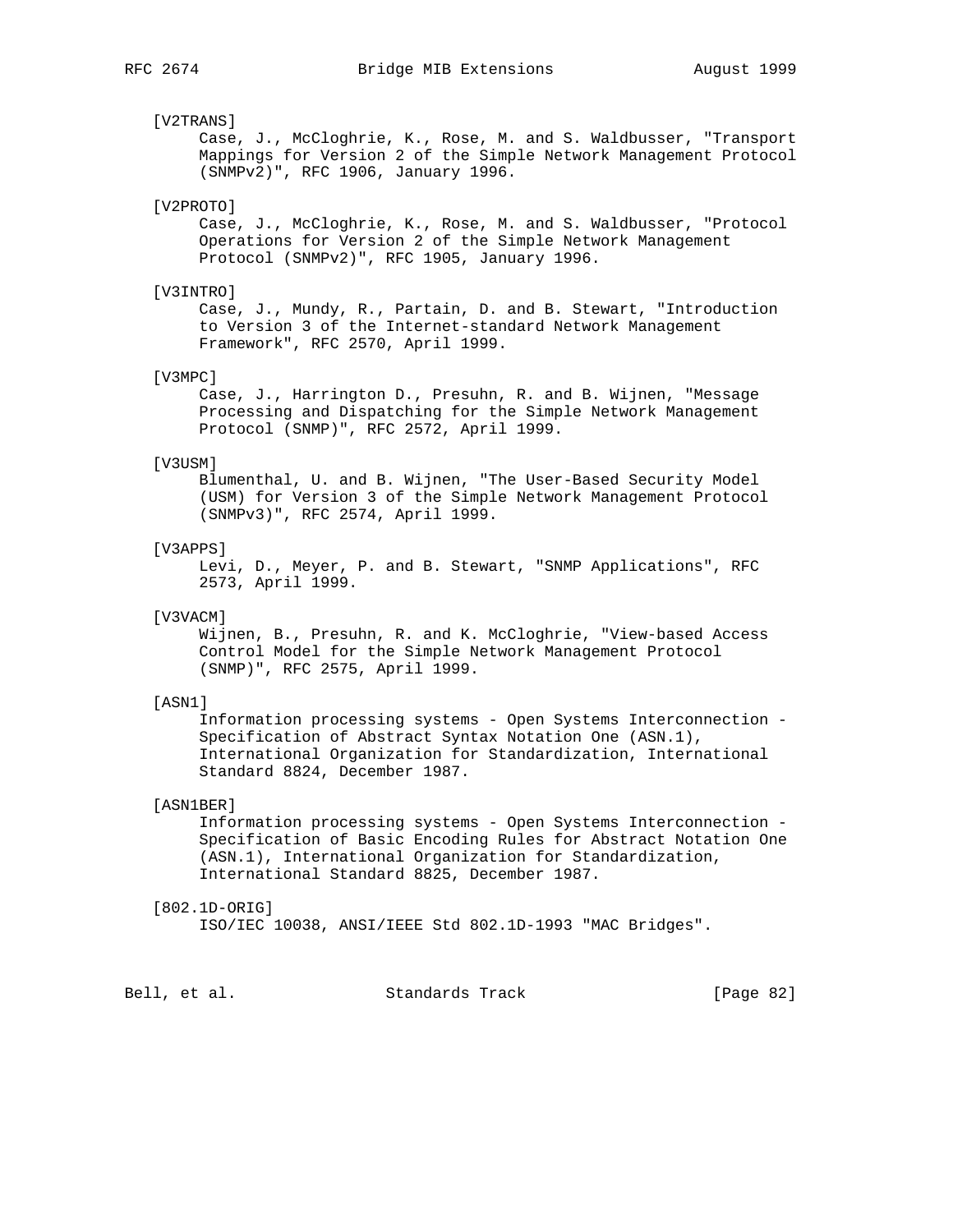# [802.1D]

 "Information technology - Telecommunications and information exchange between systems - Local and metropolitan area networks - Common specifications - Part 3: Media Access Control (MAC) Bridges: Revision. This is a revision of ISO/IEC 10038: 1993, 802.1j-1992 and 802.6k-1992. It incorporates P802.11c, P802.1p and P802.12e." ISO/IEC 15802-3: 1998.

## [802.1Q]

 ANSI/IEEE Standard 802.1Q, "IEEE Standards for Local and Metropolitan Area Networks: Virtual Bridged Local Area Networks", 1998.

# [BRIDGEMIB]

 Decker, E., Langille, P., Rijsinghani, A. and K. McCloghrie, "Definitions of Managed Objects for Bridges", RFC 1493, July 1993.

# [INTERFACEMIB]

 McCloghrie, K. and F. Kastenholz, "The Interfaces Group MIB using SMIv2", RFC 2233, November 1997.

# [SRBRIDGEMIB]

 Decker, E., McCloghrie, K., Langille, P. and A. Rijsinghani, "Definitions of Managed Objects for Source Routing Bridges", RFC 1525, September 1993.

## [MIB2]

 McCloghrie K. and M. Rose, Editors, "Management Information Base for Network Management of TCP/IP-based internets", STD 17, RFC 1213, March 1991.

Bell, et al. Standards Track [Page 83]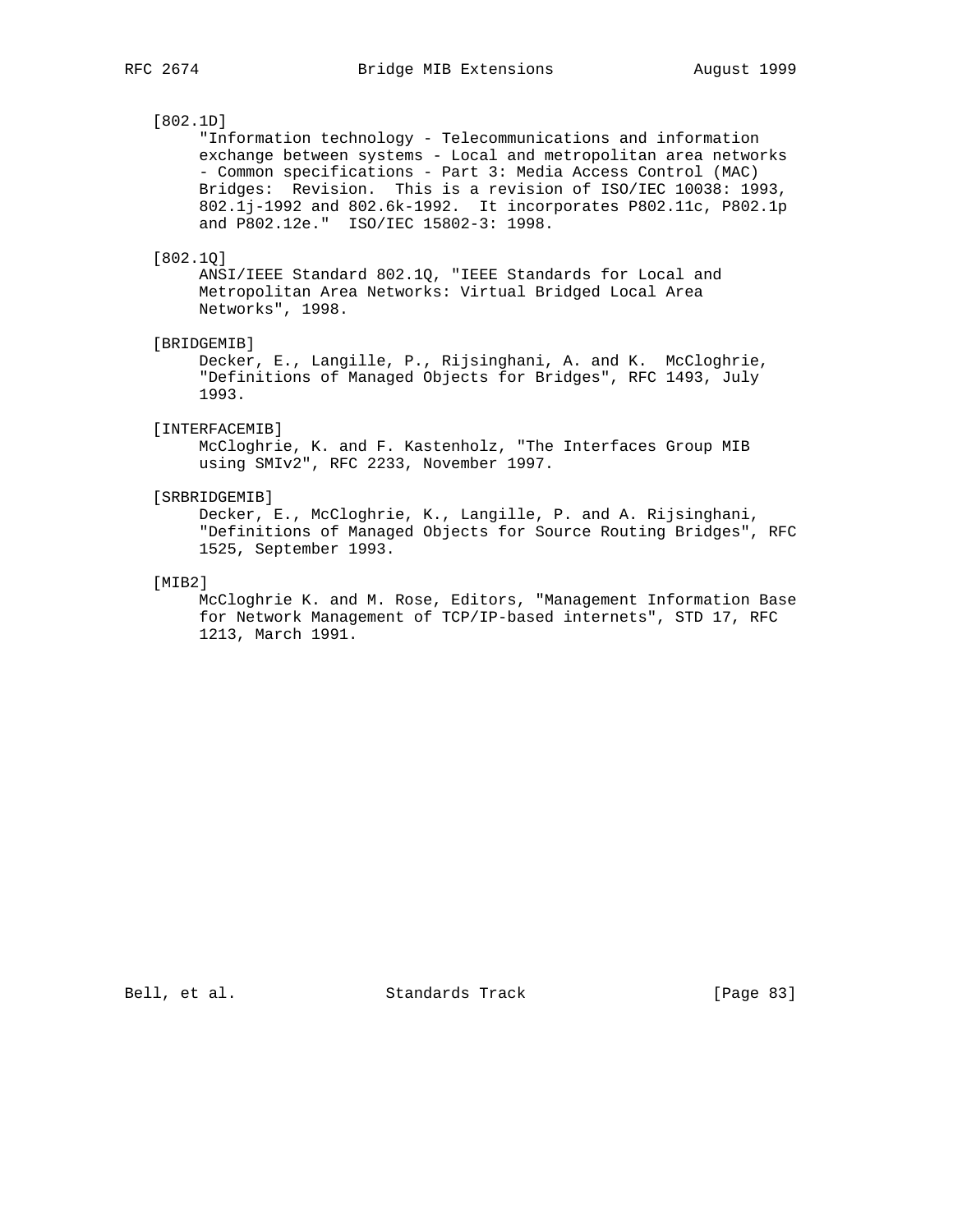9. Authors' Addresses Les Bell 3Com Europe Limited 3Com Centre, Boundary Way Hemel Hempstead Herts. HP2 7YU UK Phone: +44 1442 438025 EMail: Les\_Bell@3Com.com Andrew Smith Extreme Networks 3585 Monroe St. Santa Clara, CA 95051 USA Phone: +1 408 579 2821 EMail: andrew@extremenetworks.com Paul Langille Newbridge Networks 5 Corporate Drive Andover, MA 01810 USA Phone: +1 978 691 4665 EMail: langille@newbridge.com Anil Rijhsinghani Cabletron Systems 50 Minuteman Road Andover, MA 01810 USA Phone: +1 978 684 1295 EMail: anil@cabletron.com Keith McCloghrie cisco Systems, Inc. 170 West Tasman Drive San Jose, CA 95134-1706 USA Phone: +1 408 526 5260 EMail: kzm@cisco.com

Bell, et al. Standards Track [Page 84]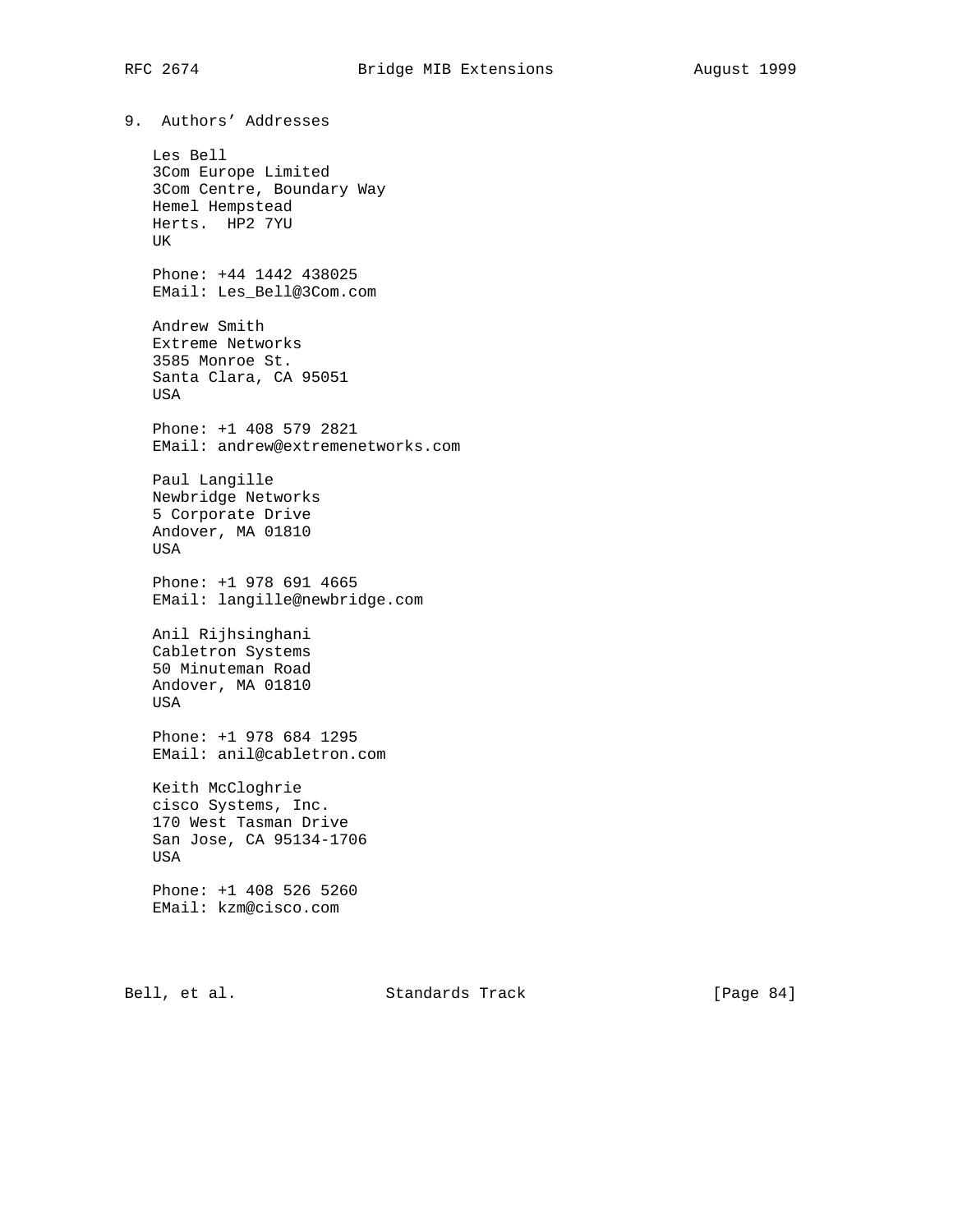# 10. Intellectual Property

 The IETF takes no position regarding the validity or scope of any intellectual property or other rights that might be claimed to pertain to the implementation or use of the technology described in this document or the extent to which any license under such rights might or might not be available; neither does it represent that it has made any effort to identify any such rights. Information on the IETF's procedures with respect to rights in standards-track and standards-related documentation can be found in BCP-11. Copies of claims of rights made available for publication and any assurances of licenses to be made available, or the result of an attempt made to obtain a general license or permission for the use of such proprietary rights by implementors or users of this specification can be obtained from the IETF Secretariat.

 The IETF invites any interested party to bring to its attention any copyrights, patents or patent applications, or other proprietary rights which may cover technology that may be required to practice this standard. Please address the information to the IETF Executive Director.

Bell, et al. Standards Track [Page 85]